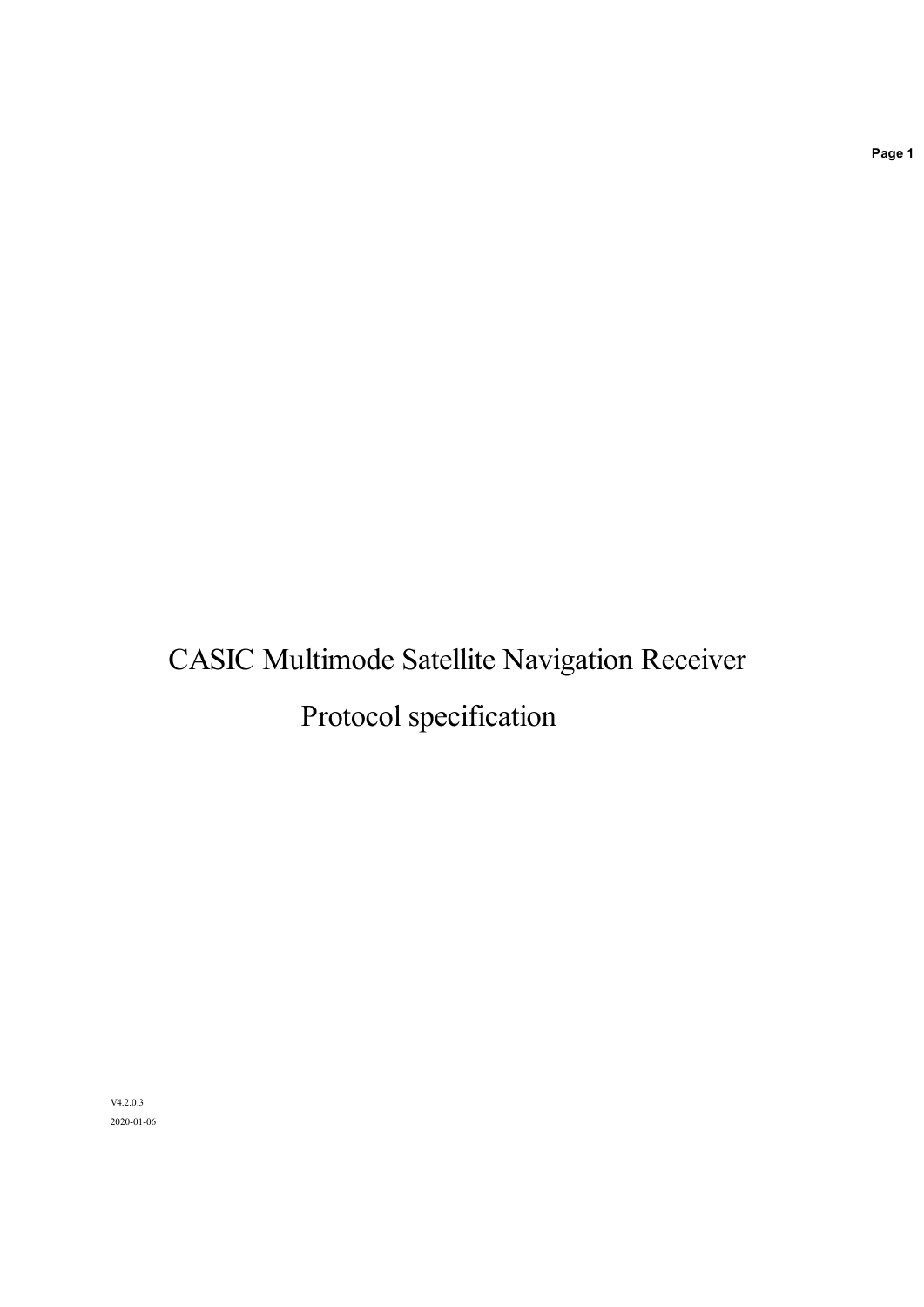### **www.icofchina.com** Hangzhou Zhongke Microelectronics Co., Ltd.

**Page 2**

| Document description |            |                                                                                                                                                                  |  |  |  |  |
|----------------------|------------|------------------------------------------------------------------------------------------------------------------------------------------------------------------|--|--|--|--|
| file name            |            | CASIC Multimode Satellite Navigation Receiver Protocol Specification                                                                                             |  |  |  |  |
|                      |            | Document summaryDescribes the CASIC multi-mode satellite navigation receiver protocol specifications in detail, including the general standard NMEA0183 protocol |  |  |  |  |
|                      |            | Protocol, and a custom binary protocol.                                                                                                                          |  |  |  |  |
| version number       | V4.2.0.3   |                                                                                                                                                                  |  |  |  |  |
| date                 | 2020.01.06 |                                                                                                                                                                  |  |  |  |  |
| new version up date  |            |                                                                                                                                                                  |  |  |  |  |
| V3.7.0.1             | 2017.07.21 | Modify the RXM-MEASX message to comply with the RINEX302 standard.                                                                                               |  |  |  |  |
| V3.8.0.1             | 2017.12.06 | Expand the leap second information part (LPS) of the NMEA protocol; add NMEA-DHV                                                                                 |  |  |  |  |
|                      |            | Corresponding protocol with NMEA-UTC sentences.                                                                                                                  |  |  |  |  |
| V3.9.0.0             | 2017.12.20 | Increase the support and content of NMEA-GST sentences.                                                                                                          |  |  |  |  |
| V4.0.0.0             | 2017.12.26 | Supplement the information content of NMEA-LPS. The content of some sentences is updated.                                                                        |  |  |  |  |
| V4.1.0.0             | 2018.3.26  | Revise the meaning of some signs of binary agreement content; revise some names.                                                                                 |  |  |  |  |
| V4.2.0.0             | 2018.11.14 | Add the corresponding protocol of NMEA-INS sentence and NAV=IMUATT message.                                                                                      |  |  |  |  |
| V4.2.0.1             | 2018.11.22 | Corrected typos.                                                                                                                                                 |  |  |  |  |
| V4.2.0.2             | 2019.05.14 | Modify the NMEA-INS sentence, CFG-INS.                                                                                                                           |  |  |  |  |
| V4.2.0.3             | 2020.01.06 | Add PCAS60 statement and modify PCAS03 statement.                                                                                                                |  |  |  |  |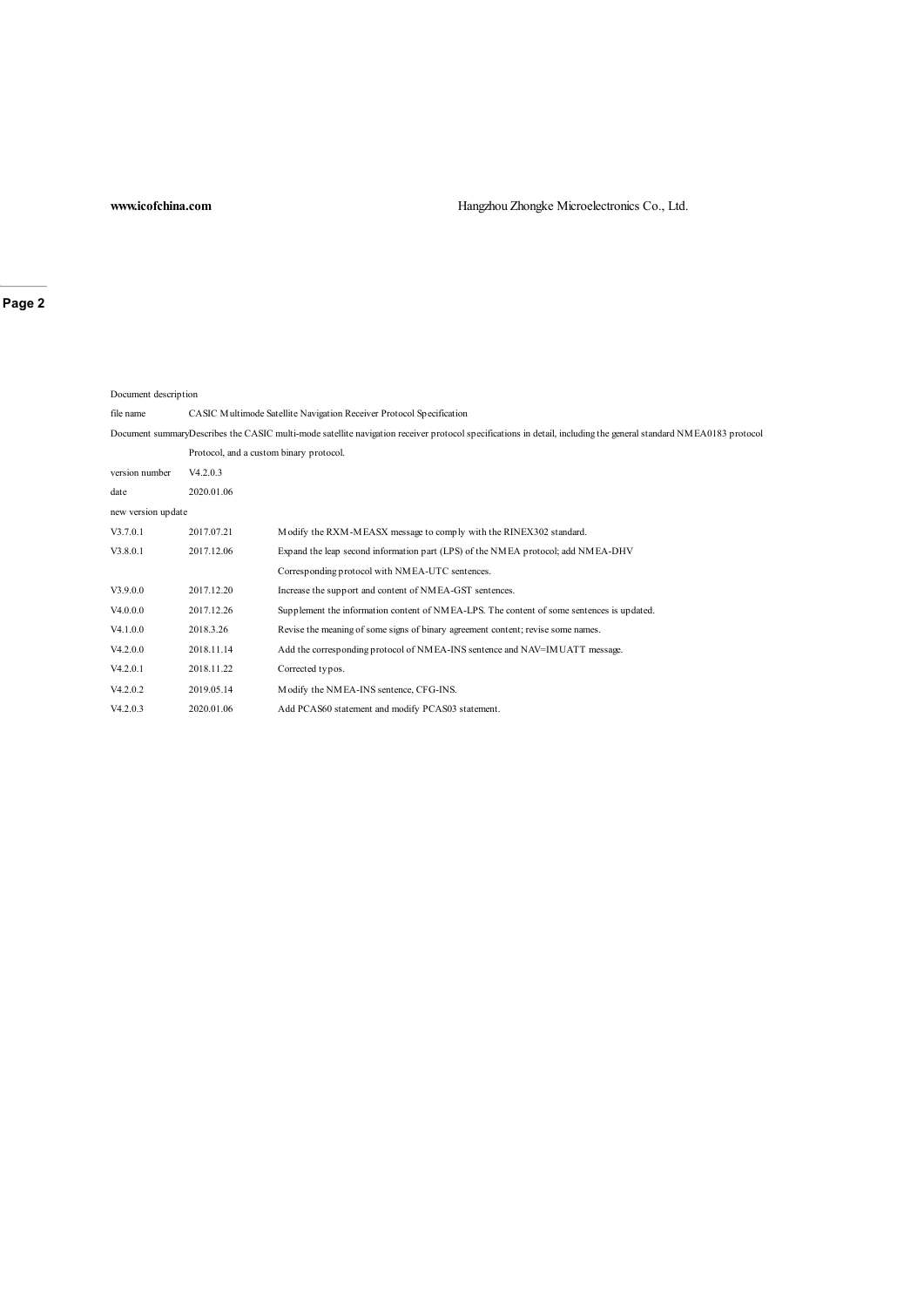**www.icofchina.com Hangzhou Zhongke Microelectronics Co., Ltd.** 

**Page 3**

Hangzhou Zhongke Microelectronics Co., Ltd. Internal documentation

## 1 NMEA protocol

### 1.1 NMEA protocol features

The CASIC receiver is compatible with the international standard NMEA0183 protocol, supports NMEA0183 version 4.1 by default, and is compatible with V2.3 And V3.X version, support the NMEA0183 V4.0 standard and the standard before V2.3 by sending commands.

Data is transmitted in a serial asynchronous manner. The first bit is the start bit, followed by the data bit. Data bits follow the least significant bit first the rule of.

| Data transfer method                  |           |                |    |                |    |           |                |    |          |
|---------------------------------------|-----------|----------------|----|----------------|----|-----------|----------------|----|----------|
|                                       | Start bit | D <sub>0</sub> | D1 | D <sub>2</sub> | D3 | $D4$ $D5$ | D <sub>6</sub> | D7 | Stop bit |
|                                       |           |                |    |                |    |           |                |    |          |
| Parameters used for data transmission |           |                |    |                |    |           |                |    |          |

| Baud rate (bps) | Support 4800, 9600, 19200, 38400, 57600, 115200 |
|-----------------|-------------------------------------------------|
| Data bit        | 8-bit                                           |
| Stop bit        | 1 person                                        |
| Check Digit     | without                                         |

### 1.2 NMEA protocol framework

NMEA messages are sent by the GNSS receiver and support the NMEA0183 protocol. Data format protocol framework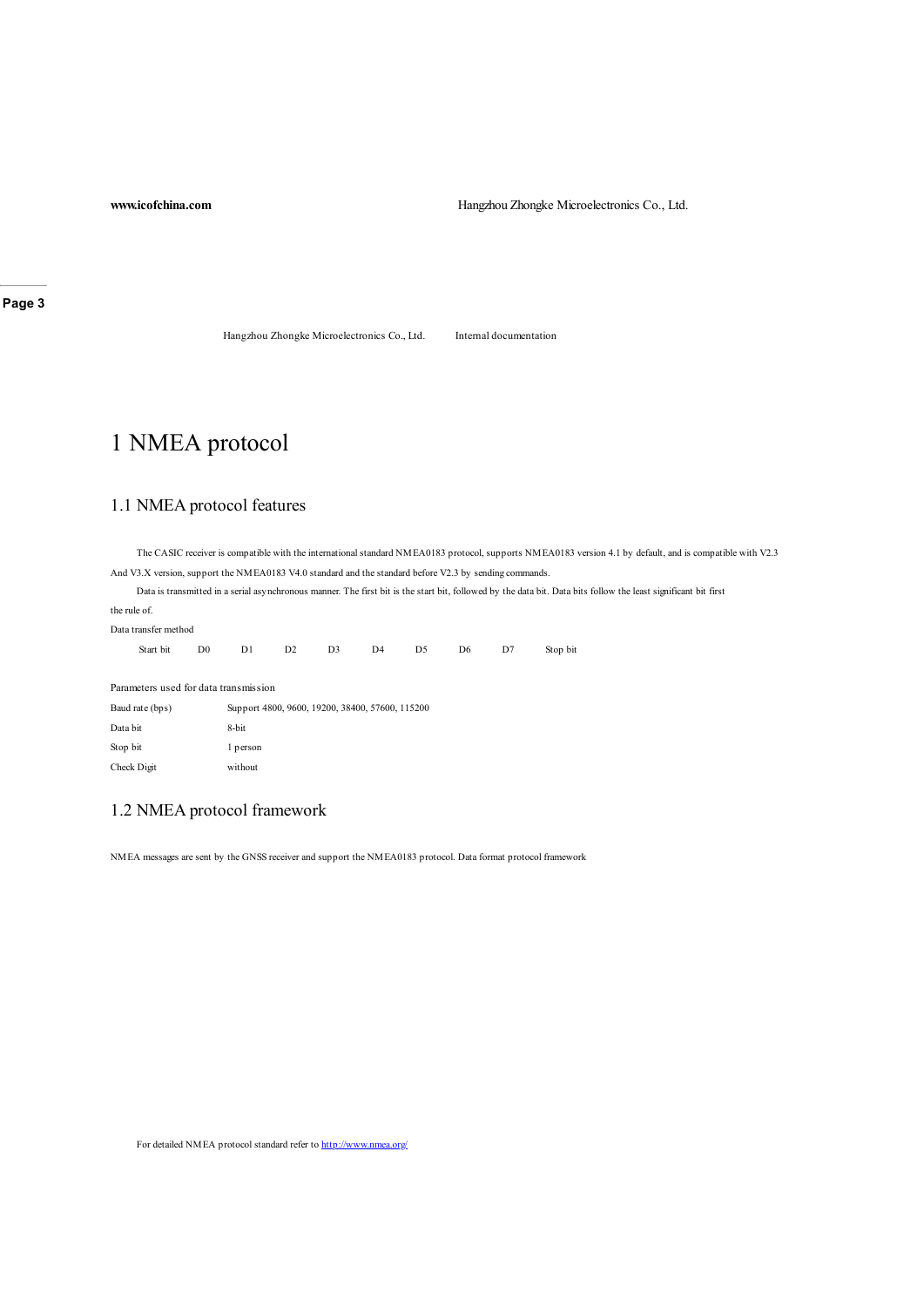Based on the NMEA protocol framework, this receiver protocol specification adds custom sentences to control the receiver's Work mode, and query the product information of the receiver, etc. I he identifier of the custom st

CASIC Multimode Satellite Navigation Receiver Protocol Specification

#### **Page 4**

Hangzhou Zhongke Microelectronics Co., Ltd. Internal documentation

### 1.3 NMEA identifier and field type

#### 1.3.1 Transmitter identifier

NMEA sentences distinguish different GNSS modes through transmitter identifiers. The transmitter identifiers are defined as follows:

| Transmitter                                  | Identifier |
|----------------------------------------------|------------|
| Beidou Navigation Satellite System (BDS)     | <b>BD</b>  |
| Global Positioning System (GPS, SBAS, QZSS)  | GP         |
| Global Navigation Satellite System (GLONASS) | GL.        |
| Global Navigation Satellite System (GNSS)    | GN         |
| Custom information                           | P          |

### 1.3.2 Satellite number identifier

| Satellite system | Satellite number identifier in NMEA |             | Correspondence between the satellite number of the satellite PRN and its PRN |
|------------------|-------------------------------------|-------------|------------------------------------------------------------------------------|
| <b>GPS</b>       | $1 - 32$                            | $1 - 32$    | $0+PRN$                                                                      |
| <b>SBAS</b>      | $33 - 51$                           | $120 - 138$ | $87+PRN$                                                                     |
| <b>GLONASS</b>   | $65 - 88$                           | $1 - 24$    | $64+PRN$                                                                     |
| <b>BDS</b>       | $1 - 37$                            | $1 - 37$    | $0+PRN$                                                                      |
| <b>QZSS</b>      | $33 - 37$                           | $193 - 197$ | <b>PRN-160</b>                                                               |

### 1.3.3 System identifier

The new version of the protocol has added some fields.

The CASIC receiver supports a variety of NMEA data protocol formats. The difference between different protocols is reflected in the system identifier.

|            | The new replier of the protocol has added boing fleads. |                                                                               |  |  |
|------------|---------------------------------------------------------|-------------------------------------------------------------------------------|--|--|
|            | NMEA4.0 and below                                       | NMEA4.1                                                                       |  |  |
| GGA        | [1] Identification                                      | [1] Identification                                                            |  |  |
| ZDA        | [1] Identification                                      | [1] Identification                                                            |  |  |
| GLL        | [1] Identification                                      | [1]Identification                                                             |  |  |
| RMC        | [1]Identification                                       | [1]Identification                                                             |  |  |
| <b>VTG</b> | [1] Identification                                      | [1]Identification                                                             |  |  |
| <b>GSA</b> | [2] Identification                                      | [1] Identification, adding additional fields to distinguish different systems |  |  |
| GSV        | [2]Identification                                       | [2]Identification                                                             |  |  |
|            |                                                         |                                                                               |  |  |

[1]Identification: If only BD, GPS, GLONASS, Galileo and other satellites are used for position calculation, the transmission identifier is BD,

For GP, GL, GA, etc., if the satellites of multiple systems are used to obtain the position calculation, GN is used to transmit the identifier. [2]Identification: GP (GPS satellite), BD (BDS satellite), GL (GLONASS satellite)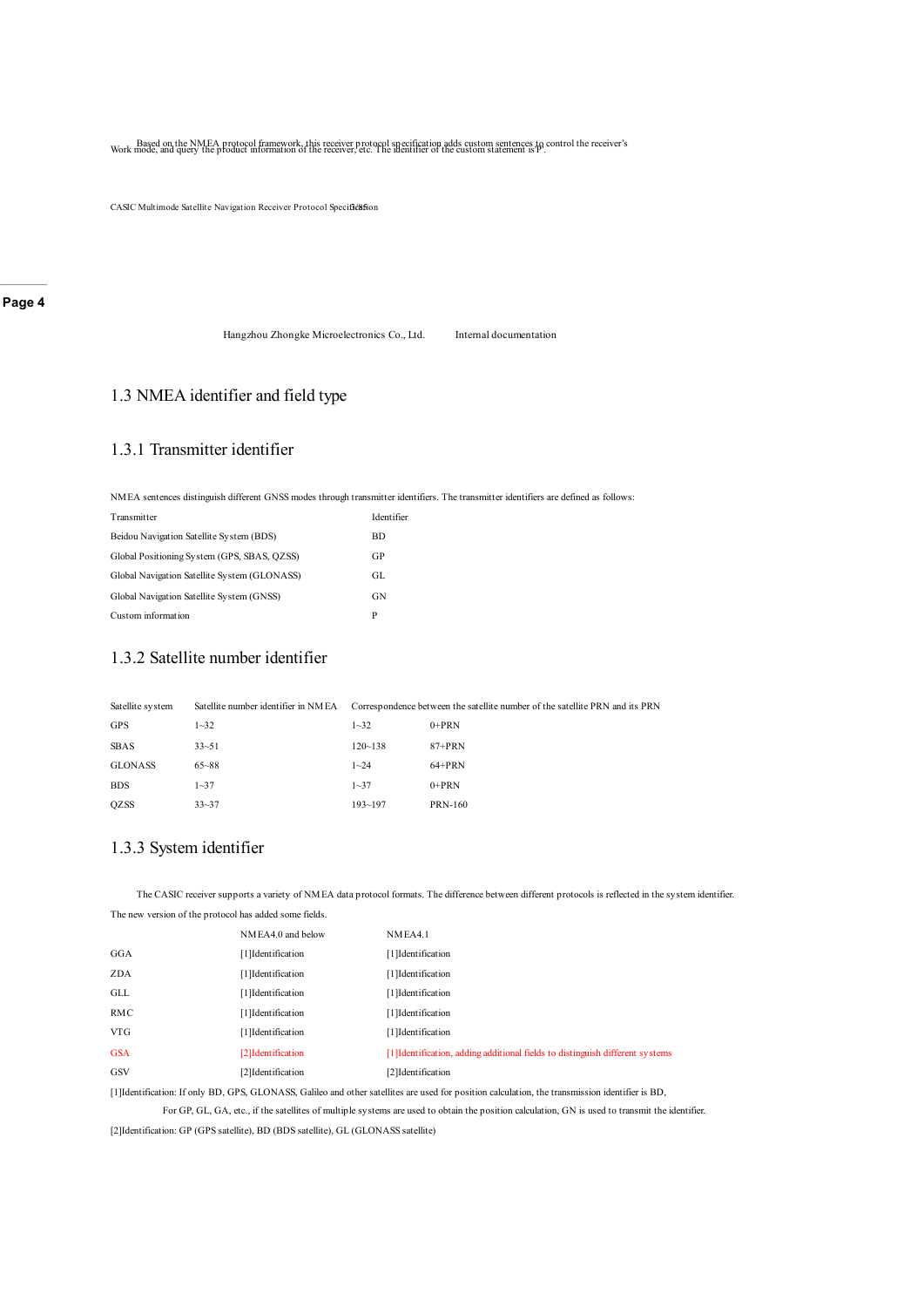As described in section 1.1, CASIC receivers support three versions of the NMEA0183 protocol standard. Now enumerate these three standards The differences are as follows.

The main differences between NMEA2.2 and 2.3/4.0 are:

CASIC Multimode Satellite Navigation Receiver Protocol Specification

**Page 5**

Hangzhou Zhongke Microelectronics Co., Ltd. Internal documentation

1) The positioning mode (Mode) in the GLL, RMC and VTG statements is not output.

2) For the positioning quality (FS) item in the GGA sentence, 1 is used for both trajectory calculation and normal positioning.

It is estimated to be 6).

NMEA 4.1 protocol adds some fields on the basis of 4.0:

1) Add systemId to the GSA statement.

2) Add signalId to the GSV statement.

3) Add navStatus to the RMC statement.

For details, please refer to the introduction of NMEA sentences in section 1.5.

### 1.3.4 Field Type

| Field Type                 | symbol     | definition                                                                           |
|----------------------------|------------|--------------------------------------------------------------------------------------|
| Special format field       |            |                                                                                      |
| state                      | A          | Single character field:                                                              |
|                            |            | A=Yes, the data is valid, and the alarm flag is cleared;                             |
|                            |            | V=No, the data is invalid, and the alarm flag is set.                                |
| latitude                   | ddmm.mmmm  | Fixed/variable length field                                                          |
|                            |            | dd means a fixed length of 2 degrees, the mm before the decimal point means          |
|                            |            | Shows a fixed length of 2 minutes, mmmm after the decimal point means                |
|                            |            | Decimal points with variable length.                                                 |
| longitude                  | dddmm.mmmm | Fixed/variable length field                                                          |
|                            |            | ddd represents a fixed length of 3 degrees,                                          |
|                            |            | The mm before the decimal point means a fixed length of 2 minutes, the decimal point |
|                            |            | The mmmm after it represents a decimal point with a variable length.                 |
| time                       | hhmmss.sss | Fixed length field                                                                   |
|                            |            | hh means a fixed length of 2 hours, mm means a fixed length                          |
|                            |            | 2 minutes, ss before the decimal point means fixed length 2                          |
|                            |            | Seconds, sss after the decimal point means a fixed length of 3 decimal seconds.      |
| Determine the field        |            | Some fields are specified for predefined constants.                                  |
| Numeric field              |            |                                                                                      |
| Variable number            | XX         | Variable-length or floating-point numeric fields                                     |
| Fixed hexadecimal field    | hh         | A fixed-length hexadecimal number with the most significant bit on the left          |
| Variable hexadecimal field | h--h       | Variable-length hexadecimal number with the most significant bit on the left         |
| Information field          |            |                                                                                      |
| Fixed letter field         | aa         | Fixed-length uppercase or lowercase alphabetic character field                       |
| Fixed number field         | XX         | Fixed-length numeric character field                                                 |
| Variable text              | $c--c$     | Variable length valid character field                                                |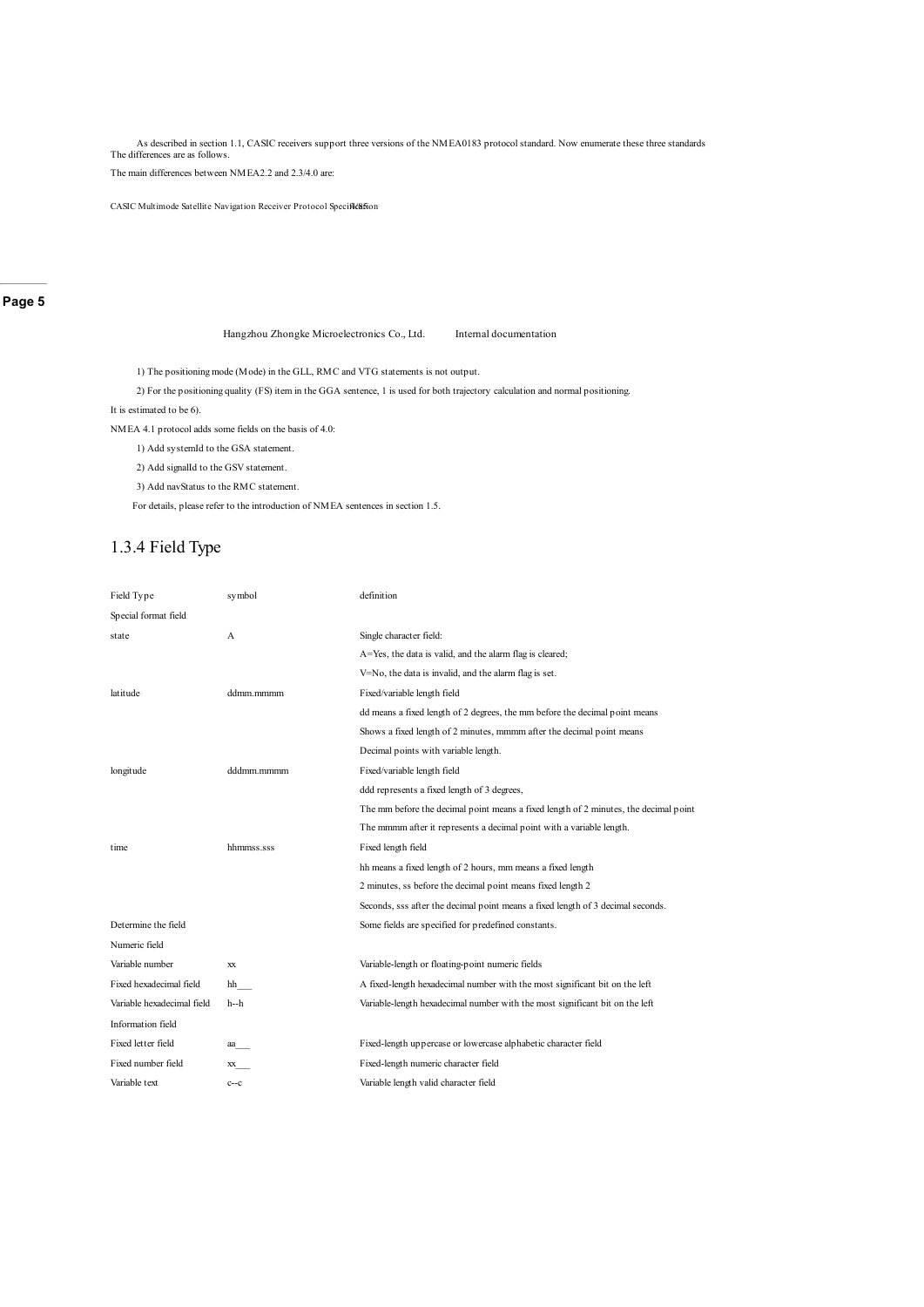CASIC Multimode Satellite Navigation Receiver Protocol Specification

#### **Page 6**

Hangzhou Zhongke Microelectronics Co., Ltd. Internal documentation

### 1.4 NMEA message overview

| Page | Message name          | Class/ID  | describe                                                         |
|------|-----------------------|-----------|------------------------------------------------------------------|
|      | NMEA standard message |           | Standard message                                                 |
|      | GGA                   | 0x4E0x00  | Receiver positioning data                                        |
|      | <b>GLL</b>            | 0x4E0x01  | Geographical Location-Latitude/Longitude                         |
|      | <b>GSA</b>            | 0X4E0x02  | DOP and effective satellites                                     |
|      | GSV                   | 0x4E0x03  | Visible satellite                                                |
|      | <b>RMC</b>            | 0x4E0x04  | Recommended minimum dedicated navigation data                    |
|      | <b>VTG</b>            | 0x4E0x05  | Ground speed and heading                                         |
|      | <b>GST</b>            | 0x4E0x07  | Receiver pseudorange error statistics                            |
|      | ZDA                   | 0x4E0x08  | Time and date                                                    |
|      | <b>ANT</b>            | 0x4E 0x11 | Antenna status                                                   |
|      | <b>LPS</b>            | 0x4E0x12  | Satellite system leap second correction information              |
|      | <b>DHV</b>            | 0x4E0x13  | Receiver speed information                                       |
|      | <b>UTC</b>            | 0x4E0x16  | Receiver status, leap second correction simplified information   |
|      | NMEA custom message   |           | Custom message                                                   |
|      | CAS <sub>00</sub>     | ۰         | Save configuration information                                   |
|      | CAS01                 |           | Communication protocol and serial port configuration information |
|      | CAS <sub>02</sub>     |           | Set targeting up date rate                                       |
|      | CAS <sub>03</sub>     |           | Enable or disable output information and its frequency           |
|      | CAS <sub>04</sub>     |           | Set the initialization system and the number of channels         |
|      | CAS <sub>05</sub>     |           | Set the sender identifier of the NMEA sentence                   |
|      | CAS <sub>06</sub>     |           | Query module software and hardware information                   |
|      | CAS10                 |           | Start mode and auxiliary information configuration               |
|      | CAS12                 |           | Standby mode control                                             |
|      | CAS20                 |           | Online up grade instructions                                     |
|      |                       |           |                                                                  |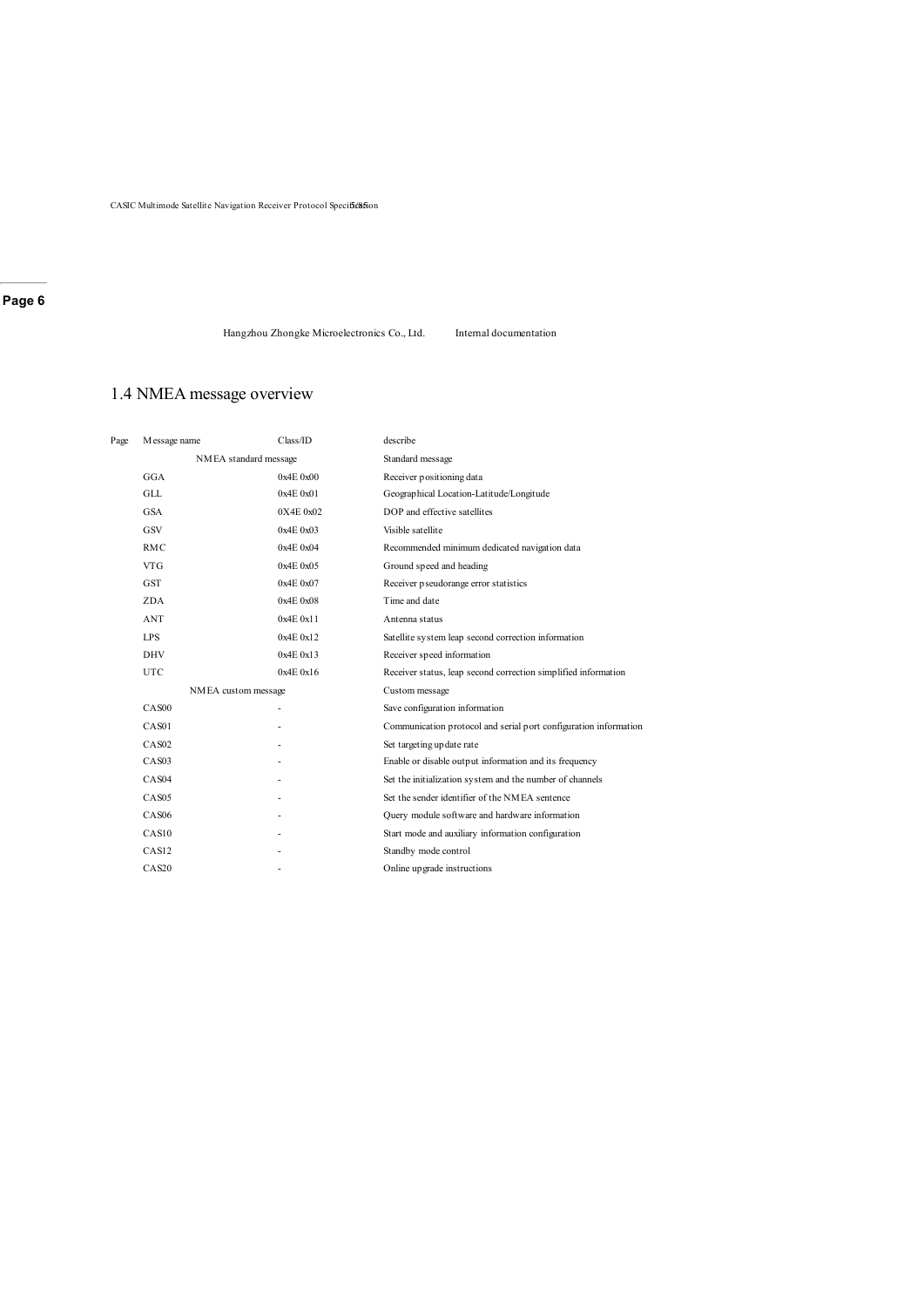CASIC Multimode Satellite Navigation Receiver Protocol Specif6e8fion

Hangzhou Zhongke Microelectronics Co., Ltd. Internal documentation

### 1.5 NMEA standard message

### 1.5.1 GGA

| information           | GGA                                  |                                                                          |                                                                                                        |  |  |
|-----------------------|--------------------------------------|--------------------------------------------------------------------------|--------------------------------------------------------------------------------------------------------|--|--|
| describe              |                                      | Receiver time, location and positioning related data                     |                                                                                                        |  |  |
| type                  | Output                               |                                                                          |                                                                                                        |  |  |
| Format                |                                      | \$--GGA,UTCtime,lat,uLat,lon,uLon,FS,numSv,HDOP,msl,uMsl,sep,uSep,diffAg |                                                                                                        |  |  |
|                       | e,diffSta*CS <cr><lf></lf></cr>      |                                                                          |                                                                                                        |  |  |
| Example               |                                      |                                                                          | \$GPGGA,235316.000,2959.9925,S,12000.0090,E,1,06,1.21,62.77,M,0.00,M,,*7B                              |  |  |
| Parameter Description |                                      |                                                                          |                                                                                                        |  |  |
| Field                 | name                                 | Format                                                                   | Parameter Description                                                                                  |  |  |
| 1                     | $S-GGA$                              | String                                                                   | Message ID, GGA statement header,'--' is the system identifier                                         |  |  |
| $\overline{2}$        | UTCtime                              | hhmmss.sss                                                               | UTC time of current positioning                                                                        |  |  |
| 3                     | lat                                  |                                                                          | ddmm.mmmm latitude, the first 2 characters indicate degrees, the following characters indicate minutes |  |  |
| $\overline{4}$        | uLat                                 | character                                                                | Latitude direction: N-North, S-South                                                                   |  |  |
| 5                     | 1 <sub>on</sub>                      | dddmm.mmm                                                                | Longitude, the first 3 characters indicate degrees, the following characters indicate minutes          |  |  |
|                       |                                      | m                                                                        |                                                                                                        |  |  |
| 6                     | uLon                                 | character                                                                | Longitude direction: E-East, W-West                                                                    |  |  |
| 7                     | FS                                   | Numerical value                                                          | Indicates the current positioning quality (remark $[1]$ ), this field should not be empty              |  |  |
| 8                     | numSv                                | Numerical value                                                          | Number of satellites used for positioning, 00~24                                                       |  |  |
| 9                     | <b>HDOP</b>                          | Numerical value                                                          | Horizontal factor of precision (HDOP)                                                                  |  |  |
| 10                    | msl                                  | Numerical value                                                          | Altitude, that is, the height of the receiver antenna relative to the geoid                            |  |  |
| 11                    | uM <sub>sl</sub>                     | character                                                                | Height unit, meter, fixed character M                                                                  |  |  |
| 12                    | sep                                  | Numerical value                                                          | The distance between the reference ellipsoid and the geoid, "-" means the earth                        |  |  |
|                       |                                      |                                                                          | The level is lower than the reference ellipsoid                                                        |  |  |
| 13                    | uSep                                 | character                                                                | Height unit, meter, fixed character M                                                                  |  |  |
| 14                    | diffAge                              | Numerical value                                                          | Differentially corrected data age, this field is empty when DGPS is not used                           |  |  |
| 15                    | diffSta                              | Numerical value                                                          | ID of the differential reference station                                                               |  |  |
| 16                    | CS                                   | Hexadecimal value                                                        | Checksum, the exclusive OR of all characters between $\$ and $*$ (not including $\$ and $*$ )          |  |  |
|                       |                                      |                                                                          | fruit                                                                                                  |  |  |
| 17                    | $<$ CR> $<$ LF>                      | character                                                                | Carriage return and line feed                                                                          |  |  |
|                       | Remarks [1] Positioning quality mark |                                                                          |                                                                                                        |  |  |
| Location quality mark |                                      | describe                                                                 |                                                                                                        |  |  |
| $\boldsymbol{0}$      |                                      | Targeting is unavailable or invalid                                      |                                                                                                        |  |  |
| 1                     |                                      | SPS positioning mode, positioning is effective                           |                                                                                                        |  |  |
| 6                     |                                      |                                                                          | The estimation mode (dead reckoning) is only valid for NMEA 2.3 and above                              |  |  |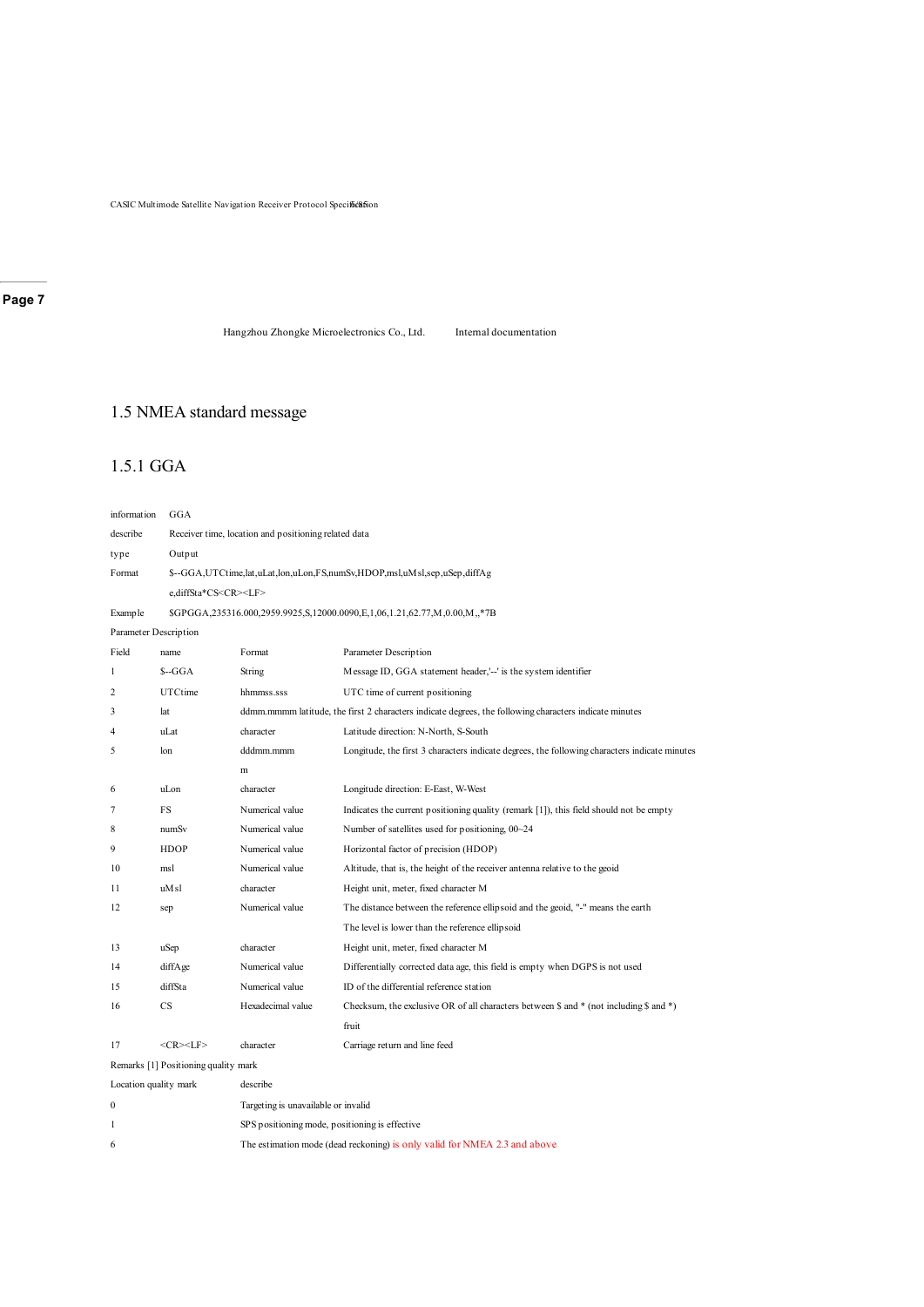CASIC Multimode Satellite Navigation Receiver Protocol Specification

### **Page 8**

Hangzhou Zhongke Microelectronics Co., Ltd. Internal documentation

### 1.5.2 GLL

| information           | <b>GLL</b>                        |                                                                                   |                                                                                                        |  |  |
|-----------------------|-----------------------------------|-----------------------------------------------------------------------------------|--------------------------------------------------------------------------------------------------------|--|--|
| describe              |                                   | Information such as latitude, longitude, positioning time and positioning status. |                                                                                                        |  |  |
| type                  | Output                            |                                                                                   |                                                                                                        |  |  |
| Format                |                                   | \$--GLL,lat,uLat,lon,uLon, UTCtime,valid,mode*CS <cr><lf></lf></cr>               |                                                                                                        |  |  |
| Example               |                                   | \$GPGLL,2959.9925,S,12000.0090,E,235316.000,A,A*4E                                |                                                                                                        |  |  |
|                       | Parameter Description             |                                                                                   |                                                                                                        |  |  |
| Field                 | name                              | Format                                                                            | Parameter Description                                                                                  |  |  |
| 1                     | $S - GLL$                         | String                                                                            | Message ID, GLL statement header,'--' is the system identifier                                         |  |  |
| $\overline{c}$        | lat                               |                                                                                   | ddmm.mmmm latitude, the first 2 characters indicate degrees, the following characters indicate minutes |  |  |
| 3                     | uLat                              | character                                                                         | Latitude direction: N-North, S-South                                                                   |  |  |
| 4                     | lon                               | dddmm.mmm                                                                         | Longitude, the first 3 characters indicate degrees, the following characters indicate minutes          |  |  |
|                       |                                   | m                                                                                 |                                                                                                        |  |  |
| 5                     | uLon                              | character                                                                         | Longitude direction: E-East, W-West                                                                    |  |  |
| 6                     | UTCtime                           | hhmmss.sss                                                                        | UTC time of current positioning                                                                        |  |  |
| 7                     | valid                             | character                                                                         | Data validity (note [1])                                                                               |  |  |
| 8                     | mode                              | character                                                                         | Positioning mode (remarks [2]), only valid for NMEA 2.3 and above                                      |  |  |
| 9                     | <b>CS</b>                         | Hexadecimal value                                                                 | Checksum, the exclusive OR of all characters between \$ and $*$ (not including \$ and $*$ )            |  |  |
|                       |                                   |                                                                                   | fruit                                                                                                  |  |  |
| 10                    | $<$ CR> $<$ LF>                   | character                                                                         | Carriage return and line feed                                                                          |  |  |
|                       | Remarks [1] Data validity flag    |                                                                                   |                                                                                                        |  |  |
| Location quality mark |                                   | describe                                                                          |                                                                                                        |  |  |
| А                     |                                   | Data is valid                                                                     |                                                                                                        |  |  |
| V                     |                                   | Invalid data                                                                      |                                                                                                        |  |  |
|                       | Remarks [2] Positioning mode flag |                                                                                   |                                                                                                        |  |  |
| Positioning mode flag |                                   | describe                                                                          |                                                                                                        |  |  |
| А                     |                                   | Autonomous mode                                                                   |                                                                                                        |  |  |
| E                     |                                   | Estimation mode (dead reckoning)                                                  |                                                                                                        |  |  |
| N                     |                                   | Invalid data                                                                      |                                                                                                        |  |  |
| D                     |                                   | Differential mode                                                                 |                                                                                                        |  |  |
| М                     |                                   |                                                                                   | Not located, but there is an external input or a location saved in history                             |  |  |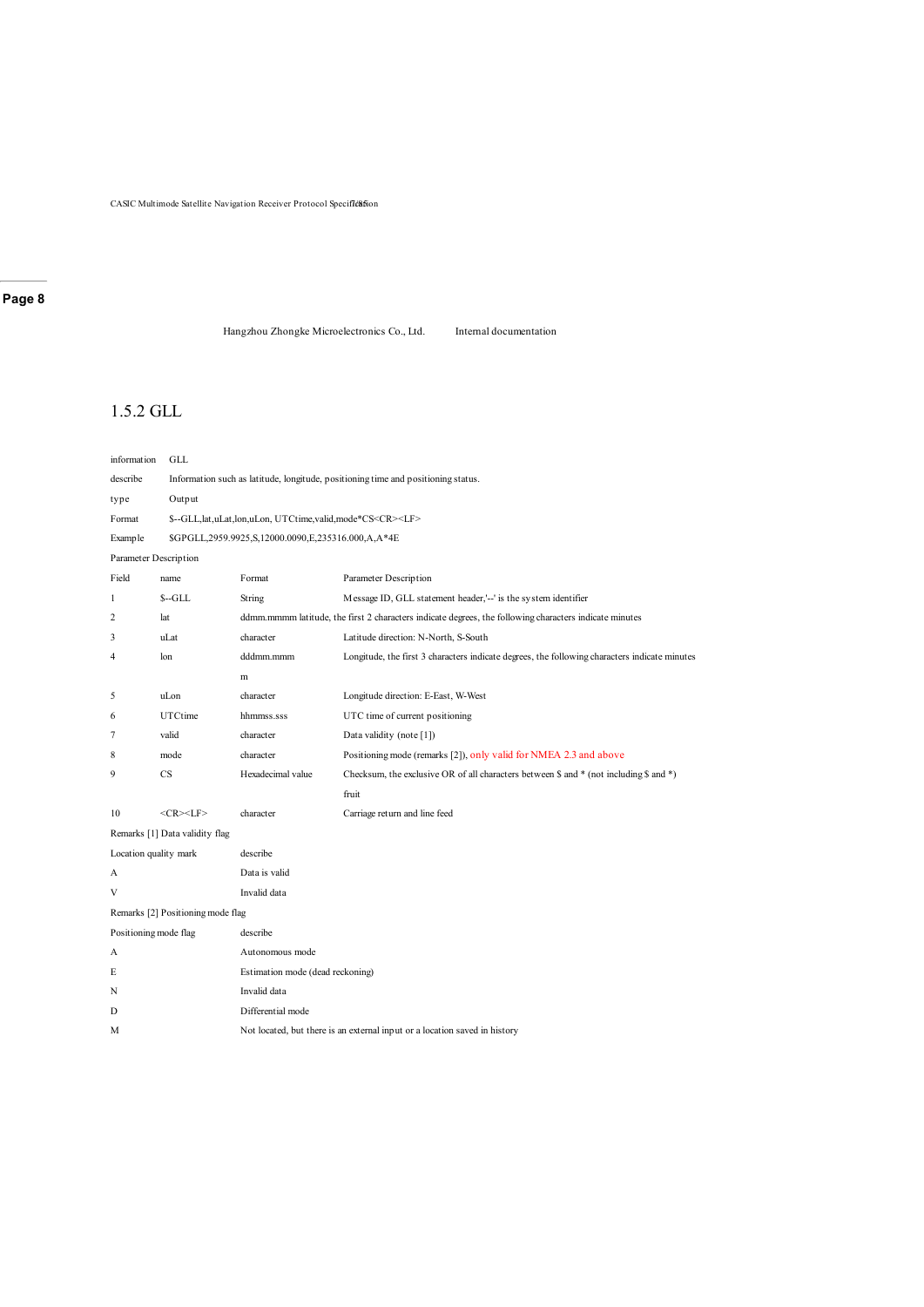CASIC Multimode Satellite Navigation Receiver Protocol Specif&&fion

### **Page 9**

Hangzhou Zhongke Microelectronics Co., Ltd. Internal documentation

### 1.5.3 GSA

| information           | GSA                                         |                                                                                                                                  |                                                                                                          |  |  |
|-----------------------|---------------------------------------------|----------------------------------------------------------------------------------------------------------------------------------|----------------------------------------------------------------------------------------------------------|--|--|
| describe              |                                             | Satellite number and DOP information used for positioning. Output GSA regardless of positioning or availability of satellites    |                                                                                                          |  |  |
|                       |                                             | Sentence; when the receiver is in multi-system joint work, the available satellites of each system correspond to a GSA sentence, |                                                                                                          |  |  |
|                       |                                             |                                                                                                                                  | Each GSA sentence contains PDOP, HDOP and VDOP obtained from the combined satellite system.              |  |  |
| type                  | Output                                      |                                                                                                                                  |                                                                                                          |  |  |
| Format                |                                             | \$--GSA,smode,FS{,SVID},PDOP,HDOP,VDOP*CS <cr><lf></lf></cr>                                                                     |                                                                                                          |  |  |
| Example               |                                             | \$GPGSA, A, 3, 05, 21, 31, 12, 18, 29, ,,,,,, 2.56, 1.21, 2.25* 01                                                               |                                                                                                          |  |  |
| Parameter Description |                                             |                                                                                                                                  |                                                                                                          |  |  |
| Field                 | name                                        | Format                                                                                                                           | Parameter Description                                                                                    |  |  |
| 1                     | $S-GSA$                                     | String                                                                                                                           | Message ID, GSA statement header,'--' is the system identifier                                           |  |  |
| $\overline{c}$        | smode                                       | character                                                                                                                        | Mode switching mode indication (Note [1])                                                                |  |  |
| 3                     | FS                                          | number                                                                                                                           | Positioning status flag (remark [2])                                                                     |  |  |
| 4                     | ${,}SVID$                                   | Numerical value                                                                                                                  | The number of the satellite used for positioning, this field displays a total of 12 available satellites |  |  |
|                       |                                             |                                                                                                                                  | No                                                                                                       |  |  |
|                       |                                             |                                                                                                                                  | Fill in the space                                                                                        |  |  |
| 5                     | <b>PDOP</b>                                 | Numerical value                                                                                                                  | Position precision factor (PDOP)                                                                         |  |  |
| 6                     | <b>HDOP</b>                                 | Numerical value                                                                                                                  | Horizontal factor of precision (HDOP)                                                                    |  |  |
| 7                     | <b>VDOP</b>                                 | Numerical value                                                                                                                  | Vertical factor of precision (VDOP)                                                                      |  |  |
| 8                     | systemId                                    | Numerical value                                                                                                                  | GNSS system ID number defined by NMEA (Note [3])                                                         |  |  |
|                       |                                             |                                                                                                                                  | Only NMEA 4.1 and above are valid                                                                        |  |  |
| 9                     | CS                                          | Hexadecimal value                                                                                                                | Checksum, the exclusive OR of all characters between $\$ and $*$ (not including $\$ and $*$ )            |  |  |
|                       |                                             |                                                                                                                                  | fruit                                                                                                    |  |  |
| 10                    | $<$ CR> $<$ LF>                             | character                                                                                                                        | Carriage return and line feed                                                                            |  |  |
|                       | Remarks [1] M ode switching mode indication |                                                                                                                                  |                                                                                                          |  |  |
|                       | Mode switch mode indication                 | describe                                                                                                                         |                                                                                                          |  |  |
| М                     |                                             |                                                                                                                                  | Switch manually. Forced to 2D or 3D working mode                                                         |  |  |
| А                     |                                             |                                                                                                                                  | Automatic switching. The receiver automatically switches 2D/3D working mode                              |  |  |
|                       | Remarks [2] Positioning status flag         |                                                                                                                                  |                                                                                                          |  |  |
| Positioning status    |                                             | describe                                                                                                                         |                                                                                                          |  |  |
| 1                     |                                             | Invalid targeting                                                                                                                |                                                                                                          |  |  |
| 2                     |                                             | 2D positioning                                                                                                                   |                                                                                                          |  |  |
| 3                     |                                             | 3D positioning                                                                                                                   |                                                                                                          |  |  |
|                       | Remarks [3] GNSS system ID                  |                                                                                                                                  |                                                                                                          |  |  |
| System ID             |                                             | describe                                                                                                                         |                                                                                                          |  |  |
| 1                     |                                             | GPS system                                                                                                                       |                                                                                                          |  |  |
| 2                     |                                             | GLONASS system                                                                                                                   |                                                                                                          |  |  |
|                       |                                             |                                                                                                                                  |                                                                                                          |  |  |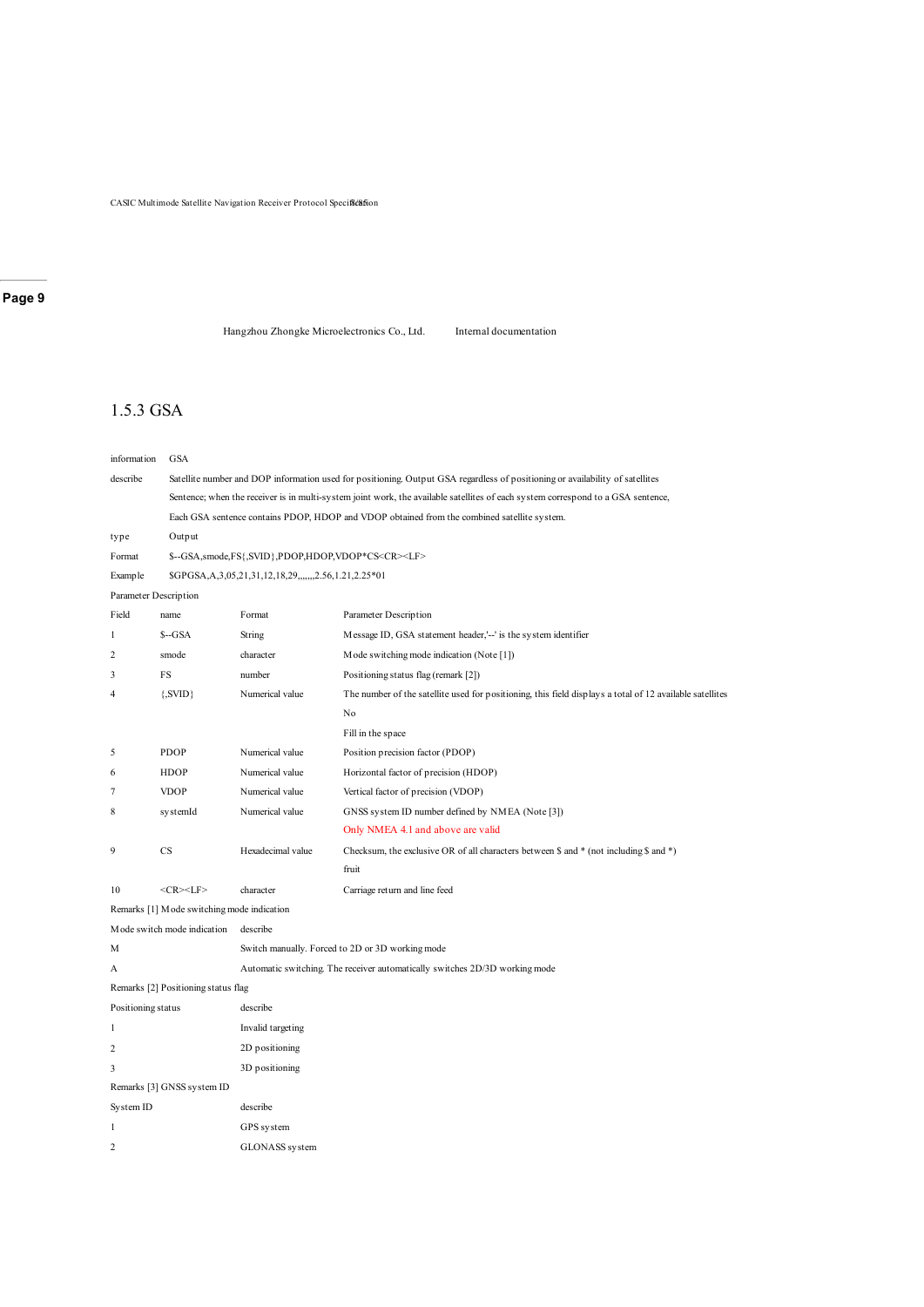4 BDS system

CASIC Multimode Satellite Navigation Receiver Protocol Specifle&fion

### **Page 10**

Hangzhou Zhongke Microelectronics Co., Ltd. Internal documentation

### 1.5.4 GSV

| information           | GSV                |                                                                                                                                                                              |                                                                                                                                                                   |  |  |
|-----------------------|--------------------|------------------------------------------------------------------------------------------------------------------------------------------------------------------------------|-------------------------------------------------------------------------------------------------------------------------------------------------------------------|--|--|
| describe              |                    | The satellite number of the visible satellite and its elevation angle, azimuth angle, carrier-to-noise ratio and other information. The {satellite code in each GSV sentence |                                                                                                                                                                   |  |  |
|                       |                    |                                                                                                                                                                              | Number, elevation angle, azimuth angle, carrier-to-noise ratio} The number of parameter groups is variable, the maximum is 4 groups, and the minimum is 0 groups. |  |  |
| type                  | Output             |                                                                                                                                                                              |                                                                                                                                                                   |  |  |
| Format                |                    | \$--GSV,numM sg,msgNo,numSv{,SVID,ele,az,cn0} *CS <cr><lf></lf></cr>                                                                                                         |                                                                                                                                                                   |  |  |
| Example               |                    |                                                                                                                                                                              | \$GPGSV3,1,10,25,68,053,47,21,59,306,49,29,56,161,49,31,36,265,49*79                                                                                              |  |  |
|                       |                    |                                                                                                                                                                              | \$GPGSV,3,2,10,12,29,048,49,05,22,123,49,18,13,000,49,01,00,000,49*72                                                                                             |  |  |
|                       |                    | \$GPGSV,3,3,10,14,00,000,03,16,00,000,27*7C                                                                                                                                  |                                                                                                                                                                   |  |  |
| Parameter Description |                    |                                                                                                                                                                              |                                                                                                                                                                   |  |  |
| Field                 | name               | Format                                                                                                                                                                       | Parameter Description                                                                                                                                             |  |  |
| 1                     | $S-GSV$            | String                                                                                                                                                                       | Message ID, GSV statement header,'--' is the system identifier                                                                                                    |  |  |
| 2                     | numM <sub>sg</sub> | character                                                                                                                                                                    | The total number of statements. Each GSV sentence can output up to 4 visible satellite signals                                                                    |  |  |
|                       |                    |                                                                                                                                                                              | Therefore, when the system can see more than 4 satellites, more                                                                                                   |  |  |
|                       |                    |                                                                                                                                                                              | GSV statement.                                                                                                                                                    |  |  |
| 3                     | msgNo              | number                                                                                                                                                                       | Current sentence number                                                                                                                                           |  |  |
| 4                     | numSv              | Numerical value                                                                                                                                                              | Total number of visible satellites                                                                                                                                |  |  |
| 5                     | {,SVID,ele,        | Numerical value                                                                                                                                                              | as followed:                                                                                                                                                      |  |  |
|                       | $az, cn0$ }        |                                                                                                                                                                              | Satellite number;                                                                                                                                                 |  |  |
|                       |                    |                                                                                                                                                                              | Elevation angle, the value range is $0 \sim 90$ , the unit is degree;                                                                                             |  |  |
|                       |                    |                                                                                                                                                                              | Azimuth angle, the value range is $0 \sim 359$ , the unit is degree;                                                                                              |  |  |
|                       |                    |                                                                                                                                                                              | Carrier-to-noise ratio, the value range is $0\neg 99$ , the unit is dB-Hz, if not                                                                                 |  |  |
|                       |                    |                                                                                                                                                                              | The current satellite is tracked and the space is filled                                                                                                          |  |  |
| 6                     | signalId           | Numerical value                                                                                                                                                              | GNSS signal ID defined by NMEA (0 means all signals)                                                                                                              |  |  |
|                       |                    |                                                                                                                                                                              | Only NMEA 4.1 and above are valid                                                                                                                                 |  |  |
| 7                     | CS                 | Hexadecimal value                                                                                                                                                            | Checksum, the exclusive OR of all characters between $\$ and $*$ (not including $\$ and $*$ )                                                                     |  |  |
|                       |                    |                                                                                                                                                                              | fruit                                                                                                                                                             |  |  |
| 8                     | $<$ CR> $<$ LF>    | character                                                                                                                                                                    | Carriage return and line feed                                                                                                                                     |  |  |
|                       |                    |                                                                                                                                                                              |                                                                                                                                                                   |  |  |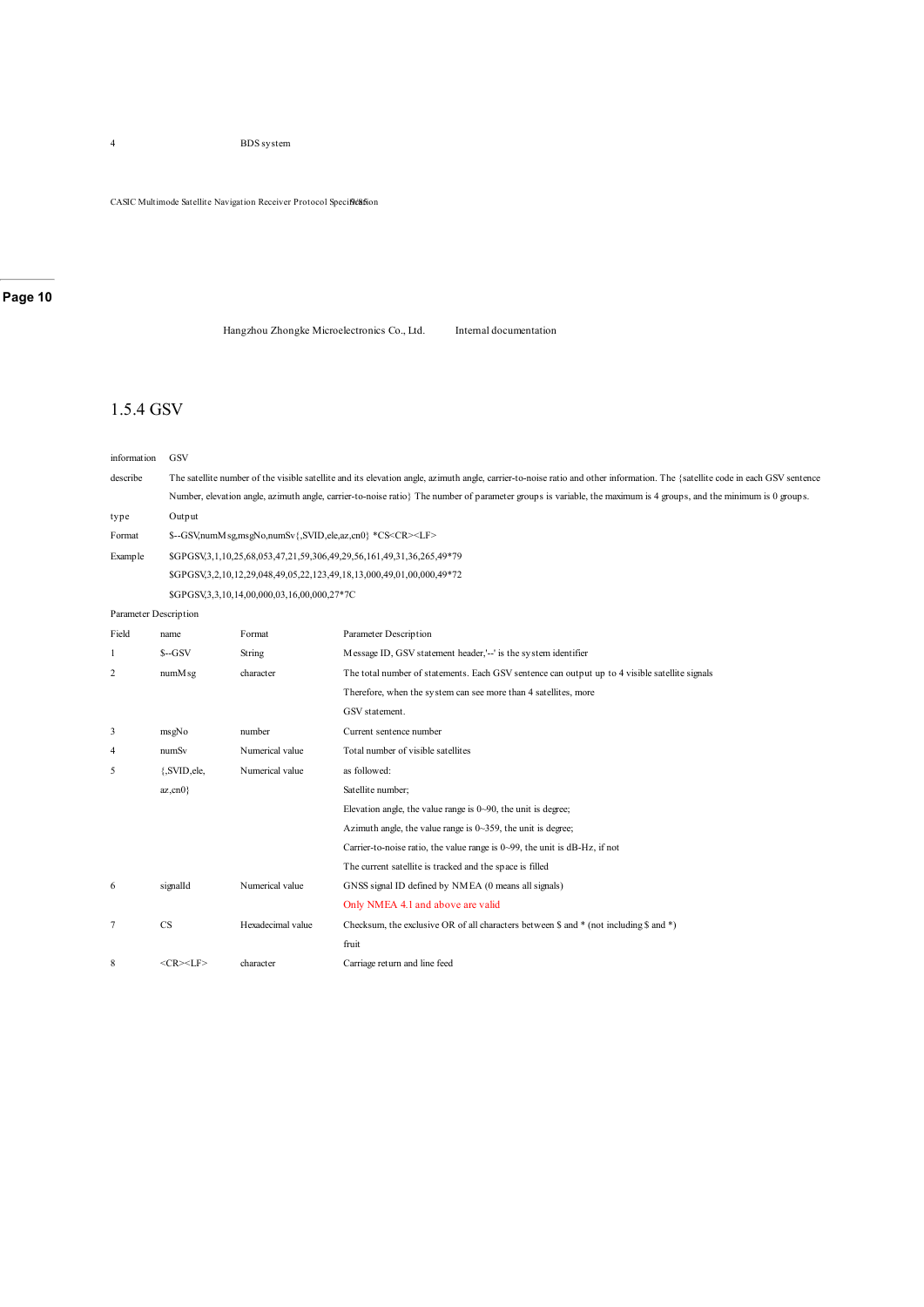CASIC Multimode Satellite Navigation Receiver Protocol Specificution

### **Page 11**

Hangzhou Zhongke Microelectronics Co., Ltd. Internal documentation

### 1.5.5 RMC

| information           | RMC                               |                                                                                      |                                                                                                        |  |  |
|-----------------------|-----------------------------------|--------------------------------------------------------------------------------------|--------------------------------------------------------------------------------------------------------|--|--|
| describe              |                                   | Recommended minimum positioning information                                          |                                                                                                        |  |  |
| type                  | Output                            |                                                                                      |                                                                                                        |  |  |
| Format                |                                   | \$--RMC,UTCtime,status,lat,uLat,lon,uLon,spd,cog,date,mv,mvE,mode*CS <c< td=""></c<> |                                                                                                        |  |  |
|                       | $R><$ LF>                         |                                                                                      |                                                                                                        |  |  |
| Example               |                                   |                                                                                      | \$GPRMC,235316.000,A,2959.9925,S,12000.0090,E,0.009,75.020,020711,,,A*45                               |  |  |
| Parameter Description |                                   |                                                                                      |                                                                                                        |  |  |
| Field                 | name                              | Format                                                                               | Parameter Description                                                                                  |  |  |
| 1                     | $S-RMC$                           | String                                                                               | Message ID, RMC statement header,'--' is the system identifier                                         |  |  |
| $\overline{c}$        | UTCtime                           | hhmmss.sss                                                                           | UTC time of current positioning                                                                        |  |  |
| 3                     | status                            | String                                                                               | Position valid flag.                                                                                   |  |  |
|                       |                                   |                                                                                      | V=Receiver warning, invalid data                                                                       |  |  |
|                       |                                   |                                                                                      | A=Data is valid                                                                                        |  |  |
| 4                     | lat                               |                                                                                      | ddmm.mmmm latitude, the first 2 characters indicate degrees, the following characters indicate minutes |  |  |
| 5                     | uLat                              | character                                                                            | Latitude direction: N-North, S-South                                                                   |  |  |
| 6                     | lon                               | dddmm.mmm                                                                            | Longitude, the first 3 characters indicate degrees, the following characters indicate minutes          |  |  |
|                       |                                   | m                                                                                    |                                                                                                        |  |  |
| 7                     | uLon                              | character                                                                            | Longitude direction: E-East, W-West                                                                    |  |  |
| 8                     | spd                               | Numerical value                                                                      | Speed over the ground, in knots                                                                        |  |  |
| 9                     | cog                               | Numerical value                                                                      | True heading over ground, in degrees                                                                   |  |  |
| 10                    | date                              | ddmmyy                                                                               | Date (dd is day, mm is month, yy is year)                                                              |  |  |
| 11                    | mv                                | Numerical value                                                                      | Magnetic declination, in degrees. Fixed empty                                                          |  |  |
| 12                    | mvE                               | character                                                                            | Magnetic declination direction: E-East, W-West. Fixed empty                                            |  |  |
| 13                    | mode                              | character                                                                            | Positioning mode flag (remark [1])                                                                     |  |  |
|                       |                                   |                                                                                      | Only NMEA 2.3 and above are valid                                                                      |  |  |
| 14                    | navStatus                         | character                                                                            | Navigation status indicator (V means the system does not output navigation status information)         |  |  |
|                       |                                   |                                                                                      | Only NMEA 4.1 and above are valid                                                                      |  |  |
| 15                    | CS                                | Hexadecimal value                                                                    | Checksum, the exclusive OR of all characters between \$ and * (not including \$ and *)                 |  |  |
|                       |                                   |                                                                                      | fruit                                                                                                  |  |  |
| 16                    | $<$ CR> $<$ LF>                   | character                                                                            | Carriage return and line feed                                                                          |  |  |
|                       | Remarks [1] Positioning mode flag |                                                                                      |                                                                                                        |  |  |
| Positioning mode flag |                                   | describe                                                                             |                                                                                                        |  |  |
| А                     |                                   | Autonomous mode                                                                      |                                                                                                        |  |  |
| E                     |                                   | Estimation mode (dead reckoning)                                                     |                                                                                                        |  |  |
| N                     |                                   | Invalid data                                                                         |                                                                                                        |  |  |
| D                     |                                   | Differential mode                                                                    |                                                                                                        |  |  |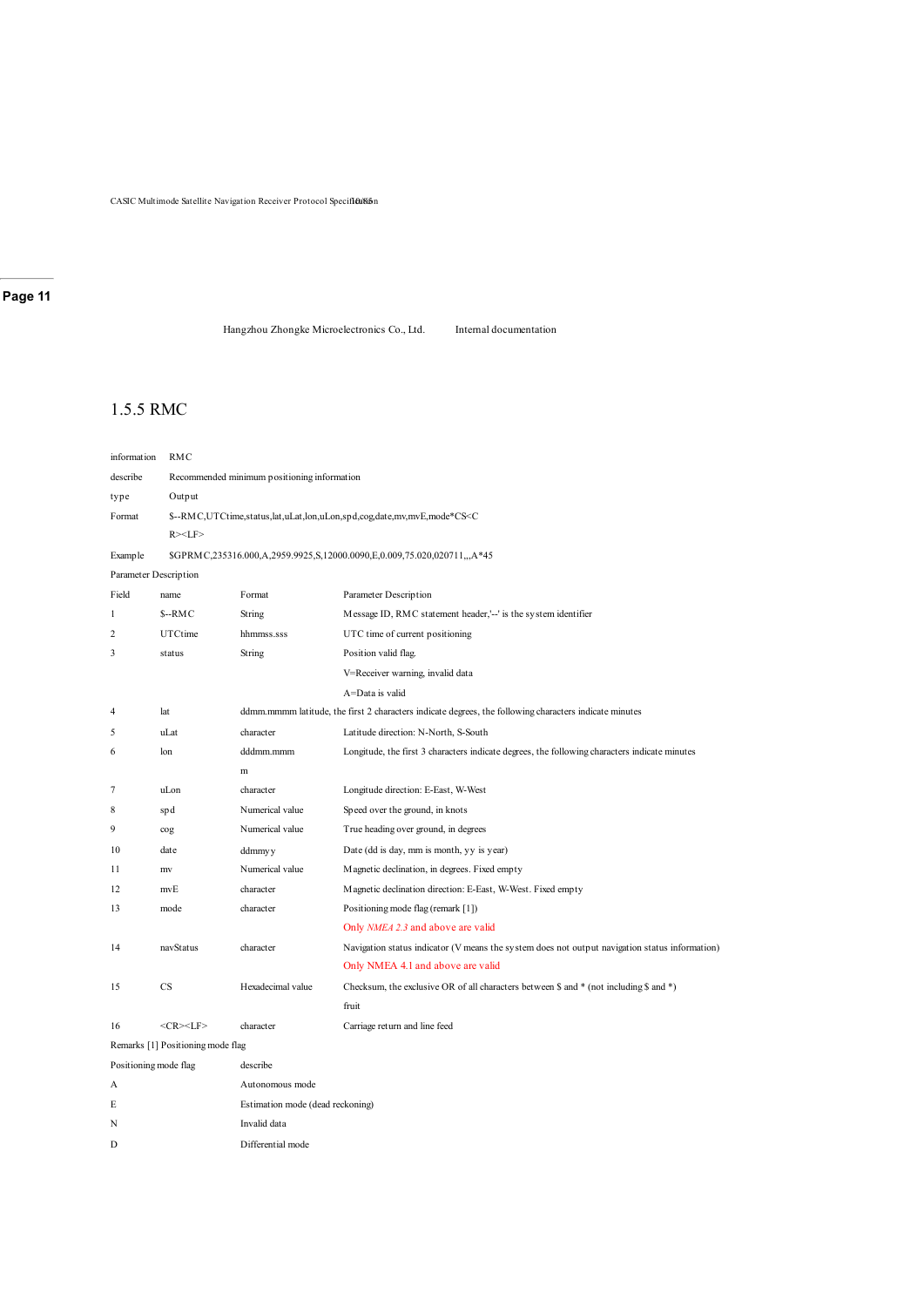CASIC Multimode Satellite Navigation Receiver Protocol Specifidalin

#### **Page 12**

Hangzhou Zhongke Microelectronics Co., Ltd. Internal documentation

### 1.5.6 VTG

| information           | <b>VTG</b>                        |                                                              |                                                                                        |  |  |
|-----------------------|-----------------------------------|--------------------------------------------------------------|----------------------------------------------------------------------------------------|--|--|
| describe              |                                   | Ground speed and ground heading information.                 |                                                                                        |  |  |
| type                  | Output                            |                                                              |                                                                                        |  |  |
| Format                |                                   | \$--VTG,cogt,T,cogm,M,sog,N,kph,K,mode*CS <cr><lf></lf></cr> |                                                                                        |  |  |
| <b>Example</b>        |                                   | \$GPVTG,75.20,T,,M,0.009,N,0.017,K,A*02                      |                                                                                        |  |  |
| Parameter Description |                                   |                                                              |                                                                                        |  |  |
| Field                 | name                              | Format                                                       | Parameter Description                                                                  |  |  |
| 1                     | $S-VTG$                           | String                                                       | Message ID, VTG statement header,'--' is the system identifier                         |  |  |
| 2                     | cogt                              | Numerical value                                              | True north heading over Earth, in degrees                                              |  |  |
| 3                     | T                                 | character                                                    | True north indicator, fixed as T                                                       |  |  |
| 4                     | cogm                              | Numerical value                                              | Heading to geomagnetic north, in degrees                                               |  |  |
| 5                     | M                                 | character                                                    | Magnetic north indicator, fixed as M                                                   |  |  |
| 6                     | sog                               | Numerical value                                              | Speed over the ground, in knots                                                        |  |  |
| 7                     | N                                 | character                                                    | Speed unit knot, fixed as N                                                            |  |  |
| 8                     | kph                               | Numerical value                                              | Ground speed in kilometers per hour                                                    |  |  |
| 9                     | K                                 | character                                                    | Speed unit, kilometers per hour, fixed as K                                            |  |  |
| 10                    | mode                              | character                                                    | Positioning mode flag (remark [1])                                                     |  |  |
|                       |                                   |                                                              | Only NMEA 2.3 and above are valid                                                      |  |  |
| 11                    | CS                                | Hexadecimal value                                            | Checksum, the exclusive OR of all characters between \$ and * (not including \$ and *) |  |  |
|                       |                                   |                                                              | fruit                                                                                  |  |  |
| 12                    | $<$ CR> $<$ LF>                   | character                                                    | Carriage return and line feed                                                          |  |  |
|                       | Remarks [1] Positioning mode flag |                                                              |                                                                                        |  |  |
| Positioning mode flag |                                   | describe                                                     |                                                                                        |  |  |
| А                     |                                   | Autonomous mode                                              |                                                                                        |  |  |
| E                     |                                   | Estimation mode (dead reckoning)                             |                                                                                        |  |  |
| N                     |                                   | Invalid data                                                 |                                                                                        |  |  |
| D                     |                                   | Differential mode                                            |                                                                                        |  |  |
| M                     |                                   |                                                              | Not located, but there is an external input or a location saved in history             |  |  |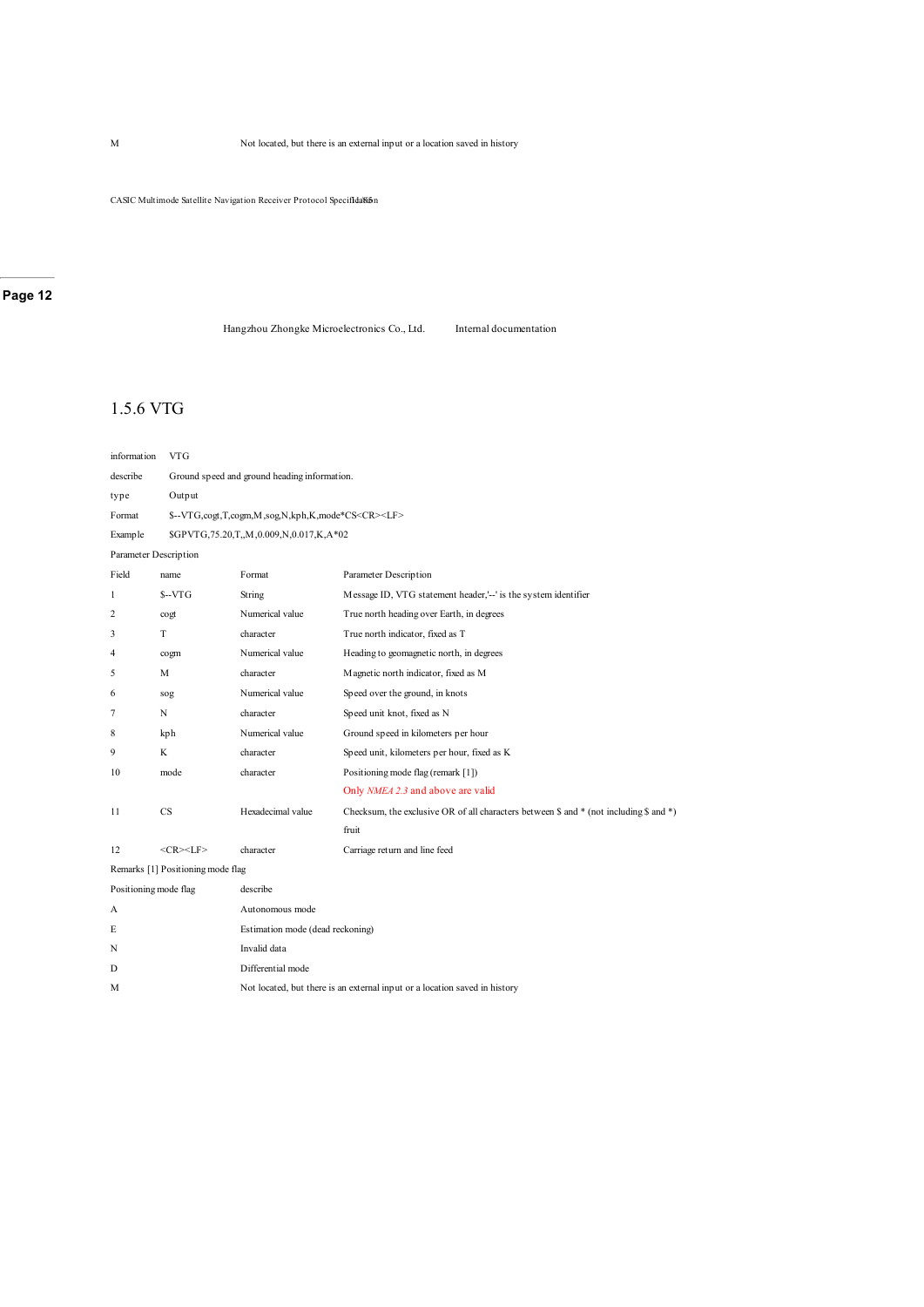CASIC Multimode Satellite Navigation Receiver Protocol Specifical Son

### **Page 13**

Hangzhou Zhongke Microelectronics Co., Ltd. Internal documentation

### 1.5.7 ZDA

| information           | ZDA             |                                                                |                                                                                                              |  |  |
|-----------------------|-----------------|----------------------------------------------------------------|--------------------------------------------------------------------------------------------------------------|--|--|
| describe              |                 | Time and date information.                                     |                                                                                                              |  |  |
| type                  | Output          |                                                                |                                                                                                              |  |  |
| Format                |                 | \$--ZDA,UTCtime,day,month,year,ltzh,ltzn*CS <cr><lf></lf></cr> |                                                                                                              |  |  |
| Example               |                 | \$GPZDA,235316.000,02,07,2011,00,00*51                         |                                                                                                              |  |  |
| Parameter Description |                 |                                                                |                                                                                                              |  |  |
| Field                 | name            | Format                                                         | Parameter Description                                                                                        |  |  |
| 1                     | $S-ZDA$         | String                                                         | Message ID, ZDA statement header,'--' is the system identifier                                               |  |  |
| 2                     | UTCtime         | hhmmss.sss                                                     | UTC time when positioning                                                                                    |  |  |
| 3                     | day             | Numerical value                                                | Day, fixed two digits, value range $01 - 31$                                                                 |  |  |
| 4                     | month           | Numerical value                                                | Month, fixed two digits, value range 01~12                                                                   |  |  |
| 5                     | year            | Numerical value                                                | Year, fixed four digits                                                                                      |  |  |
| 6                     | ltzh            | Numerical value                                                | This time zone is hour, not supported, fixed as 00                                                           |  |  |
| 7                     | ltzn            | Numerical value                                                | Minutes in this time zone, not supported, fixed as 00                                                        |  |  |
| 8                     | CS              | Hexadecimal value                                              | Checksum, the exclusive OR of all characters between $\frac{1}{2}$ and * (not including $\frac{1}{2}$ and *) |  |  |
|                       |                 |                                                                | fruit                                                                                                        |  |  |
| 9                     | $<$ CR> $<$ LF> | character                                                      | Carriage return and line feed                                                                                |  |  |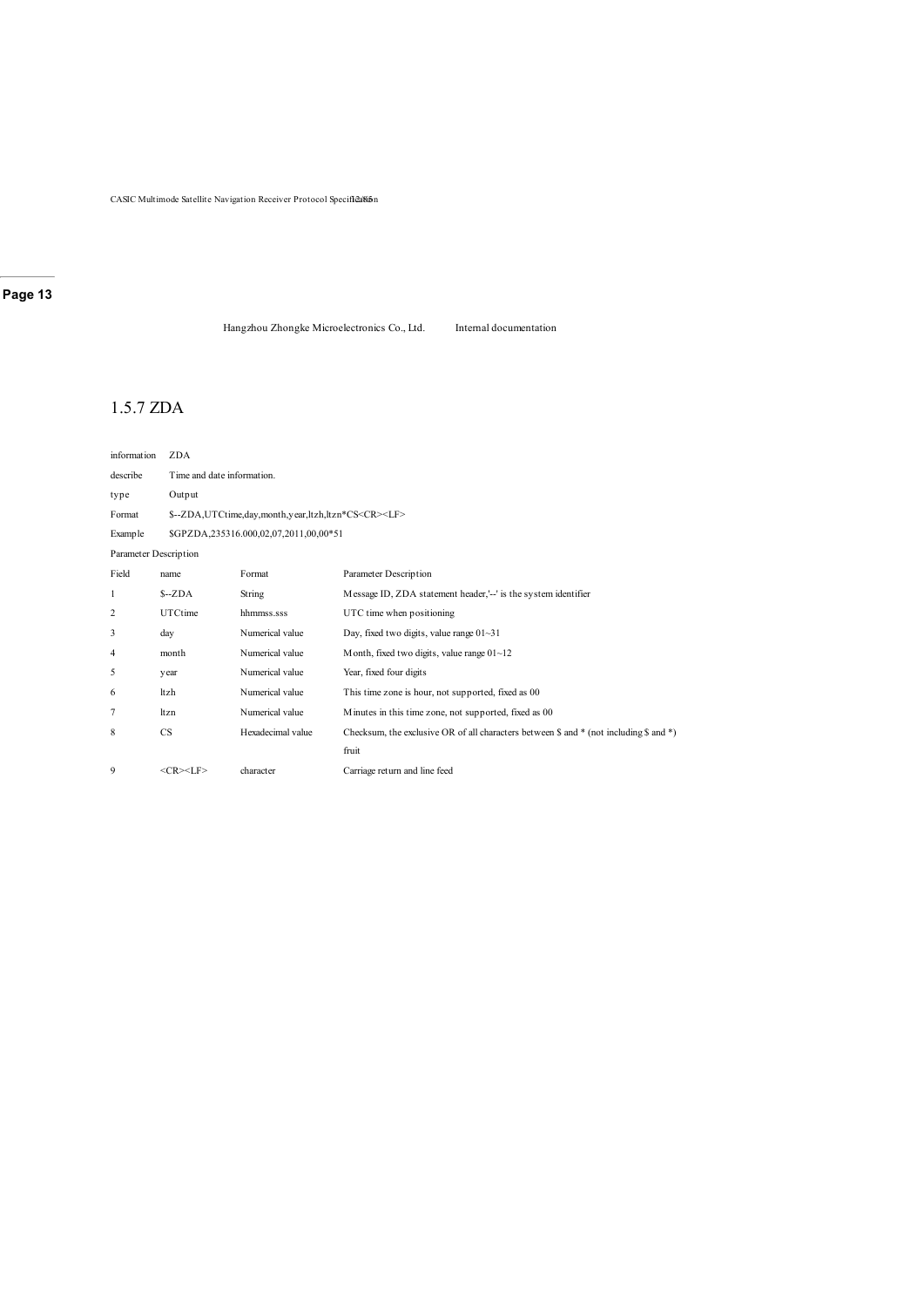CASIC Multimode Satellite Navigation Receiver Protocol Specificalism

### **Page 14**

Hangzhou Zhongke Microelectronics Co., Ltd. Internal documentation

### 1.5.8 TXT

#### product information

| information | <b>TXT</b>                                                                                                  |  |  |  |
|-------------|-------------------------------------------------------------------------------------------------------------|--|--|--|
| describe    | product information                                                                                         |  |  |  |
| type        | Output, output once at boot                                                                                 |  |  |  |
| Format      | \$GPTXT,xx,yy,zz,info*hh <cr><lf></lf></cr>                                                                 |  |  |  |
| Example     | \$GPTXT,01,01,02,MA=CASIC*27                                                                                |  |  |  |
|             | Indicates the name of the manufacturer (CASIC)                                                              |  |  |  |
|             | \$GPTXT,01,01,02,IC=ATGB03+ATGR201*71                                                                       |  |  |  |
|             | Indicates the model of the chip or chipset (baseband chip model ATGB03, radio frequency chip model ATGR201) |  |  |  |
|             | \$GPTXT,01,01,02,SW=URANUS2,V2.2.1.0*1D                                                                     |  |  |  |
|             | Indicates the software name and version number (software name URANUS2, version number V2.2.1.0)             |  |  |  |
|             | \$GPTXT,01,01,02,TB=2013-06-20,13:02:49*43                                                                  |  |  |  |
|             | Indicates the code compilation time (June 20, 2013, 13:02:49)                                               |  |  |  |
|             | \$GPTXT,01,01,02,MO=GB*77                                                                                   |  |  |  |
|             | Indicates the working mode of the receiver this time (GB means GPS+BDS dual-mode mode)                      |  |  |  |
|             | \$GPTXT,01,01,02,CI=00000000*7A                                                                             |  |  |  |

Represents the customer number (the customer number is 00000000)

#### Parameter Description

| Field          | name            | Format            | Parameter Description                                                                            |  |
|----------------|-----------------|-------------------|--------------------------------------------------------------------------------------------------|--|
| 1              | <b>SGPTXT</b>   | String            | Message ID, TXT statement header                                                                 |  |
| $\overline{2}$ | XX              | Numerical value   | The total number of sentences in the current message is $01 \sim 99$ . If a message is too long, |  |
|                |                 |                   | Need to be divided into multiple information display                                             |  |
| 3              | yy              | Numerical value   | Sentence number 01~99                                                                            |  |
| 4              | <b>ZZ</b>       | Numerical value   | Text identifier.                                                                                 |  |
|                |                 |                   | 00=error information;                                                                            |  |
|                |                 |                   | $01$ =Warning message;                                                                           |  |
|                |                 |                   | 02=Notification information;                                                                     |  |
|                |                 |                   | 07=User information.                                                                             |  |
| 5              | info            |                   | Text message                                                                                     |  |
| 6              | CS              | Hexadecimal value | Checksum, the exclusive OR of all characters between \$ and $*$ (not including \$ and $*$ )      |  |
|                |                 |                   | fruit                                                                                            |  |
| 7              | $<$ CR> $<$ LF> | character         | Carriage return and line feed                                                                    |  |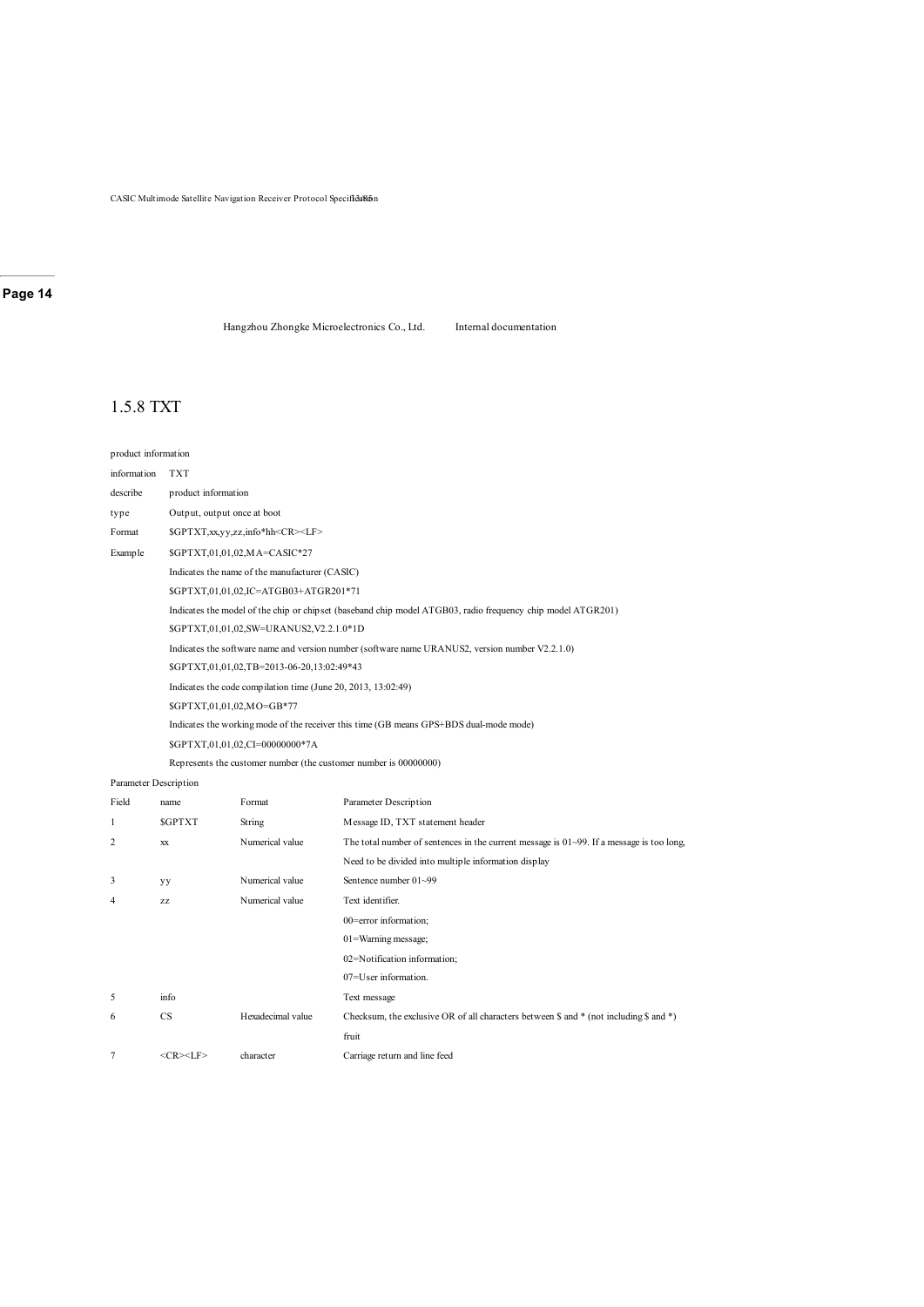CASIC Multimode Satellite Navigation Receiver Protocol Specifiea/

### **Page 15**

Hangzhou Zhongke Microelectronics Co., Ltd. Internal documentation

### 1.5.9 ANT

| information           | ANT                                                 |  |  |  |
|-----------------------|-----------------------------------------------------|--|--|--|
| describe              | Antenna status                                      |  |  |  |
| type                  | Output                                              |  |  |  |
| Format                | \$GPTXT,xx,yy,zz,info*hh <cr><lf></lf></cr>         |  |  |  |
| Example               | \$GPTXT,01,01,01,ANTENNA OPEN*25                    |  |  |  |
|                       | Indicates antenna status (open circuit)             |  |  |  |
|                       | \$GPTXT,01,01,01,ANTENNA OK*35                      |  |  |  |
|                       | Indicates antenna status (good)                     |  |  |  |
|                       | \$GPTXT,01,01,01,ANTENNA SHORT*63                   |  |  |  |
|                       | Indicates the status of the antenna (short circuit) |  |  |  |
| Parameter Description |                                                     |  |  |  |

| Field          | name            | Format            | Parameter Description                                                                          |  |
|----------------|-----------------|-------------------|------------------------------------------------------------------------------------------------|--|
| 1              | <b>SGPTXT</b>   | String            | Message ID, TXT statement header                                                               |  |
| $\overline{c}$ | <b>XX</b>       | Numerical value   | The total number of sentences in the current message is $01\sim99$ . If a message is too long, |  |
|                |                 |                   | It needs to be divided into multiple pieces of information to display, and it is fixed to 01.  |  |
| 3              | yу              | Numerical value   | The sentence number is $01 \sim 99$ , which is fixed to 01.                                    |  |
| 4              | ZZ              | Numerical value   | Text identifier. It is fixed to 01.                                                            |  |
| 5              | info            |                   | Text message                                                                                   |  |
|                |                 |                   | ANTENNA OPEN=antenna open                                                                      |  |
|                |                 |                   | ANTENNA OK=The antenna is good                                                                 |  |
|                |                 |                   | ANTENNA SHORT=Antenna short                                                                    |  |
| 6              | <b>CS</b>       | Hexadecimal value | Checksum, the exclusive OR of all characters between $\$ and $*$ (not including $\$ and $*$ )  |  |
|                |                 |                   | fruit                                                                                          |  |
|                | $<$ CR> $<$ LF> | character         | Carriage return and line feed                                                                  |  |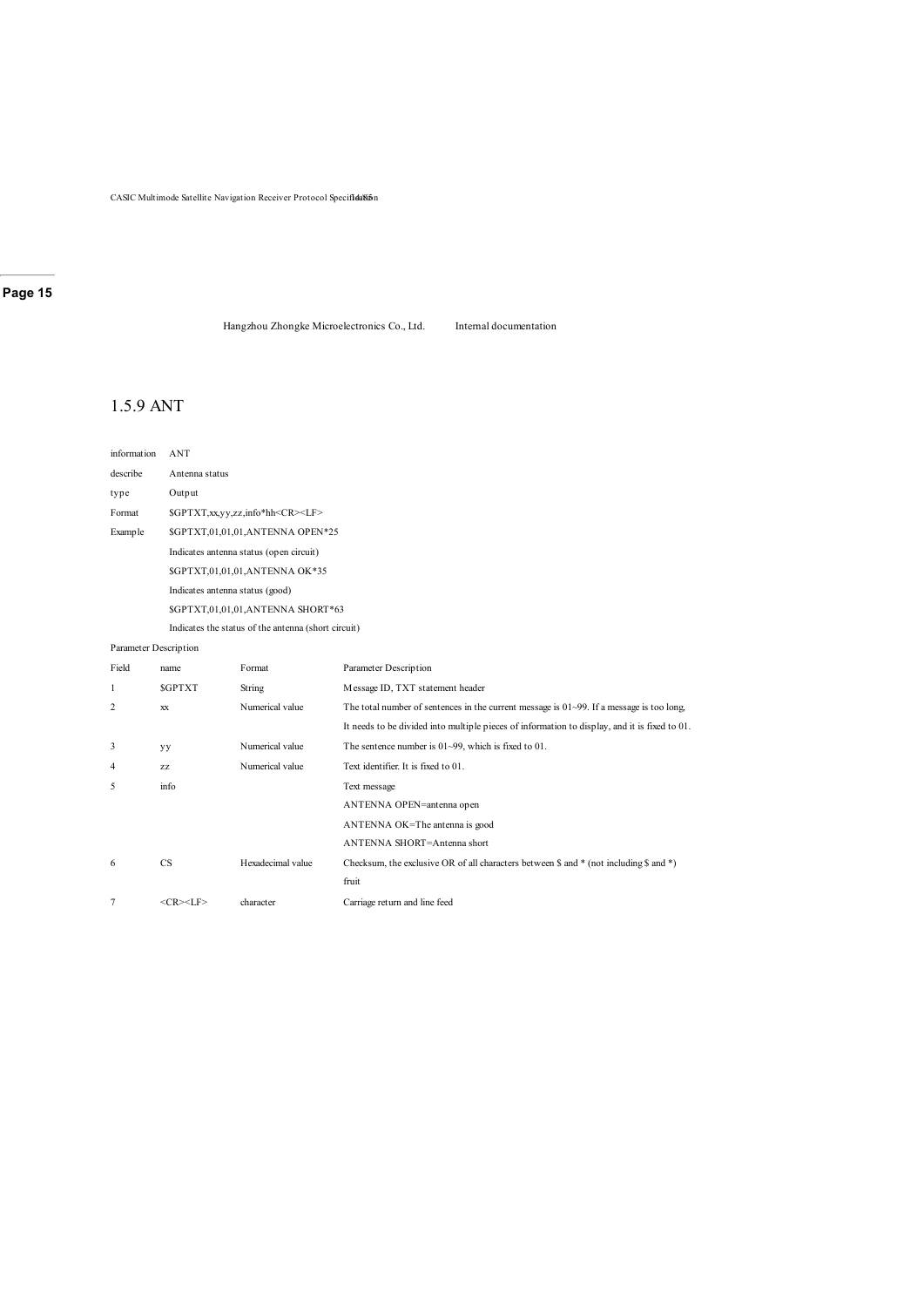CASIC Multimode Satellite Navigation Receiver Protocol Specificalion

### **Page 16**

Hangzhou Zhongke Microelectronics Co., Ltd. Internal documentation

### 1.5.10 DHV

| information           | <b>DHV</b>      |                                                                    |                                                                                                              |  |  |
|-----------------------|-----------------|--------------------------------------------------------------------|--------------------------------------------------------------------------------------------------------------|--|--|
| describe              |                 | Receiver speed details                                             |                                                                                                              |  |  |
| type                  | Output          |                                                                    |                                                                                                              |  |  |
| Format                |                 | \$--DHV,UTCtime,speed3D,spdX,spdY,spdZ,gdspd*CS <cr><lf></lf></cr> |                                                                                                              |  |  |
| Example               |                 | \$GNDHV,021150.000,0.03,0.006,-0.042,-0.026,0.06*65                |                                                                                                              |  |  |
| Parameter Description |                 |                                                                    |                                                                                                              |  |  |
| Field                 | name            | Format                                                             | Parameter Description                                                                                        |  |  |
| 1                     | $S-DHV$         | String                                                             | Message ID, DHV sentence header,'--' is the system identifier                                                |  |  |
| 2                     | UTCtime         | hhmmss.sss                                                         | UTC time at the current moment                                                                               |  |  |
| 3                     | speed3D         | Numerical value                                                    | Three-dimensional speed of the receiver, in m/s                                                              |  |  |
| 4                     | spdX            | Numerical value                                                    | Receiver ECEF-X axis direction speed, the unit is m/s                                                        |  |  |
| 5                     | spdY            | Numerical value                                                    | Receiver ECEF-Y axis direction speed, the unit is m/s                                                        |  |  |
| 6                     | spdZ            | Numerical value                                                    | Receiver ECEF-Z axis direction speed, the unit is m/s                                                        |  |  |
| 7                     | gdspd           | Numerical value                                                    | The speed of the receiver in the horizontal ground direction, the unit is m/s                                |  |  |
| 8                     | CS              | Hexadecimal value                                                  | Checksum, the exclusive OR of all characters between $\frac{1}{2}$ and * (not including $\frac{1}{2}$ and *) |  |  |
|                       |                 |                                                                    | fruit                                                                                                        |  |  |
| 9                     | $<$ CR> $<$ LF> | character                                                          | Carriage return and line feed                                                                                |  |  |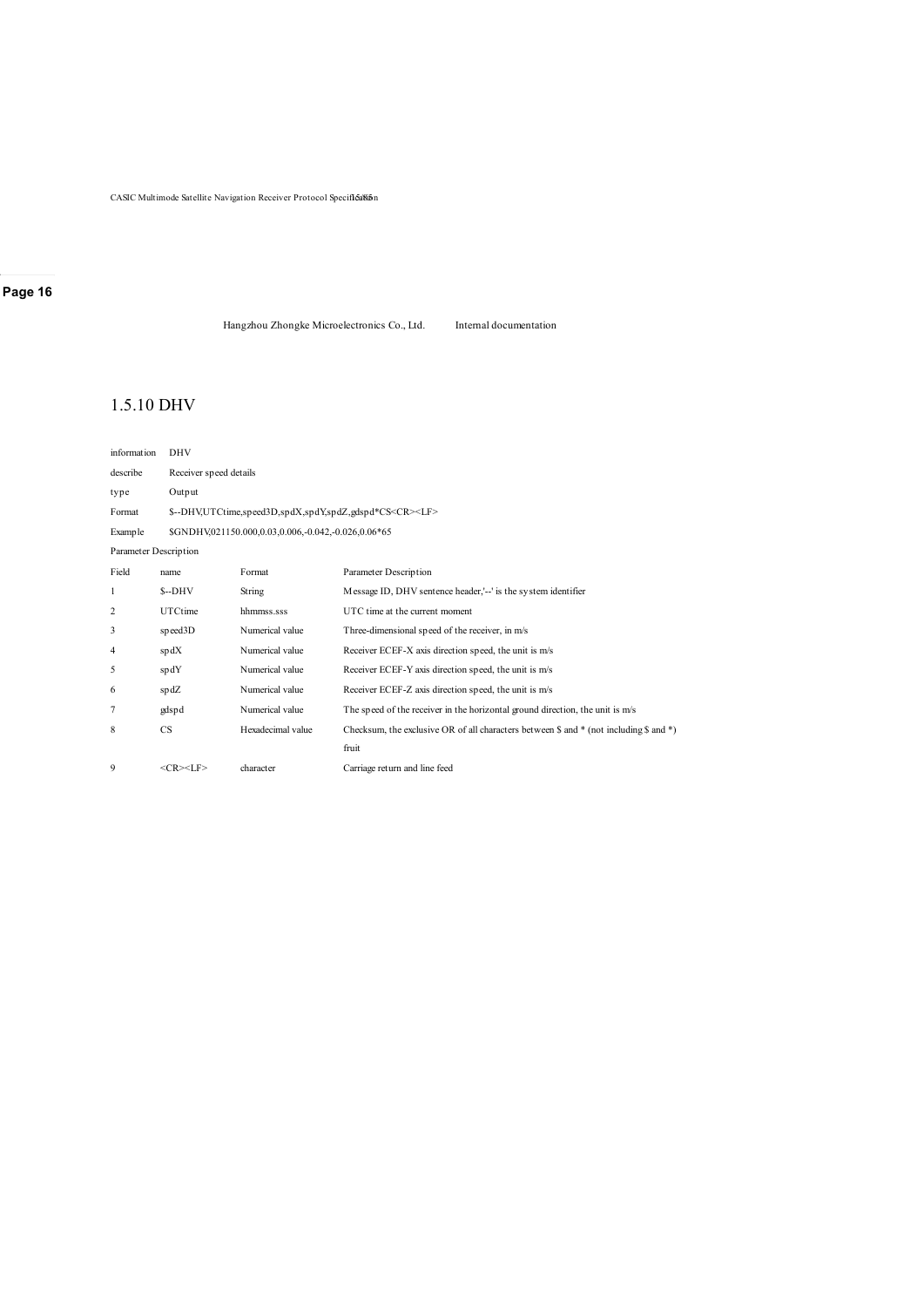CASIC Multimode Satellite Navigation Receiver Protocol Specificalism

### **Page 17**

Hangzhou Zhongke Microelectronics Co., Ltd. Internal documentation

### 1.5.11 LPS (only 5T support)

| information | LPS(5T support only)                                                                                                                                                                            |
|-------------|-------------------------------------------------------------------------------------------------------------------------------------------------------------------------------------------------|
| describe    | Leap second information                                                                                                                                                                         |
| type        | Output                                                                                                                                                                                          |
| Format      | \$GPTXT,xx,yy,zz,LS=system,valid,utcLS,utcLSF,utcTOW,utcWNT,utcDN,utcWNF                                                                                                                        |
|             | ,utcA0,utcA1,leapDt,dateLsf,lsfExp,wnExp,wnExpNum*hh <cr><lf></lf></cr>                                                                                                                         |
| Example     | \$GNZDA,235402.000,31,12,2016,00,00*4E                                                                                                                                                          |
|             | The current UTC time is December 31, 2016, 23:54:02                                                                                                                                             |
|             | \$GPTXT,01,01,02,LS=0,3,17,18,61,138,7,137,0,0,358,311216,,,*64                                                                                                                                 |
|             | The leap second information of GPS is valid and used for time service. The current leap second and the leap second after the jump are not equal, and the leap second changes from 17 seconds to |
|             | At 18 seconds, the leap second event occurred 358 seconds later (that is, 23:59:60 on December 31, 2016). current                                                                               |
|             | The GPS system of the receiver has no satellites that give warnings of abnormal UTC parameter information. No GPS week number exception is currently given                                      |
|             | Warning satellite.                                                                                                                                                                              |
|             | \$GPTXT,01,01,02,LS=1,1,3,4,0,61,6,61,0,0,358,311216,,,*56                                                                                                                                      |
|             | Beidou's leap second information is valid and not used for time service. The current leap second is not equal to the leap second after the jump, and it jumps from 3 seconds to 4               |
|             | Seconds, the leap second event occurred 358 seconds later (that is, 23:59:60 on December 31, 2016). Notice:                                                                                     |
|             | The leap seconds of GPS and Beidou are different because they have different time starting reference points. Current receiver Beidou series                                                     |
|             | There are no satellites that give warnings about abnormal UTC parameter information. Currently, there is no satellite that gives an abnormal warning of the Beidou week number.                 |
|             |                                                                                                                                                                                                 |

#### Parameter Description

| Field          | name          | Format          | Parameter Description                                                                                    |
|----------------|---------------|-----------------|----------------------------------------------------------------------------------------------------------|
| 1              | <b>SGPTXT</b> | String          | Message ID, TXT statement header                                                                         |
| $\overline{2}$ | XX            | Numerical value | The total number of sentences in the current message is $01-99$ . If a message is too long,              |
|                |               |                 | It needs to be divided into multiple pieces of information to display, and it is fixed to 01.            |
| 3              | yу            | Numerical value | The sentence number is $01-99$ , which is fixed to 01.                                                   |
| 4              | ZZ            | Numerical value | Text identifier. Fixed at 02.                                                                            |
| 5              | $LS=$         | String          | Leap second message identifier, fixed character.                                                         |
| 6              | system        | character       | The system corresponding to the leap second information.                                                 |
|                |               |                 | $0 = GPS$                                                                                                |
|                |               |                 | 1=BDS (Beidou)                                                                                           |
| $\overline{7}$ | valid         | character       | Leap second information valid sign. When multiple satellite systems are jointly positioned, only         |
|                |               |                 | One of the systems is used for time service (calibration of 1PPS and UTC time)                           |
|                |               |                 | 0=Invalid leap second information                                                                        |
|                |               |                 | 1=Leap second information is valid, but the system is not used for time service                          |
|                |               |                 | $2 =$ The leap second information is invalid, but the system has been used for time service              |
|                |               |                 | 3=Leap second information is valid, and the system has been used for time service                        |
| 8              | utcLS         | Numerical value | (Fields 8-15 are standard leap second 8 parameters, please refer to Beidou or                            |
|                |               |                 | GPS ICD document)                                                                                        |
|                |               |                 | The current leap second, in seconds, a positive number indicates that the satellite time is ahead of UTC |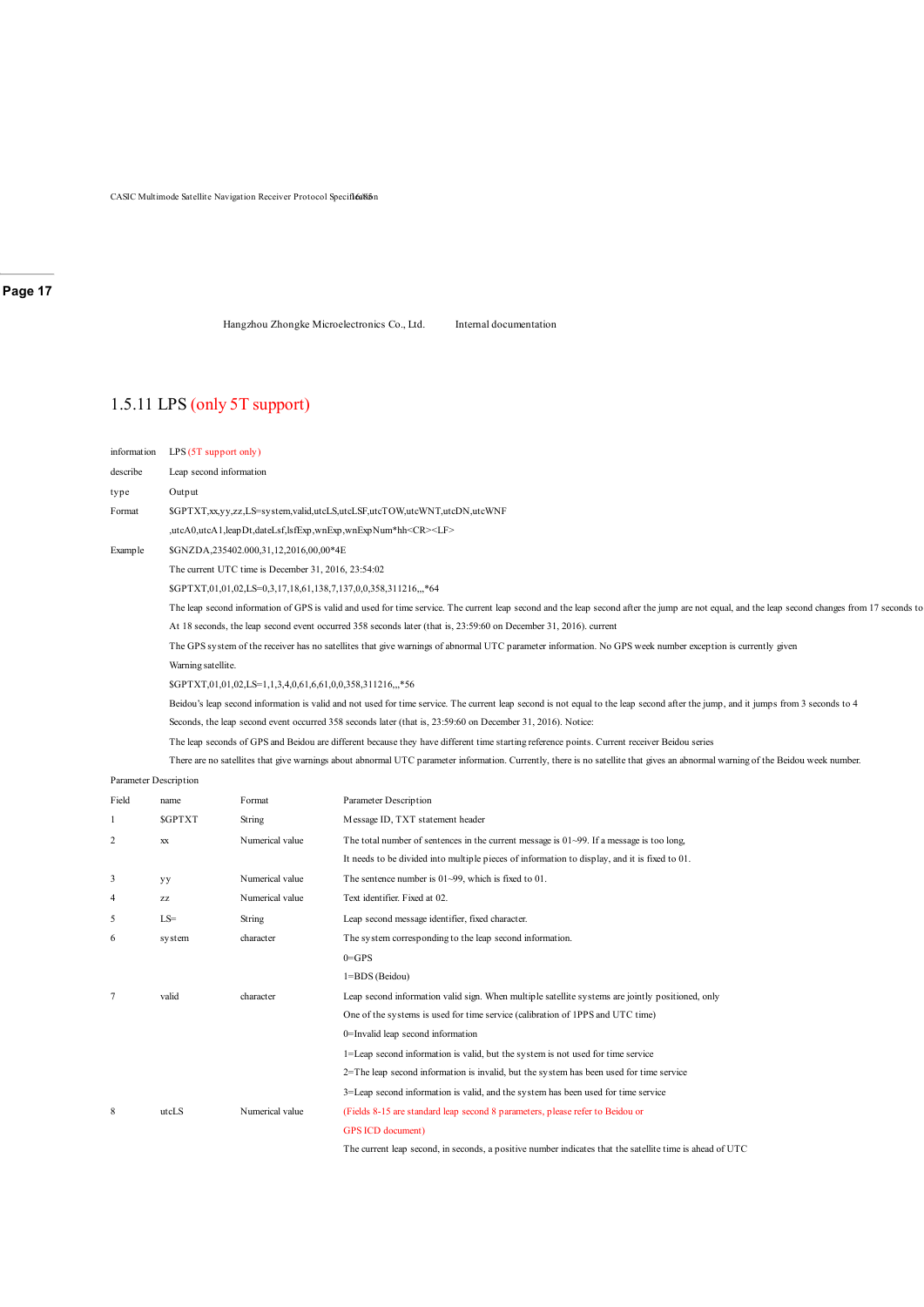time. Output when the leap second parameter is valid, otherwise it is empty.<br>9 19 utcLSF Numerical value The predicted leap second (after the occurrence of a leap second event), in seconds, a positive number table

CASIC Multimode Satellite Navigation Receiver Protocol Specificalism

#### **Page 18**

|    |                |                   | Hangzhou Zhongke Microelectronics Co., Ltd.<br>Internal documentation                                                      |
|----|----------------|-------------------|----------------------------------------------------------------------------------------------------------------------------|
|    |                |                   | It shows that the satellite time is ahead of UTC time. Output when the leap second parameter is valid,                     |
|    |                |                   | Otherwise, it is empty.                                                                                                    |
| 10 | utcTOW         | Numerical value   | The reference time for UTC correction parameters, within a week, the unit is 4096 seconds.                                 |
|    |                |                   | Output when the leap second parameter is valid, otherwise it is empty.                                                     |
| 11 | utcWNT         | Numerical value   | The reference time of the UTC correction parameter, the number of weeks, the unit is week, modulo 256.                     |
|    |                |                   | Output when the leap second parameter is valid, otherwise it is empty.                                                     |
| 12 | utcDN          | Numerical value   | The time when the leap second occurred, the number of days in the week.                                                    |
|    |                |                   | For GPS systems, the valid range of this value is $1~1$ –7.                                                                |
|    |                |                   | For Beidou system, the valid range of this value is 1~6.                                                                   |
|    |                |                   | 1 means the end of Sunday, 2 means the end of Monday, in order                                                             |
|    |                |                   | Push, 7 means the end of Saturday.                                                                                         |
|    |                |                   | Output when the leap second parameter is valid, otherwise it is empty.                                                     |
| 13 | utcWNF         | Numerical value   | The time when the leap second occurs, the number of weeks, the unit is week, mod 256. Leap second ginseng                  |
|    |                |                   | Output when the number is valid, otherwise it is empty.                                                                    |
| 14 | utcA0          | Numerical value   | The time error between UTC time and satellite time (scale factor $2^{\wedge}$ -30),                                        |
|    |                |                   | The unit is seconds. Output when the leap second parameter is valid, otherwise it is empty.                                |
| 15 | utcA1          | Numerical value   | The rate of change of the time error between UTC time and satellite time (scale factor                                     |
|    |                |                   | $2^{\wedge}$ -50), the unit is second/second. Output when the leap second parameter is valid, otherwise                    |
|    |                |                   | Is empty.                                                                                                                  |
| 16 | leapDt         | Numerical value   | The time between the time of the leap second event and the current UTC time                                                |
|    |                |                   | A positive number indicates that a leap second event will occur in the future. The leap second parameter is valid and      |
|    |                |                   | Output when there is a leap second change (utcLs#utcLsf), otherwise it is empty.                                           |
| 17 | dateLsf        | ddmmyy            | The date corresponding to the forecasted leap second occurrence time, in day/month/year format. Leap                       |
|    |                |                   | Output when the second parameter is valid and there is a leap second change (utcLs $\neq$ utcLsf),                         |
|    |                |                   | Otherwise, it is empty.                                                                                                    |
| 18 | lsfExp         | Hexadecimal value | The current satellite system's leap second correction time is abnormal. In 8-bit                                           |
|    |                |                   | The hexadecimal value represents the relevant situation of the 32 satellites of the system. From                           |
|    |                |                   | From the lowest to the highest, the satellites are No. 1 to No. 32.                                                        |
|    |                |                   | 0=The leap second correction information of this satellite is not abnormal.                                                |
|    |                |                   | 1=The leap second correction information of this satellite is abnormal.                                                    |
|    |                |                   | If the leap second occurrence time in the information is not the empirical time (June 30 or                                |
|    |                |                   | December 31), the receiver will give abnormal information, but will follow the changes                                     |
|    |                |                   | The changed time is adjusted by leap second. Leap second parameter is valid and abnormal                                   |
|    |                |                   | When output, otherwise it is empty.                                                                                        |
| 19 | wnExp          | Hexadecimal value | The current satellite system time week number is abnormal alarm (year jump alarm). By 8                                    |
|    |                |                   | The hexadecimal value represents the relevant information of the system's 32 satellites.                                   |
|    |                |                   | condition. From the lowest position to the highest position, the satellites are No. 1 to No. 32.                           |
|    |                |                   | 0=No abnormality in the number of weeks of the satellite, no alarm                                                         |
|    |                |                   | 1=The satellite week number is abnormal, and an alarm is given                                                             |
|    |                |                   | Output when there is an abnormality in the ephemeris time. Otherwise, it is empty.                                         |
| 20 | wnExpNum value |                   | The amplitude of the week number jump in the satellite message. The week number jumps forward relative to the normal value |
|    |                |                   | If it changes, the value is negative; otherwise, it is positive. The unit is the number of weeks. Ephemeris                |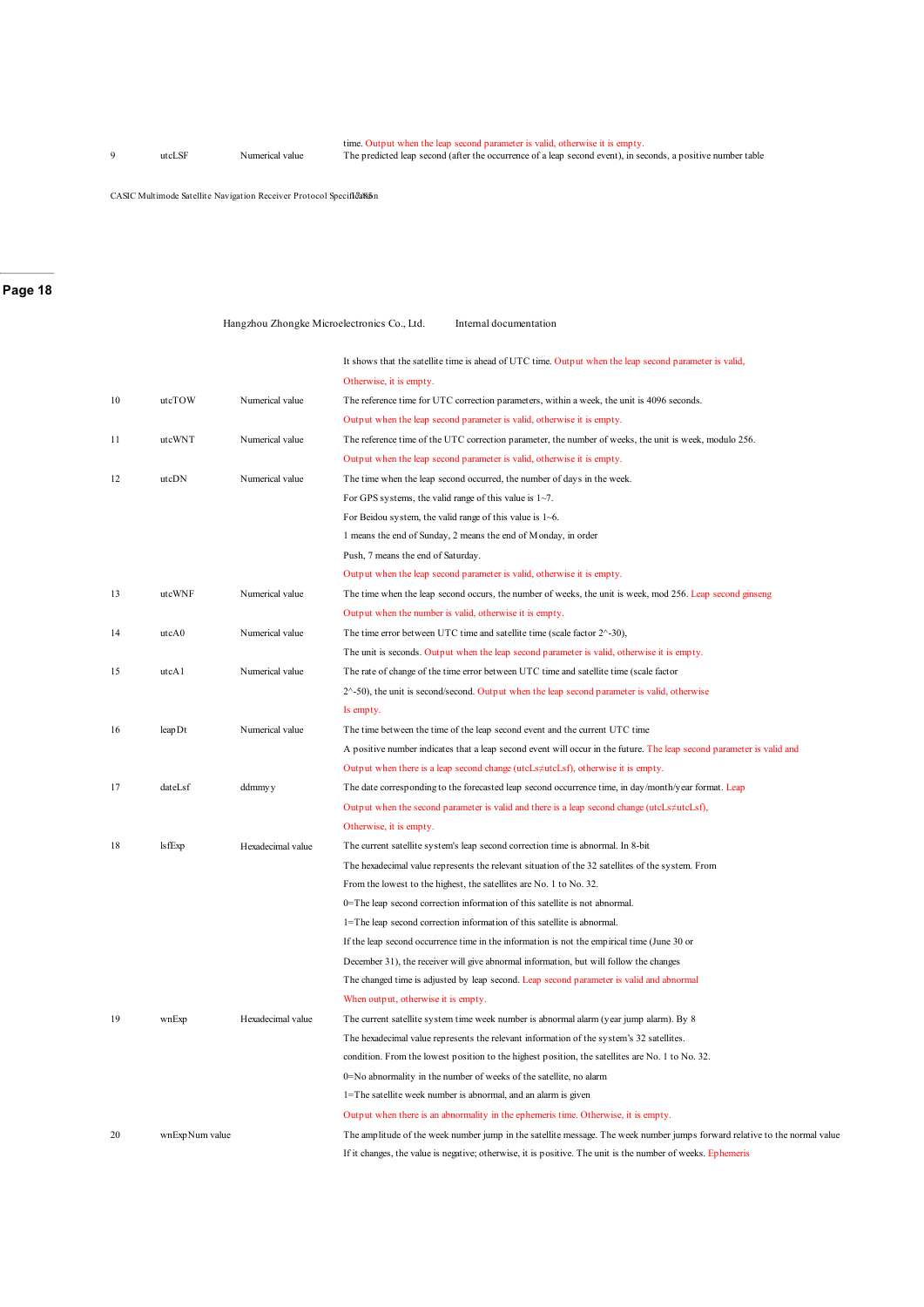It is output when there is an abnormality. Otherwise, it is empty.

twenty one CS Hexadecimal value Checksum, the exclusive OR of all characters between \$ and \* (not including \$ and \*)

CASIC Multimode Satellite Navigation Receiver Protocol Specifi&a

#### **Page 19**

Hangzhou Zhongke Microelectronics Co., Ltd. Internal documentation

|                               |           | fruit                         |
|-------------------------------|-----------|-------------------------------|
| twenty two <cr><lf></lf></cr> | character | Carriage return and line feed |

### 1.5.12 UTC (5T support only)

| information           |               | UTC (5T support only)                                                     |                                                                                                        |  |  |
|-----------------------|---------------|---------------------------------------------------------------------------|--------------------------------------------------------------------------------------------------------|--|--|
| describe              |               | Receiver status, leap second correction simplified information            |                                                                                                        |  |  |
| type                  | Output        |                                                                           |                                                                                                        |  |  |
| Format                |               | \$--UTC,UTCtime,lat,uLat,lon,uLon,FS,numSv,HDOP,hgt,uMsl,date,antSta,time |                                                                                                        |  |  |
|                       |               | Src,leap Valid, dtLs, dtLsf, leap Time*CS <cr><lf></lf></cr>              |                                                                                                        |  |  |
| Example               |               |                                                                           | \$GNUTC,235402.000,3200.00001,N,11900.00005,E,1,20,0.6,10.5,M,311216,0,0,1,                            |  |  |
|                       | 17,18,1216*3C |                                                                           |                                                                                                        |  |  |
| Parameter Description |               |                                                                           |                                                                                                        |  |  |
| Field                 | name          | Format                                                                    | Parameter Description                                                                                  |  |  |
| 1                     | $S-UTC$       | String                                                                    | Message ID, UTC header                                                                                 |  |  |
| $\overline{c}$        | UTCtime       | hhmmss                                                                    | The UTC time of the current positioning, in the format of hour/minute/second.                          |  |  |
| 3                     | lat           |                                                                           | ddmm.mmmm latitude, the first 2 characters indicate degrees, the following characters indicate minutes |  |  |
| 4                     | uLat          | character                                                                 | Latitude direction: N-North, S-South                                                                   |  |  |
| 5                     | lon           | dddmm.mmm                                                                 | Longitude, the first 3 characters indicate degrees, the following characters indicate minutes          |  |  |
|                       |               | m                                                                         |                                                                                                        |  |  |
| 6                     | uLon          | character                                                                 | Longitude direction: E-East, W-West                                                                    |  |  |
| 7                     | FS            | Numerical value                                                           | Indicates the current positioning quality (remark [1]), this field should not be empty                 |  |  |
| 8                     | numSv         | Numerical value                                                           | Number of satellites used for positioning, 00~24                                                       |  |  |
| 9                     | <b>HDOP</b>   | Numerical value                                                           | Horizontal factor of precision (HDOP)                                                                  |  |  |
| 10                    | hgt           | Numerical value                                                           | high                                                                                                   |  |  |
| 11                    | uM sl         | character                                                                 | Height unit, meter, fixed character M                                                                  |  |  |
| 12                    | date          | ddmmyy                                                                    | The current positioning date, in the format of day/month/year.                                         |  |  |
| 13                    | antSta        | Numerical value                                                           | Antenna status:                                                                                        |  |  |
|                       |               |                                                                           | 0=Antenna is open                                                                                      |  |  |
|                       |               |                                                                           | 2=The antenna is normal                                                                                |  |  |
|                       |               |                                                                           | 3=Antenna short circuit                                                                                |  |  |
| 14                    | timeSrc       | Numerical value                                                           | Current timing source system:                                                                          |  |  |
|                       |               |                                                                           | $0 = GPS$ system                                                                                       |  |  |
|                       |               |                                                                           | 1=BDS system                                                                                           |  |  |
| 15                    | leap Valid    | Numerical value                                                           | Leap second correction value validity flag:                                                            |  |  |
|                       |               |                                                                           | 0=No valid leap second value                                                                           |  |  |
|                       |               |                                                                           | 1=Leap second value is valid                                                                           |  |  |
| 16                    | utcLs         | Numerical value                                                           | Leap second correction value at the current moment                                                     |  |  |
| 17                    | utcLsf        | Numerical value                                                           | If there is a forecast leap second occurrence (in the leap second correction information, $utcLs\neq$  |  |  |
|                       |               |                                                                           | utcLsf), which means the new leap second correction value of the forecast. In the leap second event    |  |  |

After birth, the value will continue to be output until it receives a correction without leap second forecast.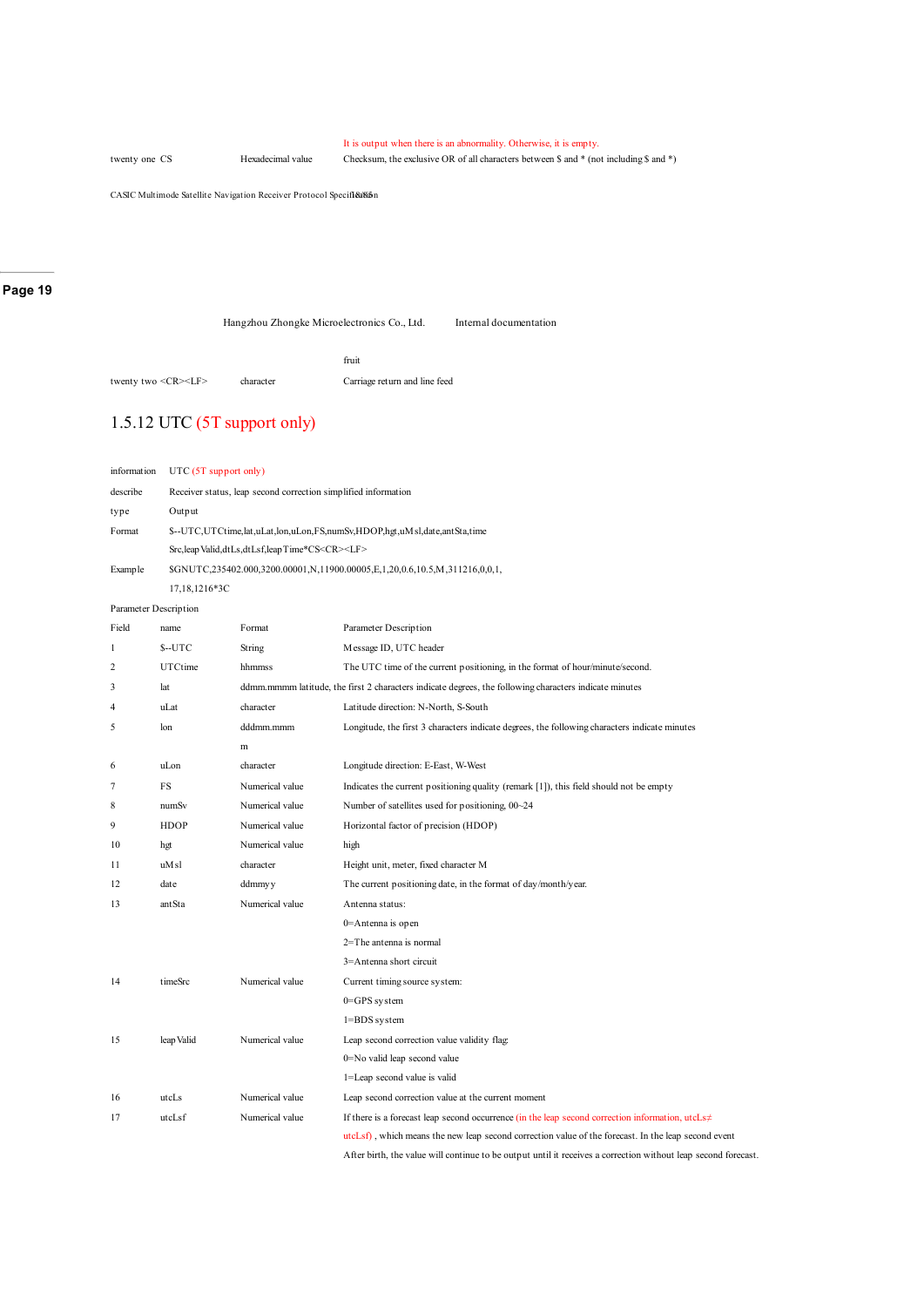#### Up to the information.

If no leap second is predicted to occur (dtls in the received leap second correction information

CASIC Multimode Satellite Navigation Receiver Protocol Specifi&Kin

### **Page 20**

|                       |                                      | Hangzhou Zhongke Microelectronics Co., Ltd.      | Internal documentation                                                                                       |
|-----------------------|--------------------------------------|--------------------------------------------------|--------------------------------------------------------------------------------------------------------------|
|                       |                                      |                                                  | Equal to dtlsf), this field is empty                                                                         |
| 18                    | leapTime                             | mmyy                                             | If there is a forecast leap second occurrence (in the leap second correction information, $utcLs\neq$        |
|                       |                                      |                                                  | utcLsf), this field indicates the predicted time of occurrence of leap second. In leap second                |
|                       |                                      |                                                  | After the event occurs, the value will continue to be output until the leap second-free pre-                 |
|                       |                                      |                                                  | So far as the revised information is reported.                                                               |
|                       |                                      |                                                  | If there is no forecast leap second (dtls and                                                                |
|                       |                                      |                                                  | dtlsf are equal), this field is empty. The format is month/year.                                             |
| 19                    | CS                                   | Hexadecimal value                                | Checksum, the exclusive OR of all characters between $\frac{1}{2}$ and * (not including $\frac{1}{2}$ and *) |
|                       |                                      |                                                  | fruit                                                                                                        |
| 20                    | $<$ CR> $<$ LF>                      | character                                        | Carriage return and line feed                                                                                |
|                       | Remarks [1] Positioning quality mark |                                                  |                                                                                                              |
| Location quality mark |                                      | describe                                         |                                                                                                              |
| $\mathbf{0}$          |                                      | Targeting is unavailable or invalid              |                                                                                                              |
| 1                     |                                      | Standard positioning mode, effective positioning |                                                                                                              |
| 6                     |                                      | Estimation mode                                  |                                                                                                              |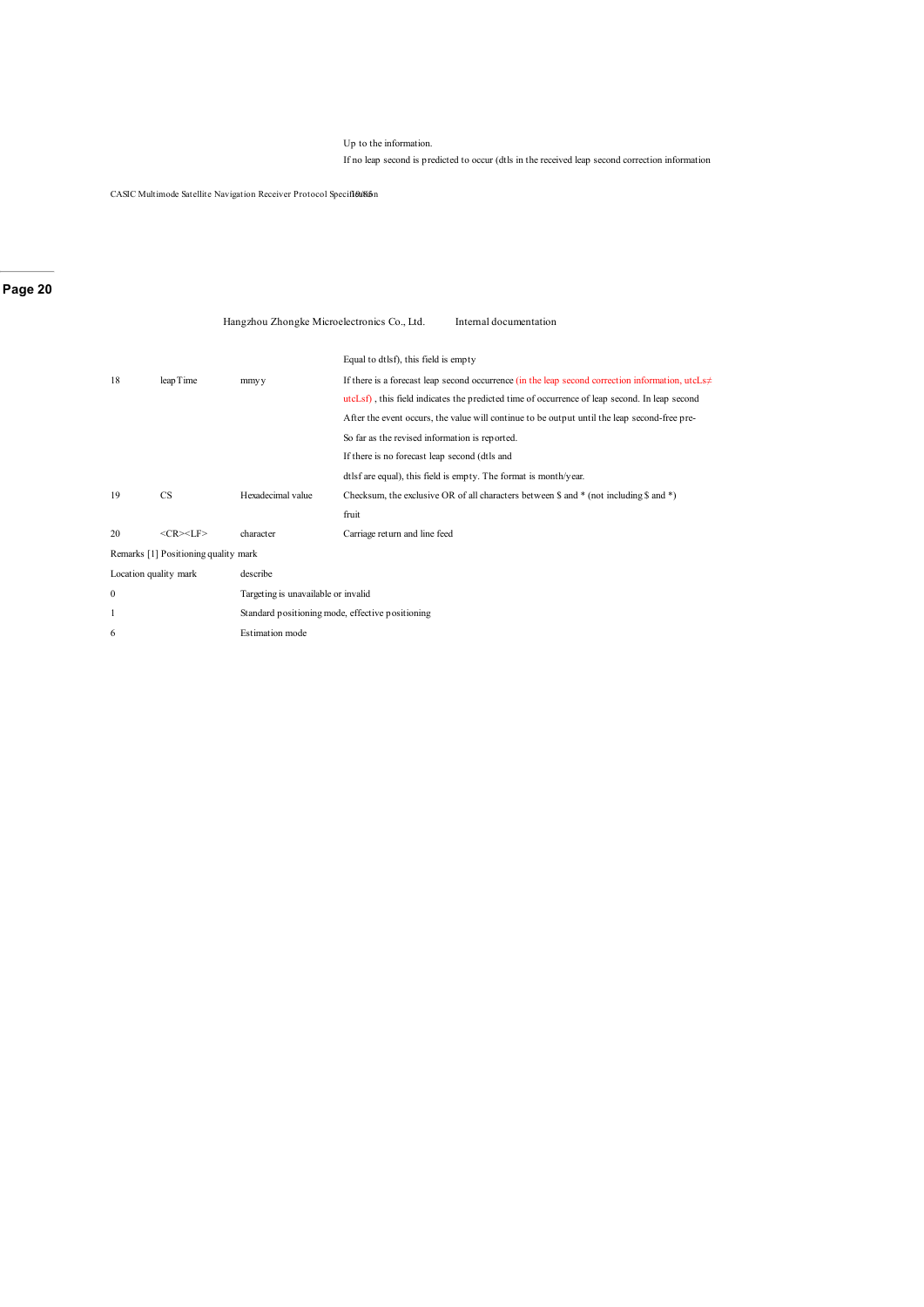$\mathop{\mathrm{CASIC}}$ Multimode Satellite Navigation Receiver Protocol Specif $2$ ù16i $\delta$ in

### **Page 21**

Hangzhou Zhongke Microelectronics Co., Ltd. Internal documentation

### 1.5.13 GST

| information           | <b>GST</b>       |                                                   |                                                                                                                            |  |  |
|-----------------------|------------------|---------------------------------------------------|----------------------------------------------------------------------------------------------------------------------------|--|--|
| describe              |                  | Receiver pseudorange measurement accuracy details |                                                                                                                            |  |  |
| type                  | Output           |                                                   |                                                                                                                            |  |  |
| Format                |                  |                                                   | \$--GST,UTCtime,RMS,stdDevMaj,stdfDevMin,orientation,stdLat,stdLon,stdAlt*                                                 |  |  |
|                       | CS < CR > LF     |                                                   |                                                                                                                            |  |  |
| <b>Example</b>        |                  | \$BDGST,081409.000,0.5,,,,0.2,0.1,0.4*5E          |                                                                                                                            |  |  |
| Parameter Description |                  |                                                   |                                                                                                                            |  |  |
| Field                 | name             | Format                                            | <b>Parameter Description</b>                                                                                               |  |  |
| 1                     | $S - GST$        | String                                            | Message ID, DHV sentence header,'--' is the system identifier                                                              |  |  |
| 2                     | UTCtime          | hhmmss.sss                                        | UTC time at the current moment                                                                                             |  |  |
| 3                     | <b>RMS</b>       | Numerical value                                   | The RMS value of the standard deviation of the pseudorange error of the receiver during the positioning process, in meters |  |  |
| 4                     | stdDevMaj        | Numerical value                                   | The position standard deviation in the direction of the semi-major axis of the ellipse of the receiver, not supported      |  |  |
| 5                     | stdfDevMin value |                                                   | The position standard deviation in the direction of the semi-minor axis of the receiver ellipse, not supported             |  |  |
| 6                     | orientation      | Numerical value                                   | The orientation of the semi-major axis of the ellipse of the receiver, not supported                                       |  |  |
| 7                     | stdLat           | Numerical value                                   | The standard deviation of the receiver's latitude error, in meters                                                         |  |  |
| 8                     | stdLon           | Numerical value                                   | The standard deviation of the longitude error of the receiver, in meters                                                   |  |  |
| 9                     | stdAlt           | Numerical value                                   | The standard deviation of the receiver height error, in meters                                                             |  |  |
| 10                    | CS               | Hexadecimal value                                 | Checksum, XOR result of all characters between \$ and * (excluding \$ and *)                                               |  |  |
| 11                    | $<$ CR> $<$ LF>  | character                                         | Carriage return and line feed                                                                                              |  |  |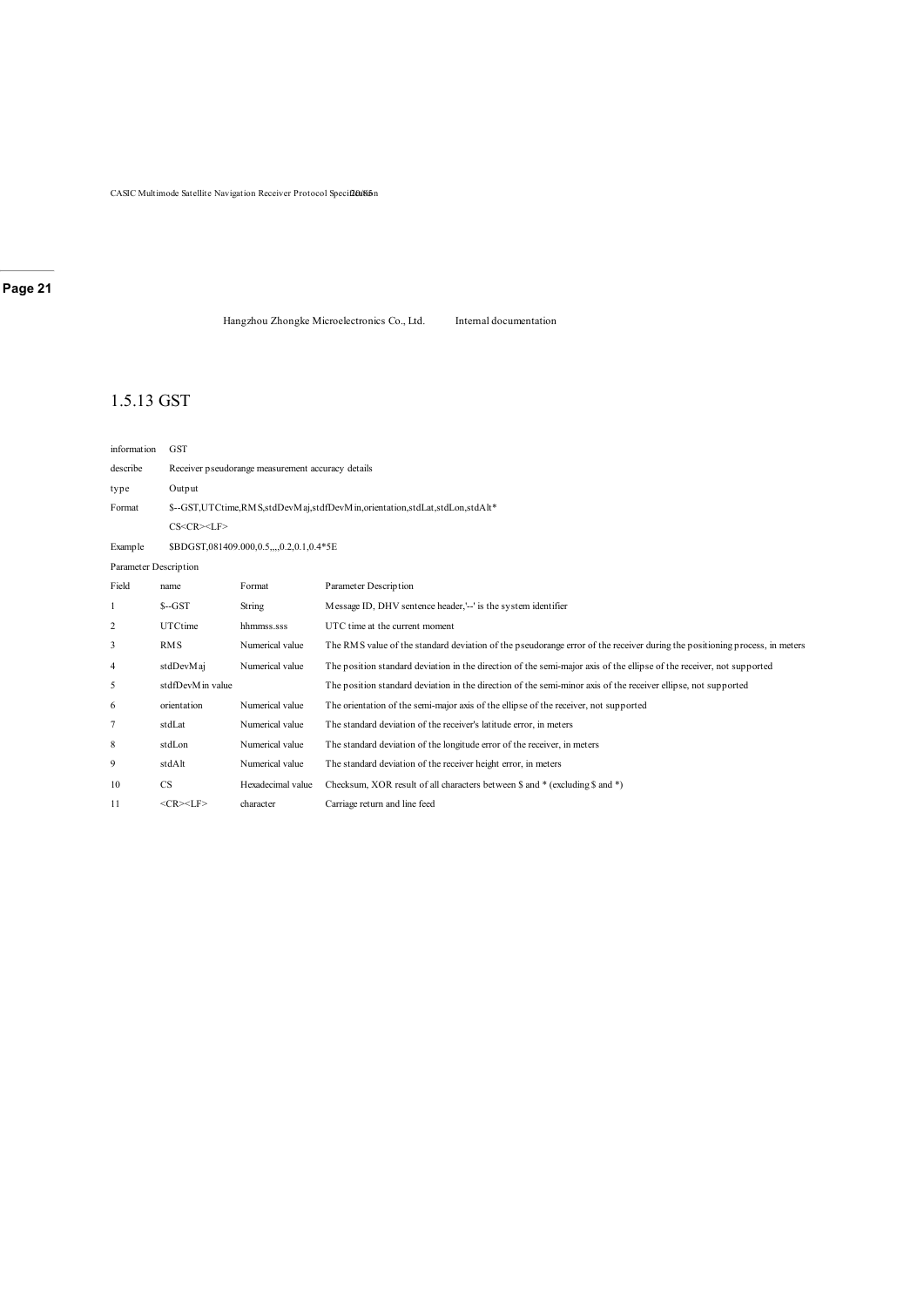CASIC Multimode Satellite Navigation Receiver Protocol Specif2da8i5n

#### **Page 22**

Hangzhou Zhongke Microelectronics Co., Ltd. Internal documentation

### 1.5.14 INS (only supported by 5S series)

| information           | INS (supported by 5S series only)                                                                                   |
|-----------------------|---------------------------------------------------------------------------------------------------------------------|
| describe              | Inertial Navigation System (INS) information                                                                        |
| type                  | Output                                                                                                              |
| Format                | \$GPTXT, xx, yy, zz, INS INF=sensorID, attM ode, status, sesorOK, RAM,                                              |
|                       | ramStart*hh <cr><lf></lf></cr>                                                                                      |
| Example               | \$GPTXT,01,01,02,INS INF=1,3,5,0,0,RAM,1*11                                                                         |
|                       | explain:                                                                                                            |
|                       | $k=1$ , current module sensor type 1;                                                                               |
|                       | $l=3$ , when installing the X-axis of the module package, only the left side of the vehicle needs to be considered; |
|                       | m=5, the module currently outputs RXM SENSOR statements, each statement contains 5 groups of MEMS sampling data;    |
|                       | $n=0$ , the integrated navigation filter does not converge.                                                         |
| Parameter Description |                                                                                                                     |

| Field          | name          | Format          | Parameter Description                                                                                           |
|----------------|---------------|-----------------|-----------------------------------------------------------------------------------------------------------------|
| 1              | <b>SGPTXT</b> | String          | Message ID, TXT statement header                                                                                |
| $\overline{c}$ | <b>XX</b>     | Numerical value | The total number of sentences in the current message is $01 \sim 99$ . If a message is too long,                |
|                |               |                 | It needs to be divided into multiple pieces of information to display, and it is fixed to 01.                   |
| 3              | уу            | Numerical value | The sentence number is $01-99$ , which is fixed to 01.                                                          |
| 4              | ZZ            | Numerical value | Text identifier.                                                                                                |
| 5              | INS INF       | String          | Fixed as INS INF, used for INS information flag.                                                                |
| 6              | sensorID      | Numerical value | The sensor type used by the current module: 1 or 2.                                                             |
| 7              | attM ode      | Numerical value | Mode configuration of the relative installation attitude of the module relative to the vehicle, possible values |
|                |               |                 | Range: 0, 1, 2, 3.                                                                                              |
|                |               |                 | 0: The X axis of the module points to the front of the vehicle.                                                 |
|                |               |                 | 1: The X axis of the module points to the right of the vehicle.                                                 |
|                |               |                 | 2: The X axis of the module points to the rear of the vehicle.                                                  |
|                |               |                 | 3: The X axis of the module points to the left of the vehicle.                                                  |
|                |               |                 | 9: The relative attitude of the adaptive estimation module.                                                     |
| 8              | fs            | Numerical value | Used only for output of internal MEMS raw data                                                                  |
|                |               |                 | The number of samples in the RXM SENSOR statement. Value range: 0, 1,                                           |
|                |               |                 | 2, 5, 10, 25, 50.                                                                                               |
|                |               |                 | If m=0, it means that the RXM SENSOR statement is not output;                                                   |
|                |               |                 | If m!=0, it means that the RXM SENSOR statement is output once every second,                                    |
|                |               |                 | A sentence contains m groups of MEMS sensor sampling data.                                                      |
| 9              | status        | Numerical value | Used to display the convergence status of the integrated navigation filter, $n=2$ means received                |
|                |               |                 | Converge.                                                                                                       |
| 10             | sesorOK       | Numerical value |                                                                                                                 |
| 11             | <b>RAM</b>    | String          | Fixed as RAM                                                                                                    |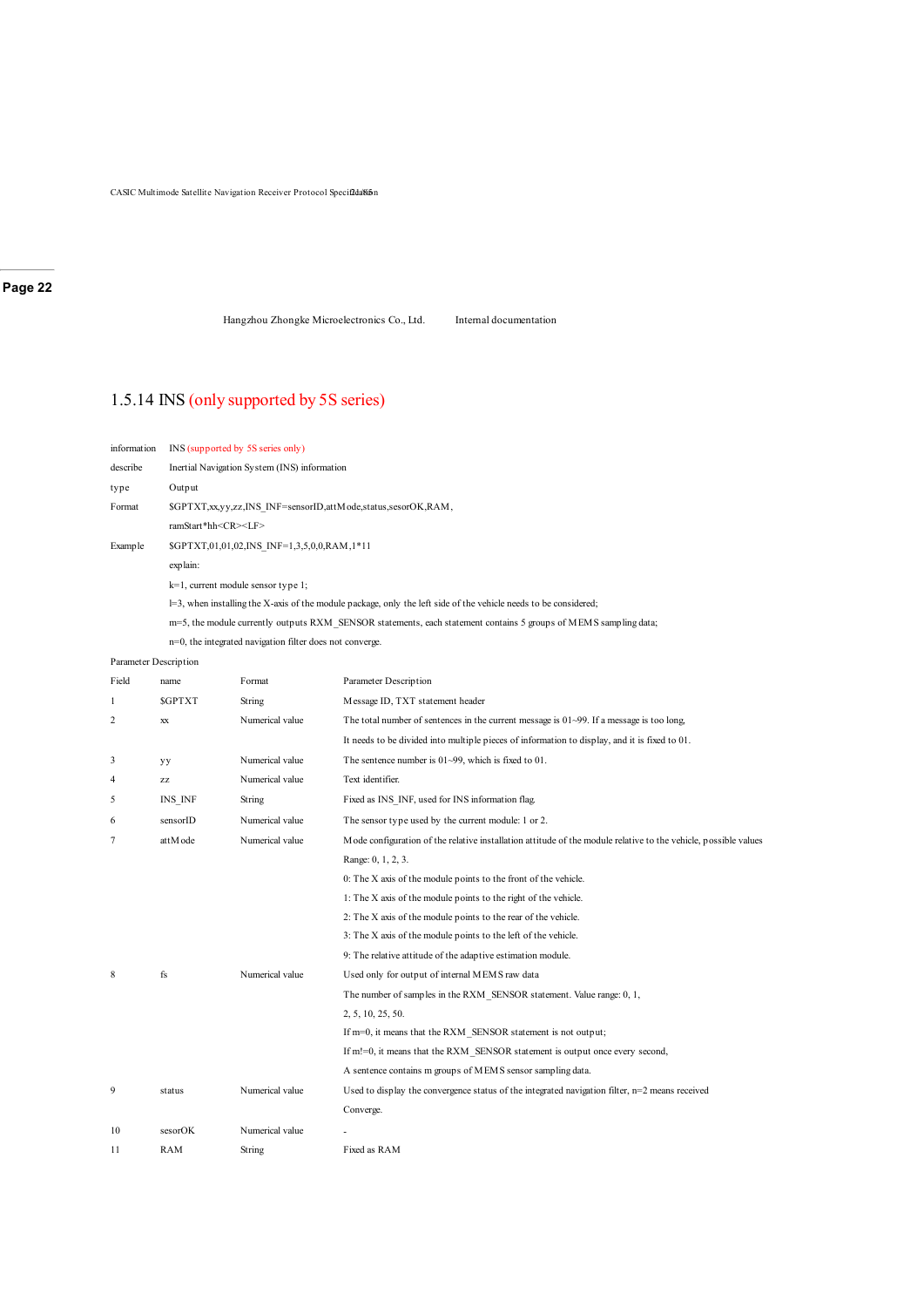ramStart Numerical value 1: There is a backup power supply and the dead reckoning function is turned on immediately after power-on 0: There is a backup power supply and the dead reckoning function is turned off immediately after power-on

CASIC Multimode Satellite Navigation Receiver Protocol Specif2ca/6i5n

### **Page 23**

|   |                     | Hangzhou Zhongke Microelectronics Co., Ltd. |                               | Internal documentation                                                                          |
|---|---------------------|---------------------------------------------|-------------------------------|-------------------------------------------------------------------------------------------------|
|   |                     |                                             | Off by default                |                                                                                                 |
| 6 | CS.                 | Hexadecimal value                           |                               | Checksum, the exclusive OR of all characters between $\$$ and $*$ (not including $\$$ and $*$ ) |
|   |                     |                                             | fruit                         |                                                                                                 |
|   | $<<$ R $><$ I F $>$ | character                                   | Carriage return and line feed |                                                                                                 |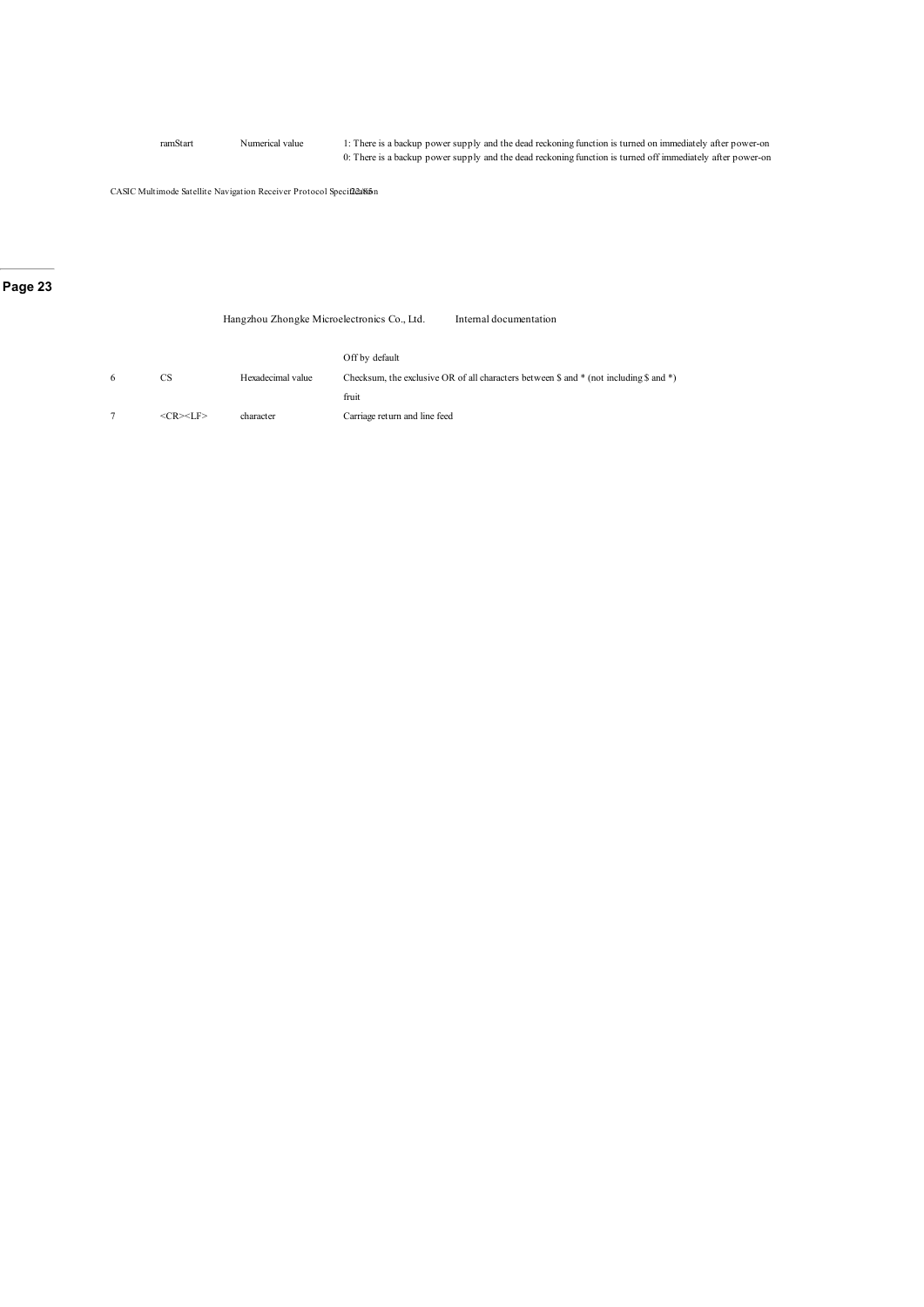$\mathop{\mathrm{CASIC}}$ Multimode Satellite Navigation Receiver Protocol Specif $2$ d Sa

### **Page 24**

Hangzhou Zhongke Microelectronics Co., Ltd. Internal documentation

### 1.6 NMEA custom message

### 1.6.1 CAS00

| information           | CAS <sub>00</sub>              |                                                                                                                                                 |                                                                                                              |  |  |
|-----------------------|--------------------------------|-------------------------------------------------------------------------------------------------------------------------------------------------|--------------------------------------------------------------------------------------------------------------|--|--|
| describe              |                                | Save the current configuration information to FLASH, even if the receiver is completely powered off, the information in FLASH will not be lost. |                                                                                                              |  |  |
| type                  | enter                          |                                                                                                                                                 |                                                                                                              |  |  |
| Format                | \$PCAS00*CS <cr><lf></lf></cr> |                                                                                                                                                 |                                                                                                              |  |  |
| Example               | \$PCAS00*01                    |                                                                                                                                                 |                                                                                                              |  |  |
| Parameter Description |                                |                                                                                                                                                 |                                                                                                              |  |  |
| Field                 | name                           | Format                                                                                                                                          | Parameter Description                                                                                        |  |  |
|                       | <b>SPCAS00</b>                 | String                                                                                                                                          | Message ID, statement header                                                                                 |  |  |
| 2                     | <b>CS</b>                      | Hexadecimal value                                                                                                                               | Checksum, the exclusive OR of all characters between $\frac{1}{2}$ and * (not including $\frac{1}{2}$ and *) |  |  |
|                       |                                |                                                                                                                                                 | fruit                                                                                                        |  |  |
| 3                     | $<$ CR> $<$ LF>                | character                                                                                                                                       | Carriage return and line feed                                                                                |  |  |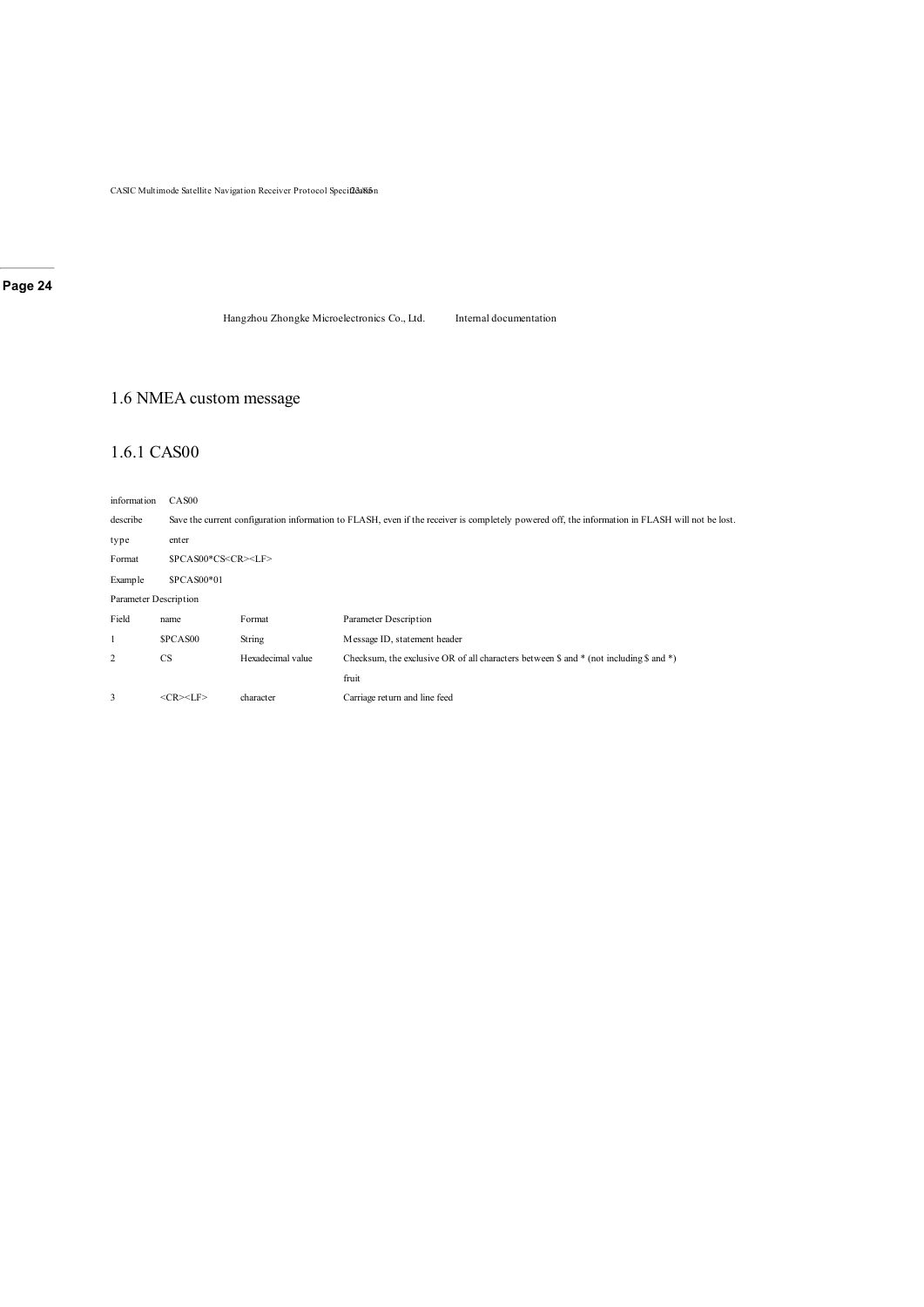$\mathop{\mathrm{CASIC}}$ Multimode Satellite Navigation Receiver Protocol Specif2dd6ibn

### **Page 25**

Hangzhou Zhongke Microelectronics Co., Ltd. Internal documentation

### 1.6.2 CAS01

| information           | CAS01                             |                                            |                                                                                        |  |  |
|-----------------------|-----------------------------------|--------------------------------------------|----------------------------------------------------------------------------------------|--|--|
| describe              |                                   | Set the baud rate of serial communication. |                                                                                        |  |  |
| type                  | enter                             |                                            |                                                                                        |  |  |
| Format                | \$PCAS01,br*CS <cr><lf></lf></cr> |                                            |                                                                                        |  |  |
| Example               | \$PCAS01,1*1D                     |                                            |                                                                                        |  |  |
| Parameter Description |                                   |                                            |                                                                                        |  |  |
| Field                 | name                              | Format                                     | Parameter Description                                                                  |  |  |
| 1                     | \$PCAS01                          | String                                     | Message ID, statement header                                                           |  |  |
| $\overline{c}$        | br                                | number                                     | Baud rate configuration.                                                               |  |  |
|                       |                                   |                                            | $0=4800$ bps                                                                           |  |  |
|                       |                                   |                                            | $1 = 9600$ bps                                                                         |  |  |
|                       |                                   |                                            | $2=19200$ bps                                                                          |  |  |
|                       |                                   |                                            | $3=38400$ bps                                                                          |  |  |
|                       |                                   |                                            | $4=57600$ bps                                                                          |  |  |
|                       |                                   |                                            | $5=115200bps$                                                                          |  |  |
| 3                     | $_{\rm CS}$                       | Hexadecimal value                          | Checksum, the exclusive OR of all characters between \$ and * (not including \$ and *) |  |  |
|                       |                                   |                                            | fruit                                                                                  |  |  |
| 4                     | $<$ CR> $<$ LF>                   | character                                  | Carriage return and line feed                                                          |  |  |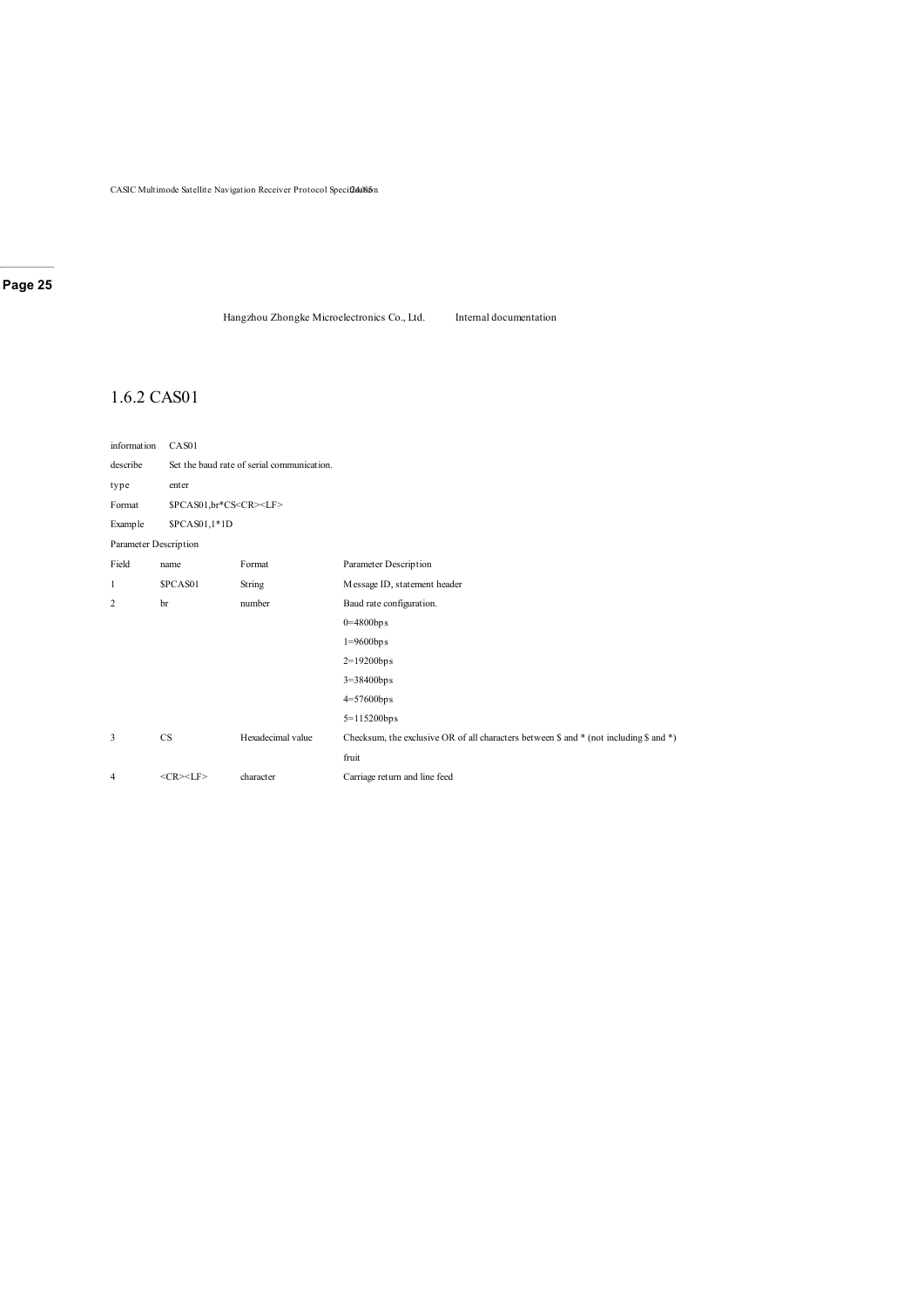Hangzhou Zhongke Microelectronics Co., Ltd. Internal documentation

### 1.6.3 CAS02

| information           | CAS <sub>02</sub>                     |                                  |                                                                              |  |  |
|-----------------------|---------------------------------------|----------------------------------|------------------------------------------------------------------------------|--|--|
| describe              |                                       | Set the positioning update rate. |                                                                              |  |  |
| type                  | enter                                 |                                  |                                                                              |  |  |
| Format                | \$PCAS02,fixInt*CS <cr><lf></lf></cr> |                                  |                                                                              |  |  |
| Example               | \$PCAS02,1000*2E                      |                                  |                                                                              |  |  |
| Parameter Description |                                       |                                  |                                                                              |  |  |
| Field                 | name                                  | Format                           | Parameter Description                                                        |  |  |
| 1                     | SPCAS <sub>02</sub>                   | String                           | Message ID, statement header                                                 |  |  |
| 2                     | fixInt                                | Numerical value                  | The positioning update interval, in ms.                                      |  |  |
|                       |                                       |                                  | 1000=Update rate is 1Hz, output 1 positioning point per second               |  |  |
|                       |                                       |                                  | 500=Update rate is 2Hz, output 2 positioning points per second               |  |  |
|                       |                                       |                                  | 250 = Update rate is 4Hz, output 4 positioning points per second             |  |  |
|                       |                                       |                                  | 200 = Update rate is 5Hz, output 5 positioning points per second             |  |  |
|                       |                                       |                                  | 100=Update rate is 10Hz, output 10 positioning points per second             |  |  |
| 3                     | <b>CS</b>                             | Hexadecimal value                | Checksum, XOR result of all characters between \$ and * (excluding \$ and *) |  |  |
| 4                     | $<$ CR> $<$ LF>                       | character                        | Carriage return and line feed                                                |  |  |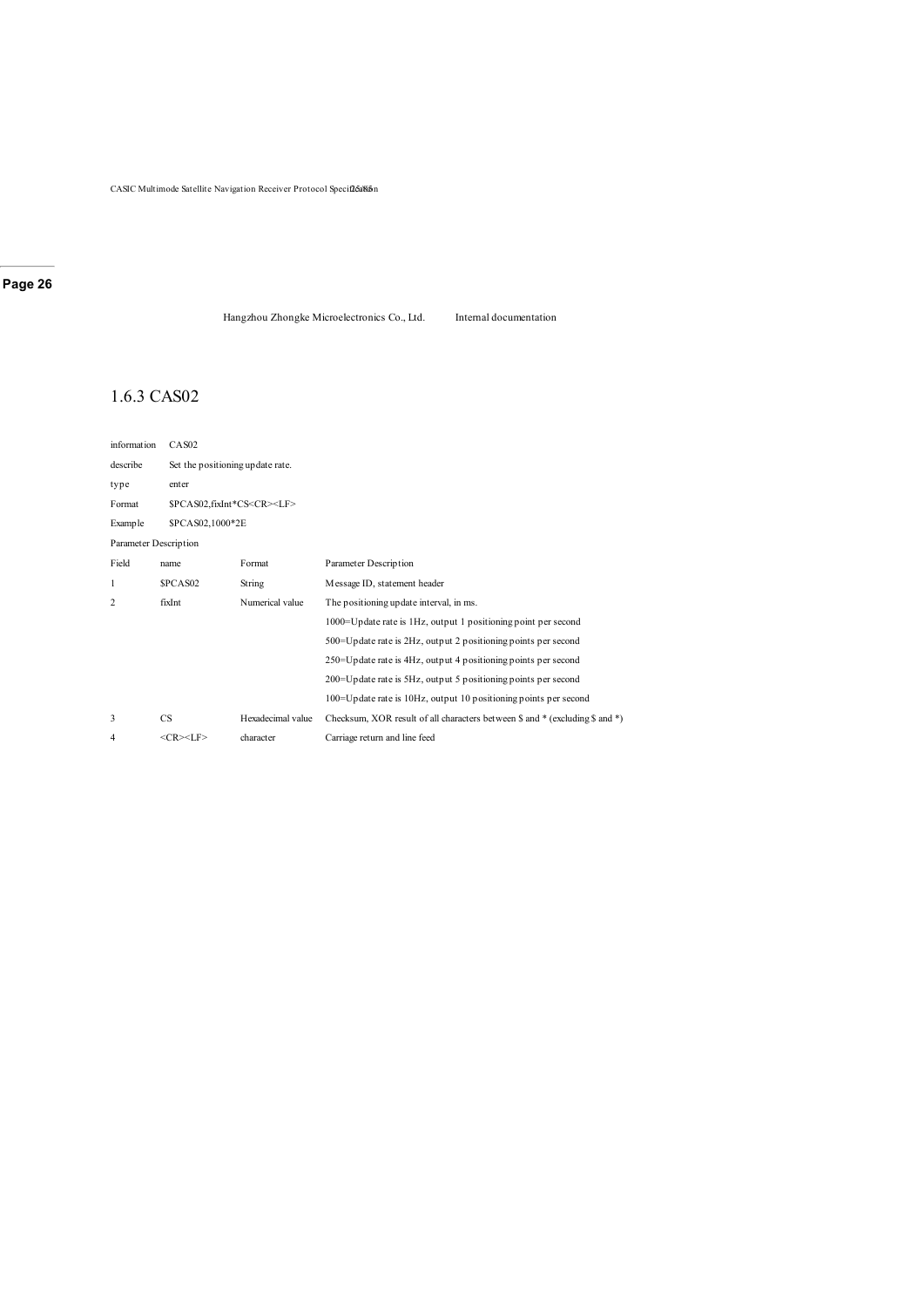Hangzhou Zhongke Microelectronics Co., Ltd. Internal documentation

### 1.6.4 CAS03

| information           | CAS03                         |                                                         |                                                                                         |
|-----------------------|-------------------------------|---------------------------------------------------------|-----------------------------------------------------------------------------------------|
| describe              |                               |                                                         | Set the NMEA sentence that requires output or stop output.                              |
| type                  | enter                         |                                                         |                                                                                         |
| Format                |                               |                                                         | \$PCAS03,nGGA,nGLL,nGSA,nGSV,nRMC,nVTG,nZDA,nANT,nDHV,nLPS,res1,r                       |
|                       |                               | es2,nUTC,nGST,res3,res4,res5,nTIM*CS <cr><lf></lf></cr> |                                                                                         |
| Example               |                               | $$PCAS03,1,1,1,1,1,1,1,1,0,0,1,1,,1*33$                 |                                                                                         |
| Parameter Description |                               |                                                         |                                                                                         |
| Field                 | name                          | Format                                                  | Parameter Description                                                                   |
| 1                     | \$PCAS03                      | String                                                  | Message ID, statement header                                                            |
| $\overline{2}$        | nGGA                          | Numerical value                                         | GGA output frequency, sentence output frequency is based on the positioning update rate |
|                       |                               |                                                         | $N(0-9)$ means output once every n times of positioning, 0 means no output              |
|                       |                               |                                                         | If the sentence is empty, the original configuration will be maintained.                |
| 3                     | nGLL                          | Numerical value                                         | GLL output frequency, same as nGGA                                                      |
| 4                     | nGSA                          | Numerical value                                         | GSA output frequency, same as nGGA                                                      |
| 5                     | nGSV                          | Numerical value                                         | GSV output frequency, same as nGGA                                                      |
| 6                     | nRMC                          | Numerical value                                         | RMC output frequency, same as nGGA                                                      |
| 7                     | nVTG                          | Numerical value                                         | VTG output frequency, same as nGGA                                                      |
| 8                     | nZDA                          | Numerical value                                         | ZDA output frequency, same as nGGA                                                      |
| 9                     | nANT                          | Numerical value                                         | ANT output frequency, same as nGGA                                                      |
| 10                    | nDHV                          | Numerical value                                         | DHV output frequency, same as nGGA                                                      |
| 11                    | nLPS                          | Numerical value                                         | LPS output frequency, same as nGGA                                                      |
| 12                    | res1                          | Numerical value                                         | Reserve                                                                                 |
| 13                    | res2                          | Numerical value                                         | Reserve                                                                                 |
| 14                    | nUTC                          | Numerical value                                         | UTC output frequency, same as nGGA                                                      |
| 15                    | nGST                          | Numerical value                                         | GST output frequency, same as nGST                                                      |
| 16                    | res <sub>3</sub>              | Numerical value                                         | Reserve                                                                                 |
| 17                    | res <sub>4</sub>              | Numerical value                                         | Reserve                                                                                 |
| 18                    | res <sub>5</sub>              | Numerical value                                         | Reserve                                                                                 |
| 19                    | nTIM                          | Numerical value                                         | TIM (PCAS60) output frequency, same as nGGA                                             |
| 20                    | CS                            | Hexadecimal value                                       | Checksum, XOR result of all characters between \$ and * (excluding \$ and *)            |
|                       | twenty one <cr><lf></lf></cr> | character                                               | Carriage return and line feed                                                           |
|                       |                               |                                                         |                                                                                         |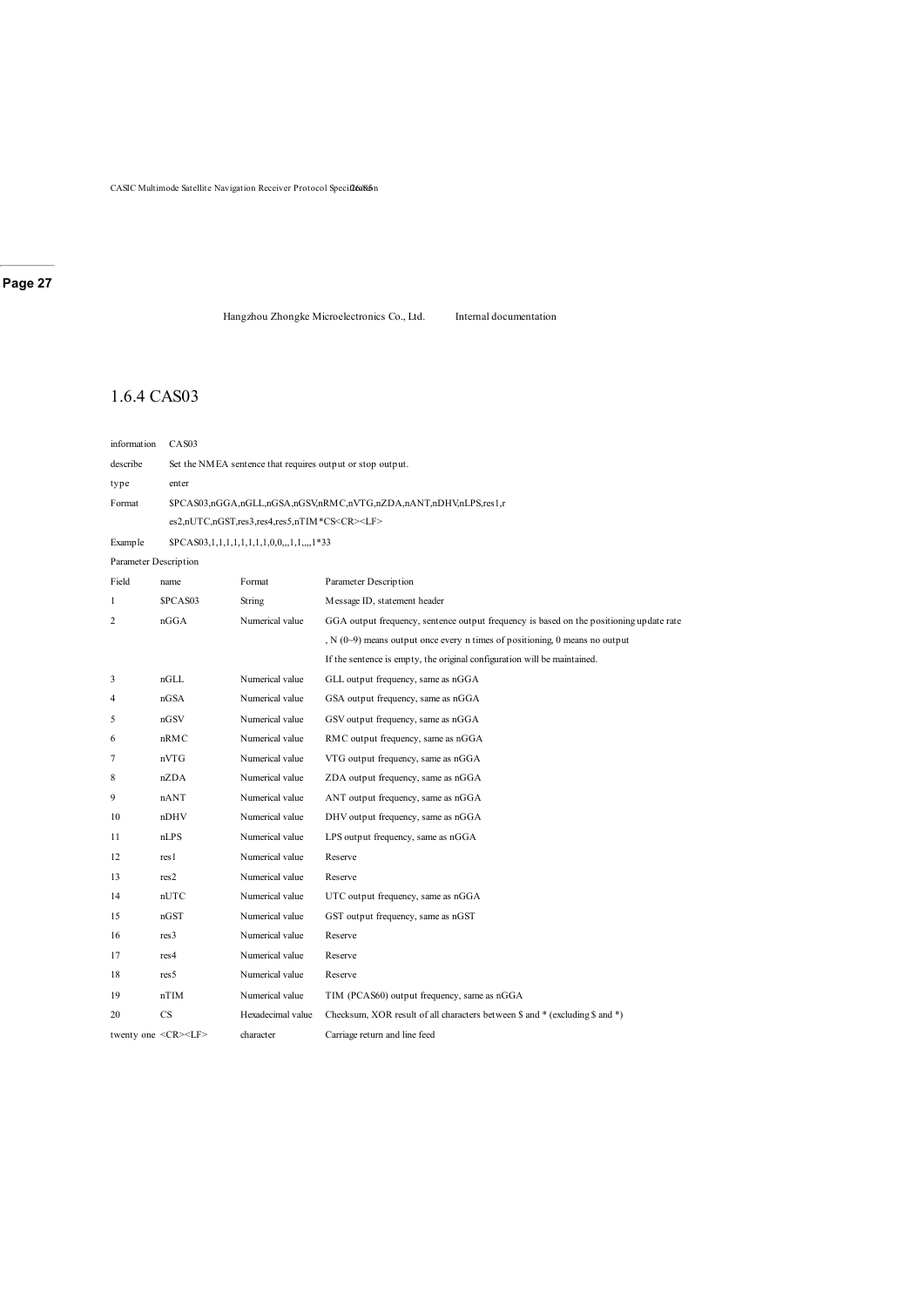Hangzhou Zhongke Microelectronics Co., Ltd. Internal documentation

### 1.6.5 CAS04

| information           | CAS04                               |                                          |                                                                                                    |  |
|-----------------------|-------------------------------------|------------------------------------------|----------------------------------------------------------------------------------------------------|--|
| describe              | Configure the working system.       |                                          |                                                                                                    |  |
| type                  | enter                               |                                          |                                                                                                    |  |
| Format                | \$PCAS04,mode*hh <cr><lf></lf></cr> |                                          |                                                                                                    |  |
| Example               |                                     | \$PCAS04,3*1A Beidou and GPS dual mode   |                                                                                                    |  |
|                       |                                     | \$PCAS04,1*18 Single GPS working mode    |                                                                                                    |  |
|                       |                                     | \$PCAS04,2*1B Single Beidou working mode |                                                                                                    |  |
| Parameter Description |                                     |                                          |                                                                                                    |  |
| Field                 | name                                | Format                                   | Parameter Description                                                                              |  |
| 1                     | \$PCAS04                            | String                                   | Message ID, statement header                                                                       |  |
| 2                     | mode                                | number                                   | Working system configuration. For characteristic product models, the following parts are supported |  |
|                       |                                     |                                          | Sub-configuration.                                                                                 |  |
|                       |                                     |                                          | $1 = GPS$                                                                                          |  |
|                       |                                     |                                          | $2 = BDS$                                                                                          |  |
|                       |                                     |                                          | $3 = GPS + BDS$                                                                                    |  |
|                       |                                     |                                          | 4=GLONASS                                                                                          |  |
|                       |                                     |                                          | 5=GPS+GLONASS                                                                                      |  |
|                       |                                     |                                          | 6=BDS+GLONASS                                                                                      |  |
|                       |                                     |                                          | 7=GPS+BDS+GLONASS                                                                                  |  |
| 3                     | CS                                  | Hexadecimal value                        | Checksum, the exclusive OR of all characters between $\$ and $*$ (not including $\$ and $*$ )      |  |
|                       |                                     |                                          | fruit                                                                                              |  |
| 4                     | $<$ CR> $<$ LF>                     | character                                | Carriage return and line feed                                                                      |  |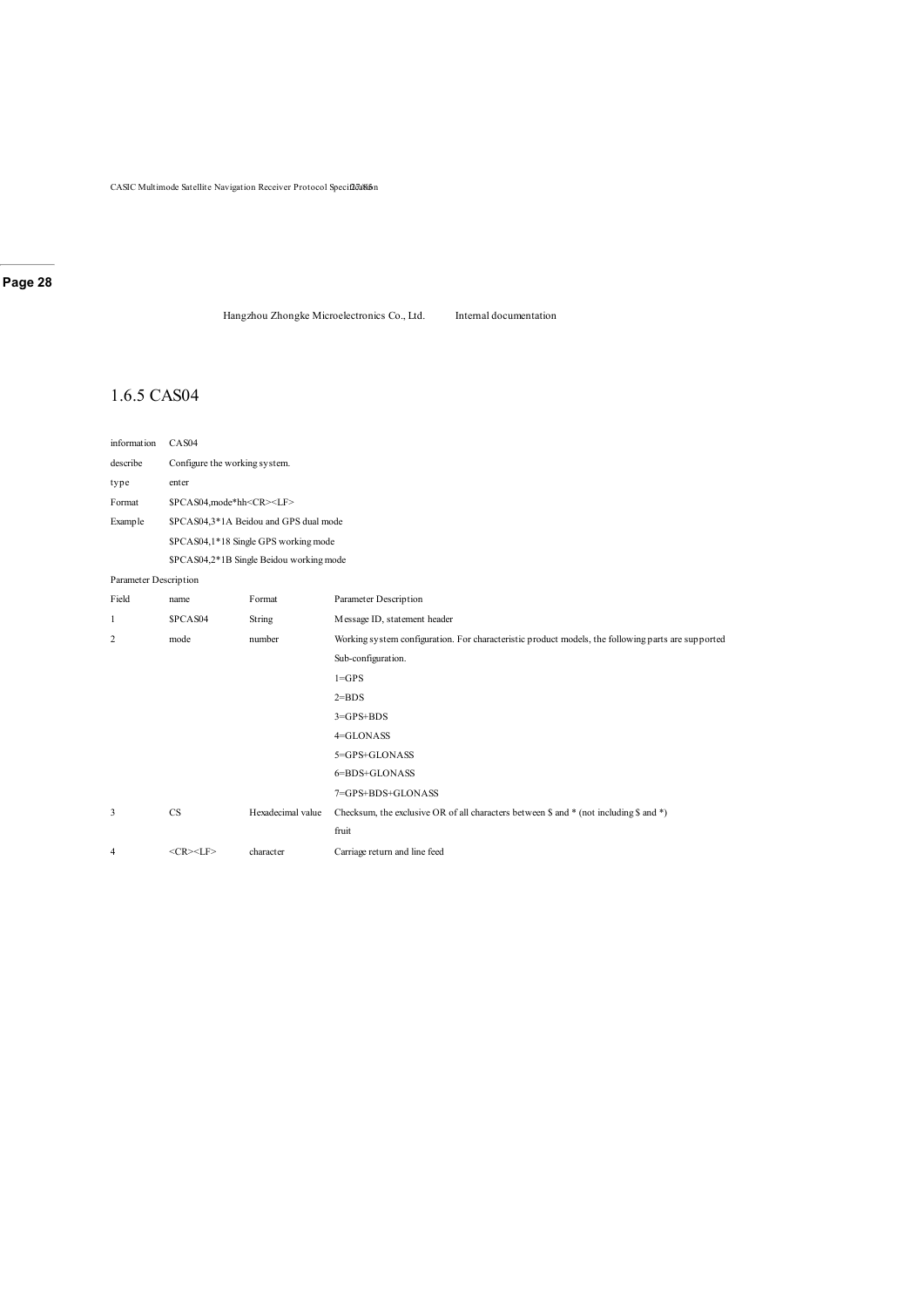Hangzhou Zhongke Microelectronics Co., Ltd. Internal documentation

### 1.6.6 CAS05

| information           | CAS <sub>05</sub>                                                                                                                                 |                                    |                                                                                                              |  |
|-----------------------|---------------------------------------------------------------------------------------------------------------------------------------------------|------------------------------------|--------------------------------------------------------------------------------------------------------------|--|
| describe              | Set NMEA protocol type selection. There are many types of protocols for multi-mode navigation receivers, and the data protocol standards are also |                                    |                                                                                                              |  |
|                       |                                                                                                                                                   |                                    | More, this receiver product can support multiple protocols (optional configuration).                         |  |
| type                  | enter                                                                                                                                             |                                    |                                                                                                              |  |
| Format                | \$PCAS05,ver*CS <cr><lf></lf></cr>                                                                                                                |                                    |                                                                                                              |  |
| Example               | \$PCAS05,1*19                                                                                                                                     |                                    |                                                                                                              |  |
| Parameter Description |                                                                                                                                                   |                                    |                                                                                                              |  |
| Field                 | name                                                                                                                                              | Format                             | Parameter Description                                                                                        |  |
| 1                     | \$PCAS05                                                                                                                                          | String                             | Message ID, statement header                                                                                 |  |
| $\overline{2}$        | mode                                                                                                                                              | number                             | NMEA protocol type selection (note [1])                                                                      |  |
| 3                     | CS                                                                                                                                                | Hexadecimal value                  | Checksum, the exclusive OR of all characters between $\frac{1}{2}$ and * (not including $\frac{1}{2}$ and *) |  |
|                       |                                                                                                                                                   |                                    | fruit                                                                                                        |  |
| $\overline{4}$        | $<$ CR> $<$ LF>                                                                                                                                   | character                          | Carriage return and line feed                                                                                |  |
|                       | Remarks [1] NMEA protocol type selection                                                                                                          |                                    |                                                                                                              |  |
| $\overline{2}$        |                                                                                                                                                   | Compatible with NMEA 4.1 and above |                                                                                                              |  |
| 5                     | Compatible with the BDS/GPS dual-mode protocol of China Transportation Information Center, compatible with NMEA 2.3 and above, compatible         |                                    |                                                                                                              |  |
|                       | NMEA4.0 protocol                                                                                                                                  |                                    |                                                                                                              |  |
| 9                     | Compatible with single GPS NMEA0183 protocol, compatible with NMEA 2.2 version                                                                    |                                    |                                                                                                              |  |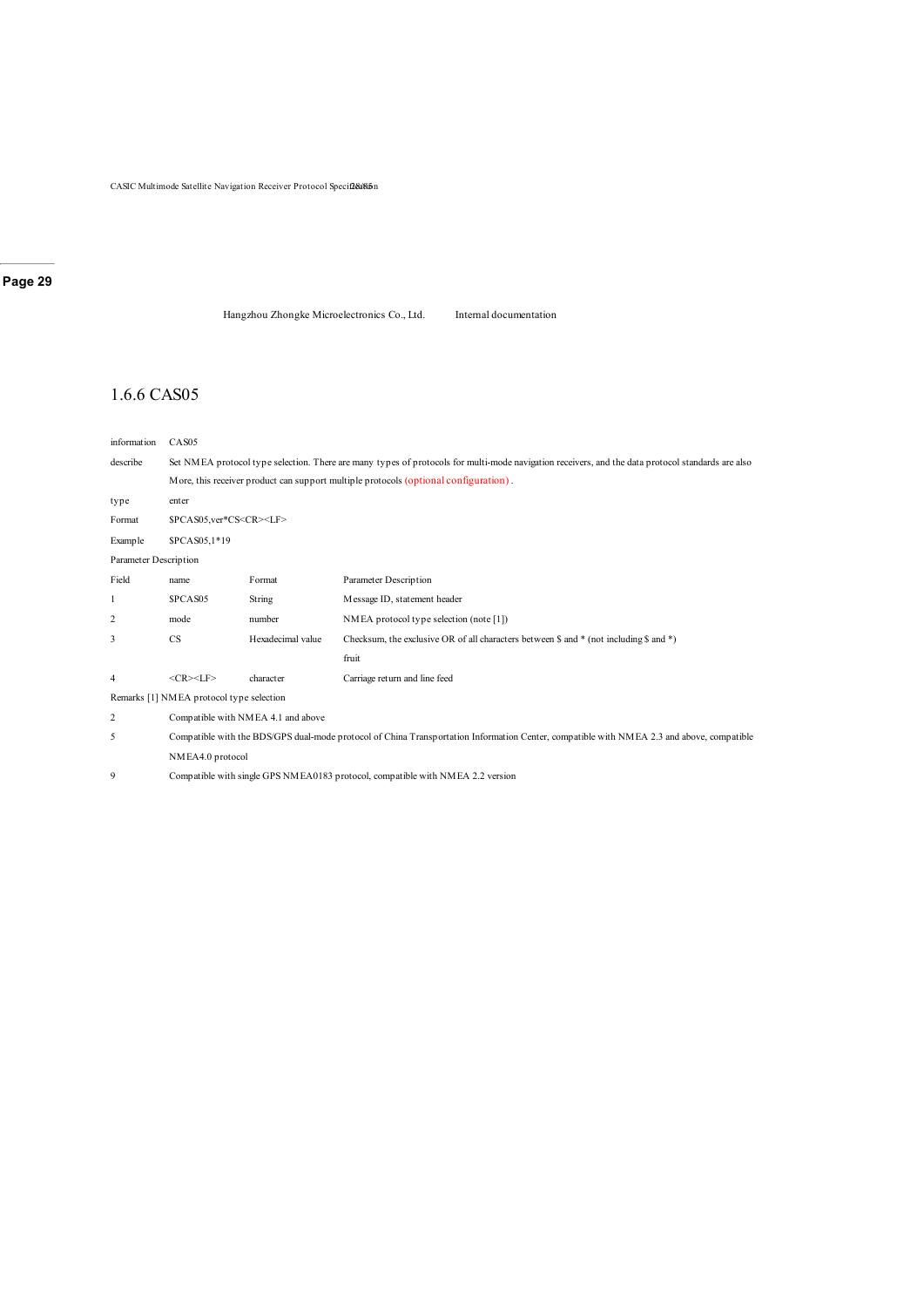Hangzhou Zhongke Microelectronics Co., Ltd. Internal documentation

### 1.6.7 CAS06

| information           | CAS <sub>06</sub>                        |                                 |                                                                                                              |  |  |  |
|-----------------------|------------------------------------------|---------------------------------|--------------------------------------------------------------------------------------------------------------|--|--|--|
| describe              |                                          | Query product information       |                                                                                                              |  |  |  |
| type                  | enter                                    |                                 |                                                                                                              |  |  |  |
| Format                | \$PCAS06,info*CS <cr><lf></lf></cr>      |                                 |                                                                                                              |  |  |  |
| Example               | \$PCAS06,0*1B                            |                                 |                                                                                                              |  |  |  |
| Parameter Description |                                          |                                 |                                                                                                              |  |  |  |
| Field                 | name                                     | Format                          | Parameter Description                                                                                        |  |  |  |
| 1                     | \$PCAS06                                 | String                          | Message ID, statement header                                                                                 |  |  |  |
| 2                     | info                                     | number                          | Query the information type of the product. For information content, refer to 1.5.8.                          |  |  |  |
|                       |                                          | 0=Query firmware version number |                                                                                                              |  |  |  |
|                       | 1=Query hardware model and serial number |                                 |                                                                                                              |  |  |  |
|                       |                                          |                                 | 2=Query the working mode of the multi-mode receiver                                                          |  |  |  |
|                       |                                          |                                 | 3=Query the customer number of the product                                                                   |  |  |  |
|                       |                                          |                                 | 5=Query up grade code information                                                                            |  |  |  |
| 3                     | CS                                       | Hexadecimal value               | Checksum, the exclusive OR of all characters between $\frac{1}{2}$ and * (not including $\frac{1}{2}$ and *) |  |  |  |
|                       |                                          |                                 | fruit                                                                                                        |  |  |  |
| 4                     | $<$ CR> $<$ LF>                          | character                       | Carriage return and line feed                                                                                |  |  |  |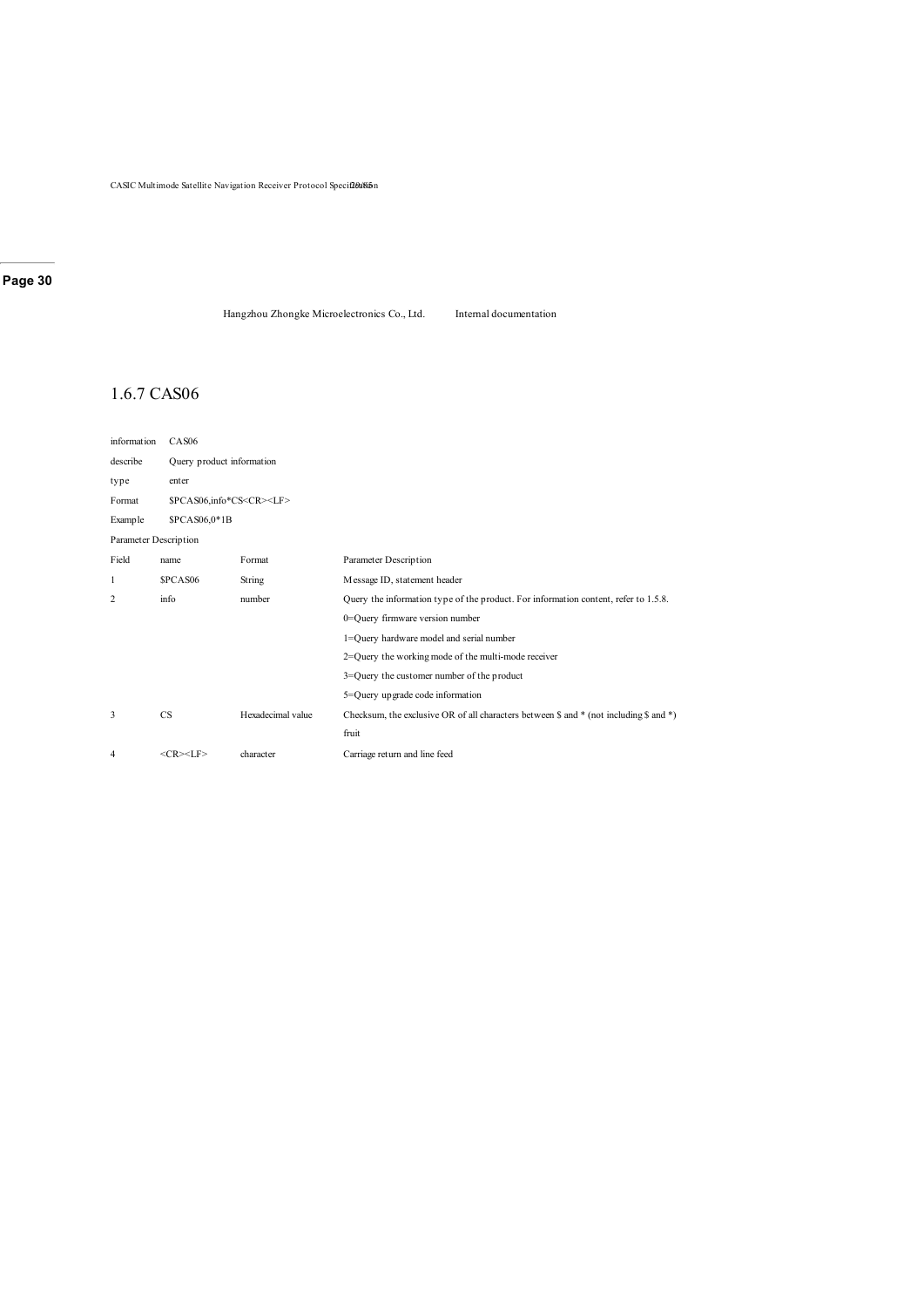Hangzhou Zhongke Microelectronics Co., Ltd. Internal documentation

### 1.6.8 CAS10

| information           | CAS10                             |                         |                                                                                              |  |  |  |  |
|-----------------------|-----------------------------------|-------------------------|----------------------------------------------------------------------------------------------|--|--|--|--|
| describe              | Receiver restart                  |                         |                                                                                              |  |  |  |  |
| type                  | enter                             |                         |                                                                                              |  |  |  |  |
| Format                | \$PCAS10,rs*CS <cr><lf></lf></cr> |                         |                                                                                              |  |  |  |  |
| Example               |                                   | \$PCAS10,0*1C hot start |                                                                                              |  |  |  |  |
|                       | \$PCAS10,1*1D warm start          |                         |                                                                                              |  |  |  |  |
|                       | \$PCAS10,2*1E cold start          |                         |                                                                                              |  |  |  |  |
|                       | \$PCAS10,3*1F Factory start       |                         |                                                                                              |  |  |  |  |
| Parameter Description |                                   |                         |                                                                                              |  |  |  |  |
| Field                 | name                              | Format                  | Parameter Description                                                                        |  |  |  |  |
| 1                     | \$PCAS10                          | String                  | Message ID, statement header                                                                 |  |  |  |  |
| 2                     | rs                                | number                  | Start mode configuration.                                                                    |  |  |  |  |
|                       |                                   |                         | 0=hot start. Do not use initialization information, back up all in the storage               |  |  |  |  |
|                       |                                   |                         | The data is valid.                                                                           |  |  |  |  |
|                       |                                   |                         | 1=Warm start. Clear the ephemeris without using the initialization information.              |  |  |  |  |
|                       |                                   |                         | $2 =$ Cold start. Do not use the initialization information, clear the backup storage except |  |  |  |  |
|                       |                                   |                         | All data outside the configuration.                                                          |  |  |  |  |
|                       |                                   |                         | 3=Factory start. Clear all data in the memory and reset the receiver                         |  |  |  |  |
|                       |                                   |                         | To the factory default configuration.                                                        |  |  |  |  |
| 3                     | <b>CS</b>                         | Hexadecimal value       | Checksum, the exclusive OR of all characters between \$ and * (not including \$ and *)       |  |  |  |  |
|                       |                                   |                         | fruit                                                                                        |  |  |  |  |
| 4                     | $<$ CR> $<$ LF>                   | character               | Carriage return and line feed                                                                |  |  |  |  |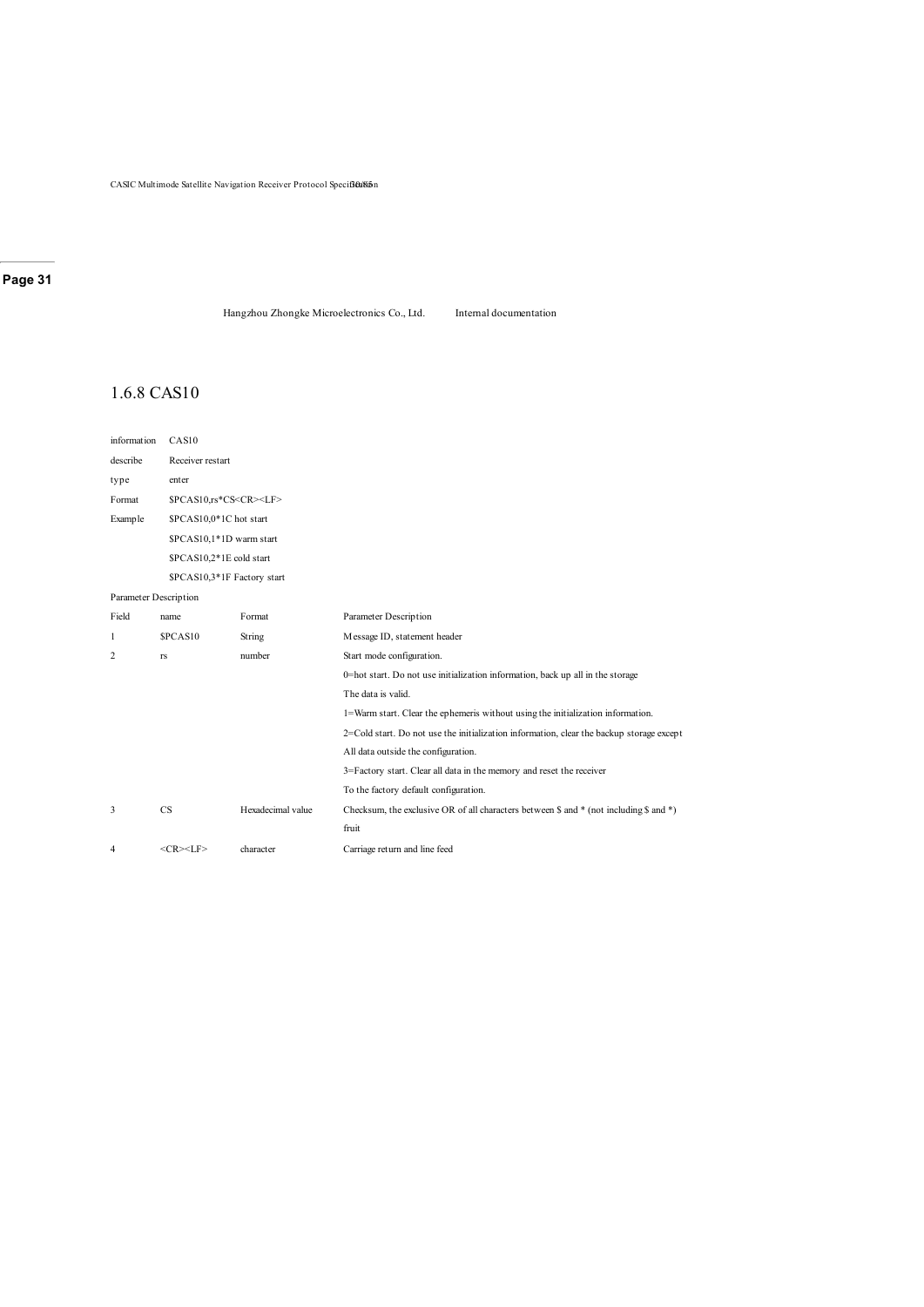CASIC Multimode Satellite Navigation Receiver Protocol Specifidalin

#### **Page 32**

Hangzhou Zhongke Microelectronics Co., Ltd. Internal documentation

### 1.6.9 CAS12

| information | CAS <sub>12</sub>                                                                                                             |                                                                                                  |                                                                               |  |  |  |
|-------------|-------------------------------------------------------------------------------------------------------------------------------|--------------------------------------------------------------------------------------------------|-------------------------------------------------------------------------------|--|--|--|
| describe    |                                                                                                                               | Receiver standby mode control                                                                    |                                                                               |  |  |  |
|             |                                                                                                                               | 5L low-power module supports this command                                                        |                                                                               |  |  |  |
| type        | enter                                                                                                                         |                                                                                                  |                                                                               |  |  |  |
| Format      |                                                                                                                               | \$PCAS12,stdbysec*CS <cr><lf></lf></cr>                                                          |                                                                               |  |  |  |
| Example     |                                                                                                                               | $PCAS12,60*28$ The receiver enters the standby mode and automatically powers on after 60 seconds |                                                                               |  |  |  |
|             | Parameter Description                                                                                                         |                                                                                                  |                                                                               |  |  |  |
| Field       | name                                                                                                                          | Format                                                                                           | Parameter Description                                                         |  |  |  |
|             | SPCAS <sub>12</sub>                                                                                                           | String                                                                                           | Message ID, statement header                                                  |  |  |  |
| 2           | Numerical value<br>stdbysec                                                                                                   |                                                                                                  | The time for the receiver to enter standby mode, the maximum is 65535 seconds |  |  |  |
| 3           | Hexadecimal value<br><b>CS</b><br>Checksum, the exclusive OR of all characters between \$ and $*$ (not including \$ and $*$ ) |                                                                                                  |                                                                               |  |  |  |
|             |                                                                                                                               |                                                                                                  | fruit                                                                         |  |  |  |
| 4           | $<$ CR> $<$ LF>                                                                                                               | character                                                                                        | Carriage return and line feed                                                 |  |  |  |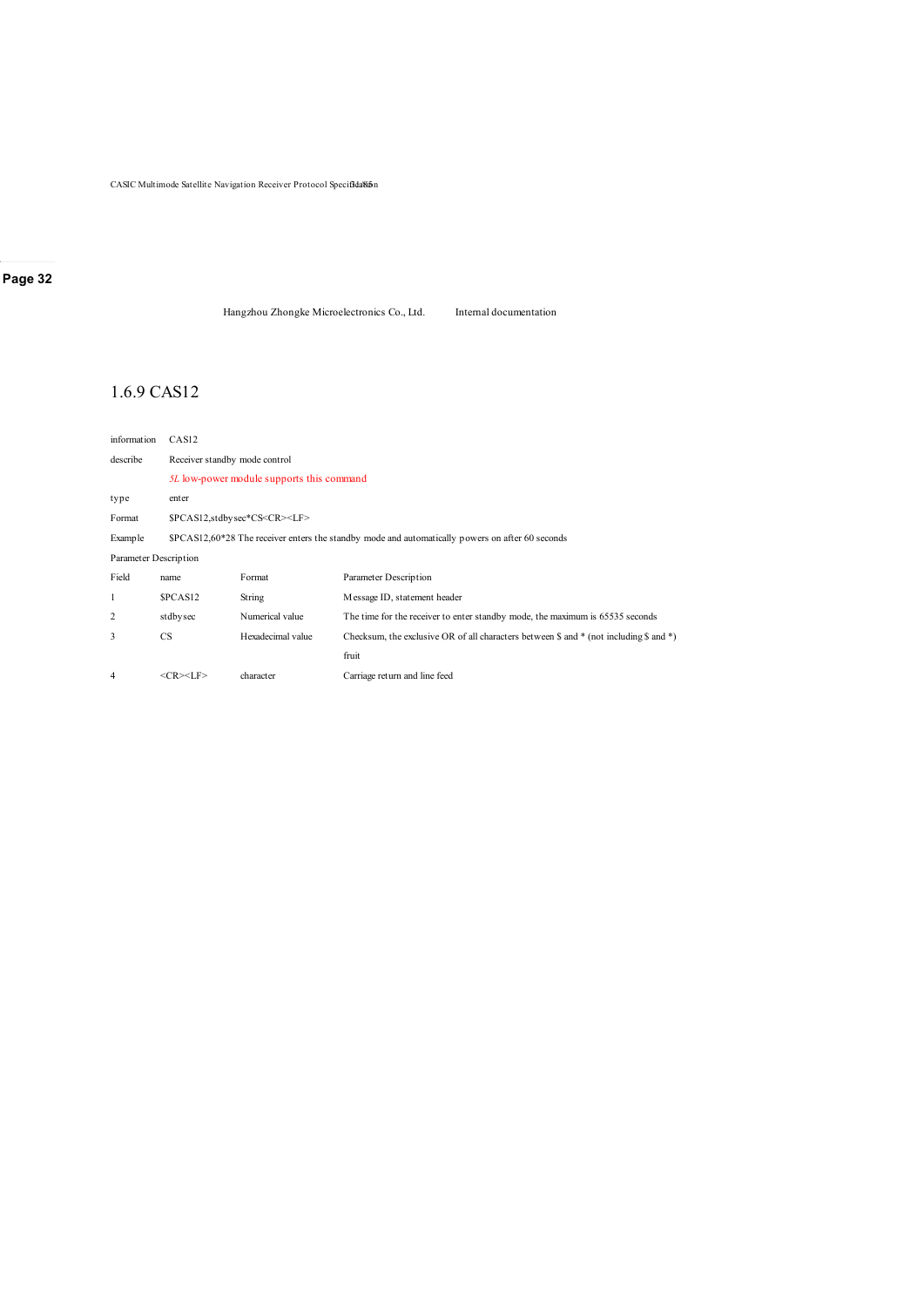CASIC Multimode Satellite Navigation Receiver Protocol Specifica(sin

#### **Page 33**

Hangzhou Zhongke Microelectronics Co., Ltd. Internal documentation

### 1.6.10 CAS20

| information           | CAS20           |                                |                                                                                                 |  |  |  |
|-----------------------|-----------------|--------------------------------|-------------------------------------------------------------------------------------------------|--|--|--|
| describe              |                 | Online up grade instructions   |                                                                                                 |  |  |  |
| type                  | enter           |                                |                                                                                                 |  |  |  |
| Format                |                 | \$PCAS20*CS <cr><lf></lf></cr> |                                                                                                 |  |  |  |
| Example               | \$PCAS20*03     |                                |                                                                                                 |  |  |  |
| Parameter Description |                 |                                |                                                                                                 |  |  |  |
| Field                 | name            | Format                         | Parameter Description                                                                           |  |  |  |
| 1                     | \$PCAS20        | String                         | Message ID, statement header                                                                    |  |  |  |
| 2                     | <b>CS</b>       | Hexadecimal value              | Checksum, the exclusive OR of all characters between $\$$ and $*$ (not including $\$$ and $*$ ) |  |  |  |
|                       |                 |                                | fruit                                                                                           |  |  |  |
| 3                     | $<$ CR> $<$ LF> | character                      | Carriage return and line feed                                                                   |  |  |  |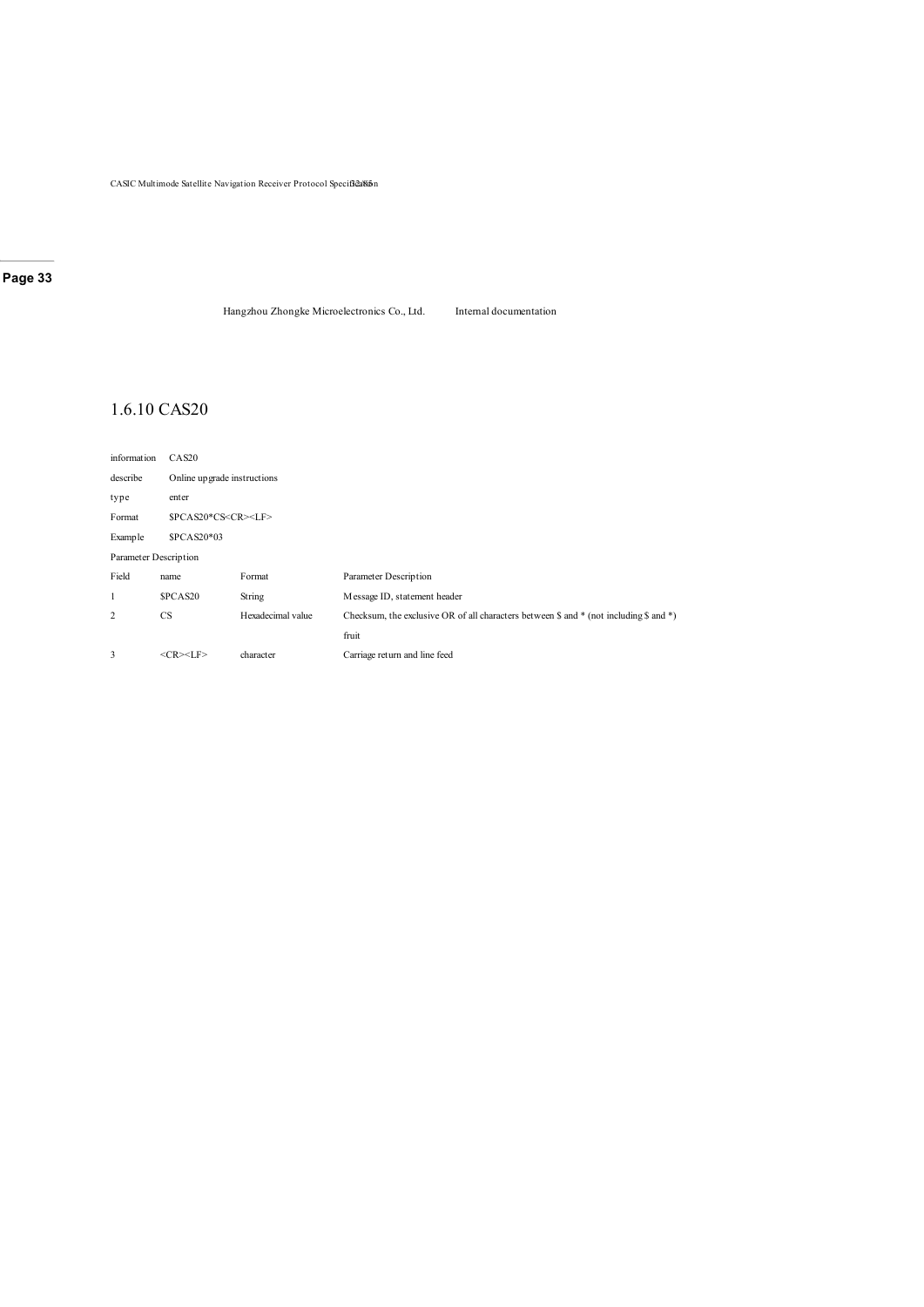CASIC Multimode Satellite Navigation Receiver Protocol Specificalism

### **Page 34**

Hangzhou Zhongke Microelectronics Co., Ltd. Internal documentation

### 1.6.11 CAS15

| information | CAS <sub>15</sub>                                                                                   |  |  |  |  |
|-------------|-----------------------------------------------------------------------------------------------------|--|--|--|--|
| describe    | Satellite system control commands, you can configure whether to receive any satellite in the system |  |  |  |  |
|             | Subsequent versions of V5200 support this command                                                   |  |  |  |  |
| type        | enter                                                                                               |  |  |  |  |
| Format      | \$PCAS15.X.YYYYYYYY*CS <cr><lf></lf></cr>                                                           |  |  |  |  |
| Example     | \$PCAS15.2.FFFFFFFF*37, turn on Beidou satellites 1-32                                              |  |  |  |  |
|             | \$PCAS15.2.FFFFFFE0*42, turn on Beidou's 6-32 satellite, and turn off Beidou 1-5                    |  |  |  |  |
|             | $PCAS15.4.FFFF*31$ , turn on satellites 1-16 of SBAS, that is, $PRN=120-135$                        |  |  |  |  |
|             | $PCAS15,5,1F*47$ , turn on the satellites 1-5 of QZSS, that is, $PRN=193,194,195,199,197$           |  |  |  |  |

#### Parameter Description

| Field | name            | Format             | Parameter Description                                                                                        |  |  |  |
|-------|-----------------|--------------------|--------------------------------------------------------------------------------------------------------------|--|--|--|
| 1     | \$PCAS15        | String             | Message ID, statement header                                                                                 |  |  |  |
| 2     | SYS ID          | 1 number           | 2=Beidou 1-32 satellite                                                                                      |  |  |  |
|       |                 |                    | 3=Beidou 33-64 satellite                                                                                     |  |  |  |
|       |                 |                    | 4=SBAS satellite (SBAS satellite No. 1-19, corresponding to PRN 120-138                                      |  |  |  |
|       |                 |                    | No)                                                                                                          |  |  |  |
|       |                 |                    | 5=QZSS satellite (QZSS satellite 1-5, corresponding to PRN 193,                                              |  |  |  |
|       |                 |                    | No. 194, 195, 199, 197)                                                                                      |  |  |  |
| 3     | SV MASK         | 1 to 8 hexadecimal | Each hexadecimal character controls 4 satellites, the rightmost one controls 1-4                             |  |  |  |
|       |                 | Numerical value    | Satellite.                                                                                                   |  |  |  |
|       |                 |                    | Hexadecimal characters are converted to 4bit binary, each 1bit corresponds to 1 satellite                    |  |  |  |
|       |                 |                    | Star, 1=receive the satellite; 0=prohibit.                                                                   |  |  |  |
|       |                 |                    |                                                                                                              |  |  |  |
|       |                 |                    | For example: 3FFFFFE0, which means satellites 31, 32, 1-5 are prohibited.                                    |  |  |  |
|       |                 |                    |                                                                                                              |  |  |  |
| 4     | CS              | Hexadecimal value  | Checksum, the exclusive OR of all characters between $\frac{1}{2}$ and * (not including $\frac{1}{2}$ and *) |  |  |  |
|       |                 |                    | fruit                                                                                                        |  |  |  |
| 5     | $<$ CR> $<$ LF> | character          | Carriage return and line feed                                                                                |  |  |  |

### 1.6.12 CAS60

information CAS60 describe Receiver time information.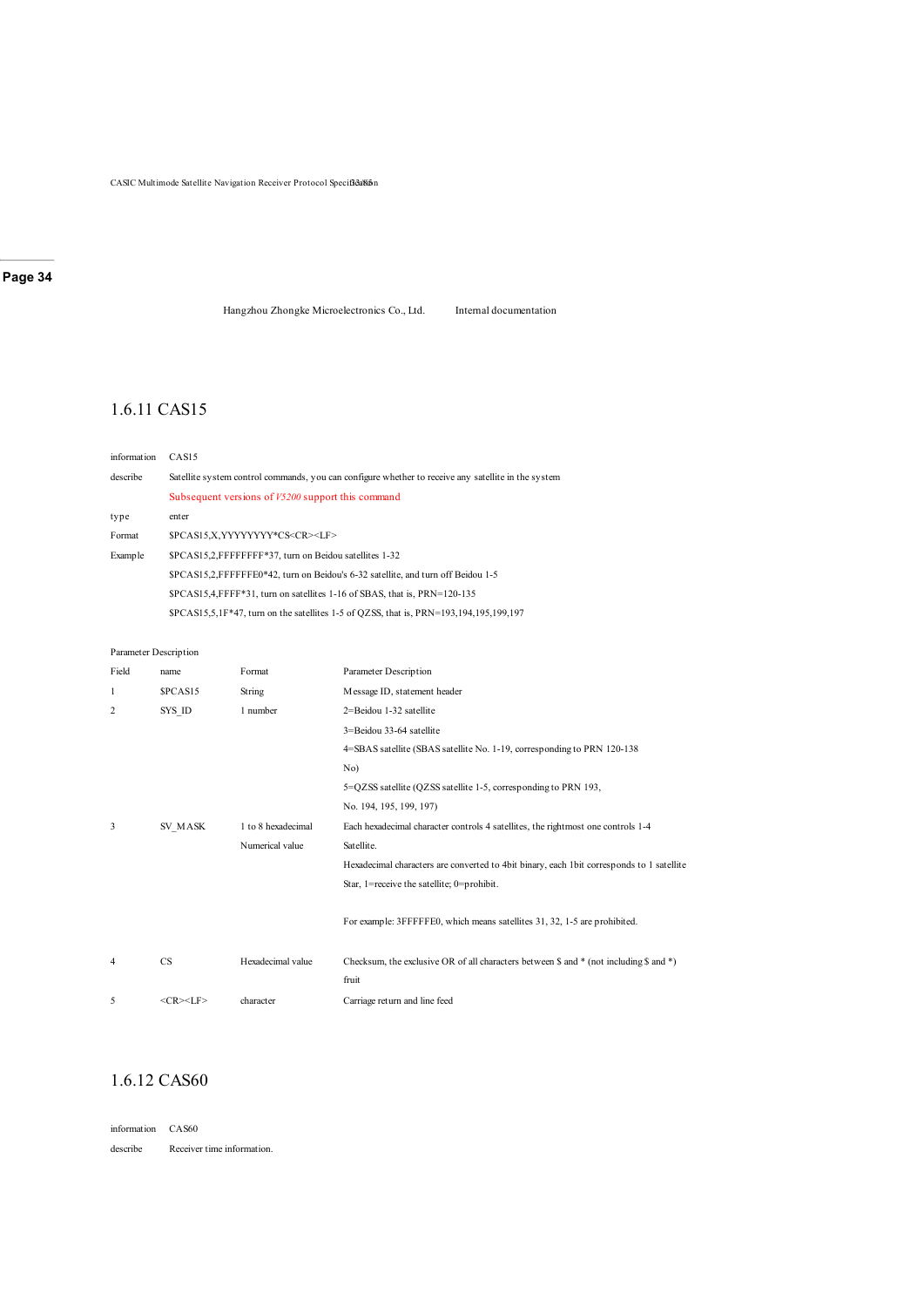#### *The* subsequent version of *5T-* module *V5302* supports this command

CASIC Multimode Satellite Navigation Receiver Protocol Specifiea/Kion

### **Page 35**

|         | Hangzhou Zhongke Microelectronics Co., Ltd.<br>Internal documentation               |  |
|---------|-------------------------------------------------------------------------------------|--|
| type    | <b>\$PCP4560</b> , UTCtime, ddmmy y y y, wn, tow, time valid, leaps, leaps Valid*CS |  |
| Format  |                                                                                     |  |
|         | \$PCAS60,091242.000,23122019,2085,119580,1,18,1*33                                  |  |
| Example | \$PCAS60,091222.000,23122019,,,0,,0*33                                              |  |
|         | \$PCAS60,092011.000.23122019.2085.120029.1.,0*33                                    |  |

#### Parameter Description

| Field | name              | Format            | Parameter Description                                                                      |
|-------|-------------------|-------------------|--------------------------------------------------------------------------------------------|
| 1     | \$PCAS60          | String            | Message ID                                                                                 |
| 2     | <b>UTCtime</b>    | hhmmss.sss        | UTC time at the current moment, if leaks Valid is 0, then use<br>Default leaks calculation |
| 3     | ddmmyyy           | Numerical value   | Current day month year                                                                     |
|       | y                 |                   |                                                                                            |
| 4     | wn                | Numerical value   | GPS system weeks                                                                           |
| 5     | tow               | Numerical value   | GPS system in seconds                                                                      |
| 6     | time Valid        | Numerical value   | Time validity $(2/3/4/5$ field), 1=valid, 0=invalid                                        |
| 7     | leaps             | Numerical value   | The difference between GPS time and UTC time, leap seconds                                 |
| 8     | leaps Valid value |                   | Leaps are valid, $1 =$ valid, $0 =$ invalid                                                |
| 9     | <b>CS</b>         | Hexadecimal value | Checksum, exclusive OR of all characters between \$ and (excluding \$ and)<br>result       |
| 10    |                   | character         | Carriage return and line feed                                                              |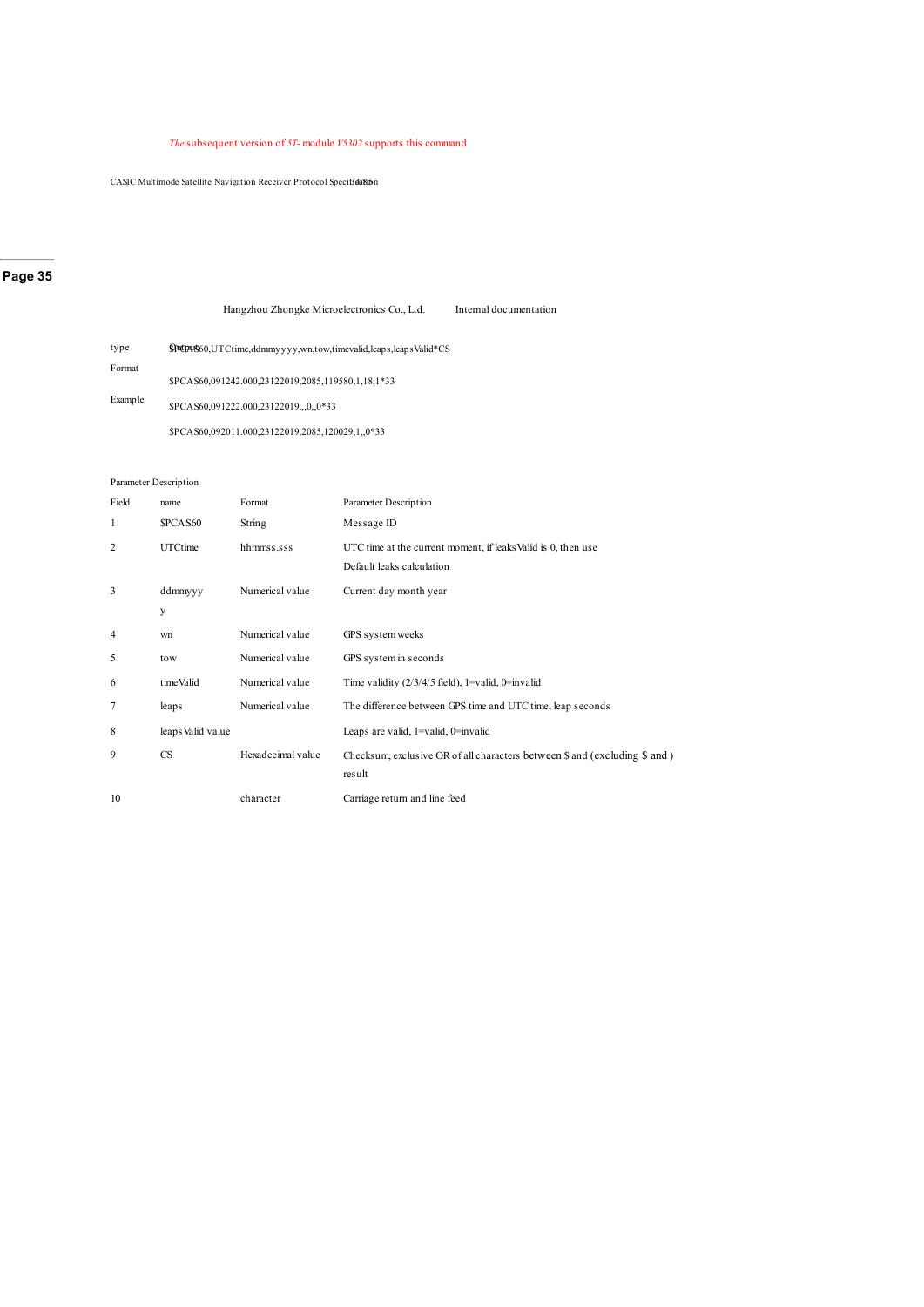CASIC Multimode Satellite Navigation Receiver Protocol Specifical

**Page 36**

Hangzhou Zhongke Microelectronics Co., Ltd. Internal documentation

## 2 CASIC protocol

### 2.1 CASIC protocol features

The CASIC receiver uses a custom standard interface protocol (CSIP, CASIC Standard Interface Protocol) Send data to the host, and the data is transmitted in asynchronous serial mode.

### 2.2 CASIC protocol framework

| CSIP packet structure                                                                                                                              |                                                                                                                         |         |                        |                 |                                                                                                                                                    |  |
|----------------------------------------------------------------------------------------------------------------------------------------------------|-------------------------------------------------------------------------------------------------------------------------|---------|------------------------|-----------------|----------------------------------------------------------------------------------------------------------------------------------------------------|--|
| Field 1                                                                                                                                            | Field 2                                                                                                                 | Field 3 | Field 4                | Field 5         | Field 6                                                                                                                                            |  |
| Message header                                                                                                                                     | Payload length                                                                                                          | Message | Message number Payload |                 | Check value                                                                                                                                        |  |
| 0xBA,0xCE                                                                                                                                          | Unsigned short<br>2 bytes                                                                                               | 1 byte  | 1 byte                 | $\leq$ 2k bytes | Unsigned integer<br>4 bytes                                                                                                                        |  |
| Field 1: Message header (0xBA, 0xCE)                                                                                                               |                                                                                                                         |         |                        |                 |                                                                                                                                                    |  |
|                                                                                                                                                    |                                                                                                                         |         |                        |                 | Four hexadecimal characters are used as the starting and delimiting characters of the message (message header), occupying two bytes.               |  |
| Field 2: Payload length (len)                                                                                                                      |                                                                                                                         |         |                        |                 |                                                                                                                                                    |  |
|                                                                                                                                                    |                                                                                                                         |         |                        |                 | The message length (two bytes) indicates the number of bytes occupied by the payload (field 5), excluding the message header, message type,        |  |
|                                                                                                                                                    | Message number, length, and checksum fields.                                                                            |         |                        |                 |                                                                                                                                                    |  |
| Field 3: Message class (class)                                                                                                                     |                                                                                                                         |         |                        |                 |                                                                                                                                                    |  |
|                                                                                                                                                    | Occupies one byte, which represents the basic subset to which the current message belongs.                              |         |                        |                 |                                                                                                                                                    |  |
| Field 4: Message ID (id)                                                                                                                           |                                                                                                                         |         |                        |                 |                                                                                                                                                    |  |
|                                                                                                                                                    | After the message class is a one-byte message number.                                                                   |         |                        |                 |                                                                                                                                                    |  |
| Field 5: Payload                                                                                                                                   |                                                                                                                         |         |                        |                 |                                                                                                                                                    |  |
|                                                                                                                                                    |                                                                                                                         |         |                        |                 | The payload is the specific content of the data packet transmission, and its length (number of bytes) is variable and is an integer multiple of 4. |  |
| Field 6: Check value (ckSum)                                                                                                                       |                                                                                                                         |         |                        |                 |                                                                                                                                                    |  |
|                                                                                                                                                    | The checksum is the word-by-word of all data from field 2 to field 5 (including field 2 and field 5) (1 word includes 4 |         |                        |                 |                                                                                                                                                    |  |
|                                                                                                                                                    | (Bytes) cumulative sum, occupying 4 bytes.                                                                              |         |                        |                 |                                                                                                                                                    |  |
|                                                                                                                                                    | The calculation of the check value can follow the following algorithm:                                                  |         |                        |                 |                                                                                                                                                    |  |
| $ckSum = (id \ll 24) + (class \ll 16) + len;$                                                                                                      |                                                                                                                         |         |                        |                 |                                                                                                                                                    |  |
| for $(i = 0; i < (len / 4); i++)$                                                                                                                  |                                                                                                                         |         |                        |                 |                                                                                                                                                    |  |
| ₹                                                                                                                                                  |                                                                                                                         |         |                        |                 |                                                                                                                                                    |  |
| $ckSum = ckSum + payload[i];$                                                                                                                      |                                                                                                                         |         |                        |                 |                                                                                                                                                    |  |
| ₹                                                                                                                                                  |                                                                                                                         |         |                        |                 |                                                                                                                                                    |  |
| In the formula, the payload contains all the information of field 5. In the calculation process, first the part from field 2 to field 4            |                                                                                                                         |         |                        |                 |                                                                                                                                                    |  |
| Assemble (4 bytes form a word), and then group the data of field 5 in the order of a group of 4 bytes (the one received first is in the low order) |                                                                                                                         |         |                        |                 |                                                                                                                                                    |  |

Accumulate.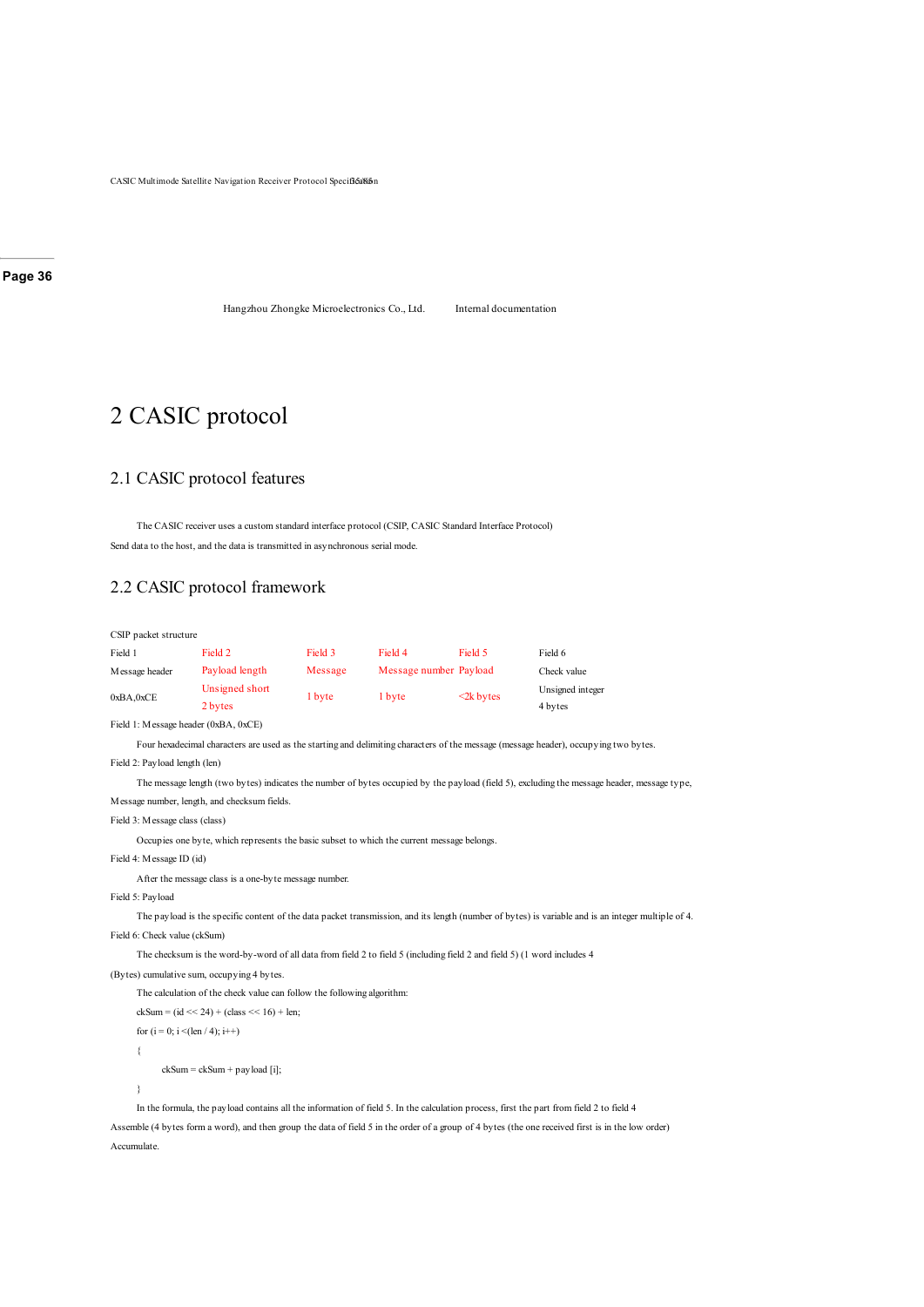CASIC Multimode Satellite Navigation Receiver Protocol Specificalism

#### **Page 37**

Hangzhou Zhongke Microelectronics Co., Ltd. Internal documentation

# 2.3 CASIC type and number

Each type of interactive message of the CASIC receiver is a set of related messages.

| name       | type | describe                                                                              |
|------------|------|---------------------------------------------------------------------------------------|
| <b>NAV</b> | 0x01 | Navigation results: position, speed, time                                             |
| TIM        | 0x02 | Timing message: time pulse output, time mark result                                   |
| <b>RXM</b> | 0x03 | The measurement information output by the receiver (pseudorange, carrier phase, etc.) |
| <b>ACK</b> | 0x05 | ACK/NAK message: response message to CFG message                                      |
| CFG        | 0x06 | Enter configuration message: configure navigation mode, baud rate, etc.               |
| M SG       | 0x08 | Satellite message information output by the receiver                                  |
| <b>MON</b> | 0x0A | Monitoring messages: communication status, CPU load, stack utilization, etc.          |
| AID        | 0x0B | Auxiliary messages: ephemeris, almanac and other A-GPS data                           |

### 2.4 CASIC payload definition rules

### 2.4.1 Data Encapsulation

In order to implement structured data encapsulation more conveniently, the data in the payload part is arranged in a specific way: each type of consumer The data in the message are arranged closely, the 2-byte value is placed at an offset address that is a multiple of 2, and the 4-byte value is placed at an offset address that is a multiple of 4.

# 2.4.2 Message naming

The name of the message consists of a structure like "message type + message name". For example, the configuration message name for configuring PPS is: CFG-PPS.

# 2.4.3 Data Type

Unless otherwise defined, all values of multiple characters are arranged in little endian format. All floating-point values are in accordance with IEEE754 Single-precision and double-precision standard transmission.

| abbreviation pe |                          | Number of byResnark |             |
|-----------------|--------------------------|---------------------|-------------|
| U1              | Unsigned character       | 1                   |             |
| $_{11}$         | Signed character         | 1                   | Comp lement |
| U2              | Unsigned short           | $\overline{c}$      |             |
| 12              | Signed short integer     | 2                   | Comp lement |
| U <sub>4</sub>  | Unsigned long            | 4                   |             |
| I <sub>4</sub>  | Signed long integer      | 4                   | Comp lement |
| R <sub>4</sub>  | IEEE754 single precision | 4                   |             |
| R <sup>8</sup>  | IEEE754 double precision | 8                   |             |
|                 |                          |                     |             |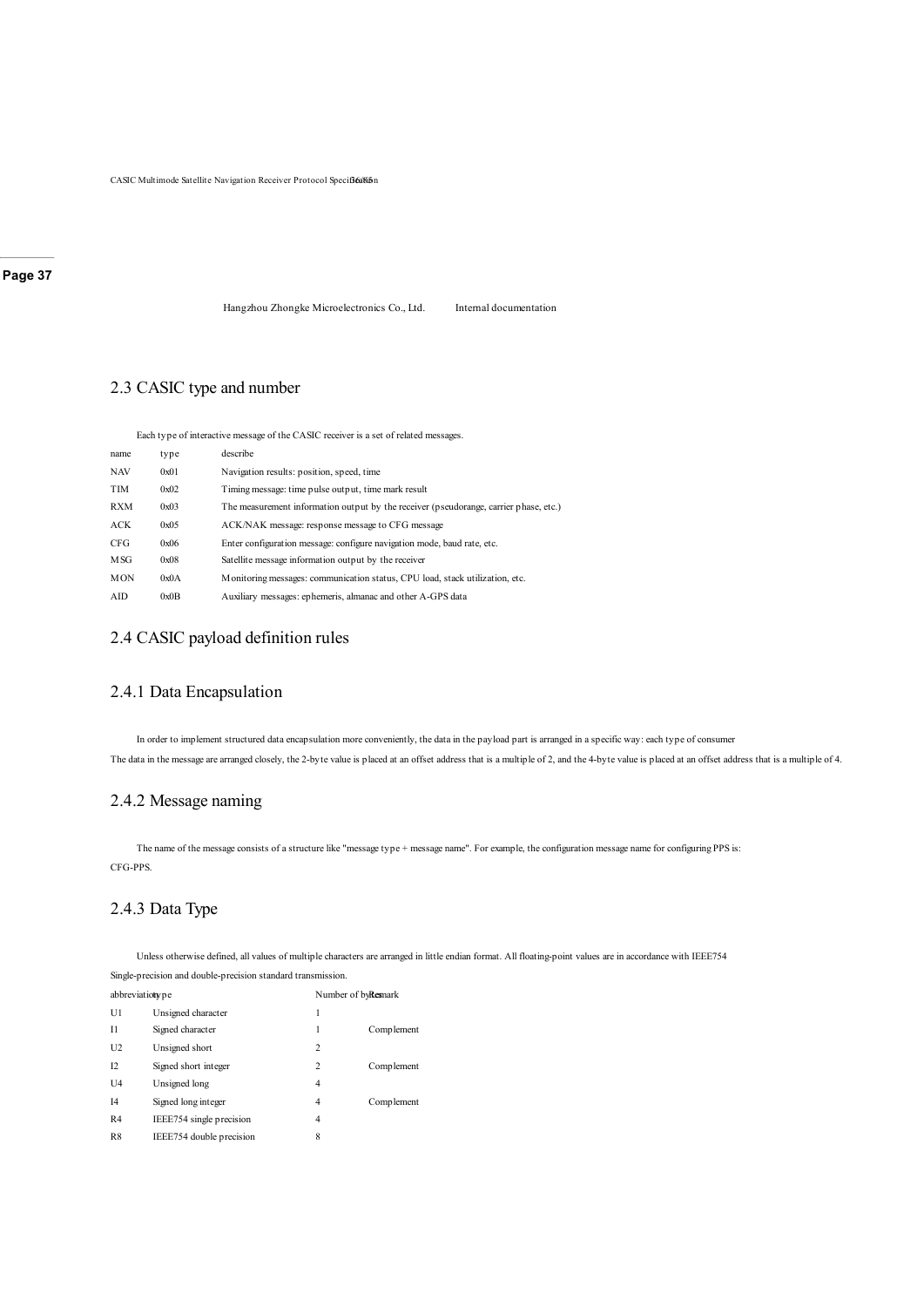CASIC Multimode Satellite Navigation Receiver Protocol Specif3d8ion

**Page 38**

Hangzhou Zhongke Microelectronics Co., Ltd. Internal documentation

# 2.5 CASIC message exchange

Define the mechanism for the input and output of receiver messages. When the receiver receives a CFG type message, it needs to Set whether the message processing is correct, and reply with an ACK-ACK or ACK-NACK message. Reply a received at the receiver Before the CFG message, the sender must not send a second CFG message. Other messages received by the receiver do not need to reply.

### 2.6 CASIC message overview

| Page Message name  | Class/ID         | length         | type                    | describe                                                                  |
|--------------------|------------------|----------------|-------------------------|---------------------------------------------------------------------------|
|                    | <b>Class NAV</b> |                | NAV navigation results  |                                                                           |
| <b>NAV-STATUS</b>  | 0x010x00         | 80             | cycle                   | Receiver navigation status                                                |
| <b>NAV-DOP</b>     | 0x010x01         | 28             | cycle                   | Geometric precision factor                                                |
| NAV-SOL            | 0x010x02         | 72             | cycle                   | Condensed PVT navigation information                                      |
| <b>NAV-PV</b>      | 0x010x03         | 80             | cycle                   | Position and speed information                                            |
| <b>NAV-TIMEUTC</b> | 0x010x10         | twenty four    | cycle                   | UTC time information                                                      |
| <b>NAV-CLOCK</b>   | 0x010x11         | 64             | cycle                   | Clock solving information                                                 |
| <b>NAV-GPSINFO</b> | 0x010x20         | $8 + 12 * N$   | cycle                   | GPS satellite information                                                 |
| <b>NAV-BDSINFO</b> | 0x010x21         | $8 + 12 * N$   | cycle                   | BDS satellite information                                                 |
| <b>NAV-GLNINFO</b> | 0x010x22         | $8 + 12 * N$   | cycle                   | GLONASS satellite information                                             |
|                    | Class TIM        |                | TIM time message        |                                                                           |
| TIM-TP             | 0x020x00         | twenty four    | cycle                   | Timing pulse information                                                  |
|                    | Class RXM        |                |                         | RXM receiver measurement information                                      |
| <b>RXM-MEASX</b>   | 0x030x10         | $16+32*N$      | cycle                   | Pseudorange, carrier phase raw measurement information                    |
| <b>RXM-SVPOS</b>   | 0x030x11         | $16+48*N$      | cycle                   | Satellite location information                                            |
|                    | Class ACK        |                | <b>ACK/NACK</b> message |                                                                           |
| <b>ACK-NACK</b>    | 0x050x00         | $\overline{4}$ |                         | Reply message Reply indicates that the message was not received correctly |
| <b>ACK-ACK</b>     | 0x050x01         | $\overline{4}$ | Reply message           | Reply indicates that the message was received correctly                   |
|                    | Class CFG        |                |                         | CFG input configuration message                                           |
| <b>CFG-PRT</b>     | 0x060x00         | 0/8            | Query/setting           | Query/Configure the working mode of UART                                  |
| CFG-MSG            | 0x060x01         | 0/4            | Query/setting           | Query/configuration information sending frequency                         |
| CFG-RST            | 0x060x02         | $\overline{4}$ | set up                  | Restart the receiver/clear the saved data structure                       |
| CFG-TP             | 0x060x03         | 0/16           | Query/setting           | Query/configure the relevant parameters of the receiver PPS               |
| CFG-RATE           | 0x060x04         | 0/4            | Query/setting           | Query/Configure the navigation rate of the receiver                       |
| CFG-CFG            | 0x060x05         | $\overline{4}$ | set up                  | Clear, save and load configuration information                            |
| <b>CFG-TMODE</b>   | 0x060x06         | 0/28           | Query/setting           | Query/Configure the PPS timing mode of the receiver                       |
| <b>CFG-NAVX</b>    | 0x060x07         | 0/44           | Query/setting           | Query/professional configuration of navigation engine parameters          |
| <b>CFG-GROUP</b>   | 0x060x08         | 0/56           | Query/setting           | Query/configure GLONASS group delay parameters                            |
|                    | Class MSG        |                |                         | MSG receiver satellite message information                                |
| MSG-BDSUTC         | 0x080x00         | 20             | cycle                   | The receiver outputs BDS system UTC information.                          |
| <b>MSG-BDSION</b>  | 0x080x01         | 16             | cycle                   | The receiver outputs the ionospheric information of the BDS system.       |
| MSG-BDSEPH         | 0x080x02         | 92             | cycle                   | The receiver outputs BDS system ephemeris information.                    |
| MSG-GPSUTC         | 0x080x05         | 20             | cycle                   | The receiver outputs GPS system UTC information.                          |
| <b>MSG-GPSION</b>  | 0x080x06         | 16             | cycle                   | The receiver outputs GPS system ionospheric information.                  |
| MSG-GPSEPH         | 0x080x07         | 72             | cycle                   | The receiver outputs GPS system ephemeris information.                    |
| MSG-GLNEPH         | 0x080x08         | 68             | cycle                   | The receiver outputs GLN system ephemeris information.                    |
|                    | Class MON        |                | MON monitoring messages |                                                                           |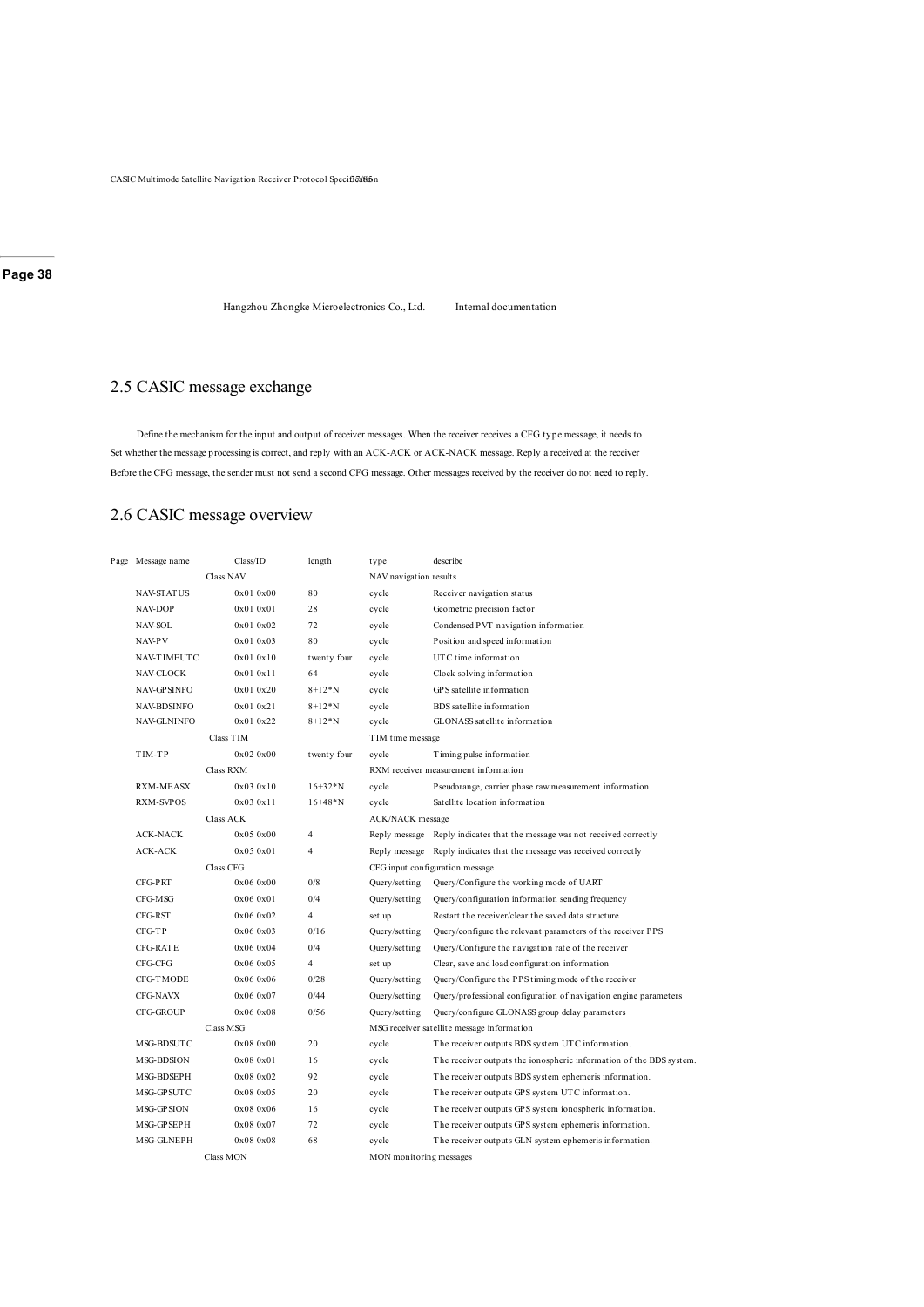CASIC Multimode Satellite Navigation Receiver Protocol Specif3&f6in

### **Page 39**

|         |           |    | Hangzhou Zhongke Microelectronics Co., Ltd. | Internal documentation                                                     |
|---------|-----------|----|---------------------------------------------|----------------------------------------------------------------------------|
| MON-HW  | 0x0A0x09  | 56 | Cycle/query                                 | Various configuration states of the hardware                               |
|         | Class AID |    | AID auxiliary message                       |                                                                            |
| AID-INI | 0x0B0x01  | 56 | Ouerv/enter                                 | Auxiliary position, time, frequency, clock frequency deviation information |
| AID-HUI | 0x0B0x03  | 60 | enter                                       | Auxiliary health information, UTC parameters, ionospheric parameters       |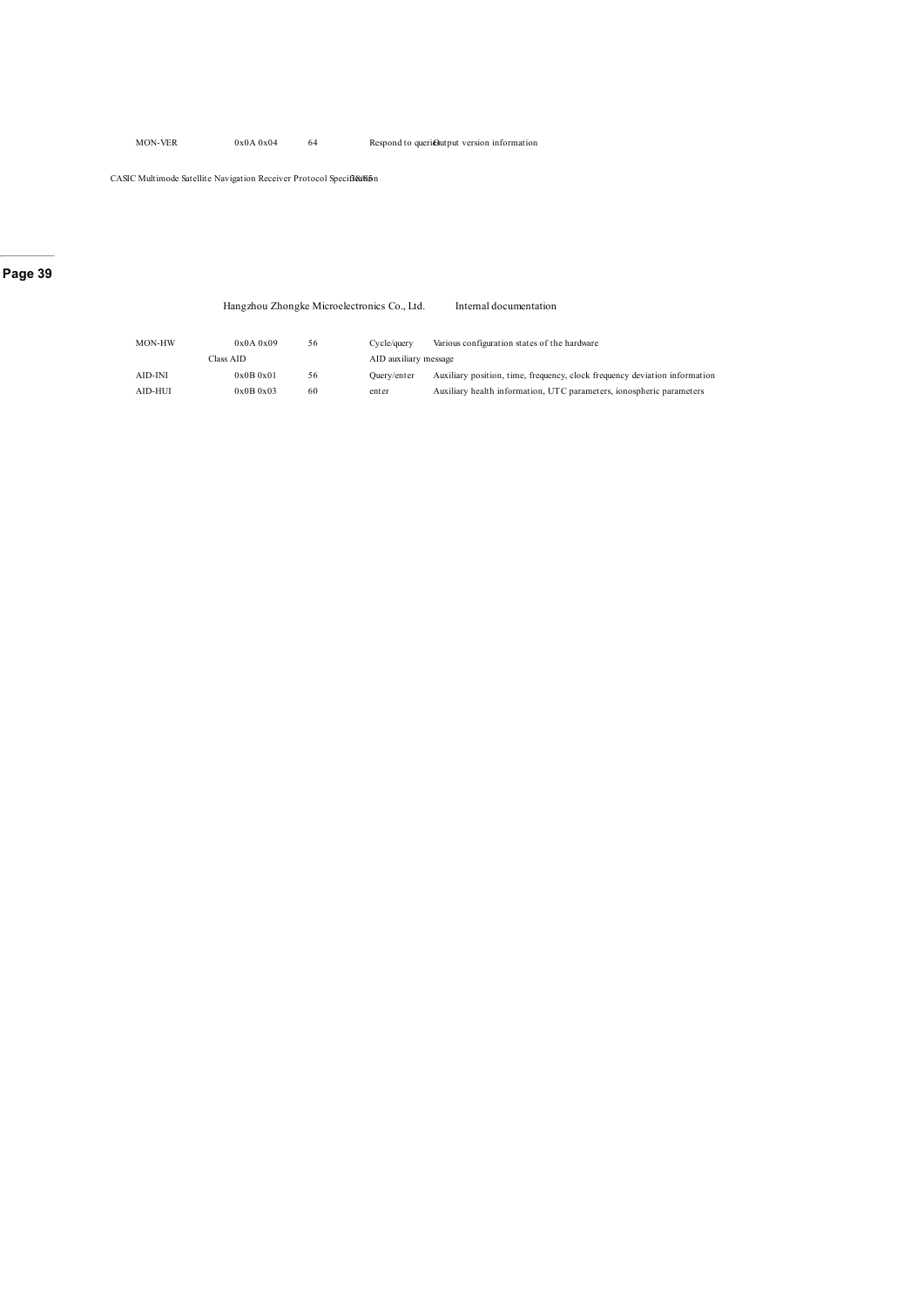CASIC Multimode Satellite Navigation Receiver Protocol Specified Kin

#### **Page 40**

Hangzhou Zhongke Microelectronics Co., Ltd. Internal documentation

# 2.7 NAV (0x01)

Navigation results: position, speed, time, accuracy, heading, geometric precision factor and number of satellites, etc. NAV news is divided again There are several types, each containing different information.

# 2.7.1 NAV-STATUS (0x01 0x00)

| information     |                              | <b>NAV-STATUS</b>          |             |                                    |     |                            |                                                              |                            |                                                               |                                                                    |  |
|-----------------|------------------------------|----------------------------|-------------|------------------------------------|-----|----------------------------|--------------------------------------------------------------|----------------------------|---------------------------------------------------------------|--------------------------------------------------------------------|--|
| describe        |                              | Receiver navigation status |             |                                    |     |                            |                                                              |                            |                                                               |                                                                    |  |
| type            |                              | Cycle/query                |             |                                    |     |                            |                                                              |                            |                                                               |                                                                    |  |
| information     | head                         |                            |             | Length (bytes)                     |     |                            | Identifier                                                   | Payload                    |                                                               | Checksum                                                           |  |
| structure       | 0xBA 0xCE                    |                            |             | 80                                 |     |                            | 0x01 0x00                                                    | See the table below4 Bytes |                                                               |                                                                    |  |
| Payload content |                              |                            |             |                                    |     |                            |                                                              |                            |                                                               |                                                                    |  |
| character data  |                              | Proportion                 | name        |                                    | one |                            | describe                                                     |                            |                                                               |                                                                    |  |
| Offset          | type                         | Zoom                       |             |                                    | Bit |                            |                                                              |                            |                                                               |                                                                    |  |
| $\mathbf{0}$    | U <sub>4</sub>               | ä,                         | runTime     |                                    | ms  |                            | Running time from power-on/reset                             |                            |                                                               |                                                                    |  |
| 4               | U <sub>2</sub>               |                            | fixInterval |                                    | ms  |                            | Positioning interval                                         |                            |                                                               |                                                                    |  |
| 6               | U1                           |                            | posValid    |                                    |     |                            | Positioning mark (remark [1])                                |                            |                                                               |                                                                    |  |
| 7               | U1                           |                            | velValid    |                                    |     |                            | Speed mark (remark [2])                                      |                            |                                                               |                                                                    |  |
| 8               | U1*32-                       |                            |             | gpsMsgFlag                         |     |                            |                                                              |                            |                                                               | Message validity of the almanac and ephemeris of 32 GPS satellites |  |
|                 |                              |                            |             |                                    |     |                            | Logo (Remark [3])                                            |                            |                                                               |                                                                    |  |
| 40              | $U1*24-$                     |                            | glnM sgFlag |                                    |     |                            |                                                              |                            |                                                               | 24 GLONASS satellite almanacs and ephemeris messages               |  |
|                 |                              |                            |             |                                    |     | Validity flag (remark [3]) |                                                              |                            |                                                               |                                                                    |  |
| 64              | $U1*14-$                     |                            | bdsM sgFlag |                                    |     |                            | Almanac and ephemeris telegram validity of 14 BDS satellites |                            |                                                               |                                                                    |  |
|                 |                              |                            |             |                                    |     |                            | Logo (Remark [3])                                            |                            |                                                               |                                                                    |  |
| 78              | U1                           | gpsUtcionFlag              |             |                                    |     |                            |                                                              |                            | GPS's UTC and ionospheric information's message validity mark |                                                                    |  |
|                 |                              |                            |             |                                    |     |                            | Journal (Remarks [4])                                        |                            |                                                               |                                                                    |  |
| 79              | U1                           |                            |             | bdsUtcionFlag                      |     |                            | Journal (Remarks [4])                                        |                            |                                                               | BDS's UTC and ionospheric information's message validity standards |  |
|                 | Remark [1]: Positioning mark |                            |             |                                    |     |                            |                                                              |                            |                                                               |                                                                    |  |
| Numerical value |                              | describe                   |             |                                    |     |                            |                                                              |                            |                                                               |                                                                    |  |
| 0               |                              | Invalid targeting          |             |                                    |     |                            |                                                              |                            |                                                               |                                                                    |  |
| 1               |                              | External input location    |             |                                    |     |                            |                                                              |                            |                                                               |                                                                    |  |
| 2               |                              |                            |             | Rough estimate of location         |     |                            |                                                              |                            |                                                               |                                                                    |  |
| 3               |                              |                            |             | Keep the last positioning position |     |                            |                                                              |                            |                                                               |                                                                    |  |
| 4               |                              | Dead reckoning             |             |                                    |     |                            |                                                              |                            |                                                               |                                                                    |  |
| 5               | Quick mode positioning       |                            |             |                                    |     |                            |                                                              |                            |                                                               |                                                                    |  |
| 6               |                              | 2D positioning             |             |                                    |     |                            |                                                              |                            |                                                               |                                                                    |  |
| 7               |                              | 3D positioning             |             |                                    |     |                            |                                                              |                            |                                                               |                                                                    |  |
| 8               |                              |                            |             | GNSS+DR integrated navigation      |     |                            |                                                              |                            |                                                               |                                                                    |  |
|                 | Remark [2]: Speed flag       |                            |             |                                    |     |                            |                                                              |                            |                                                               |                                                                    |  |
|                 | Numerical value<br>describe  |                            |             |                                    |     |                            |                                                              |                            |                                                               |                                                                    |  |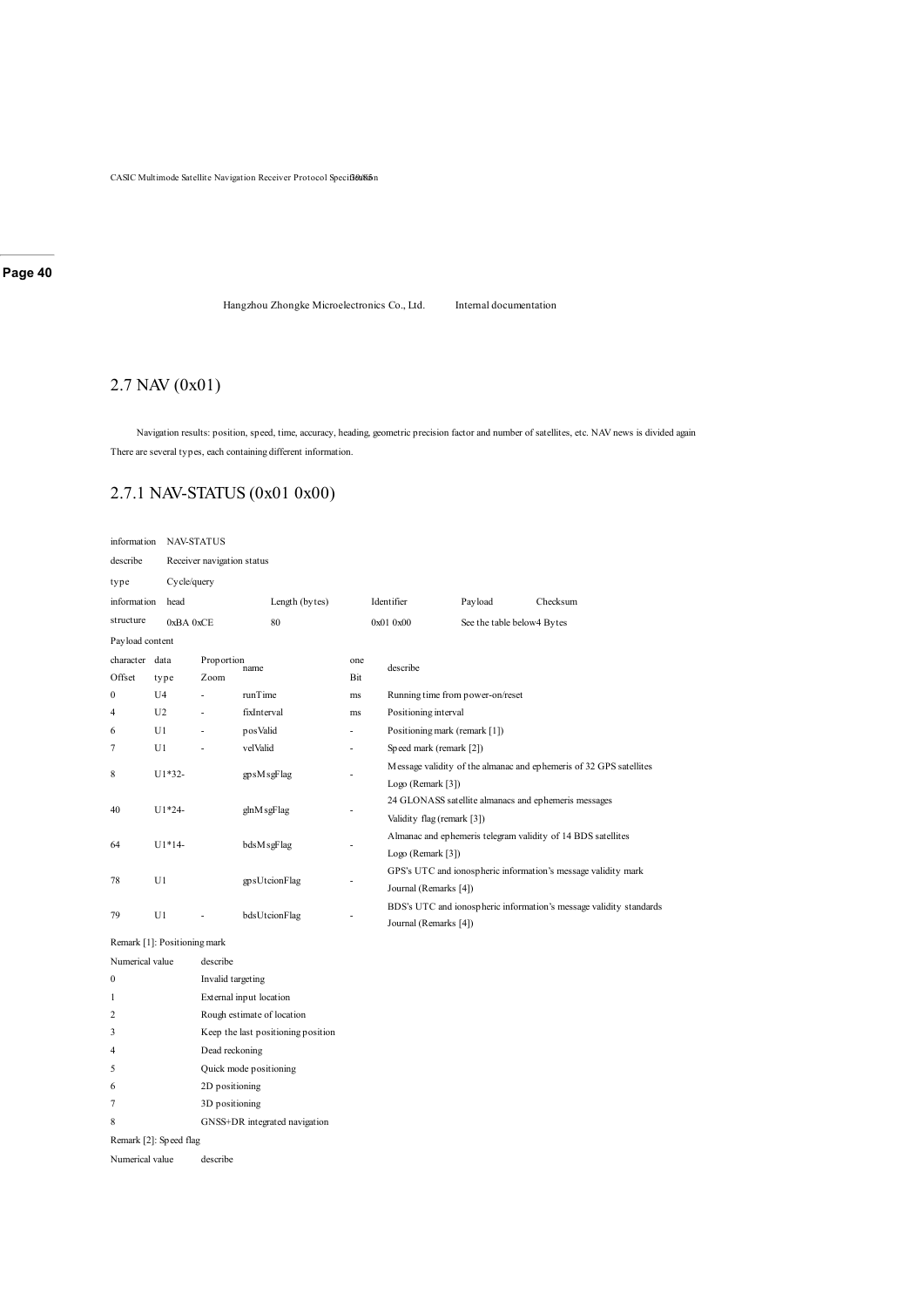Invalid speed

 $\mathop{\mathrm{CASIC}}$  Multimode Satellite Navigation Receiver Protocol Specificalism

### **Page 41**

| Hangzhou Zhongke Microelectronics Co., Ltd. | Internal documentation |
|---------------------------------------------|------------------------|
|---------------------------------------------|------------------------|

| 1                                 | Speed of external input                                                                                                                                    |
|-----------------------------------|------------------------------------------------------------------------------------------------------------------------------------------------------------|
| $\overline{c}$                    | Rough estimate of speed                                                                                                                                    |
| 3                                 | Keep the last speed                                                                                                                                        |
| 4                                 | Speed calculation                                                                                                                                          |
| 5                                 | Speed of fast mode                                                                                                                                         |
| 6                                 | 2D speed                                                                                                                                                   |
| 7                                 | 3D speed                                                                                                                                                   |
| 8                                 | GNSS+DR combined navigation speed                                                                                                                          |
| Remark [3]: Message validity flag |                                                                                                                                                            |
|                                   | The upper 4 bits represent the validity flag of the message of the almanac, the lower 4 bits represent the validity flag of the message of the ephemeris   |
| Numerical value                   | describe                                                                                                                                                   |
| 0                                 | Missing                                                                                                                                                    |
| 1                                 | Unhealthy                                                                                                                                                  |
| $\overline{c}$                    | Expired                                                                                                                                                    |
| 3                                 | efficient                                                                                                                                                  |
| Remark [4]: Message validity flag |                                                                                                                                                            |
|                                   | The upper 4 bits represent the message validity flag of UTC parameters, and the lower 4 bits represent the message validity flag of ionospheric parameters |
| Numerical value                   | describe                                                                                                                                                   |
| $\mathbf{0}$                      | Missing                                                                                                                                                    |
| 1                                 | Unhealthy                                                                                                                                                  |
| $\overline{c}$                    | Expired                                                                                                                                                    |
| 3                                 | efficient                                                                                                                                                  |
|                                   |                                                                                                                                                            |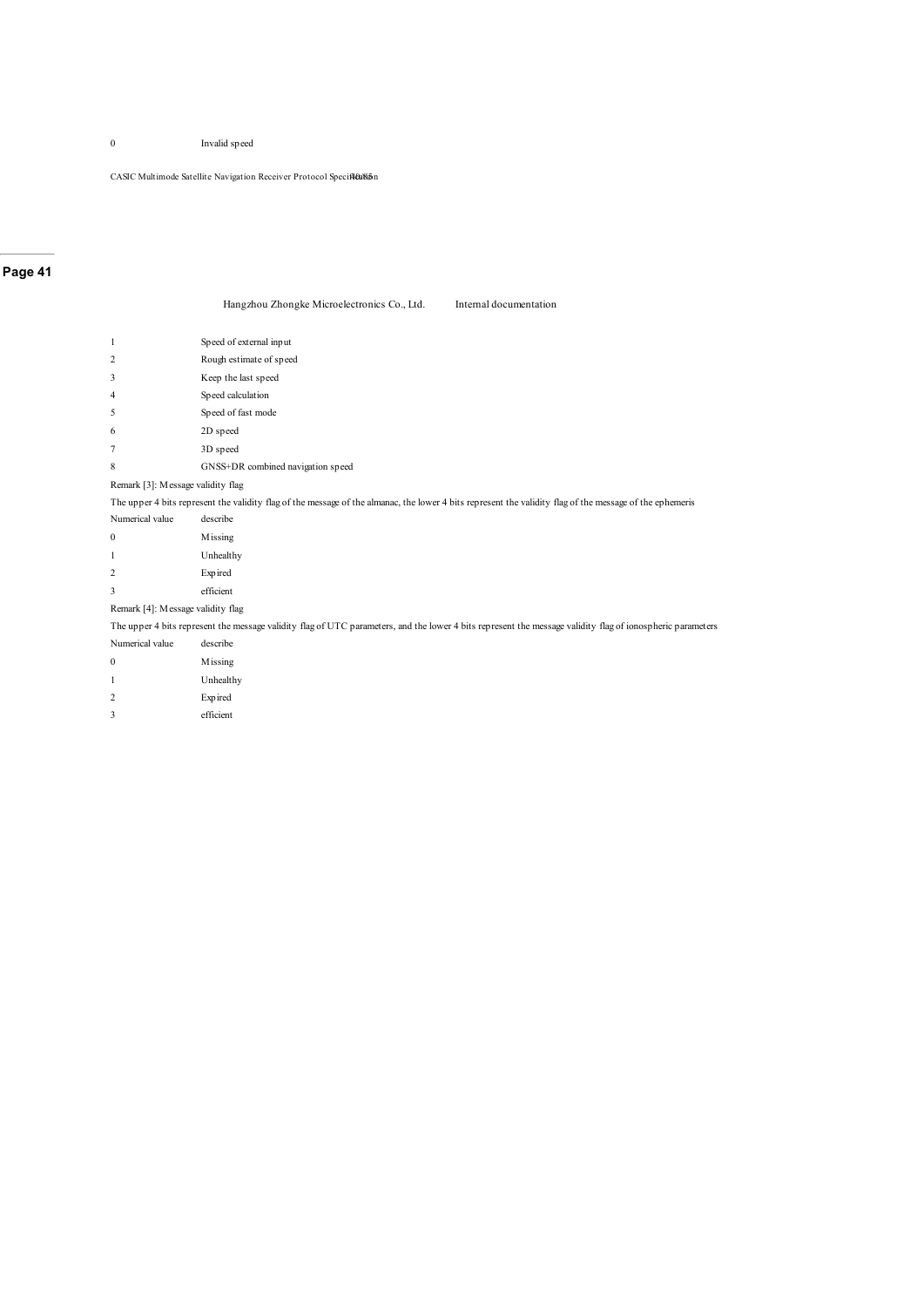Hangzhou Zhongke Microelectronics Co., Ltd. Internal documentation

# 2.7.2 NAV-DOP (0x01 0x01)

| information     |                | NAV-DOP                      |                |                          |                                  |                             |          |  |
|-----------------|----------------|------------------------------|----------------|--------------------------|----------------------------------|-----------------------------|----------|--|
| describe        |                | Positioning precision factor |                |                          |                                  |                             |          |  |
| type            |                | Cycle/query                  |                |                          |                                  |                             |          |  |
| information     | head           |                              | Length (bytes) | Identifier               |                                  | Payload                     | Checksum |  |
| structure       |                | 0xBA0xCE                     | 28             | 0x010x01                 |                                  | See the table below 4 Bytes |          |  |
| Payload content |                |                              |                |                          |                                  |                             |          |  |
| character data  |                | Proportion                   | name           | unit                     | describe                         |                             |          |  |
| Offset          | type           | Zoom                         |                |                          |                                  |                             |          |  |
| $\mathbf{0}$    | U4             |                              | runtime        | ms                       | Running time from power-on/reset |                             |          |  |
| 4               | R <sub>4</sub> | $\overline{\phantom{m}}$     | pDop           | ٠                        | <b>Location DOP</b>              |                             |          |  |
| 8               | R4             | ٠                            | hDop           | ٠                        | Horizontal DOP                   |                             |          |  |
| 12              | R4             | $\overline{\phantom{m}}$     | vDop           | ٠                        | Vertical DOP                     |                             |          |  |
| 16              | R <sub>4</sub> | $\overline{\phantom{a}}$     | nDop           | $\overline{\phantom{a}}$ | Northbound DOP                   |                             |          |  |
| 20              | R <sub>4</sub> | ٠                            | eDop           | ٠                        | Eastbound DOP                    |                             |          |  |
| twenty four4    |                | ٠                            | tDop           | ٠                        | Time DOP                         |                             |          |  |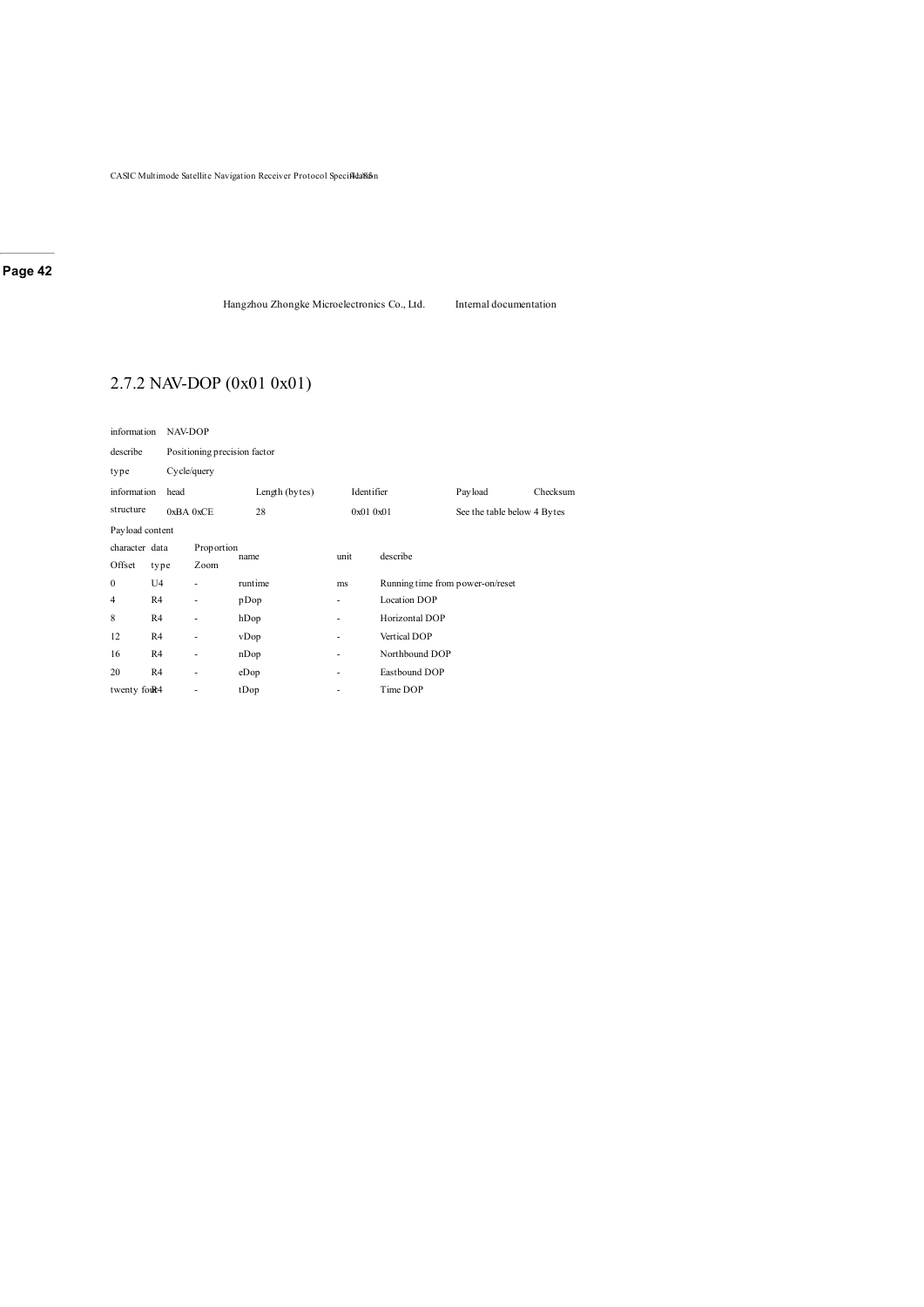Hangzhou Zhongke Microelectronics Co., Ltd. Internal documentation

# 2.7.3 NAV-SOL (0x01 0x02)

information NAV-SOL

describe PVT navigation information in ECEF coordinate system

| type            | Cycle/query                  |            |                |                          |                                                               |  |
|-----------------|------------------------------|------------|----------------|--------------------------|---------------------------------------------------------------|--|
|                 | information head             |            | Length (bytes) | Identifier               | Payload<br>Checksum                                           |  |
| structure       | 0xBA 0xCE                    |            | 72             | 0x010x02                 | See the table below 4 Bytes                                   |  |
| Payload content |                              |            |                |                          |                                                               |  |
| character       | data                         | Proportion | name           | unit                     | describe                                                      |  |
| Offset          | type                         | Zoom       |                |                          |                                                               |  |
| $\theta$        | U <sub>4</sub>               |            | runTime        | ms                       | Running time from power-on/reset                              |  |
| 4               | U1                           |            | posValid       |                          | Positioning mark (remark [1])                                 |  |
| 5               | U1                           |            | velValid       | $\overline{\phantom{a}}$ | Speed mark (remark [2])                                       |  |
| 6               | U1                           |            | timeSrc        |                          | Time source (note [3])                                        |  |
| 7               | U1                           | ä,         | system         |                          | Multi-mode receiving mode mask of the receiver (remark [4])   |  |
| 8               | U1                           | ä,         | numSV          | ٠                        | The total number of satellites involved in the solution       |  |
| 9               | U1                           |            | numSVGPS       |                          | Number of GPS satellites participating in the calculation     |  |
| 10              | U1                           | ä,         | numSVBDS       | ٠                        | Number of BDS satellites participating in the calculation     |  |
| 11              | U1                           | ÷,         | numSVGLN       | $\overline{\phantom{a}}$ | Number of GLONASS satellites participating in the calculation |  |
| 12              | U <sub>2</sub>               | ä,         | res            |                          | Reserve                                                       |  |
| 14              | U <sub>2</sub>               | ä,         | week           |                          | Week number                                                   |  |
| 16              | R8                           | ä,         | tow            | s                        | During the week                                               |  |
| twenty fourR8   |                              | ä,         | ecefX          | m                        | X coordinate in ECEF coordinate system                        |  |
| 32              | R8                           | ٠          | ecefY          | m                        | Y coordinate in ECEF coordinate system                        |  |
| 40              | R8                           | L,         | ecefZ          | m                        | The Z coordinate in the ECEF coordinate system                |  |
| 48              | R <sub>4</sub>               | ä,         | pAcc           | $M^2$                    | Variance of 3D position estimation accuracy error             |  |
| 52              | R4                           | ä,         | ecefVX         | m/s                      | X speed in ECEF coordinate system                             |  |
| 56              | R <sub>4</sub>               | ä,         | ecefVY         | m/s                      | Y speed in ECEF coordinate system                             |  |
| 60              | R <sub>4</sub>               | L,         | ecefVZ         | m/s                      | Z speed in ECEF coordinate system                             |  |
| 64              | R4                           |            | sAcc           | $(m/s)^2$                | Variance of 3D velocity estimation accuracy error             |  |
| 68              | R4                           | Ĭ.         | pDop           | $\overline{\phantom{a}}$ | <b>Location DOP</b>                                           |  |
|                 | Remark [1]: Positioning mark |            |                |                          |                                                               |  |

Numerical value describe 0 Invalid targeting

| External input location    |
|----------------------------|
| Rough estimate of location |

- 3 Keep the last positioning position
- 4 Dead reckoning
- 5 Quick mode positioning
- 6 2D positioning
- 7 3D positioning
- 8 GNSS+DR integrated navigation

Remark [2]: Speed flag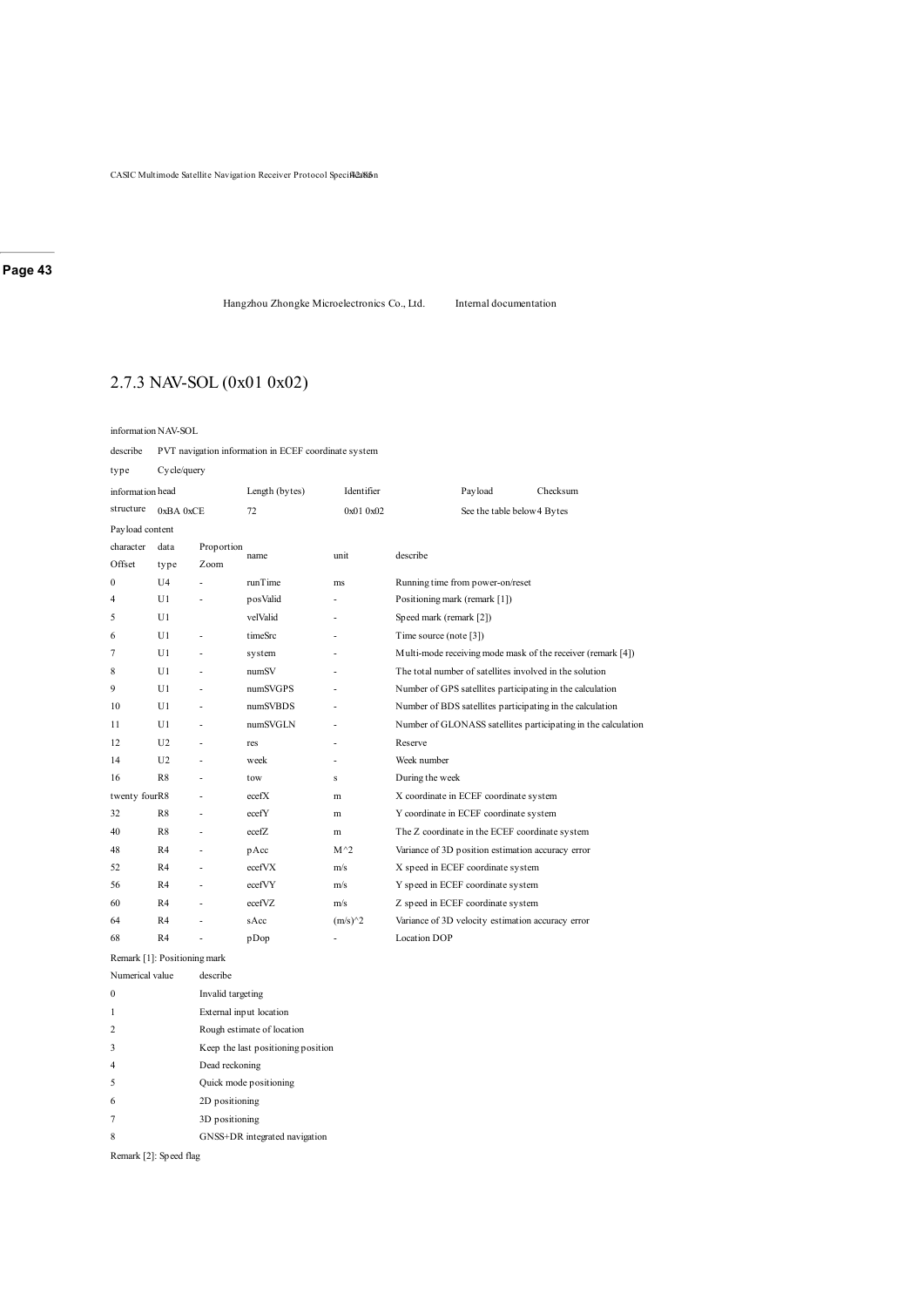Numerical value describe

CASIC Multimode Satellite Navigation Receiver Protocol Specifical

### **Page 44**

| Hangzhou Zhongke Microelectronics Co., Ltd. | Internal documentation |
|---------------------------------------------|------------------------|
|                                             |                        |

| $\mathbf{0}$                          | Invalid speed                                                                                                                         |
|---------------------------------------|---------------------------------------------------------------------------------------------------------------------------------------|
| 1                                     | Speed of external input                                                                                                               |
| $\overline{c}$                        | Rough estimate of speed                                                                                                               |
| 3                                     | Keep the last speed                                                                                                                   |
| 4                                     | Speed calculation                                                                                                                     |
| 5                                     | Speed of fast mode                                                                                                                    |
| 6                                     | 2D speed                                                                                                                              |
| 7                                     | 3D speed                                                                                                                              |
| 8                                     | GNSS+DR combined navigation speed                                                                                                     |
| Remark [3]: Time source               |                                                                                                                                       |
| Time source                           | describe                                                                                                                              |
| 0                                     | GPS time service, that is, the time of the week and the number of the week are the receiver's local time obtained from GPS satellites |
| 1                                     | <b>BDS</b>                                                                                                                            |
| $\overline{c}$                        | <b>GLONASS</b>                                                                                                                        |
| Remark [4]: Multi-mode receiving mode |                                                                                                                                       |
| Bit                                   | describe                                                                                                                              |
| B <sub>0</sub>                        | 1=GPS satellites are used for positioning                                                                                             |
| B1                                    | 1=BDS satellite is used for positioning                                                                                               |
| B <sub>2</sub>                        | 1=GLONASS satellite is used for positioning                                                                                           |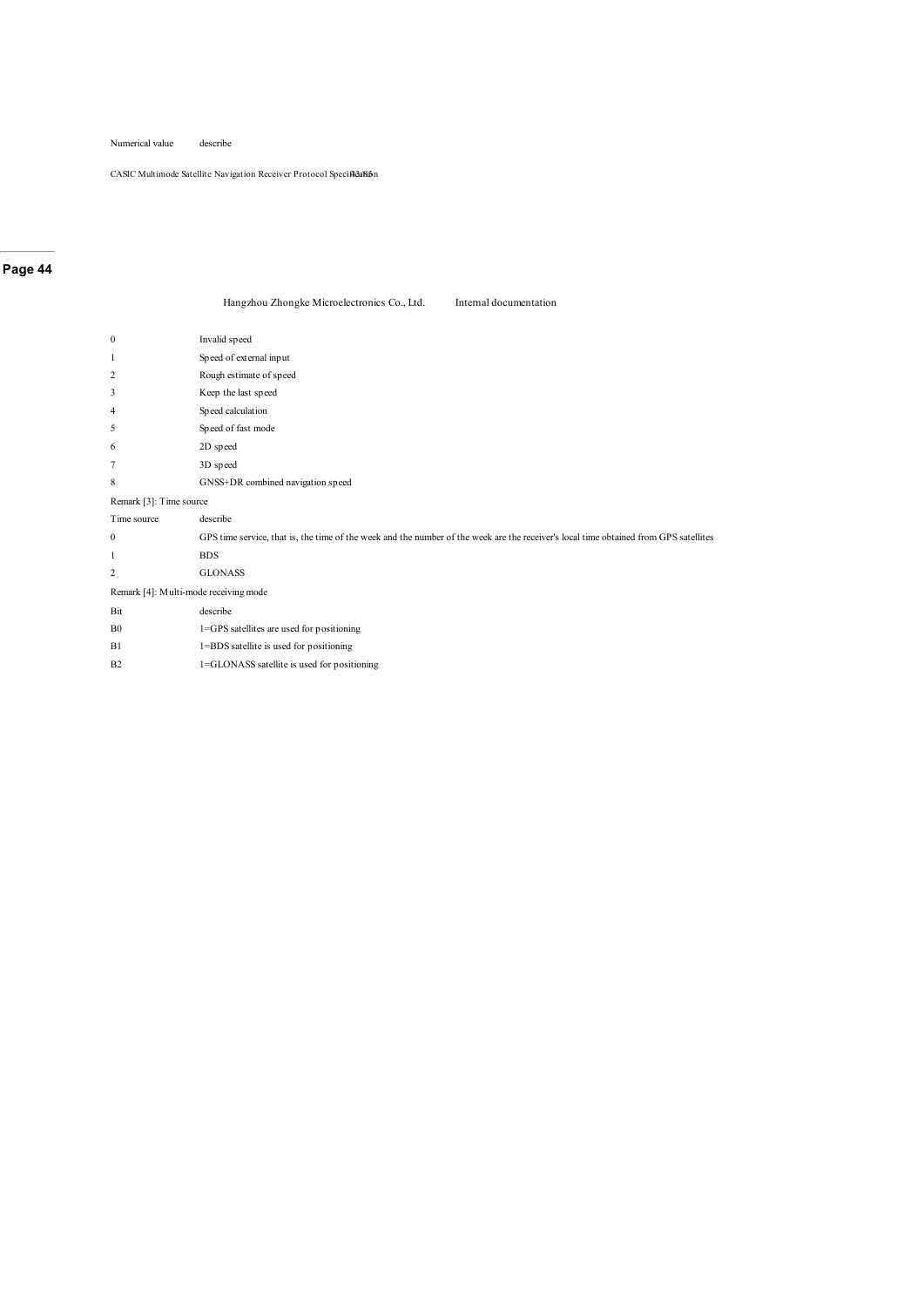Hangzhou Zhongke Microelectronics Co., Ltd. Internal documentation

# 2.7.4 NAV-PV (0x01 0x03)

information NAV-PV

describe Position and velocity information in the geodetic coordinate system

| type            | Cycle/query      |            |                |                       |                                                               |                                                |                                                                                  |  |  |
|-----------------|------------------|------------|----------------|-----------------------|---------------------------------------------------------------|------------------------------------------------|----------------------------------------------------------------------------------|--|--|
|                 | information head |            | Length (bytes) | Identifier            |                                                               | Payload                                        | Checksum                                                                         |  |  |
| structure       | 0xBA0xCE         |            | 80             | 0x01 0x03             |                                                               | See the table below4 Bytes                     |                                                                                  |  |  |
| Payload content |                  |            |                |                       |                                                               |                                                |                                                                                  |  |  |
| character       | data             | Proportion | name           | unit                  | describe                                                      |                                                |                                                                                  |  |  |
| Offset          | type             | Zoom       |                |                       |                                                               |                                                |                                                                                  |  |  |
| $\mathbf{0}$    | U <sub>4</sub>   |            | runTime        | ms                    |                                                               | Running time from power-on/reset               |                                                                                  |  |  |
| $\overline{4}$  | U1               |            | posValid       |                       |                                                               | Positioning mark (refer to 2.7.3 Remarks [1])  |                                                                                  |  |  |
| 5               | U1               |            | velValid       |                       |                                                               | Speed flag (refer to 2.7.3 Remark [2])         |                                                                                  |  |  |
| 6               | U1               |            |                |                       |                                                               | Receiver's multi-mode receive mode mask        |                                                                                  |  |  |
|                 |                  |            | system         |                       | (Refer to 2.7.3 Remarks [4])                                  |                                                |                                                                                  |  |  |
| 7               | U1               | L          | numSV          |                       |                                                               |                                                | The total number of satellites involved in the solution                          |  |  |
| 8               | U1               |            | numSVGPS       |                       |                                                               |                                                | Number of GPS satellites participating in the calculation                        |  |  |
| 9               | U1               |            | numSVBDS       |                       | Number of BDS satellites participating in the calculation     |                                                |                                                                                  |  |  |
| 10              | U1               | ä,         | numSVGLN       |                       | Number of GLONASS satellites participating in the calculation |                                                |                                                                                  |  |  |
| 11              | U1               |            | res            |                       | Reserve                                                       |                                                |                                                                                  |  |  |
| 12              | R <sub>4</sub>   |            | pDop           |                       | <b>Location DOP</b>                                           |                                                |                                                                                  |  |  |
| 16              | R8               |            | lon            | $^\circ$              | longitude                                                     |                                                |                                                                                  |  |  |
| twenty fourR8   |                  |            | lat            | $^\circ$              | latitude                                                      |                                                |                                                                                  |  |  |
| 32              | R4               | ä,         | height         | m                     |                                                               | Earth height (take ellipsoid as reference)     |                                                                                  |  |  |
| 36              | R4               |            | sep Geoid      | m                     |                                                               |                                                | Altitude abnormality (the difference between the ground height and the altitude) |  |  |
| 40              | R <sub>4</sub>   |            | hAcc           | $m^2$                 |                                                               | Variance of horizontal position accuracy error |                                                                                  |  |  |
| 44              | R <sub>4</sub>   |            | vAcc           | $m^2$                 |                                                               | Variance of vertical position accuracy error   |                                                                                  |  |  |
| 48              | R <sub>4</sub>   |            | velN           | m/s                   |                                                               | North speed in ENU coordinate system           |                                                                                  |  |  |
| 52              | R <sub>4</sub>   |            | velE           | m/s                   |                                                               | East velocity in ENU coordinate system         |                                                                                  |  |  |
| 56              | R4               |            | velU           | m/s                   |                                                               | Sky speed in ENU coordinate system             |                                                                                  |  |  |
| 60              | R <sub>4</sub>   | ä,         | speed3D        | m/s                   | 3D speed                                                      |                                                |                                                                                  |  |  |
| 64              | R4               |            | speed2D        | m/s                   | 2D ground velocity                                            |                                                |                                                                                  |  |  |
| 68              | R <sub>4</sub>   | ٠          | heading        | $\circ$               | course                                                        |                                                |                                                                                  |  |  |
| 72              | R <sub>4</sub>   |            | sAcc           | $(m/s)^2$             |                                                               | Variance of accuracy error of ground velocity  |                                                                                  |  |  |
| 76              | R <sub>4</sub>   |            | cAcc           | $\circ \wedge \gamma$ |                                                               |                                                | Variance of accuracy error of heading (variance of heading)                      |  |  |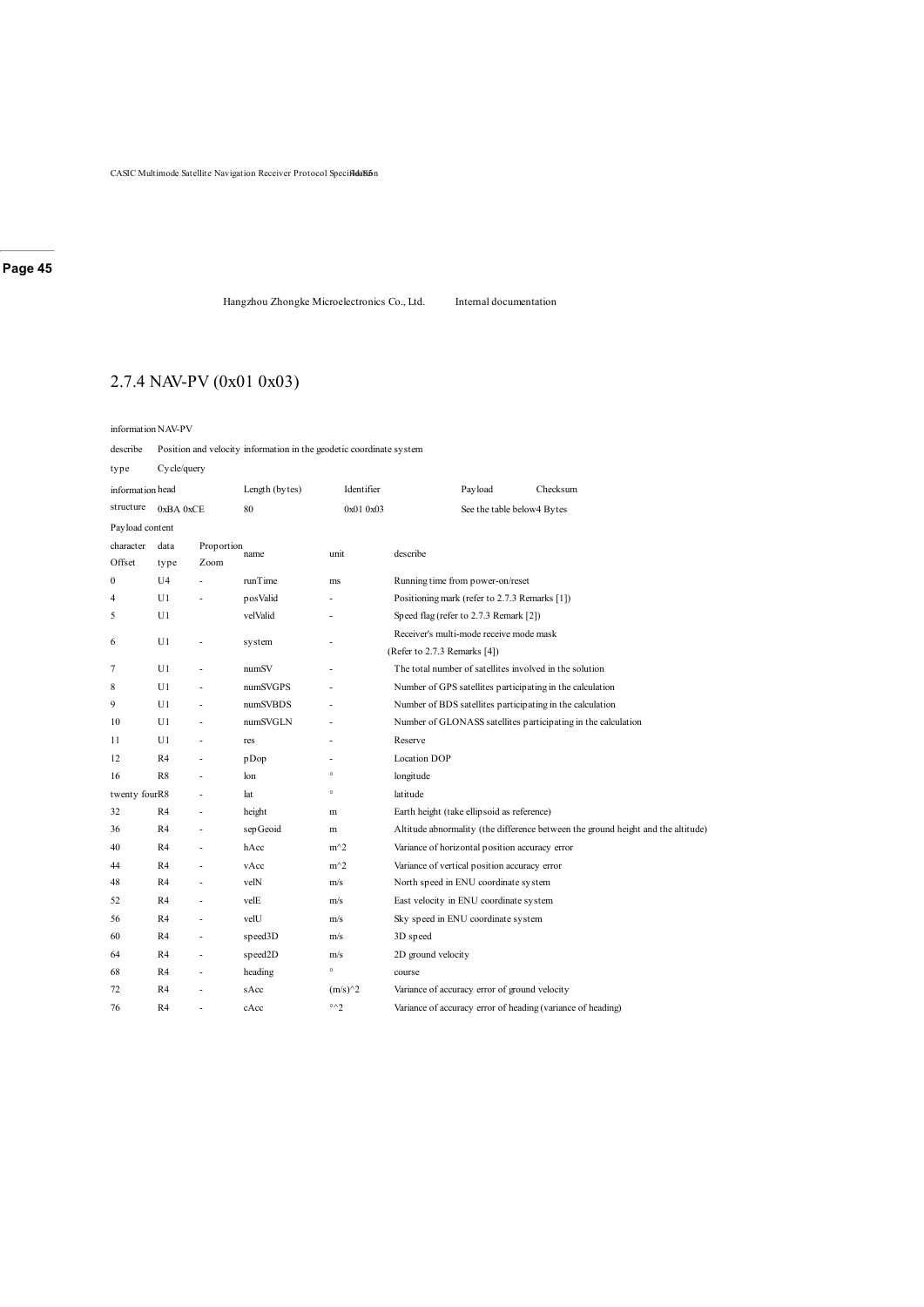Hangzhou Zhongke Microelectronics Co., Ltd. Internal documentation

# 2.7.5 NAV-TIMEUTC (0x01 0x10)

#### informationNAV-TIMEUTC

describe UTC time information

| Cycle/query<br>type         |                                                |                       |                                                |                                                           |                              |                                  |                                            |                                                            |
|-----------------------------|------------------------------------------------|-----------------------|------------------------------------------------|-----------------------------------------------------------|------------------------------|----------------------------------|--------------------------------------------|------------------------------------------------------------|
| informationhead             |                                                |                       |                                                | Length (bytes)                                            |                              | Identifier<br>Pay load           |                                            | Checksum                                                   |
| structure                   | 0xBA 0xCE                                      |                       | twenty four                                    |                                                           |                              | 0x01 0x10                        | See the table below 4 Bytes                |                                                            |
| Payload content             |                                                |                       |                                                |                                                           |                              |                                  |                                            |                                                            |
| character data              |                                                | Proportion            | name                                           | unit                                                      |                              | describe                         |                                            |                                                            |
| Offset                      | type                                           | Zoom                  |                                                |                                                           |                              |                                  |                                            |                                                            |
| $\bf{0}$                    | U4                                             | L,                    | runTime                                        | ms                                                        |                              | Running time from power-on/reset |                                            |                                                            |
| 4                           | R4                                             | 1/c <sub>2</sub>      | tAcc                                           | $s^2$                                                     |                              | Time estimation accuracy         |                                            |                                                            |
| 8                           | R4                                             |                       | msErr                                          | ms                                                        |                              |                                  | Residual error after rounding milliseconds |                                                            |
| 12                          | U2                                             |                       | ms                                             | ms                                                        |                              |                                  |                                            | The millisecond part of UTC time, the value range is 0~999 |
| 14                          | U2                                             |                       | y ear                                          | year                                                      |                              | UTC year (1999~2099)             |                                            |                                                            |
| 16                          | U1                                             |                       | month                                          | month                                                     |                              | UTC month $(1~12)$               |                                            |                                                            |
| 17                          | U1                                             |                       | day                                            | day                                                       |                              | UTC day of the month $(1-31)$    |                                            |                                                            |
| 18                          | U1                                             |                       | hour                                           | hour                                                      |                              | Hours within UTC days $(0-23)$   |                                            |                                                            |
| 19                          | U1                                             |                       | min                                            | min                                                       |                              | UTC hour and minute $(0-59)$     |                                            |                                                            |
| 20                          | U1                                             |                       | sec                                            | s                                                         |                              | UTC within minutes $(0-59)$      |                                            |                                                            |
| twenty on U1                |                                                | valid                 | ä,                                             |                                                           | Time valid mark (remark [1]) |                                  |                                            |                                                            |
| twenty twb <sup>1</sup>     |                                                |                       | timeSrc                                        |                                                           |                              | Timing system logo (Note [2])    |                                            |                                                            |
| twenty threel               |                                                | L,                    | dateValid                                      |                                                           |                              | Date valid mark (remark [3])     |                                            |                                                            |
|                             | Remarks[1]: Time valid sign                    |                       |                                                |                                                           |                              |                                  |                                            |                                                            |
| Numerical value             |                                                | describe              |                                                |                                                           |                              |                                  |                                            |                                                            |
| B <sub>0</sub>              |                                                |                       | Valid mark within UTC week, 0=invalid, 1=valid |                                                           |                              |                                  |                                            |                                                            |
| B1                          |                                                |                       | UTC week number valid flag, 0=invalid, 1=valid |                                                           |                              |                                  |                                            |                                                            |
| B <sub>2</sub>              |                                                |                       |                                                | UTC leap second correction valid flag, 0=invalid, 1=valid |                              |                                  |                                            |                                                            |
|                             | Remarks [2]: Timing system logo                |                       |                                                |                                                           |                              |                                  |                                            |                                                            |
| Numerical value             |                                                | describe              |                                                |                                                           |                              |                                  |                                            |                                                            |
| 0                           |                                                | GPS timing            |                                                |                                                           |                              |                                  |                                            |                                                            |
| 1                           |                                                | <b>BDS</b> timing     |                                                |                                                           |                              |                                  |                                            |                                                            |
| $\overline{c}$              |                                                | <b>GLONASS</b> timing |                                                |                                                           |                              |                                  |                                            |                                                            |
|                             | Remark [3]: Date valid mark                    |                       |                                                |                                                           |                              |                                  |                                            |                                                            |
| Numerical value<br>describe |                                                |                       |                                                |                                                           |                              |                                  |                                            |                                                            |
| 0                           |                                                | Invalid date          |                                                |                                                           |                              |                                  |                                            |                                                            |
| 1                           |                                                | External input date   |                                                |                                                           |                              |                                  |                                            |                                                            |
| 2                           |                                                |                       | Get date from satellite                        |                                                           |                              |                                  |                                            |                                                            |
| 3                           | Obtain reliable dates from multiple satellites |                       |                                                |                                                           |                              |                                  |                                            |                                                            |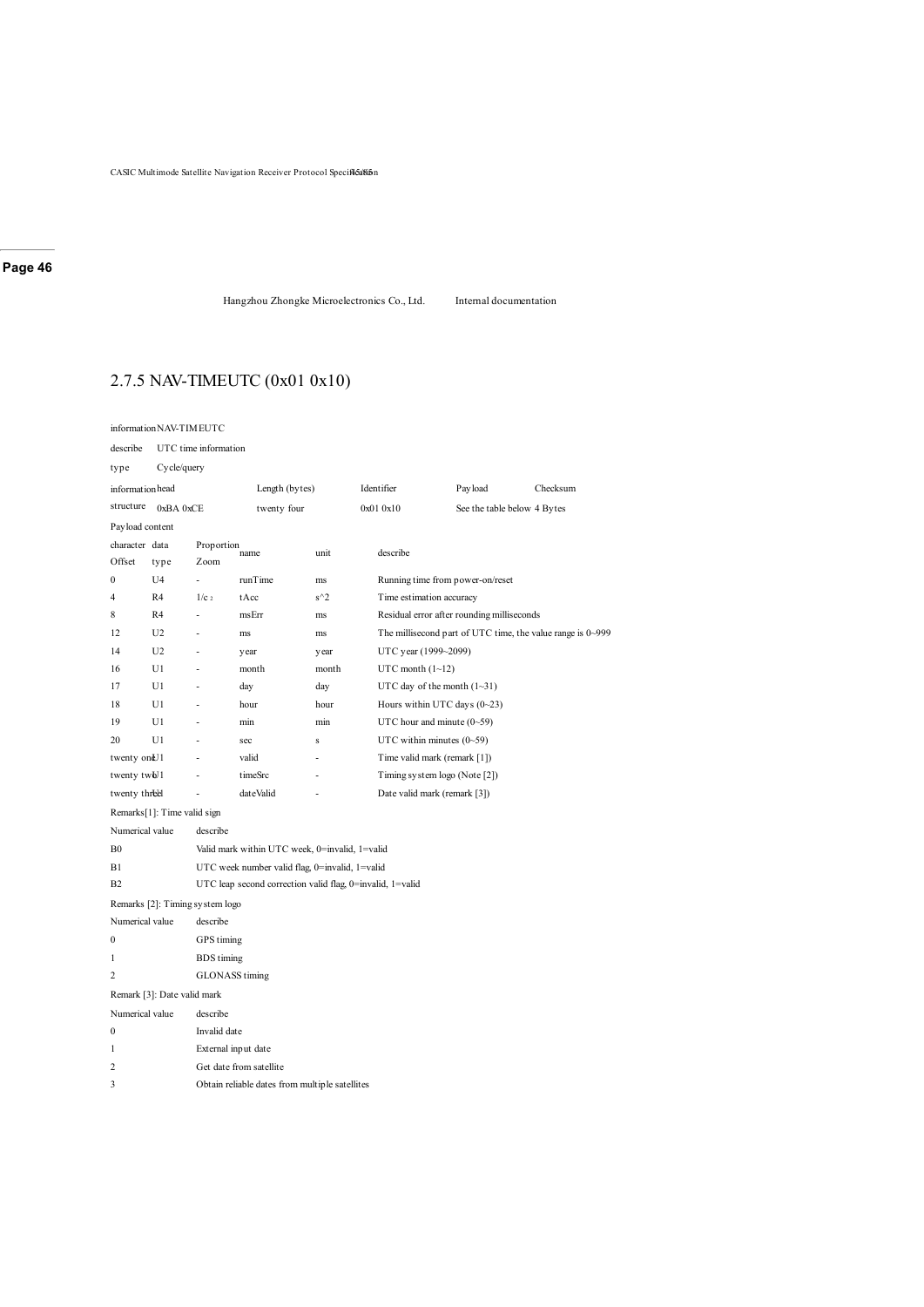Hangzhou Zhongke Microelectronics Co., Ltd. Internal documentation

# 2.7.6 NAV-CLOCK (0x01 0x11)

informationNAV-CLOCK

| describe        | Clock solving information |                                                                          |                   |                          |                                                                                                              |  |  |  |
|-----------------|---------------------------|--------------------------------------------------------------------------|-------------------|--------------------------|--------------------------------------------------------------------------------------------------------------|--|--|--|
| type            | Cycle/query               |                                                                          |                   |                          |                                                                                                              |  |  |  |
| informationhead |                           |                                                                          | Length (bytes)    | Identifier               | Payload<br>Checksum                                                                                          |  |  |  |
| structure       | 0xBA0xCE                  | 64                                                                       |                   | 0x01 0x11                | See the table below 4 Bytes                                                                                  |  |  |  |
| Payload content |                           |                                                                          |                   |                          |                                                                                                              |  |  |  |
| character       | data                      | Proportion                                                               | name              | unit                     | describe                                                                                                     |  |  |  |
| Offset          | type                      | Zoom                                                                     |                   |                          |                                                                                                              |  |  |  |
| 0               | U <sub>4</sub>            |                                                                          | runTime           | ms                       | Running time from power-on/reset                                                                             |  |  |  |
| 4               | R4                        | 1/c                                                                      | freqBias          | $\overline{\phantom{a}}$ | Clock drift (clock frequency deviation)                                                                      |  |  |  |
| 8               | R <sub>4</sub>            | $1/c^2$                                                                  | tAcc              | $s^2$                    | Time accuracy (variance)                                                                                     |  |  |  |
| 12              | R <sub>4</sub>            | $1/c^2$                                                                  | fAcc              | ٠                        | Frequency accuracy (variance)                                                                                |  |  |  |
|                 |                           | Start of the repeated part (N=0 means GPS, 1 means BDS, 2 means GLONASS) |                   |                          |                                                                                                              |  |  |  |
| $16+16*N$       | R8                        |                                                                          | tow               | ms                       | Time of the week                                                                                             |  |  |  |
| $24+16*N$       | R4                        |                                                                          | dtUtc             | s                        | The fractional second of the difference between satellite time and UTC time                                  |  |  |  |
| $28+16*N$       | U <sub>2</sub>            |                                                                          | wn                | ۰                        | Week number                                                                                                  |  |  |  |
| $30+16*N$       | $_{\rm II}$               |                                                                          | leap <sub>S</sub> |                          | UTC leap second, the whole difference between satellite time and UTC time                                    |  |  |  |
|                 |                           |                                                                          |                   |                          | A few seconds                                                                                                |  |  |  |
| $31+16*N$       | U1                        |                                                                          | valid             |                          | Time validity flag                                                                                           |  |  |  |
|                 |                           |                                                                          |                   |                          | The repeating part ends, the maximum value of N is (SYSTEM ALL-1), and the value of the current version is 2 |  |  |  |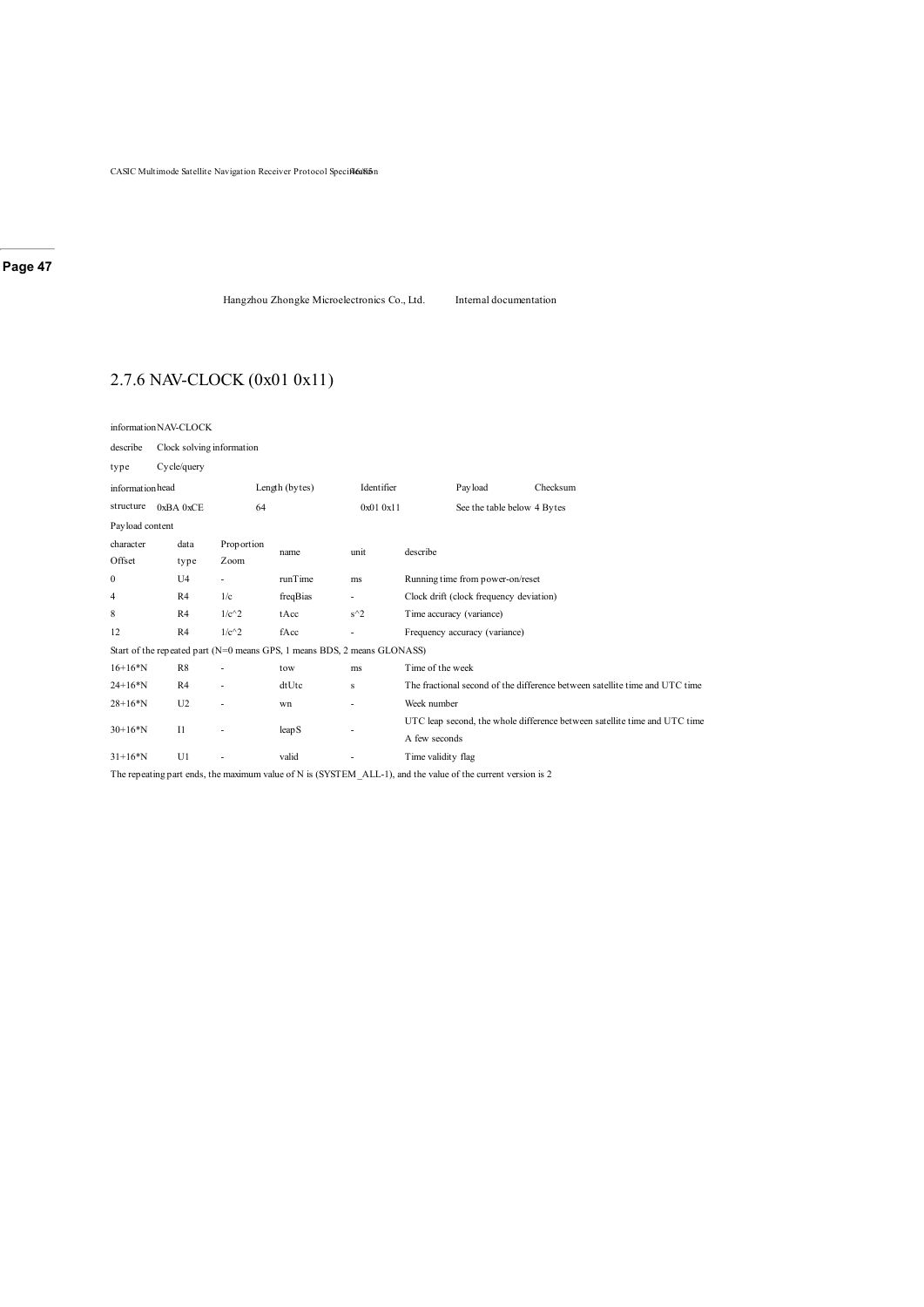Hangzhou Zhongke Microelectronics Co., Ltd. Internal documentation

# 2.7.7 NAV-GPSINFO (0x01 0x20)

#### informationNAV-GPSINFO

describe GPS satellite information

| type                                                | Cycle/query    |                                             |                                                                          |            |                                                                          |                                                                             |  |  |  |
|-----------------------------------------------------|----------------|---------------------------------------------|--------------------------------------------------------------------------|------------|--------------------------------------------------------------------------|-----------------------------------------------------------------------------|--|--|--|
| informationhead                                     |                | Length (bytes)                              |                                                                          | Identifier | Pay load                                                                 | Checksum                                                                    |  |  |  |
| structure                                           | 0xBA0xCE       |                                             | $8 + 12 * N$                                                             | 0x01 0x20  | See the table below 4 Bytes                                              |                                                                             |  |  |  |
| Payload content                                     |                |                                             |                                                                          |            |                                                                          |                                                                             |  |  |  |
| character                                           | data           | Proportion                                  | name                                                                     | unit       | describe                                                                 |                                                                             |  |  |  |
| Offset                                              | type           | Zoom                                        |                                                                          |            |                                                                          |                                                                             |  |  |  |
| $\mathbf{0}$                                        | U4             | ÷,                                          | runTime                                                                  |            | Running time from power-on/reset                                         |                                                                             |  |  |  |
| 4                                                   | U1             |                                             | numViewSv                                                                |            |                                                                          | The number of visible satellites, the effective range is $0 \rightarrow 32$ |  |  |  |
| 5                                                   | U1             |                                             | numFixSv                                                                 |            | Number of satellites used for positioning                                |                                                                             |  |  |  |
| 6                                                   | U <sub>1</sub> |                                             | system                                                                   |            | System type (remark [1])                                                 |                                                                             |  |  |  |
| $\overline{7}$                                      | U1             |                                             | res                                                                      |            | Reserve                                                                  |                                                                             |  |  |  |
|                                                     |                |                                             | Start of repeated part (N=numViewSv, valid range 0~32)                   |            |                                                                          |                                                                             |  |  |  |
| $8 + 12 * N$                                        | U1             | Ĭ.                                          | chn                                                                      |            | Channel number                                                           |                                                                             |  |  |  |
| $9+12*N$                                            | U1             | ÷,                                          | svid                                                                     |            | Satellite number                                                         |                                                                             |  |  |  |
| $10+12*N$                                           | U1             | ÷,                                          | flags                                                                    |            | Satellite state mask (Remarks [2])                                       |                                                                             |  |  |  |
| $11+12*N$                                           | U1             | L,                                          | quality                                                                  | ÷,         |                                                                          | Quality indication of signal measurement (note [3])                         |  |  |  |
| $12+12*N$                                           | U1             | L,                                          | CN <sub>0</sub>                                                          | $dB-Hz$    | Signal carrier-to-noise ratio                                            |                                                                             |  |  |  |
| $13+12*N$                                           | $_{\rm II}$    |                                             | elev                                                                     | $\circ$    | Satellite elevation angle (-90~90)                                       |                                                                             |  |  |  |
| $14 + 12*N$                                         | I2             |                                             | azim                                                                     | $\circ$    | Satellite azimuth (0~360)                                                |                                                                             |  |  |  |
| $16+12*N$                                           | R <sub>4</sub> |                                             | prRes                                                                    | m          | Pseudorange residual                                                     |                                                                             |  |  |  |
| End of repetition                                   |                |                                             |                                                                          |            |                                                                          |                                                                             |  |  |  |
| Remark [1]: System type                             |                |                                             |                                                                          |            |                                                                          |                                                                             |  |  |  |
| Numerical value                                     |                | describe                                    |                                                                          |            |                                                                          |                                                                             |  |  |  |
| $\mathbf{0}$                                        |                | <b>GPS</b>                                  |                                                                          |            |                                                                          |                                                                             |  |  |  |
| $\mathbf{1}$                                        |                | <b>BDS</b>                                  |                                                                          |            |                                                                          |                                                                             |  |  |  |
| $\overline{c}$                                      |                |                                             | <b>GLONASS</b>                                                           |            |                                                                          |                                                                             |  |  |  |
| Remark [2]: Satellite status                        |                |                                             |                                                                          |            |                                                                          |                                                                             |  |  |  |
| Bit                                                 |                | describe                                    |                                                                          |            |                                                                          |                                                                             |  |  |  |
| B <sub>0</sub>                                      |                | 1=Satellite participates in the calculation |                                                                          |            |                                                                          |                                                                             |  |  |  |
| $B1-B3$                                             |                | Reserve                                     |                                                                          |            |                                                                          |                                                                             |  |  |  |
| <b>B4</b>                                           |                | 1=Invalid satellite prediction information  |                                                                          |            |                                                                          |                                                                             |  |  |  |
| B <sub>5</sub>                                      |                | Reserve                                     |                                                                          |            |                                                                          |                                                                             |  |  |  |
|                                                     |                | $00$ =reserved                              |                                                                          |            |                                                                          |                                                                             |  |  |  |
| <b>B7:B6</b>                                        |                |                                             | $01 =$ The forecast information of the satellite is based on the almanac |            |                                                                          |                                                                             |  |  |  |
|                                                     |                | 10=reserved                                 |                                                                          |            |                                                                          |                                                                             |  |  |  |
|                                                     |                |                                             | 11=The prediction information of the satellite is based on the ephemeris |            |                                                                          |                                                                             |  |  |  |
| Remark [3]: Quality indicator of signal measurement |                |                                             |                                                                          |            |                                                                          |                                                                             |  |  |  |
| quality                                             |                | illustrate                                  |                                                                          |            |                                                                          |                                                                             |  |  |  |
| BIT <sub>0</sub>                                    |                |                                             |                                                                          |            | $=1$ , indicating that the pseudorange measurement value prM es is valid |                                                                             |  |  |  |
|                                                     |                |                                             |                                                                          |            |                                                                          |                                                                             |  |  |  |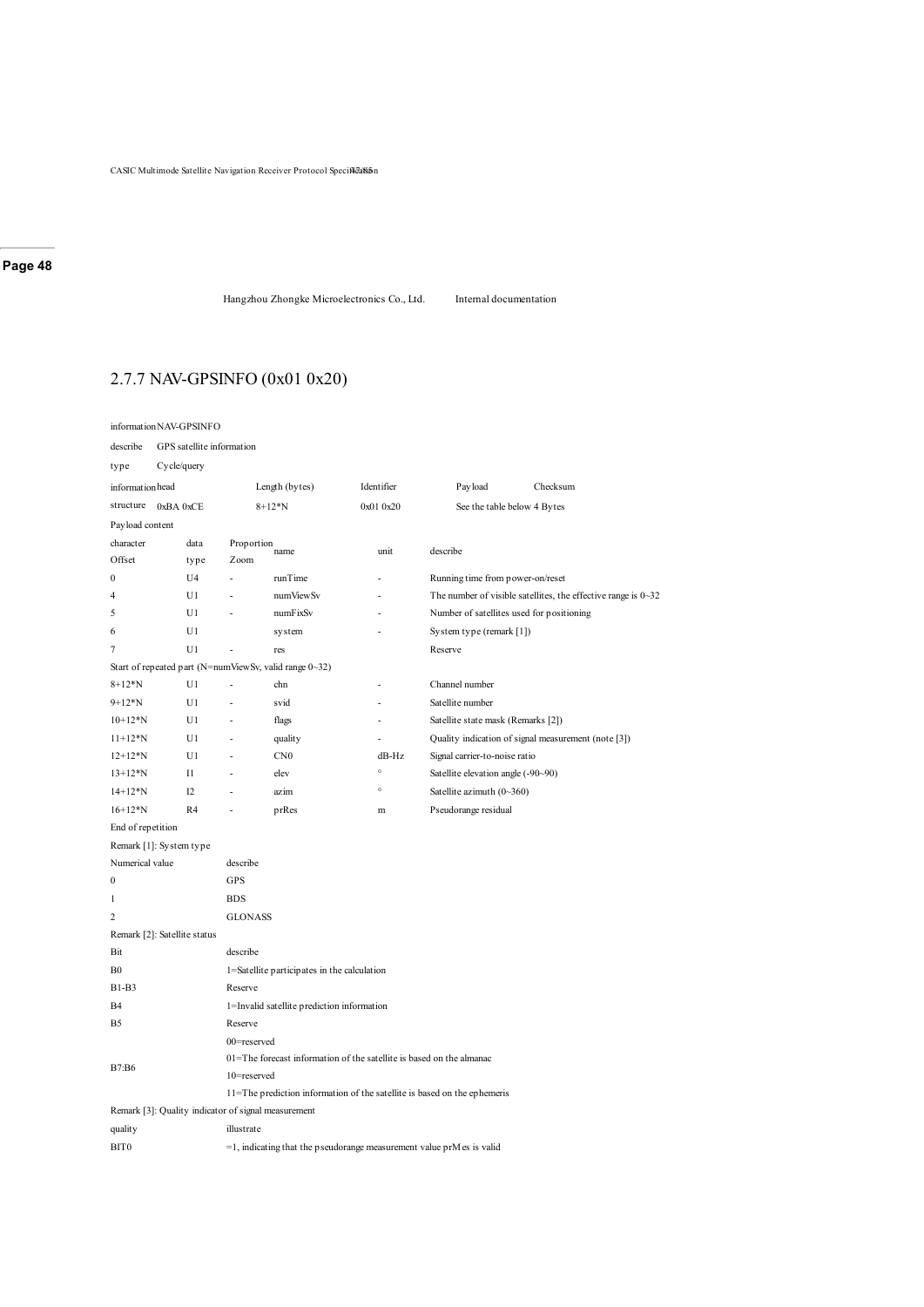BIT1 =1, indicating that the carrier phase measurement value cpMes is valid

CASIC Multimode Satellite Navigation Receiver Protocol Specificalism

#### **Page 49**

|      | Hangzhou Zhongke Microelectronics Co., Ltd.                                                                 | Internal documentation |
|------|-------------------------------------------------------------------------------------------------------------|------------------------|
| BIT2 | $=$ 1, which means the half-circle ambiguity is valid (inverted PI correction is valid)                     |                        |
| BIT3 | $=$ 1, which means that the half-cycle ambiguity is subtracted from the measured value of the carrier phase |                        |

| ы 1 э            | $=$ 1, which means that the half-cycle amoiguity is subtracted from the measured value of the carrie |
|------------------|------------------------------------------------------------------------------------------------------|
| BIT4             | Reserve                                                                                              |
| BIT <sub>5</sub> | $=1$ , which means the carrier frequency is valid                                                    |
| BIT6-BIT7        | Reserve                                                                                              |

# 2.7.8 NAV-BDSINFO (0x01 0x21)

|                   | information NAV-BDSINFO          |            |                                                        |            |                                                                      |                                                                         |  |  |  |
|-------------------|----------------------------------|------------|--------------------------------------------------------|------------|----------------------------------------------------------------------|-------------------------------------------------------------------------|--|--|--|
| describe          | <b>BDS</b> satellite information |            |                                                        |            |                                                                      |                                                                         |  |  |  |
| type              | Cycle/query                      |            |                                                        |            |                                                                      |                                                                         |  |  |  |
| informationhead   |                                  |            | Length (bytes)                                         | Identifier | Payload                                                              | Checksum                                                                |  |  |  |
| structure         | 0xBA 0xCE                        |            | $8+12*N$                                               | 0x010x21   |                                                                      | See the table below 4 Bytes                                             |  |  |  |
| Payload content   |                                  |            |                                                        |            |                                                                      |                                                                         |  |  |  |
| character         | data                             | Proportion | name                                                   | unit       | describe                                                             |                                                                         |  |  |  |
| Offset            | type                             | Zoom       |                                                        |            |                                                                      |                                                                         |  |  |  |
| $\mathbf{0}$      | U <sub>4</sub>                   |            | runTime                                                |            | Running time from power-on/reset                                     |                                                                         |  |  |  |
| $\overline{4}$    | U1                               |            | numViewSv                                              |            | The number of visible satellites, the effective range is $0 \sim 32$ |                                                                         |  |  |  |
| 5                 | U1                               | ٠          | numFixSv                                               | ٠          | Number of satellites used for positioning                            |                                                                         |  |  |  |
| 6                 | U1                               | L          | system                                                 |            | System type (refer to 2.7.7 Remark [1])                              |                                                                         |  |  |  |
| $\overline{7}$    | U1                               |            | res                                                    |            | Reserve                                                              |                                                                         |  |  |  |
|                   |                                  |            | Start of repeated part (N=numViewSv, valid range 0~32) |            |                                                                      |                                                                         |  |  |  |
| $8 + 12 * N$      | U1                               |            | chn                                                    |            | Channel number                                                       |                                                                         |  |  |  |
| $9+12*N$          | U1                               | ä,         | svid                                                   |            | Satellite number                                                     |                                                                         |  |  |  |
| $10+12*N$         | U1                               |            | flags                                                  |            |                                                                      | Satellite status mask (Refer to 2.7.7 Remark [2])                       |  |  |  |
| $11+12*N$         | U1                               | ä,         |                                                        |            |                                                                      | The quality indicator of signal measurement (refer to 2.7.7 Preparation |  |  |  |
|                   |                                  |            | quality                                                |            | Note $[3]$                                                           |                                                                         |  |  |  |
| $12+12*N$         | U1                               | L,         | CN0                                                    | $dB-Hz$    | Signal carrier-to-noise ratio                                        |                                                                         |  |  |  |
| $13+12*N$         | $_{\rm II}$                      | L.         | elev                                                   | $^\circ$   | Satellite elevation angle (-90~90)                                   |                                                                         |  |  |  |
| $14+12*N$         | 12                               | ٠          | azim                                                   | $\circ$    | Satellite azimuth $(0 \sim 360)$                                     |                                                                         |  |  |  |
| $16+12*N$         | R4                               | ٠          | prRes                                                  | m          | Pseudorange residual                                                 |                                                                         |  |  |  |
| End of repetition |                                  |            |                                                        |            |                                                                      |                                                                         |  |  |  |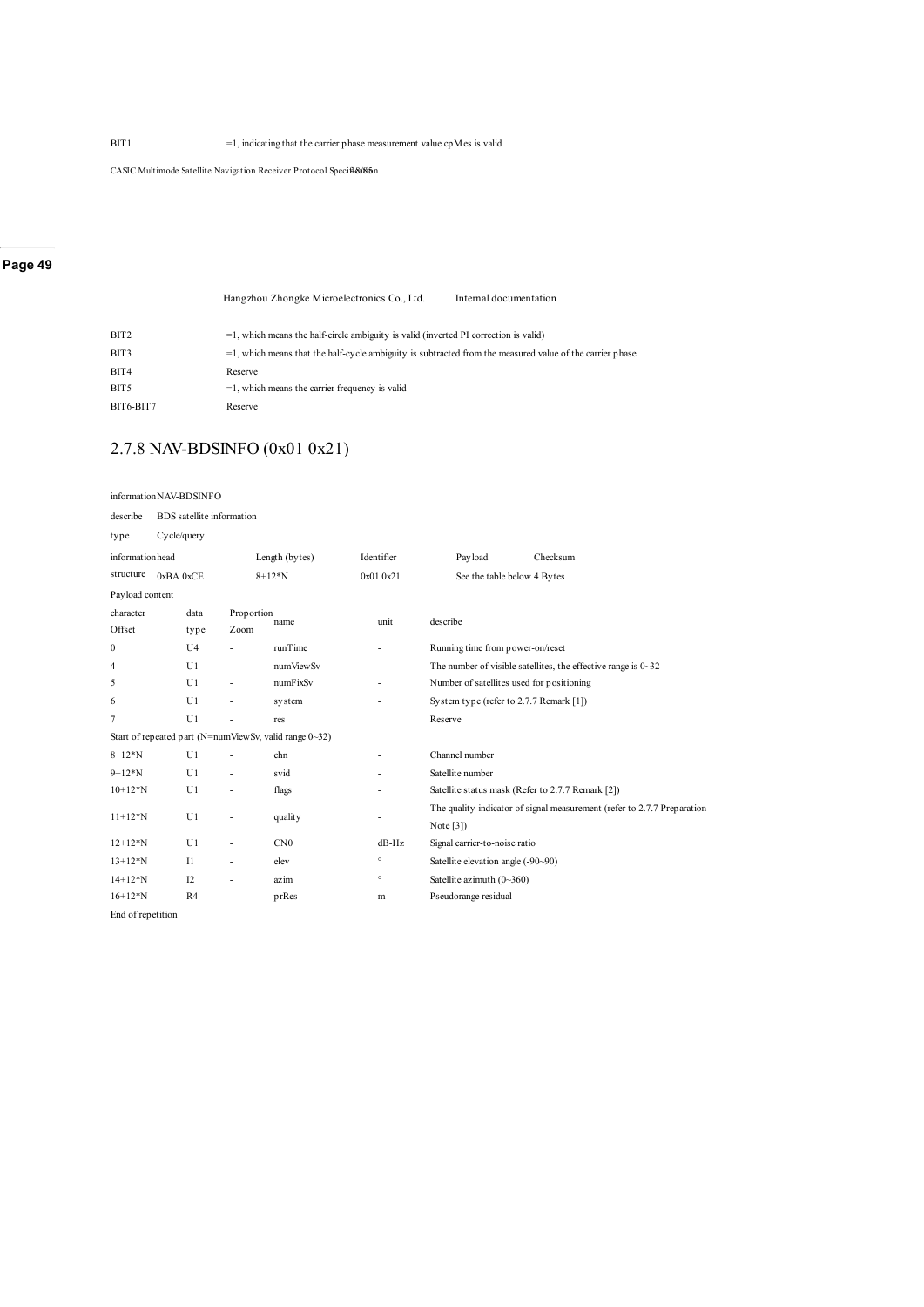CASIC Multimode Satellite Navigation Receiver Protocol Specified665n

# **Page 50**

Hangzhou Zhongke Microelectronics Co., Ltd. Internal documentation

# 2.7.9 NAV-GLNINFO (0x01 0x22)

| informationNAV-GLNINFO |                               |                |                          |                                                        |                          |                                           |                                                                         |  |  |  |
|------------------------|-------------------------------|----------------|--------------------------|--------------------------------------------------------|--------------------------|-------------------------------------------|-------------------------------------------------------------------------|--|--|--|
| describe               | GLONASS satellite information |                |                          |                                                        |                          |                                           |                                                                         |  |  |  |
| type                   | Cycle/query                   |                |                          |                                                        |                          |                                           |                                                                         |  |  |  |
| informationhead        |                               |                |                          | Length (bytes)                                         | Identifier               | Payload                                   | Checksum                                                                |  |  |  |
| structure              | 0xBA 0xCE                     |                |                          | $8+12*N$                                               | 0x01 0x22                | See the table below 4 Bytes               |                                                                         |  |  |  |
| Payload content        |                               |                |                          |                                                        |                          |                                           |                                                                         |  |  |  |
| character<br>Offset    |                               | data<br>type   | Proportion<br>Zoom       | name                                                   | unit                     | describe                                  |                                                                         |  |  |  |
| $\mathbf{0}$           |                               | U <sub>4</sub> | ä,                       | runTime                                                | ٠                        | Running time from power-on/reset          |                                                                         |  |  |  |
| 4                      |                               | U1             | ä,                       | numViewSv                                              | ٠                        |                                           | The number of visible satellites, the effective range is $0 \sim 32$    |  |  |  |
| 5                      |                               | U1             | ä,                       | numFixSv                                               | ٠                        | Number of satellites used for positioning |                                                                         |  |  |  |
| 6                      |                               | U1             | ä,                       | system                                                 |                          | System type (refer to 2.7.7 Remark [1])   |                                                                         |  |  |  |
| 7                      |                               | U1             | J.                       | res                                                    |                          | Reserve                                   |                                                                         |  |  |  |
|                        |                               |                |                          | Start of repeated part (N=numViewSv, valid range 0~32) |                          |                                           |                                                                         |  |  |  |
| $8 + 12 * N$           |                               | U1             | $\overline{\phantom{a}}$ | chn                                                    | ٠                        | Channel number                            |                                                                         |  |  |  |
| $9+12*N$               |                               | U1             | ٠                        | svid                                                   |                          | Satellite number                          |                                                                         |  |  |  |
| $10+12*N$              |                               | U1             | ٠                        | flags                                                  |                          |                                           | Satellite status mask (Refer to 2.7.7 Remark [2])                       |  |  |  |
| $11+12*N$              |                               | U1             | $\overline{\phantom{a}}$ | quality                                                | $\overline{\phantom{a}}$ | Note $[3]$                                | The quality indicator of signal measurement (refer to 2.7.7 Preparation |  |  |  |
| $12+12*N$              |                               | U1             | ÷.                       | CN0                                                    | $dB-Hz$                  | Signal carrier-to-noise ratio             |                                                                         |  |  |  |
| $13+12*N$              |                               | $_{11}$        | $\overline{\phantom{a}}$ | elev                                                   | $^\circ$                 | Satellite elevation angle (-90~90)        |                                                                         |  |  |  |
| $14 + 12*N$            |                               | I2             | $\overline{\phantom{a}}$ | azim                                                   | $\circ$                  | Satellite azimuth $(0\text{--}360)$       |                                                                         |  |  |  |
| $16+12*N$              |                               | R4             | $\overline{\phantom{a}}$ | prRes                                                  | m                        | Pseudorange residual                      |                                                                         |  |  |  |
| End of repetition      |                               |                |                          |                                                        |                          |                                           |                                                                         |  |  |  |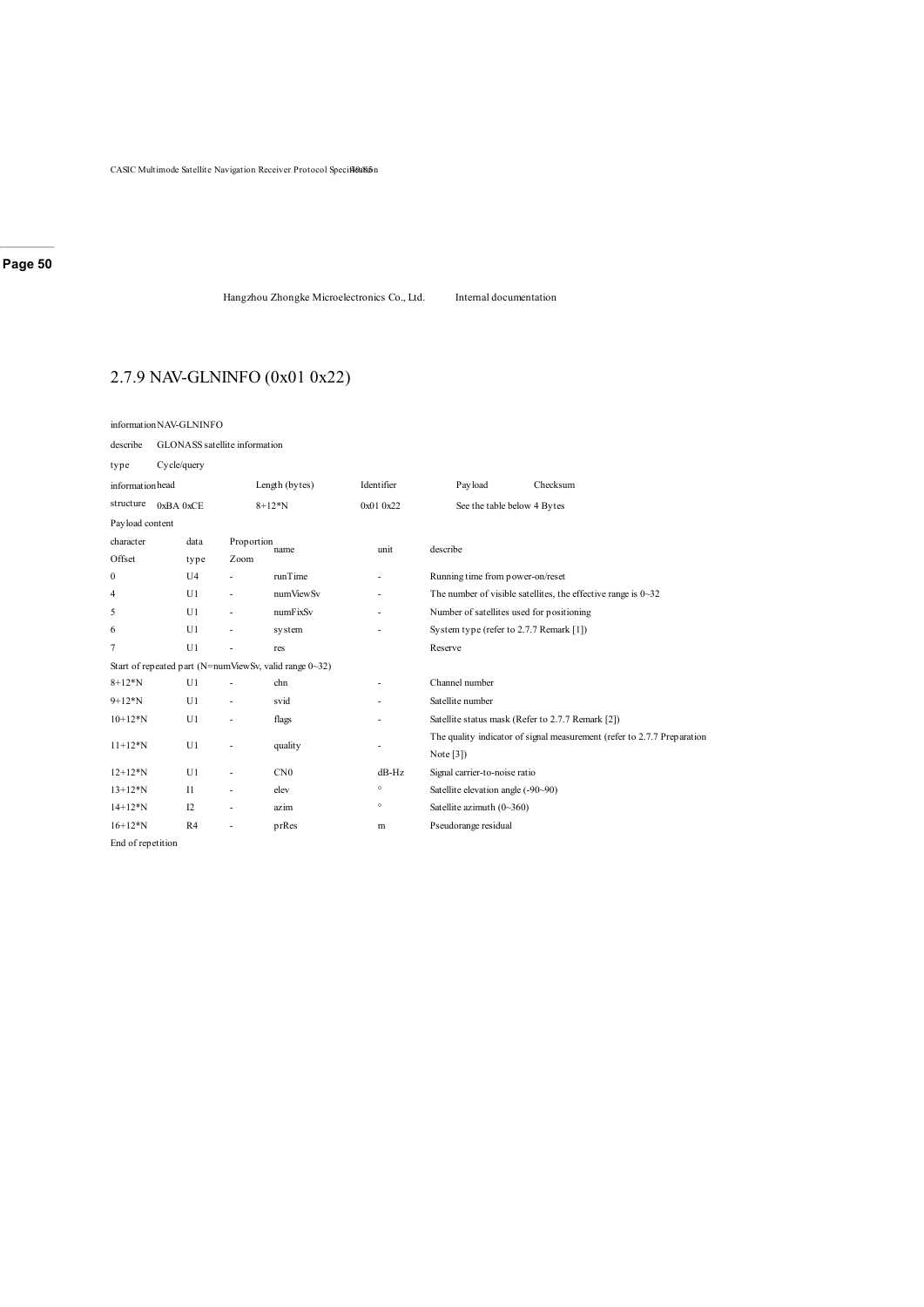CASIC Multimode Satellite Navigation Receiver Protocol Specificulism

### **Page 51**

Hangzhou Zhongke Microelectronics Co., Ltd. Internal documentation

# 2.7.10 NAV-IMUATT (0x01 0x06)

information NAV-IMUATT

describe The posture of the IMU coordinate system relative to the local navigation coordinate system (NED)

| type                                  | Cycle/query    |                    |                |            |                                       |  |  |  |
|---------------------------------------|----------------|--------------------|----------------|------------|---------------------------------------|--|--|--|
| information head                      |                |                    | Length (bytes) | Identifier | Payload<br>Checksum                   |  |  |  |
| structure                             | 0xBA0xCE       |                    | 32             | 0x010x06   | See the table below4 Bytes            |  |  |  |
| Payload content                       |                |                    |                |            |                                       |  |  |  |
| character<br>Offset                   | data<br>type   | Proportion<br>Zoom | name           | unit       | describe                              |  |  |  |
| $\mathbf{0}$                          | U <sub>4</sub> |                    | tow            | s          | Receiver GPS within weeks (note [1])  |  |  |  |
| 4                                     | U <sub>2</sub> |                    | weekNum        | week       | Receiver GPS week number (remark [1]) |  |  |  |
| 6                                     | U1             |                    | flag           | ۰          | Posture available signs (remarks [2]) |  |  |  |
| 7                                     | U1             | ٠                  | res            | ۰          | Reserve                               |  |  |  |
| 8                                     | I4             | $1e-5$             | roll           | deg        | Roll angle                            |  |  |  |
| 12                                    | I4             | $1e-5$             | pitch          | deg        | Pitch angle                           |  |  |  |
| 16                                    | I4             | $1e-5$             | heading        | deg        | Heading                               |  |  |  |
| 20                                    | U <sub>4</sub> | $1e-5$             | rollAcc        | deg        | Roll angle accuracy                   |  |  |  |
| twenty fourU4                         |                | $1e-5$             | pitchAcc       | deg        | Pitch angle accuracy                  |  |  |  |
| 28                                    | U <sub>4</sub> | $1e-5$             | headingAcc     | deg        | Heading angle accuracy                |  |  |  |
| Remark [1]: Receiver GPS within weeks |                |                    |                |            |                                       |  |  |  |

rcvTow/wn Refer to the meaning of rcvTow/wn in RXM-MEASX.

Remark [2]: Posture available sign

flag 0x01-posture estimation is valid; 0xff posture estimation is invalid.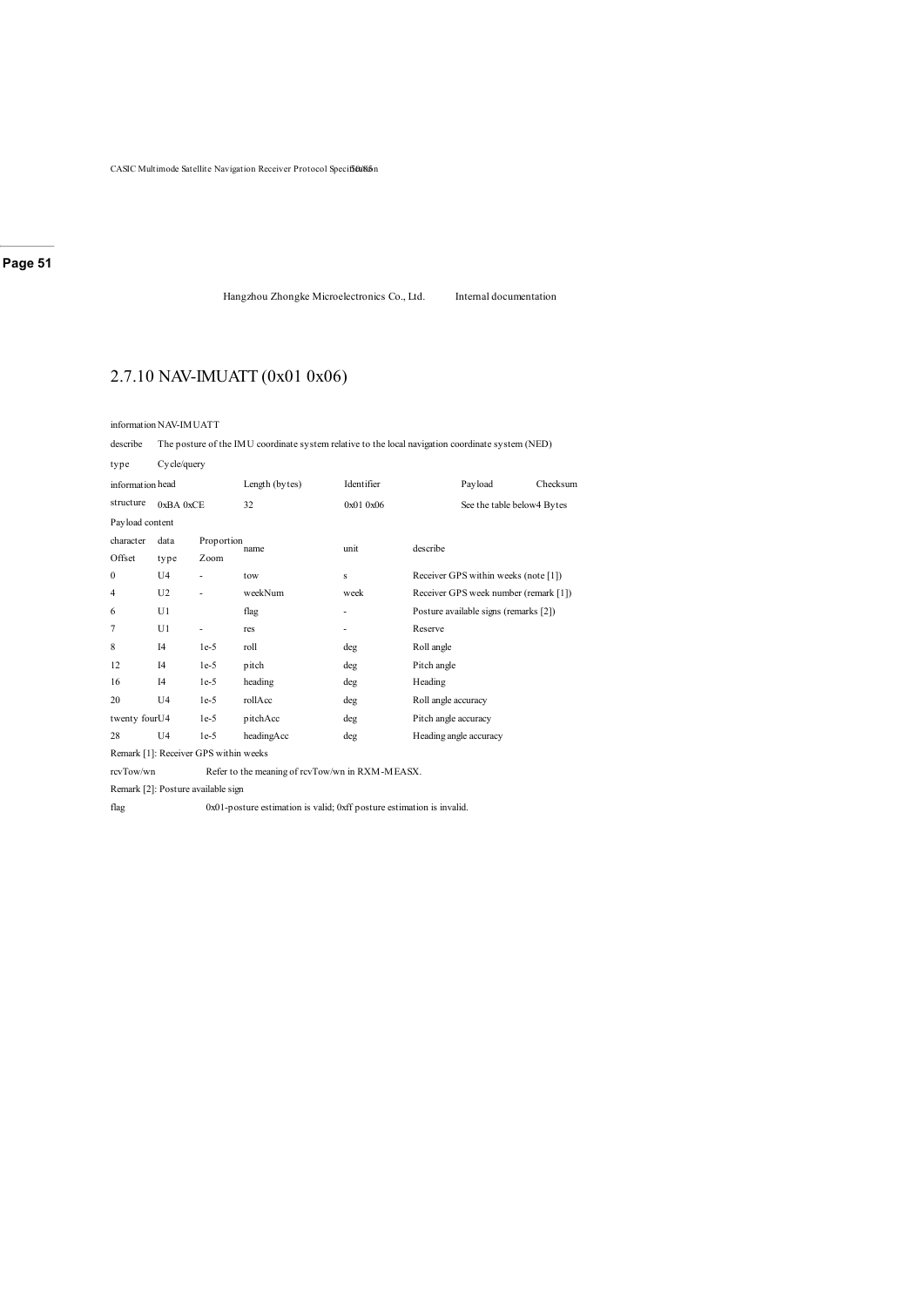CASIC Multimode Satellite Navigation Receiver Protocol Specif**5da**%in

### **Page 52**

Hangzhou Zhongke Microelectronics Co., Ltd. Internal documentation

# 2.8 TIM (0x02)

# 2.8.1 TIM-TP (0x02 0x00)

| Message nameTIM-TP                                                                             |                  |                                            |                         |            |                                                          |                                                               |  |  |  |  |
|------------------------------------------------------------------------------------------------|------------------|--------------------------------------------|-------------------------|------------|----------------------------------------------------------|---------------------------------------------------------------|--|--|--|--|
| describe                                                                                       |                  | Timing pulse information                   |                         |            |                                                          |                                                               |  |  |  |  |
| type                                                                                           |                  | Cycle/query                                |                         |            |                                                          |                                                               |  |  |  |  |
| Annotation                                                                                     |                  |                                            |                         |            |                                                          |                                                               |  |  |  |  |
|                                                                                                | information head |                                            | Length (bytes)          | Identifier | Payload                                                  | Checksum                                                      |  |  |  |  |
| structure                                                                                      |                  | 0xBA0xCE                                   | twenty four             | 0x020x00   | See the table below 4 Bytes                              |                                                               |  |  |  |  |
| Payload content                                                                                |                  |                                            |                         |            |                                                          |                                                               |  |  |  |  |
| character data                                                                                 |                  | Proportion                                 | name                    | unit       | describe                                                 |                                                               |  |  |  |  |
| Offset                                                                                         | type             | Zoom                                       |                         |            |                                                          |                                                               |  |  |  |  |
| 0                                                                                              | U <sub>4</sub>   |                                            | runTime                 | ms         | Running time from power-on/reset                         |                                                               |  |  |  |  |
| 4                                                                                              | R4               |                                            | qErr                    | s          |                                                          | Time quantization error corresponding to the next time pulse  |  |  |  |  |
| 8                                                                                              | R8               | $\overline{a}$                             | tow                     | s          |                                                          | The time within the week corresponding to the next time pulse |  |  |  |  |
| 16                                                                                             | U <sub>2</sub>   | ÷                                          | wn                      | ä,         | The number of weeks corresponding to the next time pulse |                                                               |  |  |  |  |
| 18                                                                                             | U1               | ٠                                          | refTime                 | ٠          | Reference time (Remark [1])                              |                                                               |  |  |  |  |
| 19                                                                                             | U1               |                                            | utcValid                |            | Valid flag (remark [2])                                  |                                                               |  |  |  |  |
| 20                                                                                             | U <sub>4</sub>   |                                            | res                     |            | Reserve                                                  |                                                               |  |  |  |  |
|                                                                                                |                  | Remark [1]: reference time of timing pulse |                         |            |                                                          |                                                               |  |  |  |  |
| Value                                                                                          |                  | describe                                   |                         |            |                                                          |                                                               |  |  |  |  |
|                                                                                                |                  | 0: GPS time source                         |                         |            |                                                          |                                                               |  |  |  |  |
| B3:B0                                                                                          |                  |                                            | 1: BDS time source      |            |                                                          |                                                               |  |  |  |  |
|                                                                                                |                  | 2: GLN time source                         |                         |            |                                                          |                                                               |  |  |  |  |
|                                                                                                |                  |                                            | 0: The time base is UTC |            |                                                          |                                                               |  |  |  |  |
| <b>B7:B4</b><br>1: The time base is GNSS (refer to the value of B3:B0 for the specific system) |                  |                                            |                         |            |                                                          |                                                               |  |  |  |  |
|                                                                                                |                  | Remark [2]: UTC parameter valid flag       |                         |            |                                                          |                                                               |  |  |  |  |
| Value                                                                                          |                  | describe                                   |                         |            |                                                          |                                                               |  |  |  |  |
| $\boldsymbol{0}$                                                                               |                  | Missing                                    |                         |            |                                                          |                                                               |  |  |  |  |
| 1                                                                                              |                  | Reserve                                    |                         |            |                                                          |                                                               |  |  |  |  |
| 2                                                                                              |                  | <b>Expired</b>                             |                         |            |                                                          |                                                               |  |  |  |  |
| 3                                                                                              | efficient        |                                            |                         |            |                                                          |                                                               |  |  |  |  |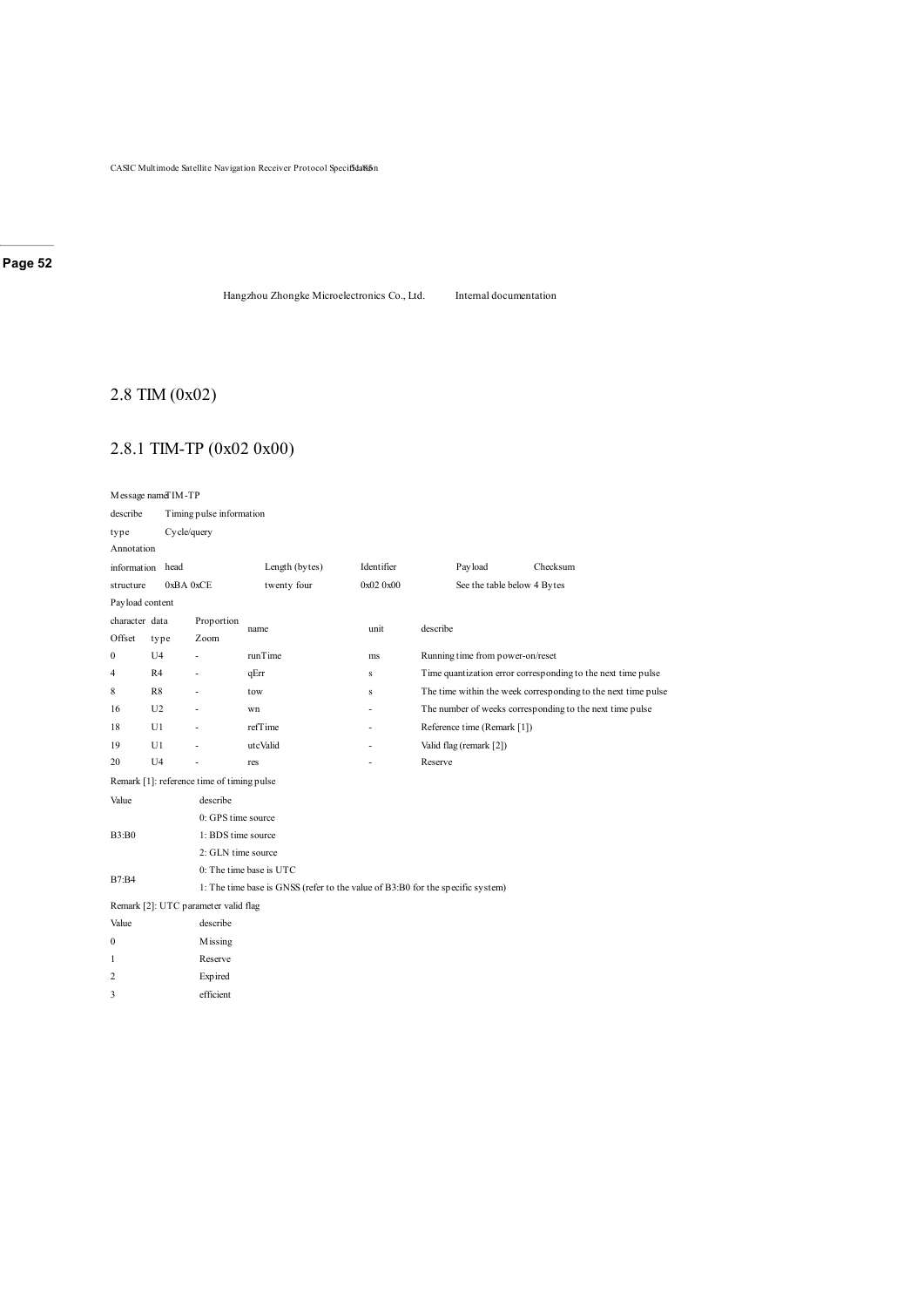Hangzhou Zhongke Microelectronics Co., Ltd. Internal documentation

# 2.9 RXM (0x03)

Measured value message.

# 2.9.1 RXM-MEASX (0x03 0x10)

describe Pseudorange, carrier phase raw measurement information

type Cycle/query

Annotation

| informationhead       |                                                      |            | Length (bytes)    | Identifier | Pay load                         | Checksum                                            |  |
|-----------------------|------------------------------------------------------|------------|-------------------|------------|----------------------------------|-----------------------------------------------------|--|
| structure<br>0xBA0xCE |                                                      |            | $16+32*N$         | 0x030x10   |                                  | See the table below 4 Bytes                         |  |
| Payload content:      |                                                      |            |                   |            |                                  |                                                     |  |
| character             | data                                                 | Proportion |                   |            |                                  |                                                     |  |
| Offset                | type                                                 | Zoom       | name              | unit       | describe                         |                                                     |  |
| $\mathbf{0}$          | R8                                                   |            | rcvTow            | s          |                                  | Receiver GPS within weeks (note [1])                |  |
| 8                     | 12                                                   |            | wn                | week       | Receiver GPS weeks               |                                                     |  |
| 10                    | $_{\rm II}$                                          |            | leap <sub>S</sub> | s          | UTC leap second value (Note [2]) |                                                     |  |
| 11                    | U1                                                   |            | numM eas          |            |                                  | Number of measurement values, valid range 0~32      |  |
| 12                    | U1                                                   |            | recStat           |            | Receiver status (remark [3])     |                                                     |  |
| 13                    | U1                                                   |            | res 1             |            | Reserve                          |                                                     |  |
| 14                    | U1                                                   |            | res2              |            | Reserve                          |                                                     |  |
| 15                    | U1                                                   |            | res <sub>3</sub>  |            | Reserve                          |                                                     |  |
|                       | Start of repeated part (N=numMeas, valid range 0~32) |            |                   |            |                                  |                                                     |  |
|                       |                                                      |            |                   |            |                                  | Pseudorange measurement value (unit: meter), for    |  |
| $16 + 32*N$           | R8                                                   |            | prMes             | m          |                                  | GLONASS inter-frequency deviation, receiver         |  |
|                       |                                                      |            |                   |            |                                  | It is compensated by the built-in correction table. |  |
| $24 + 32 * N$         | R8                                                   |            |                   |            |                                  | Carrier phase measurement value (unit: week)        |  |
|                       |                                                      |            | cpMes             | cycles     | (Remarks [4])                    |                                                     |  |
| $32+32*N$             | R <sub>4</sub>                                       |            | doMes             | Hz         |                                  | Doppler measurement value (unit: Hz), close to      |  |
|                       |                                                      |            |                   |            |                                  | The Doppler of the satellite is positive.           |  |
|                       |                                                      |            |                   |            | System type. 0=GPS, 1=BDS,       |                                                     |  |
| 36+32*N               | U1                                                   |            | gnssid            |            | $2 = GLONASS$                    |                                                     |  |
| 37+32*N               | U1                                                   |            | svid              |            | Satellite number                 |                                                     |  |
| 38+32*N               | U1                                                   |            | res <sub>4</sub>  |            | Reserve                          |                                                     |  |
|                       |                                                      |            |                   |            |                                  | Frequency number (offset 8), only for               |  |
| $39 + 32*N$           | U1                                                   |            | freqid            |            |                                  | GLONASS works. Valid value range                    |  |
|                       |                                                      |            |                   |            |                                  | $[1,14]$ , corresponding to frequency $[-7, +6]$ .  |  |
| $40+32*N$             | U <sub>2</sub>                                       |            | locktime          | ms         |                                  | Carrier phase lock time, max 65535ms                |  |
| $42 + 32 * N$         | U1                                                   |            | cn0               | $dB-Hz$    | Carrier to noise ratio           |                                                     |  |
| $43 + 32 * N$         | U1                                                   | ä,         | res5              |            | Reserve                          |                                                     |  |
| 44+32*N               | U <sub>1</sub>                                       |            | res6              |            | Reserve                          |                                                     |  |
| $45 + 32 * N$         | U1                                                   |            | res7              |            | Reserve                          |                                                     |  |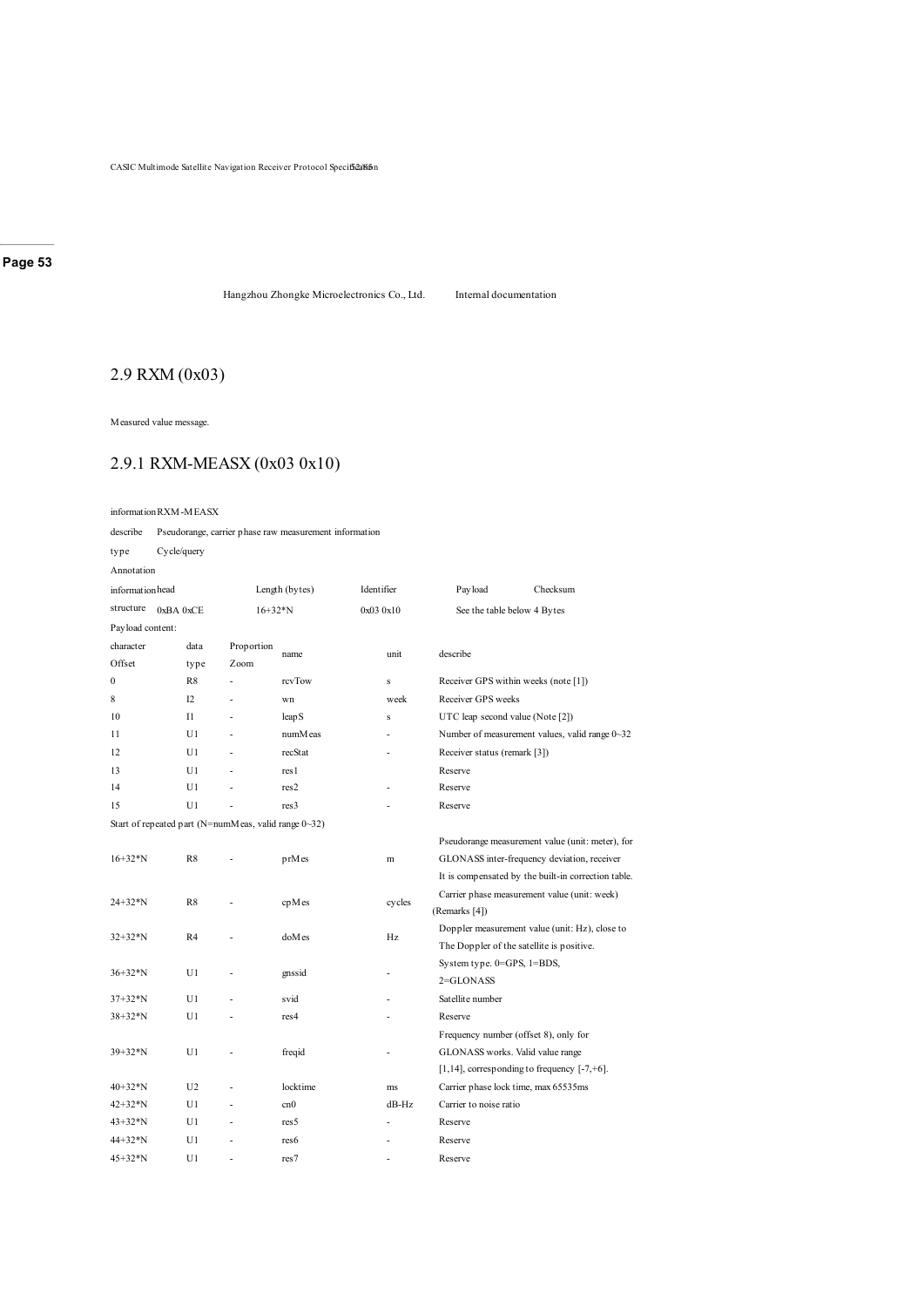CASIC Multimode Satellite Navigation Receiver Protocol Specification

#### **Page 54**

|                                             |    |                                                                                                                                      | Hangzhou Zhongke Microelectronics Co., Ltd.                                |  | Internal documentation                                                                                                                   |  |  |  |  |  |  |
|---------------------------------------------|----|--------------------------------------------------------------------------------------------------------------------------------------|----------------------------------------------------------------------------|--|------------------------------------------------------------------------------------------------------------------------------------------|--|--|--|--|--|--|
| $46 + 32 * N$                               | U1 |                                                                                                                                      | trkStat                                                                    |  | Satellite tracking status (Note [5])                                                                                                     |  |  |  |  |  |  |
| $47+32*N$                                   | U1 |                                                                                                                                      | res8                                                                       |  | Reserve                                                                                                                                  |  |  |  |  |  |  |
| End of repetition                           |    |                                                                                                                                      |                                                                            |  |                                                                                                                                          |  |  |  |  |  |  |
| Remark [1]: Receiver GPS within weeks       |    |                                                                                                                                      |                                                                            |  |                                                                                                                                          |  |  |  |  |  |  |
|                                             |    |                                                                                                                                      |                                                                            |  | The receiver time should be aligned with the GPS time system as much as possible. RcvTow, receiving within a week of using the receiver  |  |  |  |  |  |  |
|                                             |    |                                                                                                                                      |                                                                            |  | Machine week number week, leap second value leapS can convert time to other time systems. More about not                                 |  |  |  |  |  |  |
| rcvTow                                      |    | Please refer to the RINEX3 document for information on the simultaneous system. When the receiver works in single GLONASS mode,      |                                                                            |  |                                                                                                                                          |  |  |  |  |  |  |
|                                             |    | The UTC time can be obtained by subtracting the leap second value leapS from the receiver time directly, without considering recStat |                                                                            |  |                                                                                                                                          |  |  |  |  |  |  |
|                                             |    |                                                                                                                                      | Whether the flag in is valid.                                              |  |                                                                                                                                          |  |  |  |  |  |  |
| Remark [2]: UTC leap second value           |    |                                                                                                                                      |                                                                            |  |                                                                                                                                          |  |  |  |  |  |  |
|                                             |    |                                                                                                                                      |                                                                            |  | The leap second value between GPS time and UTC time. This value is the latest value known to the receiver. recStat                       |  |  |  |  |  |  |
| leap S                                      |    |                                                                                                                                      | The flag in indicates whether the value is valid.                          |  |                                                                                                                                          |  |  |  |  |  |  |
| Remark [3]: Receiver status                 |    |                                                                                                                                      |                                                                            |  |                                                                                                                                          |  |  |  |  |  |  |
| recStat                                     |    | illustrate                                                                                                                           |                                                                            |  |                                                                                                                                          |  |  |  |  |  |  |
| BIT <sub>0</sub>                            |    |                                                                                                                                      |                                                                            |  | $=$ 1, it means the leap second value leap S is valid (UTC correction parameter is valid).                                               |  |  |  |  |  |  |
| BIT1                                        |    |                                                                                                                                      |                                                                            |  | $=$ 1, it means that a clock rest has occurred, and the receiver time has a jump of an integer of milliseconds.                          |  |  |  |  |  |  |
| Remark [4]: Carrier phase measurement value |    |                                                                                                                                      |                                                                            |  |                                                                                                                                          |  |  |  |  |  |  |
|                                             |    |                                                                                                                                      |                                                                            |  | Use an approximate value to initialize the initial full-cycle ambiguity of the carrier phase so that the carrier phase measurement value |  |  |  |  |  |  |
| cpMes                                       |    |                                                                                                                                      |                                                                            |  | Close to the pseudorange measurement value. The clock reset mechanism acts on both the pseudorange measurement value and the load        |  |  |  |  |  |  |
|                                             |    | The measured value of wave phase complies with the regulations of RINEX3.                                                            |                                                                            |  |                                                                                                                                          |  |  |  |  |  |  |
| Remark [5]: Satellite tracking status       |    |                                                                                                                                      |                                                                            |  |                                                                                                                                          |  |  |  |  |  |  |
| trkStat                                     |    | illustrate                                                                                                                           |                                                                            |  |                                                                                                                                          |  |  |  |  |  |  |
| BIT <sub>0</sub>                            |    |                                                                                                                                      | $=$ 1, indicating that the pseudorange measurement value prM es is valid   |  |                                                                                                                                          |  |  |  |  |  |  |
| BIT <sub>1</sub>                            |    |                                                                                                                                      | $=$ 1, indicating that the carrier phase measurement value cpM es is valid |  |                                                                                                                                          |  |  |  |  |  |  |
| BIT2                                        |    |                                                                                                                                      |                                                                            |  | $=$ 1, which means the half-circle ambiguity is valid (inverted PI correction is valid)                                                  |  |  |  |  |  |  |
| BIT3                                        |    |                                                                                                                                      |                                                                            |  | $=$ 1, which means that the half-cycle ambiguity is subtracted from the measured value of the carrier phase                              |  |  |  |  |  |  |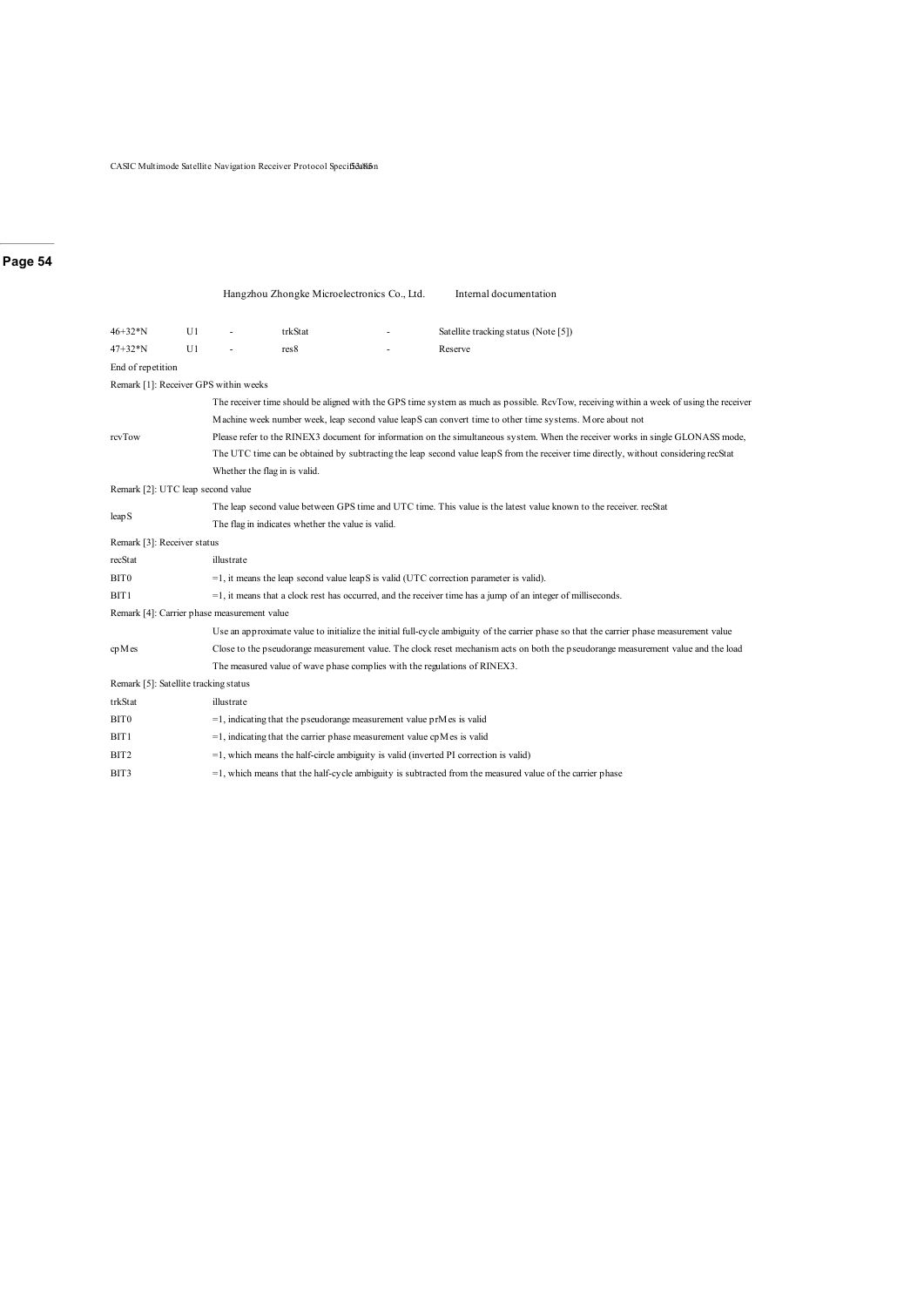Hangzhou Zhongke Microelectronics Co., Ltd. Internal documentation

# 2.9.2 RXM-SVPOS (0x03 0x11)

| informationRXM-SVPOS |                                |                |            |                |                                                      |            |              |                                       |                                                |  |  |
|----------------------|--------------------------------|----------------|------------|----------------|------------------------------------------------------|------------|--------------|---------------------------------------|------------------------------------------------|--|--|
| describe             | Satellite location information |                |            |                |                                                      |            |              |                                       |                                                |  |  |
| type                 | Cycle/query                    |                |            |                |                                                      |            |              |                                       |                                                |  |  |
| Annotation           |                                |                |            |                |                                                      |            |              |                                       |                                                |  |  |
| informationhead      |                                |                |            | Length (bytes) |                                                      | Identifier |              | Payload                               | Checksum                                       |  |  |
| structure            | $0xBA$ $0xCE$                  |                |            | $16+48*N$      |                                                      | 0x030x11   |              | See the table below 4 Bytes           |                                                |  |  |
| Payload content:     |                                |                |            |                |                                                      |            |              |                                       |                                                |  |  |
| character            |                                | data           | Proportion |                |                                                      |            | unit         |                                       |                                                |  |  |
| Offset               |                                | type           | Zoom       |                | name                                                 |            |              | describe                              |                                                |  |  |
| $\mathbf{0}$         |                                | R8             |            |                | rcvTow                                               |            | $\mathbf{s}$ | Receiver GPS within weeks (Note [1])  |                                                |  |  |
| 8                    |                                | 12             |            |                | wn                                                   |            | week         | Receiver GPS week number (remark [1]) |                                                |  |  |
| 10                   |                                | U1             | Ĭ.         |                | numM eas                                             |            |              |                                       | Number of measurement values, valid range 0~32 |  |  |
| 11                   |                                | U1             |            |                | res 1                                                |            |              | Reserve                               |                                                |  |  |
| 12                   | I4                             |                |            | res2           |                                                      |            | Reserve      |                                       |                                                |  |  |
|                      |                                |                |            |                | Start of repeated part (N=numMeas, valid range 0~32) |            |              |                                       |                                                |  |  |
| $16+48*N$            |                                | R8             | Ĭ.         |                | $\mathbf x$                                          |            | m            | Satellite coordinates                 |                                                |  |  |
| $24 + 48 \times N$   |                                | R8             | Ĭ.         |                | y                                                    |            | m            | Satellite coordinates                 |                                                |  |  |
| $32+48*N$            |                                | R8             |            |                | z                                                    |            | m            | Satellite coordinates                 |                                                |  |  |
| $40+48*N$            |                                | R <sub>4</sub> | ÷,         |                | svdt                                                 |            | m            | Satellite clock difference            |                                                |  |  |
| 44+48*N              |                                | R <sub>4</sub> | ÷,         |                | svdf                                                 |            | m/s          | Satellite frequency deviation         |                                                |  |  |
| 48+48*N              |                                | R <sub>4</sub> |            |                | tropDelay                                            |            | m            | Tropospheric delay                    |                                                |  |  |
| 52+48*N              |                                | R4             | Ĭ.         |                | ionoDelay                                            |            | m            | Ionospheric delay                     |                                                |  |  |
| $56 + 48 * N$        |                                | U1             | J.         |                | svid                                                 |            |              | Satellite number                      |                                                |  |  |
| $57 + 48 * N$        |                                | U1             |            |                | glnFreqid                                            |            | ٠            |                                       | Frequency number (offset 8), for GLONASS       |  |  |
|                      |                                |                |            |                |                                                      |            |              | efficient                             |                                                |  |  |
| $58 + 48 * N$        |                                | U1             | ٠          |                | gnssid                                               |            |              | System type, 0=GPS, 1=BDS,            |                                                |  |  |
|                      |                                |                |            |                |                                                      |            |              | $2 = GLONASS$                         |                                                |  |  |
| 59+48*N              |                                | U <sub>1</sub> |            |                | res <sub>3</sub>                                     |            |              | Reserve                               |                                                |  |  |
| $60+48*N$            |                                | U <sub>4</sub> |            |                | res <sub>4</sub>                                     |            |              | Reserve                               |                                                |  |  |

End of repetition

Remark [1]: Receiver GPS within weeks

rcvTow/wn Refer to the meaning of rcvTow/wn in RXM-MEASX.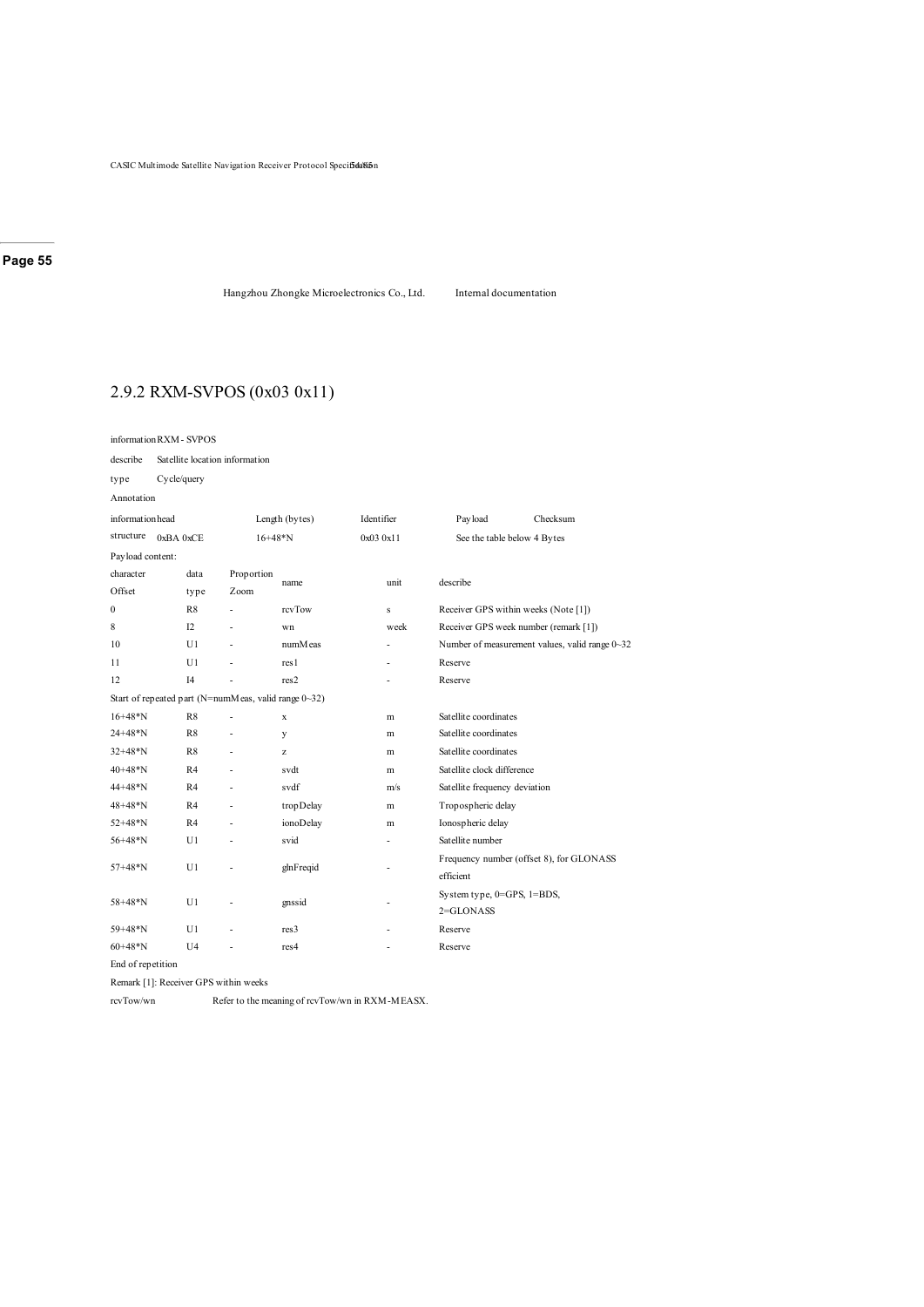Hangzhou Zhongke Microelectronics Co., Ltd. Internal documentation

# 2.9.3 RXM-SENSOR (0x03 0x07)

|                                                                                         | informationRXM - SENSOR                                 |                                                 |                                                    |                |                                                                                                 |                                                                                               |  |  |  |
|-----------------------------------------------------------------------------------------|---------------------------------------------------------|-------------------------------------------------|----------------------------------------------------|----------------|-------------------------------------------------------------------------------------------------|-----------------------------------------------------------------------------------------------|--|--|--|
| describe                                                                                | Sensor information                                      |                                                 |                                                    |                |                                                                                                 |                                                                                               |  |  |  |
| type                                                                                    | Cycle/query                                             |                                                 |                                                    |                |                                                                                                 |                                                                                               |  |  |  |
| Annotation                                                                              |                                                         |                                                 |                                                    |                |                                                                                                 |                                                                                               |  |  |  |
| informationhead                                                                         |                                                         |                                                 | Length (bytes)                                     | Identifier     | Pay load                                                                                        | Checksum                                                                                      |  |  |  |
|                                                                                         | structure $0xBA0xCE$                                    | $16+16*N$                                       |                                                    | 0x030x11       | See the table below 4 Bytes                                                                     |                                                                                               |  |  |  |
|                                                                                         | Payload content:                                        |                                                 |                                                    |                |                                                                                                 |                                                                                               |  |  |  |
| character                                                                               | data                                                    | Proportion                                      | name                                               | unit           | describe                                                                                        |                                                                                               |  |  |  |
| Offset                                                                                  | type                                                    | Zoom                                            |                                                    |                |                                                                                                 |                                                                                               |  |  |  |
| 0                                                                                       | R8                                                      |                                                 | rcvTow                                             | s              |                                                                                                 | Receiver GPS within weeks (Note [1])                                                          |  |  |  |
| 8                                                                                       | 12                                                      |                                                 | wn                                                 | week           |                                                                                                 | Receiver GPS week number (remark [1])                                                         |  |  |  |
| 10                                                                                      | $_{\rm II}$                                             |                                                 | leap <sub>S</sub>                                  | s              |                                                                                                 | Leap second time in current GPS system                                                        |  |  |  |
| 11                                                                                      | U1                                                      |                                                 | numM eas                                           |                |                                                                                                 | Number of measured values (Note [2])                                                          |  |  |  |
| 12                                                                                      | U1                                                      |                                                 | recStat                                            |                | Receiver status                                                                                 |                                                                                               |  |  |  |
| 13                                                                                      | U1                                                      |                                                 | timeSrc                                            |                | 0-GPS time; 1-BDS time                                                                          |                                                                                               |  |  |  |
| 14                                                                                      | U1                                                      |                                                 | rcvrId                                             |                | $\mathbf{0}$                                                                                    |                                                                                               |  |  |  |
| 15                                                                                      | U1                                                      |                                                 | res                                                |                | Reserve                                                                                         |                                                                                               |  |  |  |
| Start of repeated part (N=numMeas, valid range: 1/2/5/10/25/50 several discrete values) |                                                         |                                                 |                                                    |                |                                                                                                 |                                                                                               |  |  |  |
|                                                                                         |                                                         |                                                 |                                                    |                |                                                                                                 |                                                                                               |  |  |  |
| $16+16*N$                                                                               | I2                                                      | 1g/16384                                        | accX                                               | m/s/s          |                                                                                                 | Accelerometer X-axis measurement value (Note [3])                                             |  |  |  |
| $18+16*N$                                                                               | 12                                                      | 1g/16384                                        | accY                                               | m/s/s          |                                                                                                 | Accelerometer Y-axis measurement value                                                        |  |  |  |
| $20+16*N$                                                                               | 12                                                      | 1g/16384                                        | accZ                                               | m/s/s          |                                                                                                 | Accelerometer Z axis measurement value                                                        |  |  |  |
| $22+16*N$                                                                               | 12                                                      | 250/32768 gyroX                                 |                                                    | deg/s          | Gyro X-axis measurement value (Note [4])                                                        |                                                                                               |  |  |  |
| $24+16*N$                                                                               | I2                                                      | 250/32768 gyroY                                 |                                                    | $\text{deg/s}$ | Gyro Y-axis measurement value                                                                   |                                                                                               |  |  |  |
| $26+16*N$                                                                               | 12                                                      | 250/32768 gyroZ                                 |                                                    | $\text{deg/s}$ | Gyro Z-axis measurement value                                                                   |                                                                                               |  |  |  |
| $28+16*N$                                                                               | I2                                                      | 1/326.8                                         | temp                                               | $\circ$ C      | Thermometer measurement                                                                         |                                                                                               |  |  |  |
| $30+16*N$                                                                               | I2                                                      |                                                 | res                                                |                | Reserve                                                                                         |                                                                                               |  |  |  |
| End of repetition                                                                       |                                                         |                                                 |                                                    |                |                                                                                                 |                                                                                               |  |  |  |
|                                                                                         |                                                         | Remark [1]: Receiver GPS within weeks           |                                                    |                |                                                                                                 |                                                                                               |  |  |  |
| rcvTow/wn                                                                               |                                                         | Refer to the meaning of rcvTow/wn in RXM-MEASX. |                                                    |                |                                                                                                 |                                                                                               |  |  |  |
|                                                                                         | Remark [2]: Measured value data                         |                                                 |                                                    |                |                                                                                                 |                                                                                               |  |  |  |
|                                                                                         |                                                         |                                                 |                                                    |                | Configured by the CFG-MSG statement, numMeas is related to the rate in CFG-MSG. CFG-MSG         |                                                                                               |  |  |  |
| numM eas                                                                                |                                                         |                                                 |                                                    |                | In the statement, rate=0, RXM SENSOR statement is not output; rate is equal to $1/2/5/10/25/50$ |                                                                                               |  |  |  |
|                                                                                         |                                                         |                                                 |                                                    |                | One of the discrete values, each sentence has numM eas $=$ rate group MEMS sampling data; No    |                                                                                               |  |  |  |
|                                                                                         |                                                         |                                                 |                                                    |                |                                                                                                 | Then, numMeas=50. If the RXM SENSOR statement is output, it will be output once every second. |  |  |  |
|                                                                                         | Remark [3]: Accelerometer                               |                                                 |                                                    |                |                                                                                                 |                                                                                               |  |  |  |
|                                                                                         | The acceleration measurement range is $-2g+2g$ .<br>acc |                                                 |                                                    |                |                                                                                                 |                                                                                               |  |  |  |
|                                                                                         | Remark [4]: Gyroscope                                   |                                                 |                                                    |                |                                                                                                 |                                                                                               |  |  |  |
| gyro                                                                                    |                                                         |                                                 | The range of the gyroscope is -250deg/s~+250deg/s. |                |                                                                                                 |                                                                                               |  |  |  |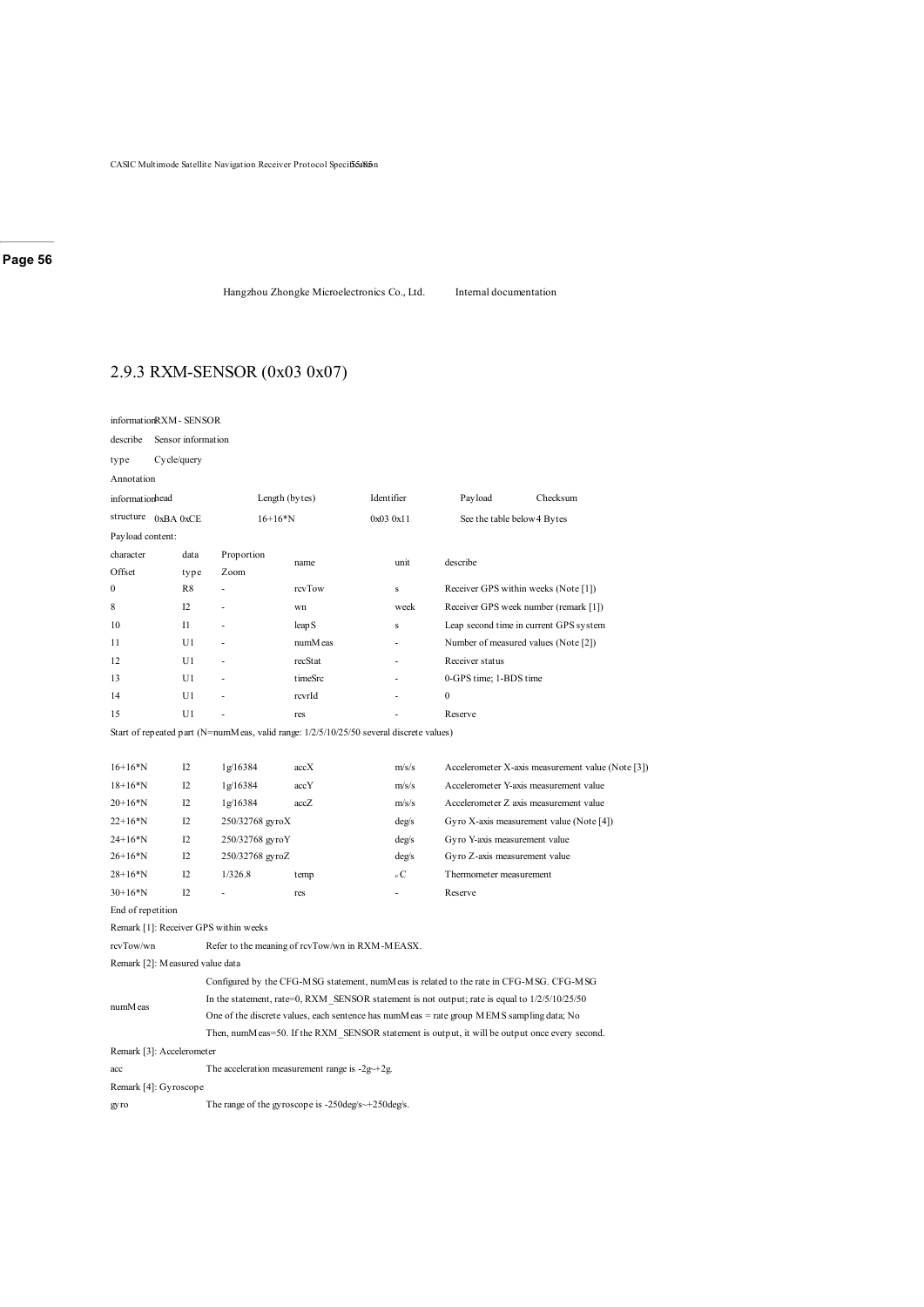Hangzhou Zhongke Microelectronics Co., Ltd. Internal documentation

# 2.10 ACK (0x05)

ACK and NACK are used to reply to the received CFG message.

# 2.10.1 ACK-NACK (0x05 0x00)

informationACK-NACK

| Responding to a message that was incorrectly received |      |                |                    |         |                                    |                                                                                            |  |  |  |  |
|-------------------------------------------------------|------|----------------|--------------------|---------|------------------------------------|--------------------------------------------------------------------------------------------|--|--|--|--|
| <b>Reply</b>                                          |      |                |                    |         |                                    |                                                                                            |  |  |  |  |
| Annotation                                            |      |                |                    |         |                                    |                                                                                            |  |  |  |  |
| informationhead                                       |      | Length (bytes) |                    |         | Payload                            | Checksum                                                                                   |  |  |  |  |
| $0xBA$ $0xCE$                                         |      | $\overline{4}$ |                    |         | See the table below 4 Bytes        |                                                                                            |  |  |  |  |
| Payload content                                       |      |                |                    |         |                                    |                                                                                            |  |  |  |  |
| data                                                  |      |                |                    |         |                                    |                                                                                            |  |  |  |  |
| type                                                  | Zoom |                |                    |         |                                    |                                                                                            |  |  |  |  |
| U1                                                    | ٠    | clsID          | ٠                  |         |                                    |                                                                                            |  |  |  |  |
| U1                                                    | ٠    | msglD          | ٠                  |         |                                    |                                                                                            |  |  |  |  |
| U <sub>2</sub>                                        | ٠    | res            | ٠                  | Reserve |                                    |                                                                                            |  |  |  |  |
|                                                       |      |                | Proportion<br>name | unit    | Identifier<br>0x050x00<br>describe | Type of incorrectly received information<br>The number of the message received incorrectly |  |  |  |  |

# 2.10.2 ACK-ACK (0x05 0x01)

|                 | information ACK-ACK                           |                |                |            |          |                                            |                             |  |  |  |
|-----------------|-----------------------------------------------|----------------|----------------|------------|----------|--------------------------------------------|-----------------------------|--|--|--|
| describe        | Respond to the information received correctly |                |                |            |          |                                            |                             |  |  |  |
| type            | <b>Reply</b>                                  |                |                |            |          |                                            |                             |  |  |  |
| Annotation      |                                               |                |                |            |          |                                            |                             |  |  |  |
| informationhead |                                               | Length (bytes) |                | Identifier |          | Checksum                                   |                             |  |  |  |
| structure       | $0xBA$ $0xCE$                                 |                | $\overline{4}$ |            | 0x050x01 |                                            | See the table below 4 Bytes |  |  |  |
| Payload content |                                               |                |                |            |          |                                            |                             |  |  |  |
| character       | data                                          | Proportion     |                | unit       |          |                                            |                             |  |  |  |
| Offset          | type                                          | Zoom           | name           |            | describe |                                            |                             |  |  |  |
| $\theta$        | U1                                            | ۰              | clsID          | ٠          |          | Types of information received correctly    |                             |  |  |  |
| 1               | U1                                            | -              | msglD          | ٠          |          | The number of the correct received message |                             |  |  |  |
| 2               | U <sub>2</sub>                                | ۰              | res            | ٠          | Reserve  |                                            |                             |  |  |  |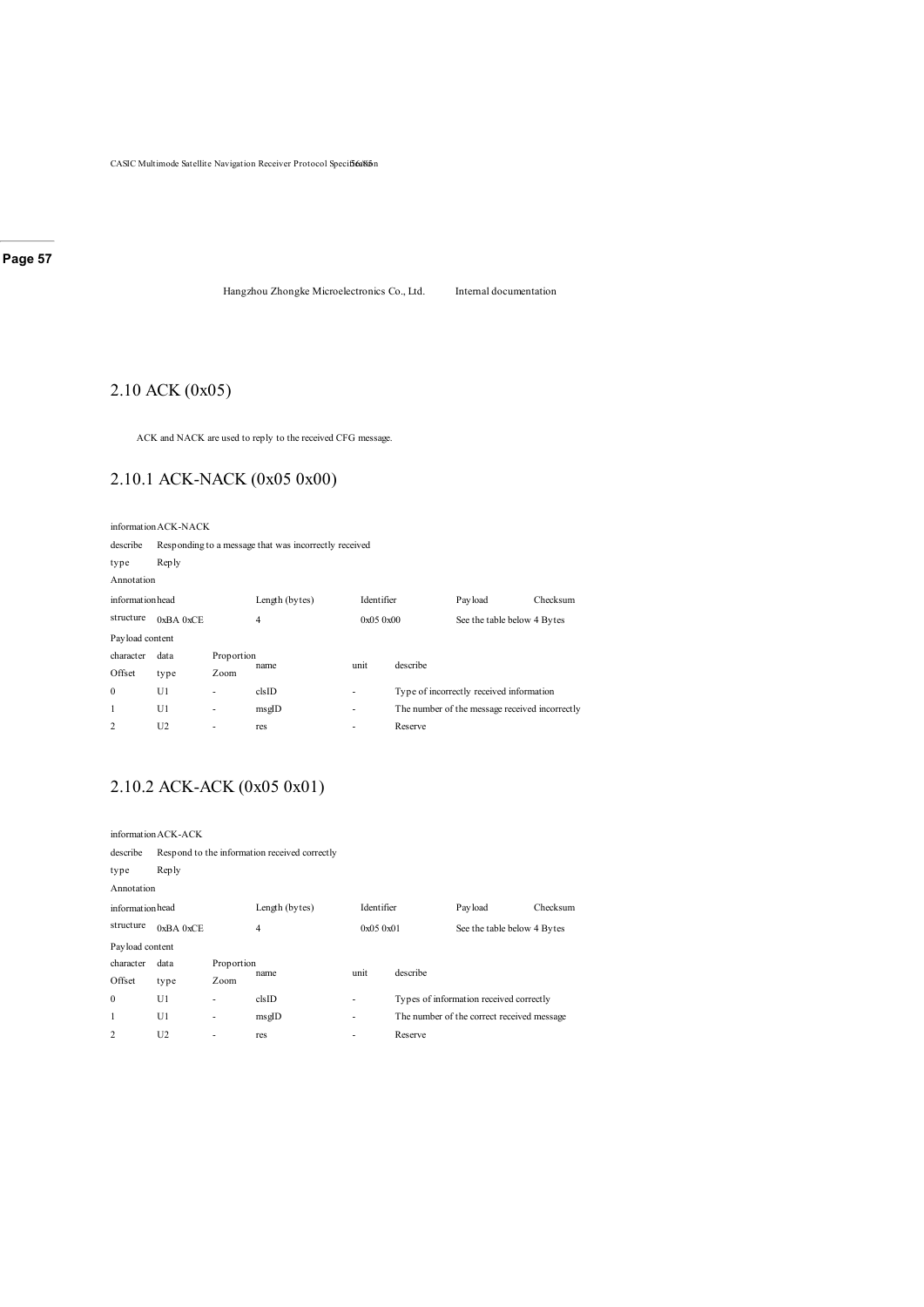Hangzhou Zhongke Microelectronics Co., Ltd. Internal documentation

# 2.11 CFG (0x06)

Configuration information, such as setting dynamic mode, baud rate, etc. When the effective length is 0, it means to query the configuration information, and the system will Output data with the same identifier.

# 2.11.1 CFG-PRT (0x06 0x00)

#### informationCFG-PRT

describe Query the working mode of UART, including two sentences UART0 and UART1. The current UART sentence will be output at the end

| Inquire            |            |                                            |                                                                        |                                                                                                                                                                                                                                               |                                                                                                                 |              |                                                                                                                                                                        |  |  |  |
|--------------------|------------|--------------------------------------------|------------------------------------------------------------------------|-----------------------------------------------------------------------------------------------------------------------------------------------------------------------------------------------------------------------------------------------|-----------------------------------------------------------------------------------------------------------------|--------------|------------------------------------------------------------------------------------------------------------------------------------------------------------------------|--|--|--|
| Annotation         |            |                                            |                                                                        |                                                                                                                                                                                                                                               |                                                                                                                 |              |                                                                                                                                                                        |  |  |  |
| informatiomead     |            |                                            |                                                                        |                                                                                                                                                                                                                                               | Identifier                                                                                                      | Payload      | Checksum                                                                                                                                                               |  |  |  |
|                    |            | $\mathbf{0}$                               |                                                                        |                                                                                                                                                                                                                                               | 0x06 0x00                                                                                                       | $\mathbf{0}$ | 4 Bytes                                                                                                                                                                |  |  |  |
|                    |            |                                            |                                                                        |                                                                                                                                                                                                                                               |                                                                                                                 |              |                                                                                                                                                                        |  |  |  |
| informationCFG-PRT |            |                                            |                                                                        |                                                                                                                                                                                                                                               |                                                                                                                 |              |                                                                                                                                                                        |  |  |  |
|                    |            |                                            |                                                                        |                                                                                                                                                                                                                                               |                                                                                                                 |              |                                                                                                                                                                        |  |  |  |
|                    |            |                                            |                                                                        |                                                                                                                                                                                                                                               |                                                                                                                 |              |                                                                                                                                                                        |  |  |  |
| Annotation         |            |                                            |                                                                        |                                                                                                                                                                                                                                               |                                                                                                                 |              |                                                                                                                                                                        |  |  |  |
| informatiorhead    |            |                                            |                                                                        |                                                                                                                                                                                                                                               | Identifier                                                                                                      | Payload      | Checksum                                                                                                                                                               |  |  |  |
|                    |            | 8                                          |                                                                        |                                                                                                                                                                                                                                               | 0x06 0x00                                                                                                       |              |                                                                                                                                                                        |  |  |  |
| Payload content    |            |                                            |                                                                        |                                                                                                                                                                                                                                               |                                                                                                                 |              |                                                                                                                                                                        |  |  |  |
| character data     | Proportion |                                            |                                                                        |                                                                                                                                                                                                                                               |                                                                                                                 |              |                                                                                                                                                                        |  |  |  |
| type               | Zoom       |                                            |                                                                        |                                                                                                                                                                                                                                               |                                                                                                                 |              |                                                                                                                                                                        |  |  |  |
| U <sub>1</sub>     |            | portID                                     |                                                                        |                                                                                                                                                                                                                                               | Port identification symbols (0 and 1 correspond to UART0 and UART1,<br>0xFF means the currently connected UART) |              |                                                                                                                                                                        |  |  |  |
| U1                 |            |                                            |                                                                        | ٠                                                                                                                                                                                                                                             |                                                                                                                 |              | Protocol control mask, each port can support several protocols at the same time<br>Discussion. Enable the protocol when the corresponding bit is equal to 1 (Note [1]) |  |  |  |
| U <sub>2</sub>     |            | mode                                       |                                                                        | ٠                                                                                                                                                                                                                                             |                                                                                                                 |              |                                                                                                                                                                        |  |  |  |
| U <sub>4</sub>     |            |                                            |                                                                        | bp s                                                                                                                                                                                                                                          | Baud rate                                                                                                       |              |                                                                                                                                                                        |  |  |  |
|                    |            |                                            |                                                                        |                                                                                                                                                                                                                                               |                                                                                                                 |              |                                                                                                                                                                        |  |  |  |
|                    | describe   |                                            |                                                                        |                                                                                                                                                                                                                                               |                                                                                                                 |              |                                                                                                                                                                        |  |  |  |
|                    |            |                                            |                                                                        |                                                                                                                                                                                                                                               |                                                                                                                 |              |                                                                                                                                                                        |  |  |  |
|                    |            |                                            |                                                                        |                                                                                                                                                                                                                                               |                                                                                                                 |              |                                                                                                                                                                        |  |  |  |
|                    |            |                                            |                                                                        |                                                                                                                                                                                                                                               |                                                                                                                 |              |                                                                                                                                                                        |  |  |  |
|                    |            |                                            |                                                                        |                                                                                                                                                                                                                                               |                                                                                                                 |              |                                                                                                                                                                        |  |  |  |
|                    |            |                                            |                                                                        |                                                                                                                                                                                                                                               |                                                                                                                 |              |                                                                                                                                                                        |  |  |  |
|                    | Value      |                                            | describe                                                               |                                                                                                                                                                                                                                               |                                                                                                                 |              |                                                                                                                                                                        |  |  |  |
|                    | 00         |                                            | 5bits                                                                  |                                                                                                                                                                                                                                               |                                                                                                                 |              |                                                                                                                                                                        |  |  |  |
|                    | 01         |                                            | 6bits                                                                  |                                                                                                                                                                                                                                               |                                                                                                                 |              |                                                                                                                                                                        |  |  |  |
|                    | 10         |                                            | 7bits                                                                  |                                                                                                                                                                                                                                               |                                                                                                                 |              |                                                                                                                                                                        |  |  |  |
|                    | 11         |                                            | 8bits                                                                  |                                                                                                                                                                                                                                               |                                                                                                                 |              |                                                                                                                                                                        |  |  |  |
|                    | 10x        |                                            |                                                                        |                                                                                                                                                                                                                                               |                                                                                                                 |              |                                                                                                                                                                        |  |  |  |
|                    |            | structure 0xBA 0xCE<br>structure 0xBA 0xCE | Setting/response to query<br>name<br>Remark [1]: Protocol control mask | Length (bytes)<br>Set the working mode of UART<br>Length (bytes)<br>protoMask<br>baudRate<br>1=Binary protocol input<br>1=Text protocol input<br>1=Binary protocol output<br>1=Text protocol output<br>Remark [2]: UART working mode bit mask | unit<br>No verification                                                                                         | describe     | See the table below 4 Bytes<br>Bit mask of UART working mode (Remark [2])                                                                                              |  |  |  |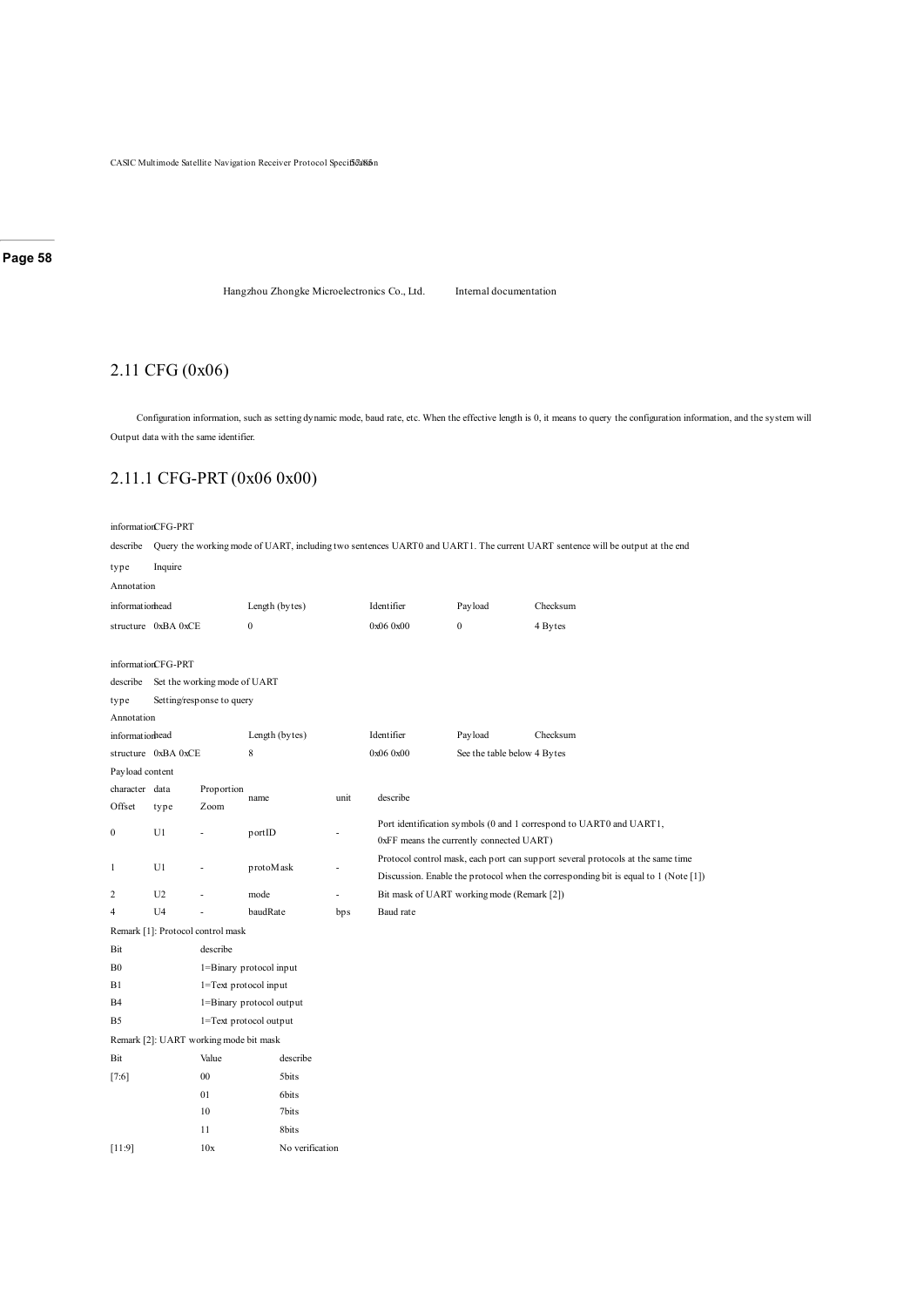CASIC Multimode Satellite Navigation Receiver Protocol Specificalin

### **Page 59**

|  |  | Hangzhou Zhongke Microelectronics Co., Ltd. |  |
|--|--|---------------------------------------------|--|
|  |  |                                             |  |

Internal documentation

|         | 000 | Even parity   |
|---------|-----|---------------|
|         | xlx | Reserve       |
| [13:12] | 00  | A stop bit    |
|         | 01  | 1.5 stop bits |
|         | 10  | Two stop bits |
|         | 11  | Reserve       |
|         |     |               |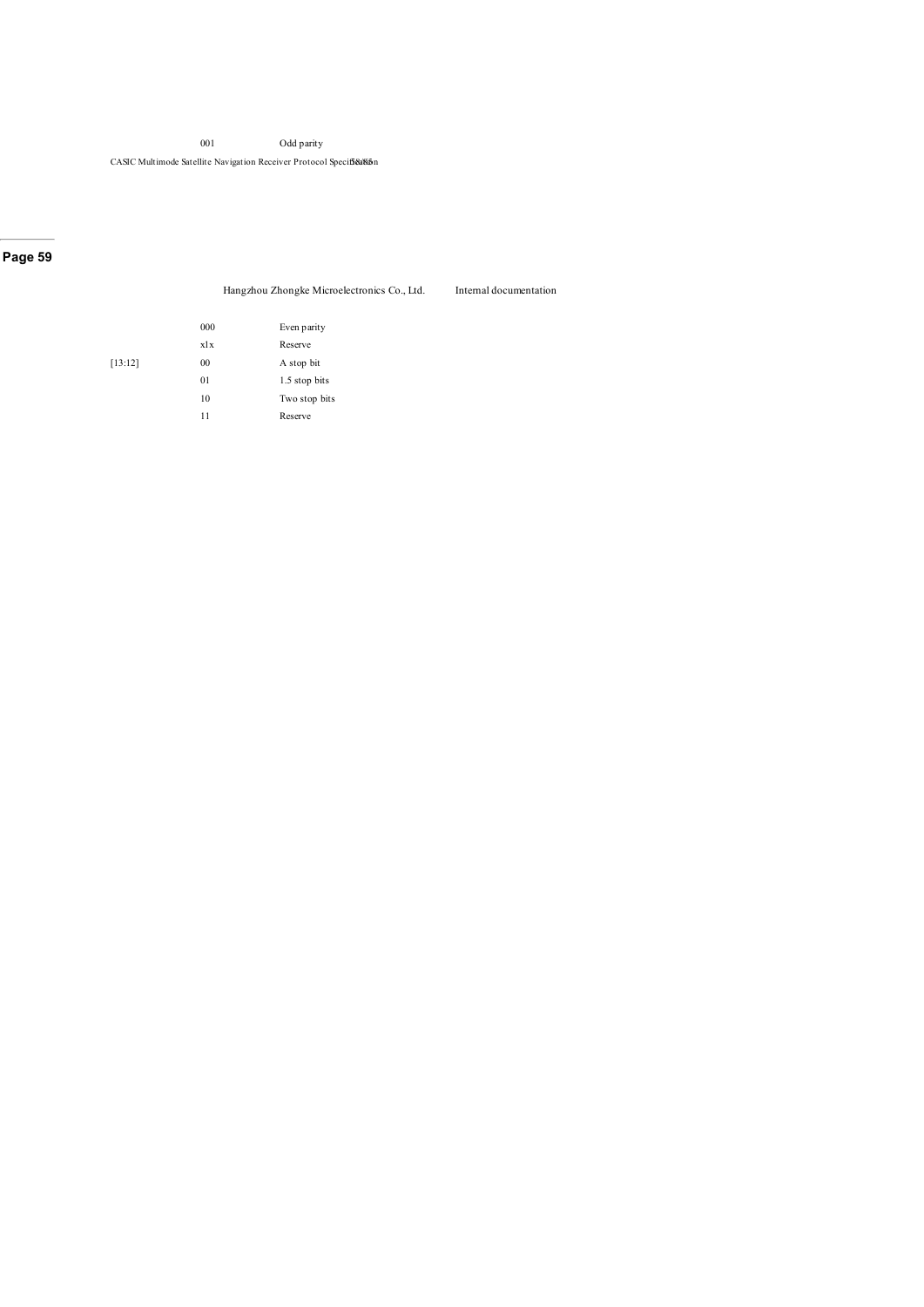Hangzhou Zhongke Microelectronics Co., Ltd. Internal documentation

# 2.11.2 CFG-MSG (0x06 0x01)

| information CFG-MSG                                   |                                       |                                                                             |                                                           |      |                                                                                                      |                                            |          |  |  |  |  |
|-------------------------------------------------------|---------------------------------------|-----------------------------------------------------------------------------|-----------------------------------------------------------|------|------------------------------------------------------------------------------------------------------|--------------------------------------------|----------|--|--|--|--|
| describe                                              |                                       |                                                                             | Check the frequency of sending all messages               |      |                                                                                                      |                                            |          |  |  |  |  |
| type                                                  | Inquire                               |                                                                             |                                                           |      |                                                                                                      |                                            |          |  |  |  |  |
| Annotation                                            |                                       |                                                                             |                                                           |      |                                                                                                      |                                            |          |  |  |  |  |
| information head                                      |                                       |                                                                             | Length (bytes)                                            |      | Identifier                                                                                           | Payload                                    | Checksum |  |  |  |  |
| structure                                             | 0xBA0xCE                              |                                                                             | $\bf{0}$                                                  |      | 0x06 0x01                                                                                            | $\mathbf{0}$                               | 4 Bytes  |  |  |  |  |
|                                                       |                                       |                                                                             |                                                           |      |                                                                                                      |                                            |          |  |  |  |  |
|                                                       | information CFG-MSG                   |                                                                             |                                                           |      |                                                                                                      |                                            |          |  |  |  |  |
| describe                                              | Set the frequency of sending messages |                                                                             |                                                           |      |                                                                                                      |                                            |          |  |  |  |  |
| type                                                  | set up                                |                                                                             |                                                           |      |                                                                                                      |                                            |          |  |  |  |  |
| Annotation                                            |                                       |                                                                             |                                                           |      |                                                                                                      |                                            |          |  |  |  |  |
| information head                                      |                                       |                                                                             | Length (bytes)                                            |      | Identifier                                                                                           | Payload                                    | Checksum |  |  |  |  |
| 0xBA 0xCE<br>$\overline{4}$<br>0x06 0x01<br>structure |                                       |                                                                             |                                                           |      |                                                                                                      | See the table below 4 Bytes                |          |  |  |  |  |
| Payload content                                       |                                       |                                                                             |                                                           |      |                                                                                                      |                                            |          |  |  |  |  |
| character data                                        |                                       | Proportion                                                                  | name                                                      | unit | describe                                                                                             |                                            |          |  |  |  |  |
| Offset                                                | type                                  | Zoom                                                                        |                                                           |      |                                                                                                      |                                            |          |  |  |  |  |
| $\Omega$                                              | U1                                    |                                                                             | clsID                                                     |      | Information type                                                                                     |                                            |          |  |  |  |  |
| 1                                                     | U1                                    |                                                                             | msgID                                                     |      | Message number                                                                                       |                                            |          |  |  |  |  |
| 2                                                     | U <sub>2</sub>                        | $\overline{a}$                                                              | rate                                                      |      |                                                                                                      | Information sending frequency (remark [1]) |          |  |  |  |  |
|                                                       |                                       |                                                                             | Remark [1]: Frequency of sending information              |      |                                                                                                      |                                            |          |  |  |  |  |
| Numerical value                                       |                                       | describe                                                                    |                                                           |      |                                                                                                      |                                            |          |  |  |  |  |
| 0                                                     |                                       | No output                                                                   |                                                           |      |                                                                                                      |                                            |          |  |  |  |  |
| 1                                                     |                                       |                                                                             | Every time you locate, output once                        |      |                                                                                                      |                                            |          |  |  |  |  |
| 2                                                     |                                       |                                                                             | Position twice, output once                               |      |                                                                                                      |                                            |          |  |  |  |  |
|                                                       |                                       |                                                                             | N times of positioning, output once;                      |      |                                                                                                      |                                            |          |  |  |  |  |
| N                                                     |                                       |                                                                             |                                                           |      | In particular, when $clsID=0x03$ , msgID=0x07, rate represents the configured RXM SENSOR information |                                            |          |  |  |  |  |
|                                                       |                                       |                                                                             | The number of samples per second that the sensor outputs. |      |                                                                                                      |                                            |          |  |  |  |  |
| 0xFFFF                                                |                                       | Immediately output once, and only once, which is equivalent to query output |                                                           |      |                                                                                                      |                                            |          |  |  |  |  |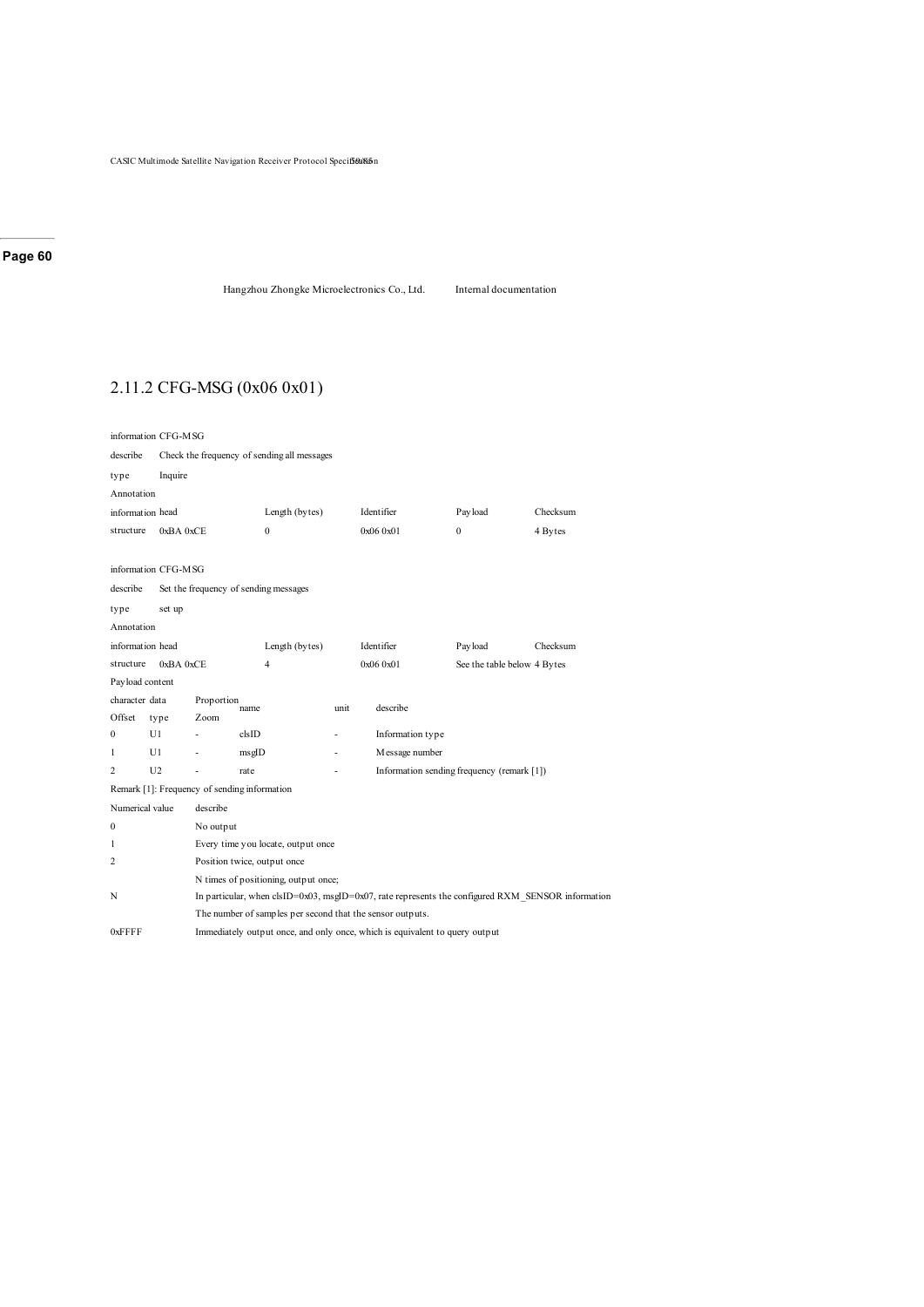Hangzhou Zhongke Microelectronics Co., Ltd. Internal documentation

# 2.11.3 CFG-RST (0x06 0x02)

| Message nameCFG-RST |                             |                                                      |                                                     |      |                                                         |         |                                                           |  |  |  |
|---------------------|-----------------------------|------------------------------------------------------|-----------------------------------------------------|------|---------------------------------------------------------|---------|-----------------------------------------------------------|--|--|--|
| describe            |                             |                                                      | Restart the receiver/clear the saved data structure |      |                                                         |         |                                                           |  |  |  |
| type                | set up                      |                                                      |                                                     |      |                                                         |         |                                                           |  |  |  |
| Annotation          |                             |                                                      |                                                     |      |                                                         |         |                                                           |  |  |  |
| information         | head                        |                                                      | Length (bytes)                                      |      | Identifier                                              | Payload | Checksum                                                  |  |  |  |
| structure           |                             | 0xBA 0xCE                                            | $\overline{4}$                                      |      | 0x06 0x02                                               |         | See the table below 4 Bytes                               |  |  |  |
| Payload content     |                             |                                                      |                                                     |      |                                                         |         |                                                           |  |  |  |
| character data      |                             | Proportion                                           | name                                                | unit | describe                                                |         |                                                           |  |  |  |
| Offset              | type                        | Zoom                                                 |                                                     |      |                                                         |         |                                                           |  |  |  |
| $\mathbf{0}$        | U <sub>2</sub>              | ÷                                                    | navBbrMask                                          |      |                                                         |         | Clear battery-powered RAM. If a bit of the mask is set to |  |  |  |
|                     |                             |                                                      |                                                     |      | 1, then clear the data indicated on this bit (note [1]) |         |                                                           |  |  |  |
| 2                   | U1                          |                                                      | resetM ode                                          |      | Reset method (note [2])                                 |         |                                                           |  |  |  |
| 3                   | U1                          |                                                      | startMode                                           |      | Start method (remark [3])                               |         |                                                           |  |  |  |
|                     | Remark [1]: Clear the field |                                                      |                                                     |      |                                                         |         |                                                           |  |  |  |
| Bit                 |                             | describe                                             |                                                     |      |                                                         |         |                                                           |  |  |  |
| B <sub>0</sub>      |                             | Ephemeris                                            |                                                     |      |                                                         |         |                                                           |  |  |  |
| B1                  |                             | Almanac                                              |                                                     |      |                                                         |         |                                                           |  |  |  |
| <b>B2</b>           |                             | Health information                                   |                                                     |      |                                                         |         |                                                           |  |  |  |
| B <sub>3</sub>      |                             |                                                      | Ionospheric parameters                              |      |                                                         |         |                                                           |  |  |  |
| <b>B4</b>           |                             |                                                      | Receiver location information                       |      |                                                         |         |                                                           |  |  |  |
| B5                  |                             |                                                      | Clock drift (clock frequency deviation)             |      |                                                         |         |                                                           |  |  |  |
| <b>B6</b>           |                             |                                                      | Cry stal parameters                                 |      |                                                         |         |                                                           |  |  |  |
| B7                  |                             |                                                      | UTC correction parameters                           |      |                                                         |         |                                                           |  |  |  |
| <b>B8</b>           |                             | <b>RTC</b>                                           |                                                     |      |                                                         |         |                                                           |  |  |  |
| <b>B</b> 9          |                             |                                                      | Configuration information                           |      |                                                         |         |                                                           |  |  |  |
|                     | Remark [2]: Reset method    |                                                      |                                                     |      |                                                         |         |                                                           |  |  |  |
| Numerical value     |                             | describe                                             |                                                     |      |                                                         |         |                                                           |  |  |  |
| $\boldsymbol{0}$    |                             |                                                      | Immediate hardware reset (implemented by WATCHDOG)  |      |                                                         |         |                                                           |  |  |  |
| 1                   |                             |                                                      | Controlled software reset                           |      |                                                         |         |                                                           |  |  |  |
| 2                   |                             |                                                      | Controlled software reset (GPS only)                |      |                                                         |         |                                                           |  |  |  |
| $\overline{4}$      |                             | Hardware reset after shutdown (realized by WATCHDOG) |                                                     |      |                                                         |         |                                                           |  |  |  |
|                     | Remark [3]: Startup method  |                                                      |                                                     |      |                                                         |         |                                                           |  |  |  |
| Numerical value     |                             | describe                                             |                                                     |      |                                                         |         |                                                           |  |  |  |
| 0                   |                             | Hot Start                                            |                                                     |      |                                                         |         |                                                           |  |  |  |
| 1                   |                             | Warm start                                           |                                                     |      |                                                         |         |                                                           |  |  |  |
| 2                   |                             |                                                      | Cold start                                          |      |                                                         |         |                                                           |  |  |  |
| 3                   |                             | Factory boot                                         |                                                     |      |                                                         |         |                                                           |  |  |  |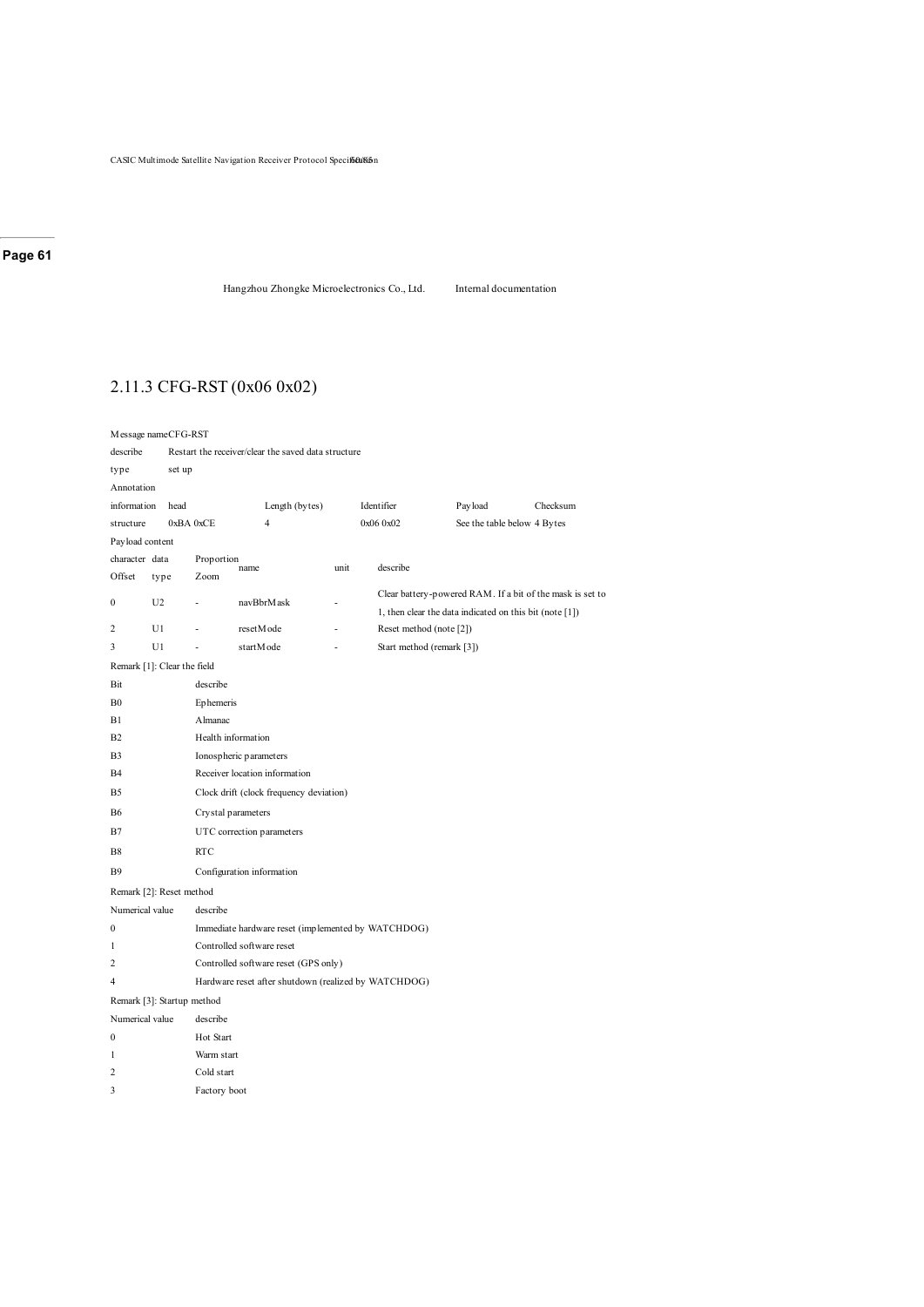```
Hangzhou Zhongke Microelectronics Co., Ltd. Internal documentation
```
# 2.11.4 CFG-TP (0x06 0x03)

|                  | informationCFG-TP                        |                                |                                   |              |                          |                                             |                                                                                                                                        |  |  |  |  |
|------------------|------------------------------------------|--------------------------------|-----------------------------------|--------------|--------------------------|---------------------------------------------|----------------------------------------------------------------------------------------------------------------------------------------|--|--|--|--|
| describe         |                                          | Query time pulse parameters    |                                   |              |                          |                                             |                                                                                                                                        |  |  |  |  |
| type             | Inquire                                  |                                |                                   |              |                          |                                             |                                                                                                                                        |  |  |  |  |
| Annotation       |                                          |                                |                                   |              |                          |                                             |                                                                                                                                        |  |  |  |  |
|                  | informationhead                          |                                | Length (bytes)                    | Identifier   |                          | Pay load                                    | Checksum                                                                                                                               |  |  |  |  |
|                  | structure 0xBA 0xCE                      |                                | $\boldsymbol{0}$<br>0x06 0x03     |              |                          | $\mathbf{0}$                                | 4 Bytes                                                                                                                                |  |  |  |  |
|                  |                                          |                                |                                   |              |                          |                                             |                                                                                                                                        |  |  |  |  |
|                  | informationCFG-TP                        |                                |                                   |              |                          |                                             |                                                                                                                                        |  |  |  |  |
| describe         |                                          | Read/set time pulse parameters |                                   |              |                          |                                             |                                                                                                                                        |  |  |  |  |
| type             | Read/set                                 |                                |                                   |              |                          |                                             |                                                                                                                                        |  |  |  |  |
| Annotation       |                                          |                                |                                   |              |                          |                                             |                                                                                                                                        |  |  |  |  |
|                  | informationhead                          |                                | Length (bytes)                    | Identifier   |                          | Pay load                                    | Checksum                                                                                                                               |  |  |  |  |
| structure        | 0xBA 0xCE                                |                                | 16                                | 0x06 0x03    |                          |                                             | See the table below 4 Bytes                                                                                                            |  |  |  |  |
|                  | Payload content                          |                                |                                   |              |                          |                                             |                                                                                                                                        |  |  |  |  |
|                  | character data                           | Proportion                     | name                              | unit         | describe                 |                                             |                                                                                                                                        |  |  |  |  |
| Offset           | type                                     | Zoom                           |                                   |              |                          |                                             |                                                                                                                                        |  |  |  |  |
| $\mathbf{0}$     | U <sub>4</sub>                           | L.                             | interval                          | us           |                          | Time interval between pulses (pulse period) |                                                                                                                                        |  |  |  |  |
| $\overline{4}$   | U <sub>4</sub>                           |                                | width<br>Pulse Width<br>us        |              |                          |                                             |                                                                                                                                        |  |  |  |  |
| 8                | U1                                       | ä,                             | enable                            | ÷,           | Enable flag (note [1])   |                                             |                                                                                                                                        |  |  |  |  |
| 9                | U1                                       | ä,                             | polar                             | ÷,           |                          | Pulse polarity configuration (note [2)      |                                                                                                                                        |  |  |  |  |
| 10               | U1                                       | L.                             | timeRef                           | L,           |                          | Reference time (Remarks [3)                 |                                                                                                                                        |  |  |  |  |
| 11               | U1                                       | L,                             | timeSource                        | Ĭ.           | Time source (remarks [4) |                                             |                                                                                                                                        |  |  |  |  |
| 12               | R <sub>4</sub>                           | ÷,                             | userDelay                         | $\mathbf{s}$ | User time delay          |                                             |                                                                                                                                        |  |  |  |  |
| Value            | Remark [1]: Pulse enable flag            | describe                       |                                   |              |                          |                                             |                                                                                                                                        |  |  |  |  |
| $\mathbf{0}$     |                                          | Off pulse                      |                                   |              |                          |                                             |                                                                                                                                        |  |  |  |  |
| $\mathbf{1}$     |                                          | Enable pulse                   |                                   |              |                          |                                             |                                                                                                                                        |  |  |  |  |
| $\overline{c}$   |                                          |                                |                                   |              |                          |                                             | The pulse is enabled and output continuously. When it cannot be positioned normally, the pulse update rate is automatically maintained |  |  |  |  |
| 3                |                                          |                                |                                   |              |                          |                                             | Output pulse during normal positioning, and no pulse when the receiver cannot be positioned normally                                   |  |  |  |  |
|                  | Remark [2]: Pulse polarity configuration |                                |                                   |              |                          |                                             |                                                                                                                                        |  |  |  |  |
| $\boldsymbol{0}$ |                                          | Rising edge                    |                                   |              |                          |                                             |                                                                                                                                        |  |  |  |  |
| $\mathbf{1}$     |                                          | Falling edge                   |                                   |              |                          |                                             |                                                                                                                                        |  |  |  |  |
|                  | Remark [3]: Reference time               |                                |                                   |              |                          |                                             |                                                                                                                                        |  |  |  |  |
| $\boldsymbol{0}$ |                                          | UTC time                       |                                   |              |                          |                                             |                                                                                                                                        |  |  |  |  |
| $\mathbf{1}$     |                                          | Satellite time                 |                                   |              |                          |                                             |                                                                                                                                        |  |  |  |  |
|                  | Remark [4]: Satellite time source        |                                |                                   |              |                          |                                             |                                                                                                                                        |  |  |  |  |
|                  | Numerical value                          | describe                       |                                   |              |                          |                                             |                                                                                                                                        |  |  |  |  |
| $\boldsymbol{0}$ |                                          |                                | Mandatory single GPS time service |              |                          |                                             |                                                                                                                                        |  |  |  |  |
| $\mathbf{1}$     |                                          |                                | Mandatory single BDS timing       |              |                          |                                             |                                                                                                                                        |  |  |  |  |
| $\overline{c}$   |                                          |                                | Mandatory single GLN timing       |              |                          |                                             |                                                                                                                                        |  |  |  |  |
| 3                |                                          | Reserve                        |                                   |              |                          |                                             |                                                                                                                                        |  |  |  |  |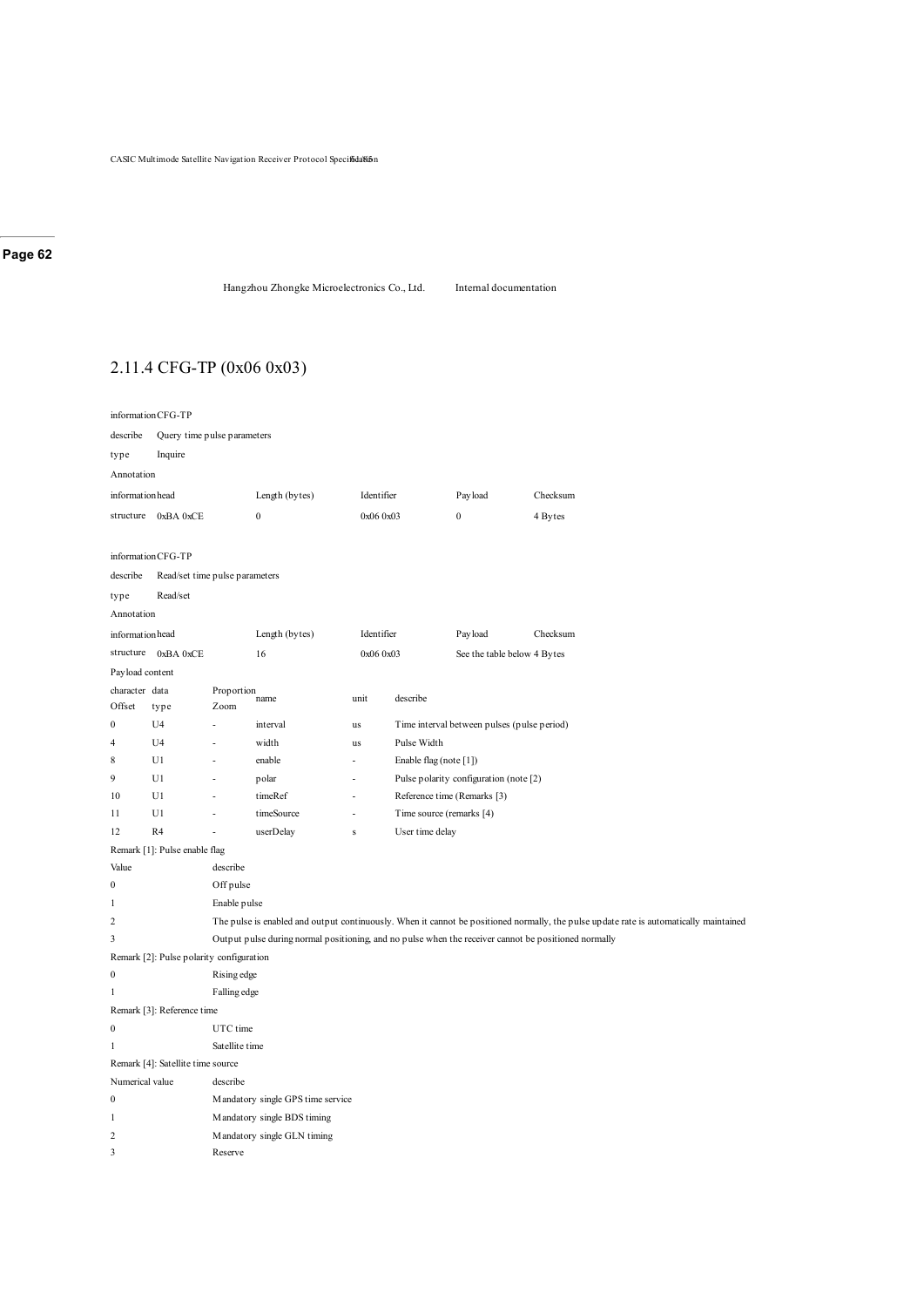$\mathop{\mathrm{CASIC}}$  Multimode Satellite Navigation Receiver Protocol Speciffe<br/>2a/8i5n

#### **Page 63**

Hangzhou Zhongke Microelectronics Co., Ltd. Internal documentation 4 Main BDS, when BDS is unavailable, it can automatically switch to other timing systems 5 Main GPS, when GPS is unavailable, it can automatically switch to other timing system 6 Mainly use GLN, when GLN is unavailable, it can automatically switch to other timing systems 7 Reserve other Automatic selection of timing system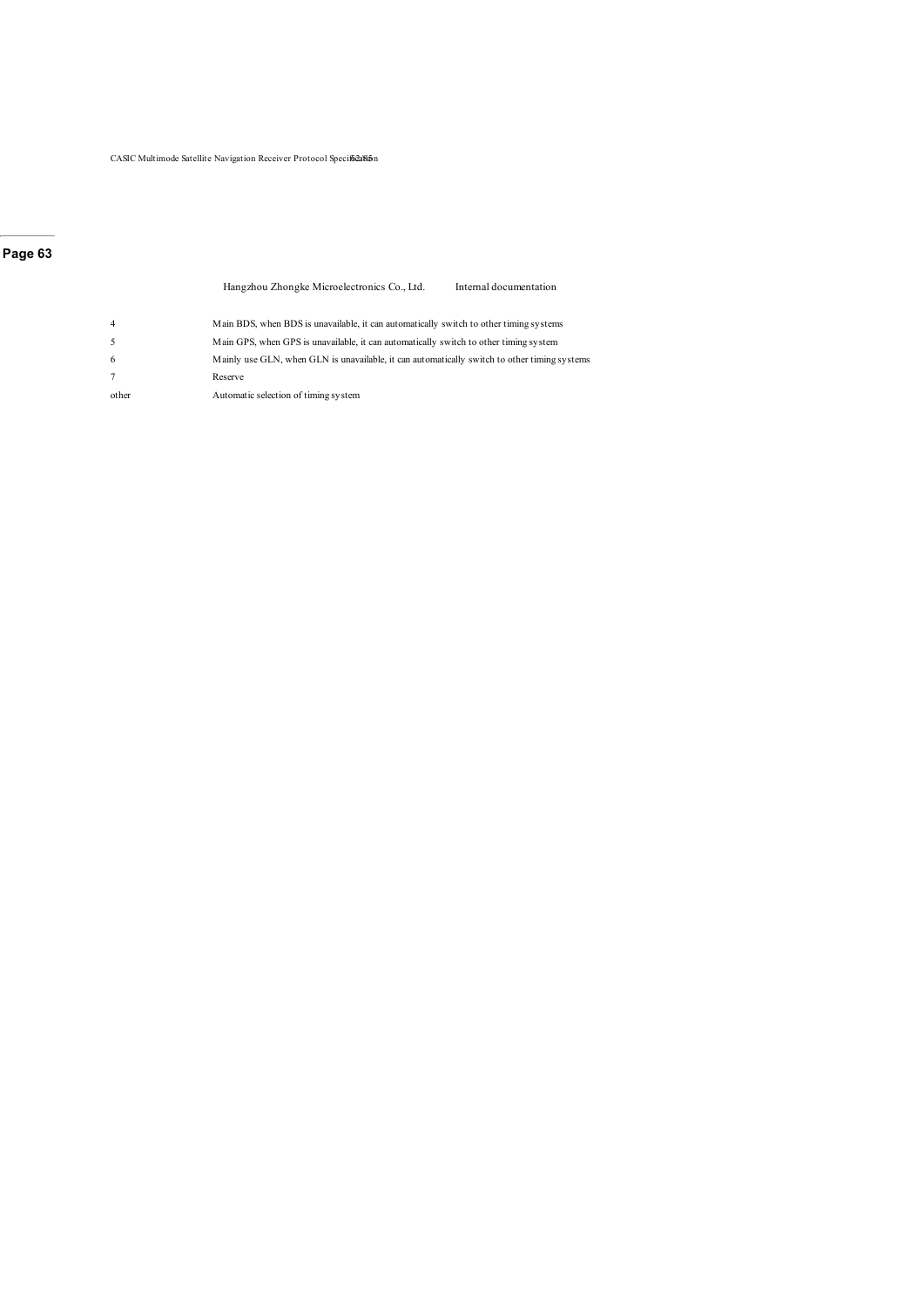Hangzhou Zhongke Microelectronics Co., Ltd. Internal documentation

# 2.11.5 CFG-RATE (0x06 0x04)

|                 |                       | Message name CFG-RATE                                                                                                                                         |                                 |      |            |                                       |          |  |  |  |  |  |
|-----------------|-----------------------|---------------------------------------------------------------------------------------------------------------------------------------------------------------|---------------------------------|------|------------|---------------------------------------|----------|--|--|--|--|--|
| describe        |                       |                                                                                                                                                               | Query positioning time interval |      |            |                                       |          |  |  |  |  |  |
| type            |                       | Inquire                                                                                                                                                       |                                 |      |            |                                       |          |  |  |  |  |  |
|                 |                       | The receiver supports different navigation rates (the default rate is one update per second). The navigation rate will directly affect the power consumption, |                                 |      |            |                                       |          |  |  |  |  |  |
| Annotation      |                       | The faster the speed, the greater the burden on the CPU and communication                                                                                     |                                 |      |            |                                       |          |  |  |  |  |  |
| information     | head                  |                                                                                                                                                               | Length (bytes)                  |      | Identifier | Payload                               | Checksum |  |  |  |  |  |
| structure       |                       | 0xBA0xCE                                                                                                                                                      | $\mathbf{0}$                    |      | 0x06 0x04  | $\mathbf{0}$                          | 4 Bytes  |  |  |  |  |  |
|                 |                       |                                                                                                                                                               |                                 |      |            |                                       |          |  |  |  |  |  |
|                 | Message name CFG-RATE |                                                                                                                                                               |                                 |      |            |                                       |          |  |  |  |  |  |
| describe        |                       | Set positioning interval                                                                                                                                      |                                 |      |            |                                       |          |  |  |  |  |  |
| type            |                       | set up                                                                                                                                                        |                                 |      |            |                                       |          |  |  |  |  |  |
| Annotation      |                       | The receiver supports different navigation rates (the default rate is one update per second). The navigation rate will directly affect the power consumption, |                                 |      |            |                                       |          |  |  |  |  |  |
|                 |                       | The faster the speed, the greater the burden on the CPU and communication                                                                                     |                                 |      |            |                                       |          |  |  |  |  |  |
| information     | head                  |                                                                                                                                                               | Length (bytes)                  |      | Identifier | Payload                               | Checksum |  |  |  |  |  |
| structure       |                       | 0xBA0xCE                                                                                                                                                      | $\overline{4}$                  |      | 0x06 0x04  | See the table below 4 Bytes           |          |  |  |  |  |  |
| Payload content |                       |                                                                                                                                                               |                                 |      |            |                                       |          |  |  |  |  |  |
| character data  |                       | Proportion                                                                                                                                                    |                                 | unit | describe   |                                       |          |  |  |  |  |  |
| Offset          | type                  | Zoom                                                                                                                                                          | name                            |      |            |                                       |          |  |  |  |  |  |
| $\mathbf{0}$    | U <sub>2</sub>        |                                                                                                                                                               | interval                        | ms   |            | Time interval between two positioning |          |  |  |  |  |  |
| $\overline{c}$  | U <sub>2</sub>        | ä,                                                                                                                                                            | res                             | ٠    | Reserve    |                                       |          |  |  |  |  |  |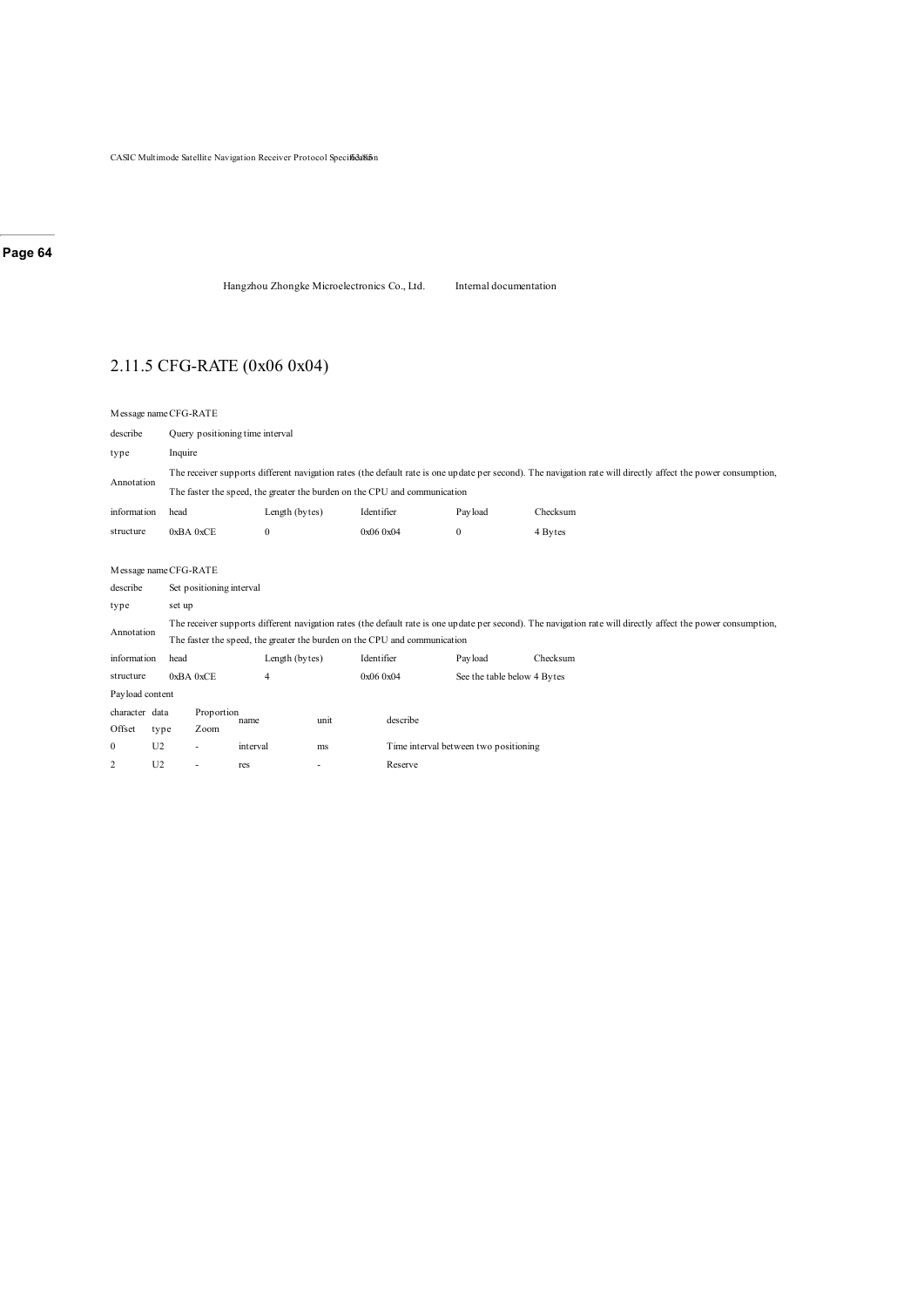```
Hangzhou Zhongke Microelectronics Co., Ltd. Internal documentation
```
# 2.11.6 CFG-CFG (0x06 0x05)

| information                            | CFG-CFG                                                       |            |                                                |           |          |                                              |                                                         |  |  |
|----------------------------------------|---------------------------------------------------------------|------------|------------------------------------------------|-----------|----------|----------------------------------------------|---------------------------------------------------------|--|--|
| describe                               | Clear, save and load configuration information                |            |                                                |           |          |                                              |                                                         |  |  |
| type                                   | Order                                                         |            |                                                |           |          |                                              |                                                         |  |  |
| Annotation                             |                                                               |            |                                                |           |          |                                              |                                                         |  |  |
| information                            | Length (bytes)<br>Identifier<br>Payload<br>head<br>Checksum   |            |                                                |           |          |                                              |                                                         |  |  |
| structure                              | 0xBA0xCE                                                      |            | 4                                              | 0x06 0x05 |          | See the table below 4 Bytes                  |                                                         |  |  |
| Payload content                        |                                                               |            |                                                |           |          |                                              |                                                         |  |  |
| character                              | data                                                          | Proportion | name                                           | unit      | describe |                                              |                                                         |  |  |
| Offset                                 | type                                                          | Zoom       |                                                |           |          |                                              |                                                         |  |  |
| 0                                      | U2                                                            |            | mask                                           |           |          | Mask of configuration information (Note [1]) |                                                         |  |  |
| 2                                      | U1                                                            |            | mode                                           |           |          |                                              | Operation mode for configuration information (Note [2]) |  |  |
| 3                                      | U1                                                            |            | res                                            |           | Reserve  |                                              |                                                         |  |  |
| Remark [1]: Configure information mask |                                                               |            |                                                |           |          |                                              |                                                         |  |  |
| Bit                                    |                                                               | describe   |                                                |           |          |                                              |                                                         |  |  |
| B <sub>0</sub>                         |                                                               |            | IO port configuration information (CFG-PRT)    |           |          |                                              |                                                         |  |  |
| B1                                     |                                                               |            | Message configuration (CFG-MSG)                |           |          |                                              |                                                         |  |  |
| B <sub>2</sub>                         |                                                               |            | INF message configuration (CFG-INF)            |           |          |                                              |                                                         |  |  |
| B <sub>3</sub>                         |                                                               |            | Navigation configuration (CFG-RATE, CFG-TMODE) |           |          |                                              |                                                         |  |  |
| B <sub>4</sub>                         |                                                               |            | Time pulse configuration (CFG-TP)              |           |          |                                              |                                                         |  |  |
| B <sub>5</sub>                         |                                                               |            | Group delay (CFG-GROUP)                        |           |          |                                              |                                                         |  |  |
| Remark [2]: Operation mode             |                                                               |            |                                                |           |          |                                              |                                                         |  |  |
| Numerical value                        |                                                               | describe   |                                                |           |          |                                              |                                                         |  |  |
| 0                                      | Clear permanent configuration                                 |            |                                                |           |          |                                              |                                                         |  |  |
| 1                                      | Save current configuration to permanent configuration         |            |                                                |           |          |                                              |                                                         |  |  |
| 2                                      | Permanent configuration loaded into the current configuration |            |                                                |           |          |                                              |                                                         |  |  |
|                                        |                                                               |            |                                                |           |          |                                              |                                                         |  |  |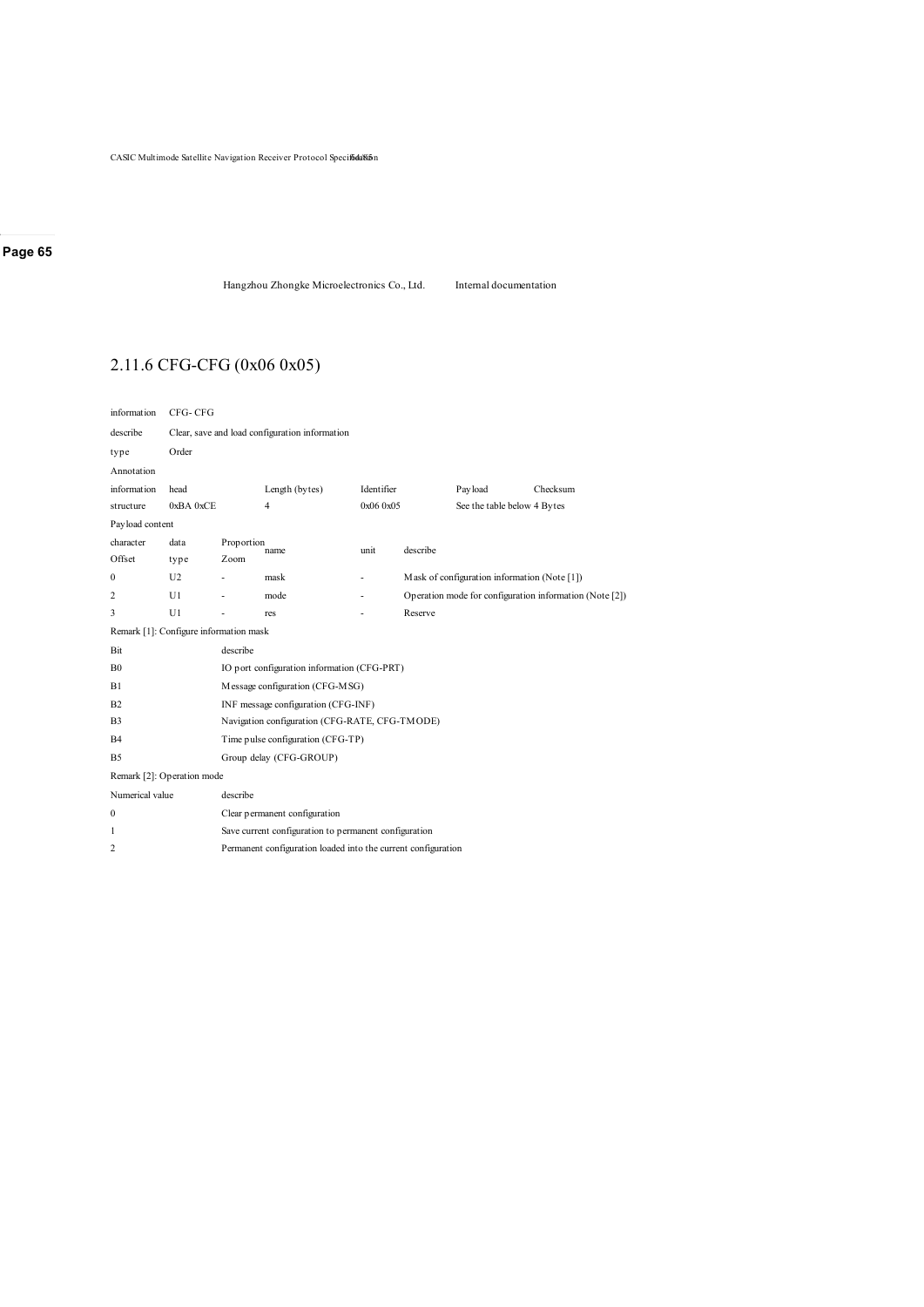Hangzhou Zhongke Microelectronics Co., Ltd. Internal documentation

# 2.11.7 CFG-TMODE (0x06 0x06)

| informationCFG-TMODE |                                   |                            |                |                                          |                         |                                                    |                                                                        |  |  |  |
|----------------------|-----------------------------------|----------------------------|----------------|------------------------------------------|-------------------------|----------------------------------------------------|------------------------------------------------------------------------|--|--|--|
| describe             | Query timing mode                 |                            |                |                                          |                         |                                                    |                                                                        |  |  |  |
| type                 | Inquire                           |                            |                |                                          |                         |                                                    |                                                                        |  |  |  |
| Annotation           |                                   |                            |                |                                          |                         |                                                    |                                                                        |  |  |  |
|                      | informationhead<br>Length (bytes) |                            |                | Identifier                               |                         | Payload                                            | Checksum                                                               |  |  |  |
| structure            | 0xBA 0xCE                         |                            | $\mathbf{0}$   | 0x06 0x06                                |                         | $\mathbf{0}$                                       | 4 Bytes                                                                |  |  |  |
|                      |                                   |                            |                |                                          |                         |                                                    |                                                                        |  |  |  |
| informationCFG-TMODE |                                   |                            |                |                                          |                         |                                                    |                                                                        |  |  |  |
| describe             |                                   | Read/set time service mode |                |                                          |                         |                                                    |                                                                        |  |  |  |
| type                 | Read/set                          |                            |                |                                          |                         |                                                    |                                                                        |  |  |  |
| Annotation           |                                   |                            |                |                                          |                         |                                                    |                                                                        |  |  |  |
| informationhead      |                                   |                            | Length (bytes) | Identifier                               |                         | Payload                                            | Checksum                                                               |  |  |  |
| structure            | 0xBA 0xCE                         |                            | 40             | 0x06 0x06<br>See the table below 4 Bytes |                         |                                                    |                                                                        |  |  |  |
| Payload content      |                                   |                            |                |                                          |                         |                                                    |                                                                        |  |  |  |
| character data       |                                   | Proportion                 | name           | unit                                     | describe                |                                                    |                                                                        |  |  |  |
| Offset               | type                              | Zoom                       |                |                                          |                         |                                                    |                                                                        |  |  |  |
| $\boldsymbol{0}$     | U <sub>4</sub>                    | $\overline{\phantom{a}}$   | mode           | ٠                                        |                         | Time service mode (Note [1])                       |                                                                        |  |  |  |
| 4                    | R8                                | $\overline{\phantom{a}}$   | fixedPosX      | m                                        |                         | X coordinate in ECEF coordinate system             |                                                                        |  |  |  |
| 12                   | R8                                | $\overline{\phantom{a}}$   | fixedPosY      | m                                        |                         | Y coordinate in ECEF coordinate system             |                                                                        |  |  |  |
| 20                   | R8                                | $\overline{\phantom{a}}$   | fixedPosZ      | m                                        |                         | Z coordinate in ECEF coordinate system             |                                                                        |  |  |  |
| 28                   | R <sub>4</sub>                    | $\overline{\phantom{a}}$   | fixedPosVar    | $m^2$                                    | 3D variance of position |                                                    |                                                                        |  |  |  |
| 32                   | U <sub>4</sub>                    | $\overline{\phantom{a}}$   | svinMinDur     | s                                        |                         |                                                    | When the time service mode is 1, the minimum measurement time interval |  |  |  |
| 36                   | R4                                |                            | svinVarLimit   | $m^2$                                    |                         | When the timing mode is 1, positioning error limit |                                                                        |  |  |  |
|                      |                                   |                            |                |                                          |                         |                                                    |                                                                        |  |  |  |

Remark [1]: Time service mode

Numerical value describe

1

|  | Autonomous positioning and simultaneous timing |  |
|--|------------------------------------------------|--|
|--|------------------------------------------------|--|

After autonomously positioning for a period of time to obtain the user's position with sufficient accuracy, only use all available satellites to calculate the

User clock parameters for time service. In this mode, when the user's position is fixed, a single satellite time service can be realized

The user enters the current position, and only uses all available satellites to calculate the user clock parameters for timing. In this mode

2 Single star timing can be realized under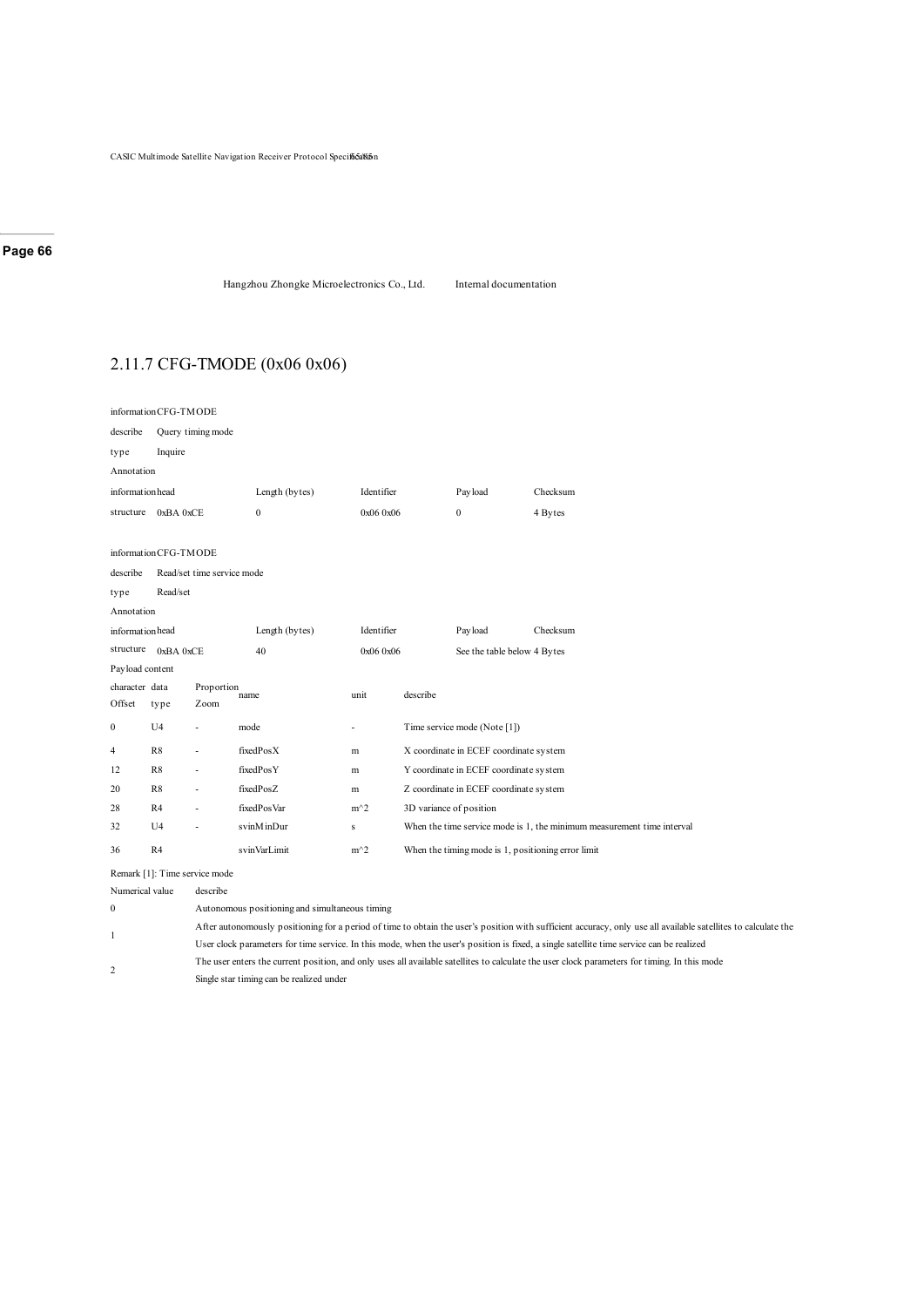Hangzhou Zhongke Microelectronics Co., Ltd. Internal documentation

# 2.11.8 CFG-NAVX (0x06 0x07)

| Message namCFG-NAVX        |                                              |                                                               |                                                                            |            |                      |                                             |                                                                                                                             |  |  |  |  |  |
|----------------------------|----------------------------------------------|---------------------------------------------------------------|----------------------------------------------------------------------------|------------|----------------------|---------------------------------------------|-----------------------------------------------------------------------------------------------------------------------------|--|--|--|--|--|
| describe                   |                                              | Query the professional configuration of the navigation engine |                                                                            |            |                      |                                             |                                                                                                                             |  |  |  |  |  |
| type                       |                                              | Inquire                                                       |                                                                            |            |                      |                                             |                                                                                                                             |  |  |  |  |  |
| Annotation                 |                                              | Query navigation related parameters                           |                                                                            |            |                      |                                             |                                                                                                                             |  |  |  |  |  |
| information head           |                                              |                                                               | Length (bytes)                                                             | Identifier |                      | Payload                                     | Checksum                                                                                                                    |  |  |  |  |  |
| structure                  |                                              | 0xBA 0xCE                                                     | $\boldsymbol{0}$                                                           | 0x06 0x07  |                      | $\boldsymbol{0}$                            | 4 Bytes                                                                                                                     |  |  |  |  |  |
|                            |                                              |                                                               |                                                                            |            |                      |                                             |                                                                                                                             |  |  |  |  |  |
| Message namCFG-NAVX        |                                              |                                                               |                                                                            |            |                      |                                             |                                                                                                                             |  |  |  |  |  |
| describe                   | Navigation engine professional configuration |                                                               |                                                                            |            |                      |                                             |                                                                                                                             |  |  |  |  |  |
| type                       | set up                                       |                                                               |                                                                            |            |                      |                                             |                                                                                                                             |  |  |  |  |  |
| Annotation                 |                                              |                                                               | Configure navigation related parameters                                    |            |                      |                                             |                                                                                                                             |  |  |  |  |  |
| information                | head                                         |                                                               | Length (bytes)                                                             | Identifier |                      | Pay load                                    | Checksum                                                                                                                    |  |  |  |  |  |
| structure                  | 0xBA 0xCE                                    |                                                               | 44                                                                         | 0x06 0x07  |                      | See the table below 4 Bytes                 |                                                                                                                             |  |  |  |  |  |
| Payload content            |                                              |                                                               |                                                                            |            |                      |                                             |                                                                                                                             |  |  |  |  |  |
| character data             |                                              | Proportion                                                    | name                                                                       | unit       | describe             |                                             |                                                                                                                             |  |  |  |  |  |
| Offset                     | type                                         | Zoom                                                          |                                                                            |            |                      |                                             |                                                                                                                             |  |  |  |  |  |
| $\mathbf{0}$               | U <sub>4</sub>                               |                                                               | mask                                                                       |            |                      |                                             | Parameter mask, only the corresponding bit mask is set to 1, the parameter                                                  |  |  |  |  |  |
|                            |                                              |                                                               |                                                                            |            |                      | Application only after setting (Remark [1]) |                                                                                                                             |  |  |  |  |  |
| 4                          | U1                                           |                                                               | dy M odel                                                                  |            |                      | Dynamic mode (Remarks [2])                  |                                                                                                                             |  |  |  |  |  |
| 5                          | U1                                           | ÷,                                                            | fixM ode                                                                   | L.         |                      | Positioning mode (note [3])                 |                                                                                                                             |  |  |  |  |  |
| 6                          | U1                                           | ÷.                                                            | minSVs                                                                     | ä,         |                      |                                             | Minimum number of satellites used for positioning                                                                           |  |  |  |  |  |
| 7                          | U1                                           |                                                               | maxSVs                                                                     | L,         |                      |                                             | Maximum number of satellites used for positioning                                                                           |  |  |  |  |  |
| 8                          | U1                                           |                                                               | minCNO                                                                     | $dB-Hz$    |                      |                                             | Minimum satellite signal carrier-to-noise ratio for positioning                                                             |  |  |  |  |  |
| 9                          | U1                                           |                                                               | res1                                                                       |            | Reserve              |                                             |                                                                                                                             |  |  |  |  |  |
| 10<br>11                   | U1<br>$_{\rm II}$                            | L,                                                            | iniFix3D<br>minElev                                                        | $\circ$    |                      |                                             | Initial positioning must be $3D$ positioning mark $(0/1)$<br>Minimum elevation angle of GNSS satellite used for positioning |  |  |  |  |  |
| 12                         | U1                                           |                                                               | drLimit                                                                    | s          |                      | Maximum DR time without satellite signal    |                                                                                                                             |  |  |  |  |  |
| 13                         | U1                                           |                                                               | navSystem                                                                  |            |                      | Navigation system enable flag (note [4])    |                                                                                                                             |  |  |  |  |  |
| 14                         | U <sub>2</sub>                               |                                                               | wnRollOver                                                                 | ä,         | GPS week number      |                                             |                                                                                                                             |  |  |  |  |  |
| 16                         | R4                                           |                                                               | fixedAlt                                                                   | m          |                      | Fixed height during 2D positioning          |                                                                                                                             |  |  |  |  |  |
| 20                         | R4                                           |                                                               | fixedAltVar                                                                | $m^2$      |                      | Fixed height error during 2D positioning    |                                                                                                                             |  |  |  |  |  |
| twenty fouR4               |                                              |                                                               | pDop                                                                       |            |                      | Maximum position DOP                        |                                                                                                                             |  |  |  |  |  |
| 28                         | R4                                           |                                                               | tDop                                                                       |            | Time DOP maximum     |                                             |                                                                                                                             |  |  |  |  |  |
| 32                         | R4                                           |                                                               | pAcc                                                                       | $m^2$      |                      | Maximum position accuracy                   |                                                                                                                             |  |  |  |  |  |
| 36                         | R4                                           | Ĭ.                                                            | tAcc                                                                       | $m^2$      |                      | Maximum time accuracy                       |                                                                                                                             |  |  |  |  |  |
| 40                         | R4                                           | ÷,                                                            | staticHoldTh                                                               | m/s        | Keep still threshold |                                             |                                                                                                                             |  |  |  |  |  |
| Remarks[1]: parameter mask |                                              |                                                               |                                                                            |            |                      |                                             |                                                                                                                             |  |  |  |  |  |
| Bit                        |                                              | describe                                                      |                                                                            |            |                      |                                             |                                                                                                                             |  |  |  |  |  |
| B <sub>0</sub>             |                                              |                                                               | Apply dynamic mode settings                                                |            |                      |                                             |                                                                                                                             |  |  |  |  |  |
| B1                         |                                              | Application targeting mode settings                           |                                                                            |            |                      |                                             |                                                                                                                             |  |  |  |  |  |
| B2                         |                                              |                                                               | Application of the maximum/minimum number of navigation satellites setting |            |                      |                                             |                                                                                                                             |  |  |  |  |  |

B3 Apply the minimum signal-to-noise ratio setting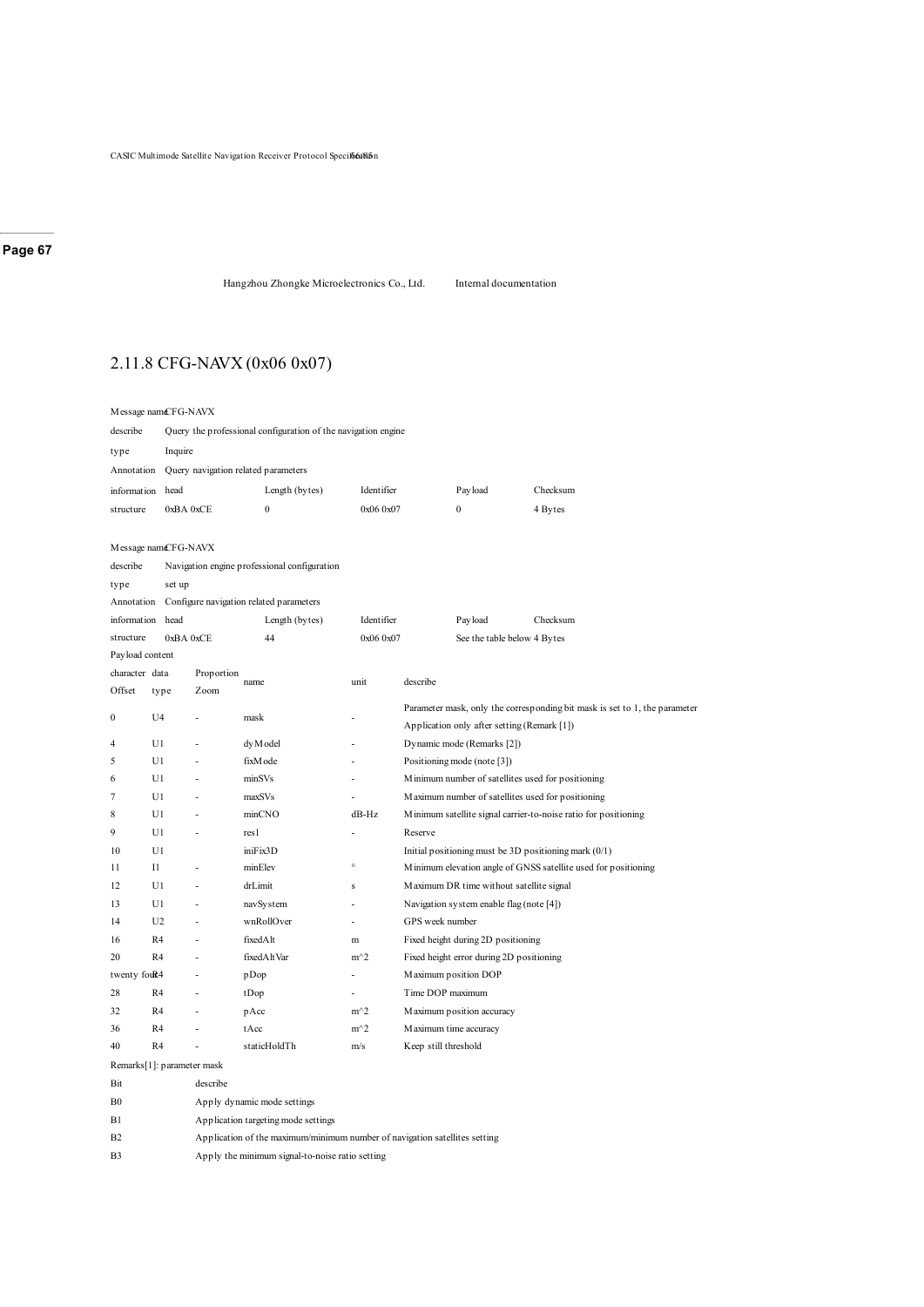Hangzhou Zhongke Microelectronics Co., Ltd. Internal documentation

| B4                                   | Reserve                               |
|--------------------------------------|---------------------------------------|
| <b>B5</b>                            | Apply initial positioning 3D settings |
| <b>B6</b>                            | Apply minimum elevation angle setting |
| B7                                   | Apply DR restriction settings         |
| <b>B8</b>                            | Application navigation system enable  |
| <b>B</b> 9                           | Apply GPS week rollover setting       |
| <b>B10</b>                           | Application height assistance         |
| <b>B11</b>                           | Application location DOP restrictions |
| <b>B12</b>                           | Application time DOP limit            |
| <b>B13</b>                           | Apply static hold settings            |
| Remark [2]: Dynamic mode             |                                       |
| model                                | describe                              |
| $\theta$                             | Portable mode                         |
| 1                                    | Static mode                           |
| $\overline{c}$                       | Walking mode                          |
| 3                                    | Car mode                              |
| 4                                    | Nautical mode                         |
| 5                                    | Flight mode acceleration <1g          |
| 6                                    | Flight mode acceleration<2g           |
| 7                                    | Flight mode acceleration<4g           |
| Remark [3]: Positioning mode         |                                       |
| model                                | describe                              |
| $\theta$                             | Reserve                               |
| 1                                    | 2D positioning                        |
| $\overline{c}$                       | 3D positioning                        |
| 3                                    | 2D/3D positioning automatic switching |
| Remark [4]: Navigation system enable |                                       |
| <b>Bit</b>                           | describe                              |
| B <sub>0</sub>                       | $1 = GPS$                             |
| B1                                   | $1 = BDS$                             |
| B <sub>2</sub>                       | 1=GLONASS                             |
|                                      |                                       |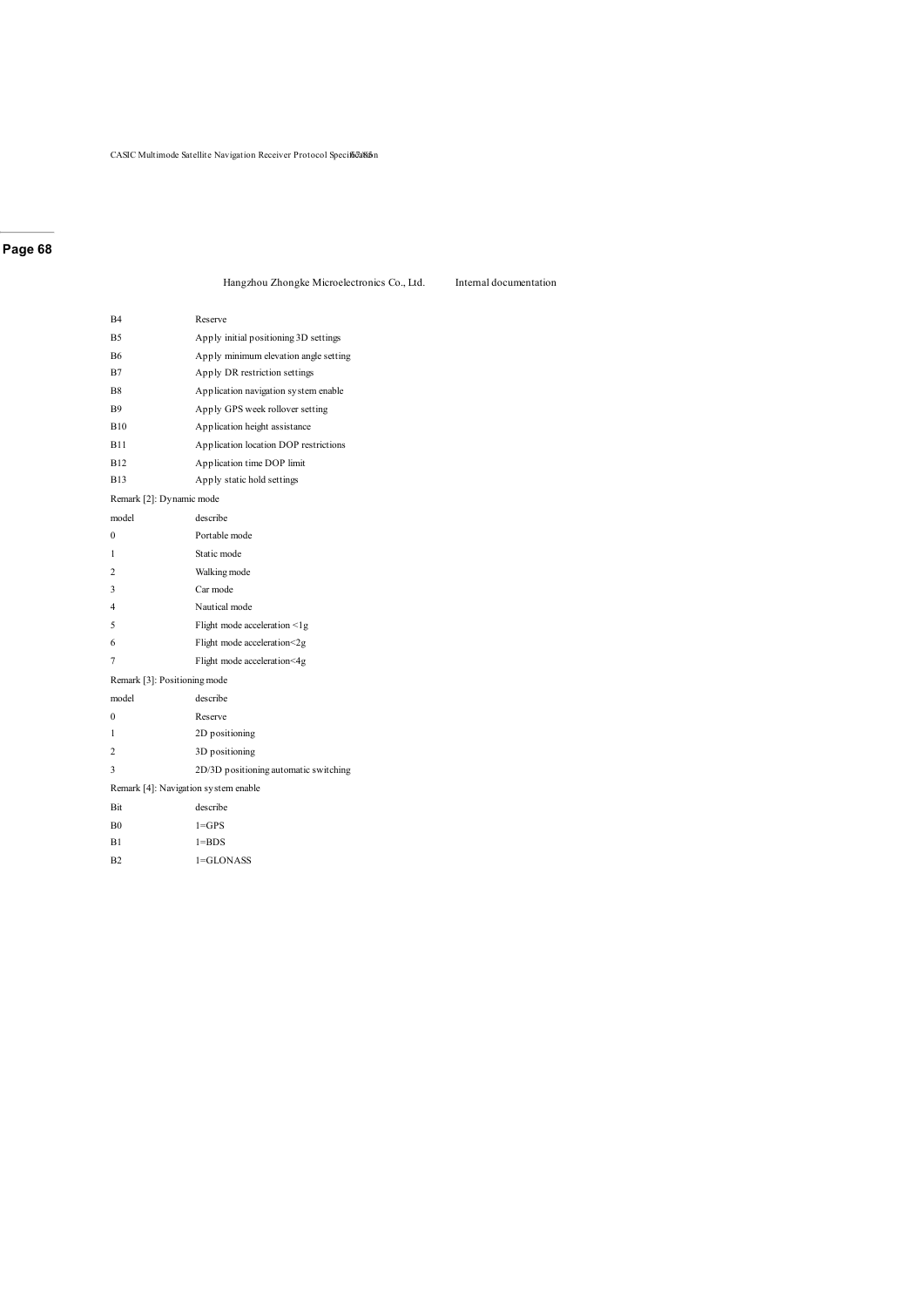Hangzhou Zhongke Microelectronics Co., Ltd. Internal documentation

# 2.11.9 CFG-GROUP (0x06 0x08)

|                  | Message namCFG-GROUP |                                  |                  |            |              |                             |                                                                                     |  |  |  |
|------------------|----------------------|----------------------------------|------------------|------------|--------------|-----------------------------|-------------------------------------------------------------------------------------|--|--|--|
| describe         |                      | Query the group delay of GLONASS |                  |            |              |                             |                                                                                     |  |  |  |
| type             | Inquire              |                                  |                  |            |              |                             |                                                                                     |  |  |  |
| Annotation       |                      |                                  |                  |            |              |                             |                                                                                     |  |  |  |
| information head |                      |                                  | Length (bytes)   | Identifier |              | Payload                     | Checksum                                                                            |  |  |  |
| structure        | 0xBA 0xCE            |                                  | $\boldsymbol{0}$ | 0x060x08   |              | $\boldsymbol{0}$            | 4 Bytes                                                                             |  |  |  |
|                  |                      |                                  |                  |            |              |                             |                                                                                     |  |  |  |
|                  | Message namCFG-GROUP |                                  |                  |            |              |                             |                                                                                     |  |  |  |
| describe         |                      | Configure GLONASS group delay    |                  |            |              |                             |                                                                                     |  |  |  |
| type             | set up               |                                  |                  |            |              |                             |                                                                                     |  |  |  |
| Annotation       |                      |                                  |                  |            |              |                             |                                                                                     |  |  |  |
| information head |                      |                                  | Length (bytes)   | Identifier |              | Payload                     | Checksum                                                                            |  |  |  |
| structure        | 0xBA0xCE             |                                  | 56               | 0x060x08   |              | See the table below 4 Bytes |                                                                                     |  |  |  |
| Payload content  |                      |                                  |                  |            |              |                             |                                                                                     |  |  |  |
| character data   |                      | Proportion                       |                  |            |              |                             |                                                                                     |  |  |  |
| Offset           | type                 | Zoom                             | name             | unit       | describe     |                             |                                                                                     |  |  |  |
|                  |                      |                                  |                  |            |              |                             | The group delay corresponding to each frequency of GLONASS,                         |  |  |  |
| $\bf{0}$         | R4[14]               | $\overline{\phantom{a}}$         | group Dealy      | m          |              |                             | Characterized by distance (group delay time multiplied by the speed of light to get |  |  |  |
|                  |                      |                                  |                  |            | To distance) |                             |                                                                                     |  |  |  |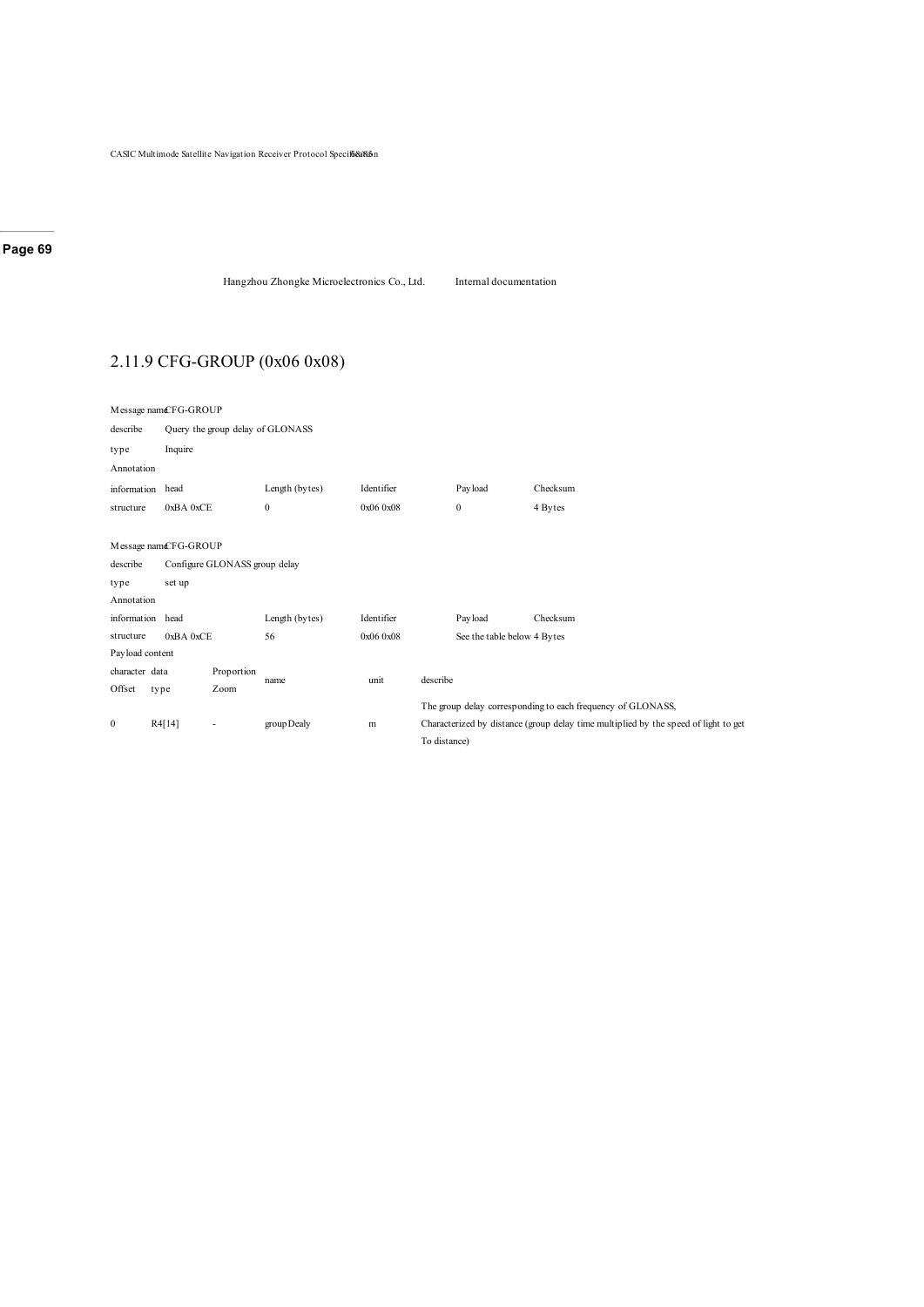Hangzhou Zhongke Microelectronics Co., Ltd. Internal documentation

# 2.11.10 CFG-INS (0x06 0x10)

| Message namcFG-INS       |                |                                 |                |            |                                                                                           |                                                  |                                                                                       |  |  |  |
|--------------------------|----------------|---------------------------------|----------------|------------|-------------------------------------------------------------------------------------------|--------------------------------------------------|---------------------------------------------------------------------------------------|--|--|--|
| describe                 |                | Query INS installation mode     |                |            |                                                                                           |                                                  |                                                                                       |  |  |  |
| type                     | Inquire        |                                 |                |            |                                                                                           |                                                  |                                                                                       |  |  |  |
| Annotation               |                |                                 |                |            |                                                                                           |                                                  |                                                                                       |  |  |  |
| information head         |                |                                 | Length (bytes) | Identifier |                                                                                           | Payload                                          | Checksum                                                                              |  |  |  |
| structure                | 0xBA 0xCE      |                                 | $\mathbf{0}$   | 0x06 0x10  |                                                                                           | $\boldsymbol{0}$                                 | 4 Bytes                                                                               |  |  |  |
|                          |                |                                 |                |            |                                                                                           |                                                  |                                                                                       |  |  |  |
| Message namcFG-INS       |                |                                 |                |            |                                                                                           |                                                  |                                                                                       |  |  |  |
| describe                 |                | Configure INS installation mode |                |            |                                                                                           |                                                  |                                                                                       |  |  |  |
| type                     | set up         |                                 |                |            |                                                                                           |                                                  |                                                                                       |  |  |  |
| Annotation               |                |                                 |                |            |                                                                                           |                                                  |                                                                                       |  |  |  |
| information head         |                |                                 | Length (bytes) | Identifier |                                                                                           | Payload                                          | Checksum                                                                              |  |  |  |
| structure                | 0xBA0xCE       |                                 | 4              | 0x06 0x10  |                                                                                           | See the table below 4 Bytes                      |                                                                                       |  |  |  |
| Payload content          |                |                                 |                |            |                                                                                           |                                                  |                                                                                       |  |  |  |
| character data<br>Offset | type           | Proportion<br>Zoom              | name           | unit       | describe                                                                                  |                                                  |                                                                                       |  |  |  |
|                          |                |                                 |                |            |                                                                                           |                                                  | The relative installation attitude mode of the module relative to the vehicle         |  |  |  |
|                          |                |                                 |                |            |                                                                                           | Configuration, possible value range: 0, 1, 2, 3. |                                                                                       |  |  |  |
|                          |                |                                 |                |            | 0: The X axis of the module points to the front of the vehicle.                           |                                                  |                                                                                       |  |  |  |
|                          |                |                                 |                |            | 1: The X axis of the module points to the right of the vehicle.                           |                                                  |                                                                                       |  |  |  |
| $\mathbf{0}$             | U <sub>2</sub> |                                 | attMode        |            | 2: The X axis of the module points to the rear of the vehicle.                            |                                                  |                                                                                       |  |  |  |
|                          |                |                                 |                |            | 3: The X axis of the module points to the left of the vehicle.                            |                                                  |                                                                                       |  |  |  |
|                          |                |                                 |                |            | 9: The relative attitude of the adaptive estimation module.                               |                                                  |                                                                                       |  |  |  |
|                          |                |                                 |                |            |                                                                                           | The default is 9.                                |                                                                                       |  |  |  |
|                          |                |                                 |                |            | 1: The dead reckoning function is enabled immediately after the backup power is turned on |                                                  |                                                                                       |  |  |  |
|                          |                |                                 |                |            | start                                                                                     |                                                  |                                                                                       |  |  |  |
| 2                        | U <sub>2</sub> |                                 | ramStart       |            |                                                                                           |                                                  | 0: The dead reckoning function is off immediately after the backup power is turned on |  |  |  |
|                          |                |                                 |                |            | close                                                                                     |                                                  |                                                                                       |  |  |  |
|                          |                |                                 |                |            | Off by default                                                                            |                                                  |                                                                                       |  |  |  |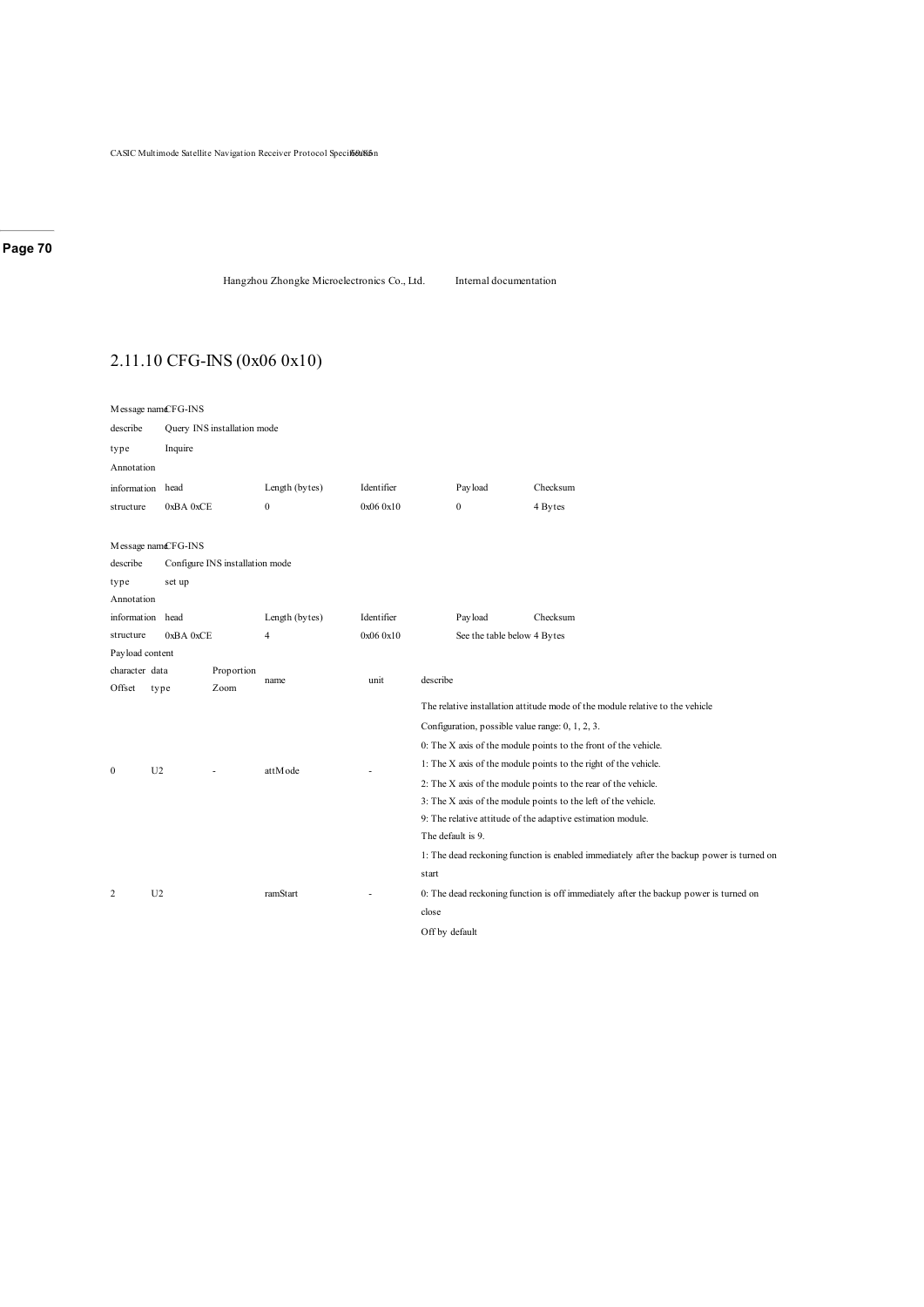Hangzhou Zhongke Microelectronics Co., Ltd. Internal documentation

# 2.12 MSG (0x08)

The receiver navigation message, the message type is 0x08.

### 2.12.1 MSG-BDSUTC (0x08 0x00)

informationMSG-BDSUTC

describe BDS fixed-point UTC data (synchronized parameters with UTC time)

| type            | cycle                |                                        |                |                                |                                                                                                   |                             |                                                                 |  |  |  |  |
|-----------------|----------------------|----------------------------------------|----------------|--------------------------------|---------------------------------------------------------------------------------------------------|-----------------------------|-----------------------------------------------------------------|--|--|--|--|
| Annotation      |                      |                                        |                |                                |                                                                                                   |                             |                                                                 |  |  |  |  |
| informationhead |                      |                                        | Length (bytes) | Identifier                     |                                                                                                   | Payload                     | Checksum                                                        |  |  |  |  |
|                 | structure $0xBA0xCE$ |                                        | 20             | 0x08 0x00                      |                                                                                                   | See the table below 4 Bytes |                                                                 |  |  |  |  |
| Payload content |                      |                                        |                |                                |                                                                                                   |                             |                                                                 |  |  |  |  |
| character data  |                      | Proportion                             | name           | unit                           |                                                                                                   |                             |                                                                 |  |  |  |  |
| Offset          | type                 | Zoom                                   |                |                                | describe                                                                                          |                             |                                                                 |  |  |  |  |
| $\bf{0}$        | U <sub>4</sub>       | $\sim$                                 | res1           | $\overline{\phantom{a}}$       | Reserve                                                                                           |                             |                                                                 |  |  |  |  |
| 4               | I4                   | $2 - 30$                               | a0UTC          | $\bf S$                        | BDT clock difference relative to UTC                                                              |                             |                                                                 |  |  |  |  |
| 8               | I4                   | $2 - 50$                               | alUTC          | s/s                            | BDT clock speed relative to UTC                                                                   |                             |                                                                 |  |  |  |  |
| 12              | $_{\rm II}$          | ä,                                     | dtls           |                                | Before the new leap second takes effect, the cumulative leap second change of BDT relative to UTC |                             |                                                                 |  |  |  |  |
|                 |                      |                                        |                | ${\bf S}$<br>A positive number |                                                                                                   |                             |                                                                 |  |  |  |  |
| 13              | $_{\rm II}$          | $\overline{\phantom{a}}$               | dtlsf          | s                              | After the new leap second takes effect, the cumulative leap second change of BDT relative to UTC  |                             |                                                                 |  |  |  |  |
|                 |                      |                                        |                | A positive number              |                                                                                                   |                             |                                                                 |  |  |  |  |
| 14              | U1                   | $\overline{\phantom{a}}$               | res2           | $\overline{\phantom{a}}$       | Reserve                                                                                           |                             |                                                                 |  |  |  |  |
| 15              | U1                   | $\overline{\phantom{a}}$               | res3           | $\sim$                         | Reserve                                                                                           |                             |                                                                 |  |  |  |  |
| 16              | U1                   | $\overline{\phantom{a}}$               | wnlsf          | wee                            | Week count for the new leap second to take effect                                                 |                             |                                                                 |  |  |  |  |
|                 |                      |                                        |                | k                              |                                                                                                   |                             |                                                                 |  |  |  |  |
| 17              | U1                   | $\overline{\phantom{a}}$               | dn             | day                            |                                                                                                   |                             | Count of days of the week when the new leap second takes effect |  |  |  |  |
| 18              | U1                   | $\overline{\phantom{a}}$               | valid          | $\overline{\phantom{a}}$       | Information available sign (remark [1])                                                           |                             |                                                                 |  |  |  |  |
| 19              | U1                   | ä,                                     | res4           | $\overline{\phantom{a}}$       | Reserve                                                                                           |                             |                                                                 |  |  |  |  |
|                 |                      | Remark [1]: Information available sign |                |                                |                                                                                                   |                             |                                                                 |  |  |  |  |
| Numerical value |                      | illustrate                             |                |                                |                                                                                                   |                             |                                                                 |  |  |  |  |
| $\mathbf{0}$    |                      | invalid                                |                |                                |                                                                                                   |                             |                                                                 |  |  |  |  |
| 1               |                      | Unhealthy                              |                |                                |                                                                                                   |                             |                                                                 |  |  |  |  |
| $\overline{c}$  |                      | Exp ired                               |                |                                |                                                                                                   |                             |                                                                 |  |  |  |  |
| 3               |                      | efficient                              |                |                                |                                                                                                   |                             |                                                                 |  |  |  |  |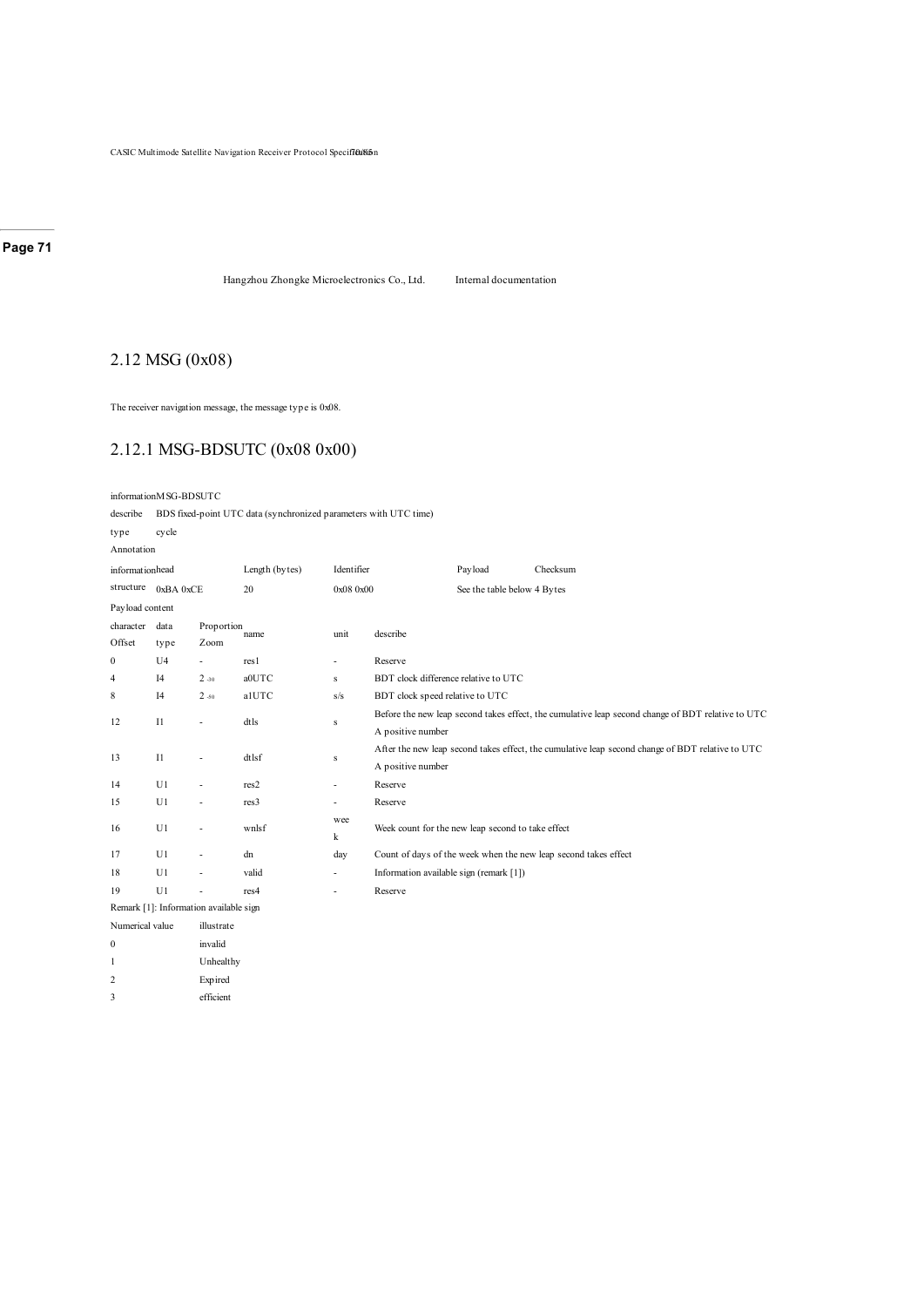Hangzhou Zhongke Microelectronics Co., Ltd. Internal documentation

### 2.12.2 MSG-BDSION (0x08 0x01)

2 Expired 3 efficient

informationMSG-BDSION describe BDS8 parameter fixed-point ionospheric data type cycle Annotation information structure 0xBA 0xCE Length (bytes) Identifier Payload Checksum 16 0x08 0x01 See the table below4 Bytes Payload content character data Offset type Proportion<br>name Zoom unit describe 0 U4 - res1 - Reserve 4 I1 2 -30 alpha0 s Ionospheric parameters 5 I1 2 -27 alpha1 Ionospheric parameters 6 I1 2 -24 alpha2 Ionospheric parameters 7 I1 2 -24 alpha3 Ionospheric parameters 8 I1 2 11 beta0 s Ionospheric parameters 9 I1 2 14 beta1 Ionospheric parameters 10 I1 2 16 beta2 Ionospheric parameters 11 I1 2 16 beta3 Ionospheric parameters 12 U1 - valid - Information available sign (remark [1]) 13 U1 - res2 - Reserve 14 U2 - res3 - Reserve Remark [1]: Information available sign Numerical value illustrate 0 invalid 1 Unhealthy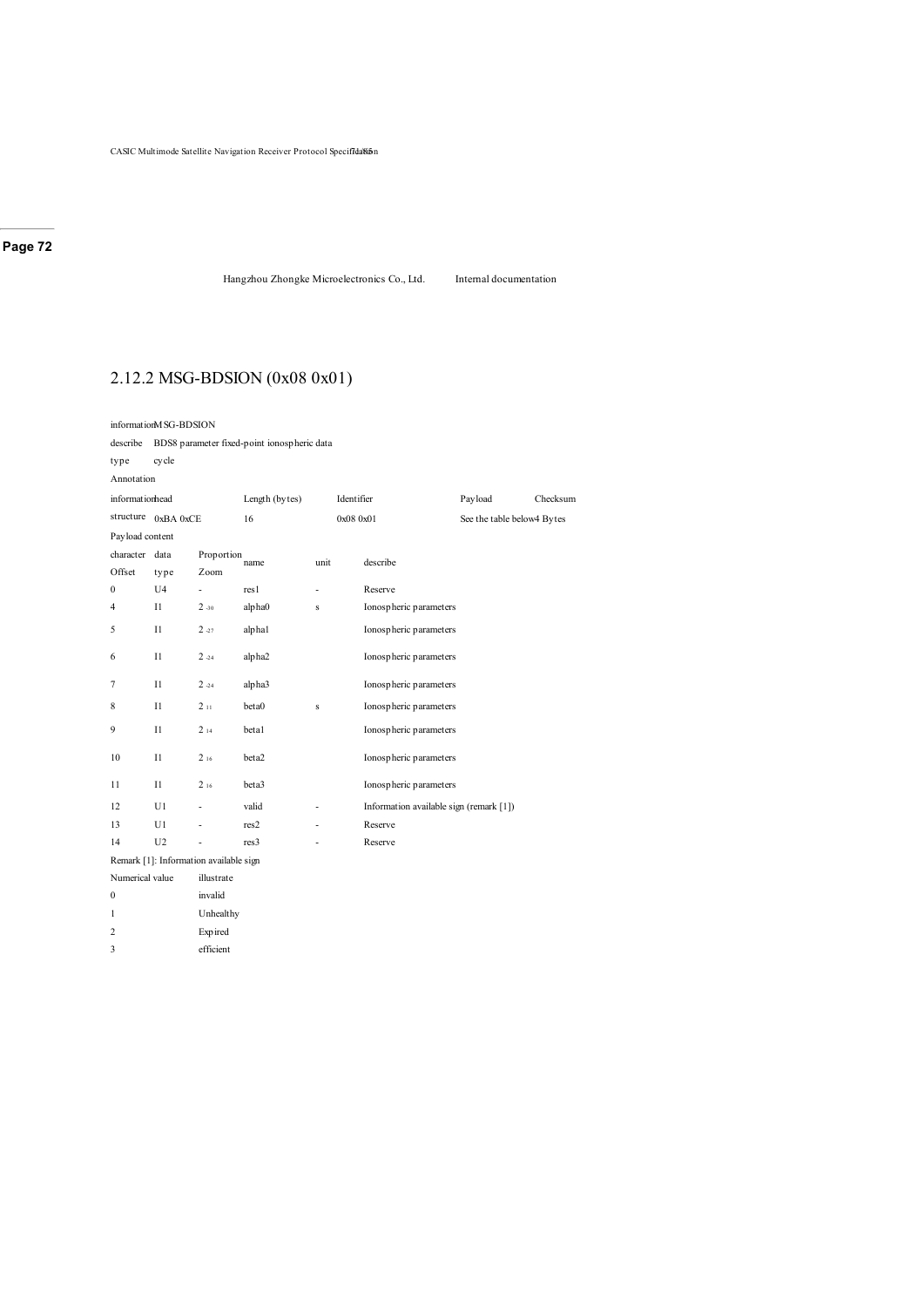Hangzhou Zhongke Microelectronics Co., Ltd. Internal documentation

# 2.12.3 MSG-BDSEPH (0x08 0x02)

|                 | information M SG-BDSEPH |                |                |                                                                                    |                                       |                                                          |                                                                                          |  |  |  |  |
|-----------------|-------------------------|----------------|----------------|------------------------------------------------------------------------------------|---------------------------------------|----------------------------------------------------------|------------------------------------------------------------------------------------------|--|--|--|--|
| describe        | <b>BDS</b> Ephemeris    |                |                |                                                                                    |                                       |                                                          |                                                                                          |  |  |  |  |
| type            | cycle                   |                |                |                                                                                    |                                       |                                                          |                                                                                          |  |  |  |  |
| Annotation      |                         |                |                |                                                                                    |                                       |                                                          |                                                                                          |  |  |  |  |
| informationhead |                         |                | Length (bytes) |                                                                                    | Identifier                            | Payload                                                  | Checksum                                                                                 |  |  |  |  |
| structure       | 0xBA0xCE                |                | 92             |                                                                                    | 0x08 0x02                             | See the table below 4 Bytes                              |                                                                                          |  |  |  |  |
| Payload content |                         |                |                |                                                                                    |                                       |                                                          |                                                                                          |  |  |  |  |
| character data  |                         | Proportion     | name           | unit                                                                               | describe                              |                                                          |                                                                                          |  |  |  |  |
| Offset          | type                    | Zoom           |                |                                                                                    |                                       |                                                          |                                                                                          |  |  |  |  |
| $\mathbf{0}$    | U <sub>4</sub>          | L              | res1           | ä,                                                                                 | Reserve                               |                                                          |                                                                                          |  |  |  |  |
| $\overline{4}$  | U <sub>4</sub>          | $2 - 19$       | sqra           | $m_{1/2}$                                                                          |                                       |                                                          | The square root of the semi-major axis of the satellite orbit                            |  |  |  |  |
| 8               | U <sub>4</sub>          | $2 - 33$       | es             |                                                                                    | Satellite orbit eccentricity          |                                                          |                                                                                          |  |  |  |  |
| 12              | I4                      | $2 - 31$       |                |                                                                                    | Argument of Perigee                   |                                                          |                                                                                          |  |  |  |  |
| 16              | I4                      | $2 - 31$       | M <sub>0</sub> |                                                                                    | Mean anomaly of reference time        |                                                          |                                                                                          |  |  |  |  |
| 20              | I4                      | $2 - 31$       | $\frac{1}{1}$  |                                                                                    | Orbital inclination at reference time |                                                          |                                                                                          |  |  |  |  |
| twenty foul4    |                         | $2 - 31$       | $\mathbf{0}$   |                                                                                    |                                       | Ascension of ascending node calculated by reference time |                                                                                          |  |  |  |  |
| 28              | I4                      | $2 - 43$       |                |                                                                                    |                                       | Ascension change rate of ascending node                  |                                                                                          |  |  |  |  |
| 32              | I2                      | $2 - 43$       |                | The difference between the average speed of the satellite and the calculated value |                                       |                                                          |                                                                                          |  |  |  |  |
| 34              | I2                      | $2 - 43$       | <b>IDOT</b>    |                                                                                    |                                       | Orbital inclination change rate                          |                                                                                          |  |  |  |  |
| 36              | I4                      | $2 - 31$       | cuc            | rad                                                                                |                                       |                                                          | The cosine harmonic of the argument of latitude and the amplitude of the correction term |  |  |  |  |
| 40              | I4                      | $2 - 31$       | cus            | rad                                                                                |                                       |                                                          | The sine harmonic of the argument of latitude and the amplitude of the correction term   |  |  |  |  |
| 44              | I4                      | $2 - 6$        | crc            | m                                                                                  |                                       |                                                          | Cosine harmonics of the orbital radius and the amplitude of the correction term          |  |  |  |  |
| 48              | I4                      | $2 - 6$        | crs            | m                                                                                  |                                       |                                                          | The sine harmonic of the orbital radius and the amplitude of the correction term         |  |  |  |  |
| 52              | I4                      | $2 - 31$       | cic            | rad                                                                                |                                       |                                                          | Cosine harmonic of orbital inclination and amplitude of correction term                  |  |  |  |  |
| 56              | I4                      | $2 - 31$       | cis            | rad                                                                                |                                       |                                                          | The sine harmonic of the orbital inclination and the amplitude of the correction term    |  |  |  |  |
| 60              | U4                      | 2 <sub>3</sub> | toe            | s                                                                                  | Ephemeris reference moment            |                                                          |                                                                                          |  |  |  |  |
| 64              | U <sub>2</sub>          | L,             | wne            | ٠                                                                                  | Full weeks of reference time          |                                                          |                                                                                          |  |  |  |  |
| 66              | U <sub>2</sub>          | ÷,             | res2           |                                                                                    | Reserve                               |                                                          |                                                                                          |  |  |  |  |
| 68              | U <sub>4</sub>          | 2 <sub>3</sub> | toc            | ${\bf S}$                                                                          |                                       | Reference time of clock error parameter in this period   |                                                                                          |  |  |  |  |
| 72              | I4                      | $2 - 33$       | af0            | s                                                                                  |                                       | Satellite Ranging Code Phase Time Offset Coefficient     |                                                                                          |  |  |  |  |
| 76              | I4                      | $2 - 50$       | afl            | s/s                                                                                |                                       | Satellite Ranging Code Phase Time Offset Coefficient     |                                                                                          |  |  |  |  |
| 80              | I2                      | $2 - 66$       | af2            | S/S <sub>2</sub>                                                                   |                                       | Satellite Ranging Code Phase Time Offset Coefficient     |                                                                                          |  |  |  |  |
| 82              | I2                      | 0.1            | tgd            | ns                                                                                 | Delay of on-board equipment           |                                                          |                                                                                          |  |  |  |  |
| 84              | U <sub>1</sub>          | L              | iodc           |                                                                                    | Clock data age                        |                                                          |                                                                                          |  |  |  |  |
| 85              | U1                      | ä,             | iode           |                                                                                    | Ephemeris data age                    |                                                          |                                                                                          |  |  |  |  |
| 86              | U1                      | ٠              | ura            |                                                                                    | User distance accuracy                |                                                          |                                                                                          |  |  |  |  |
| 87              | U1                      |                | health         |                                                                                    | Satellite autonomous health sign      |                                                          |                                                                                          |  |  |  |  |
| 88              | U1                      |                | svid           |                                                                                    | Satellite number                      |                                                          |                                                                                          |  |  |  |  |
| 89              | U1                      |                | valid          |                                                                                    |                                       | Information available sign (remark [1])                  |                                                                                          |  |  |  |  |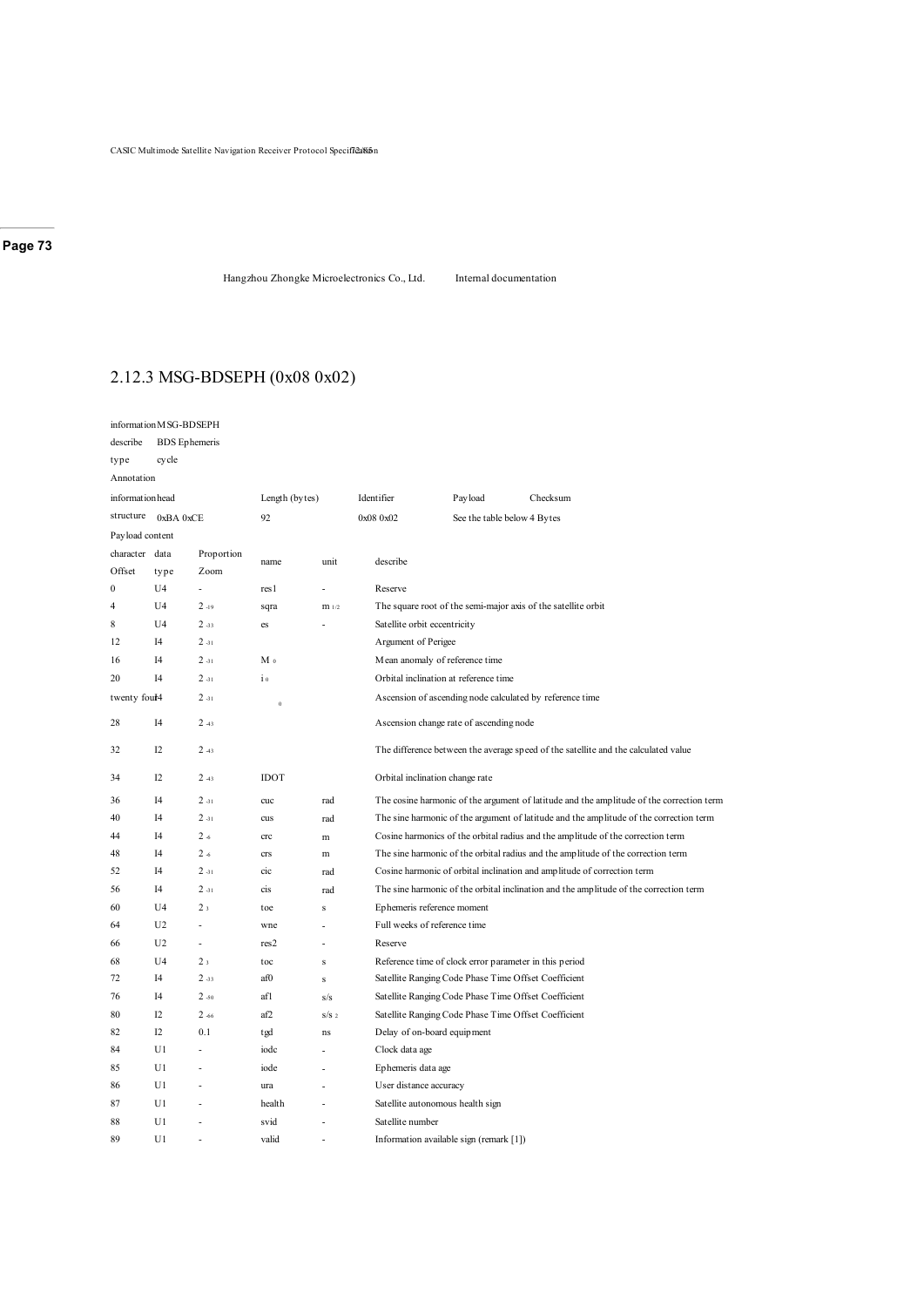#### Hangzhou Zhongke Microelectronics Co., Ltd. Internal documentation

90 U2 - res3 - Reserve

Remark [1]: Information available sign

Numerical villustrate

0 invalid

1 Unhealthy

2 Expired

3 efficient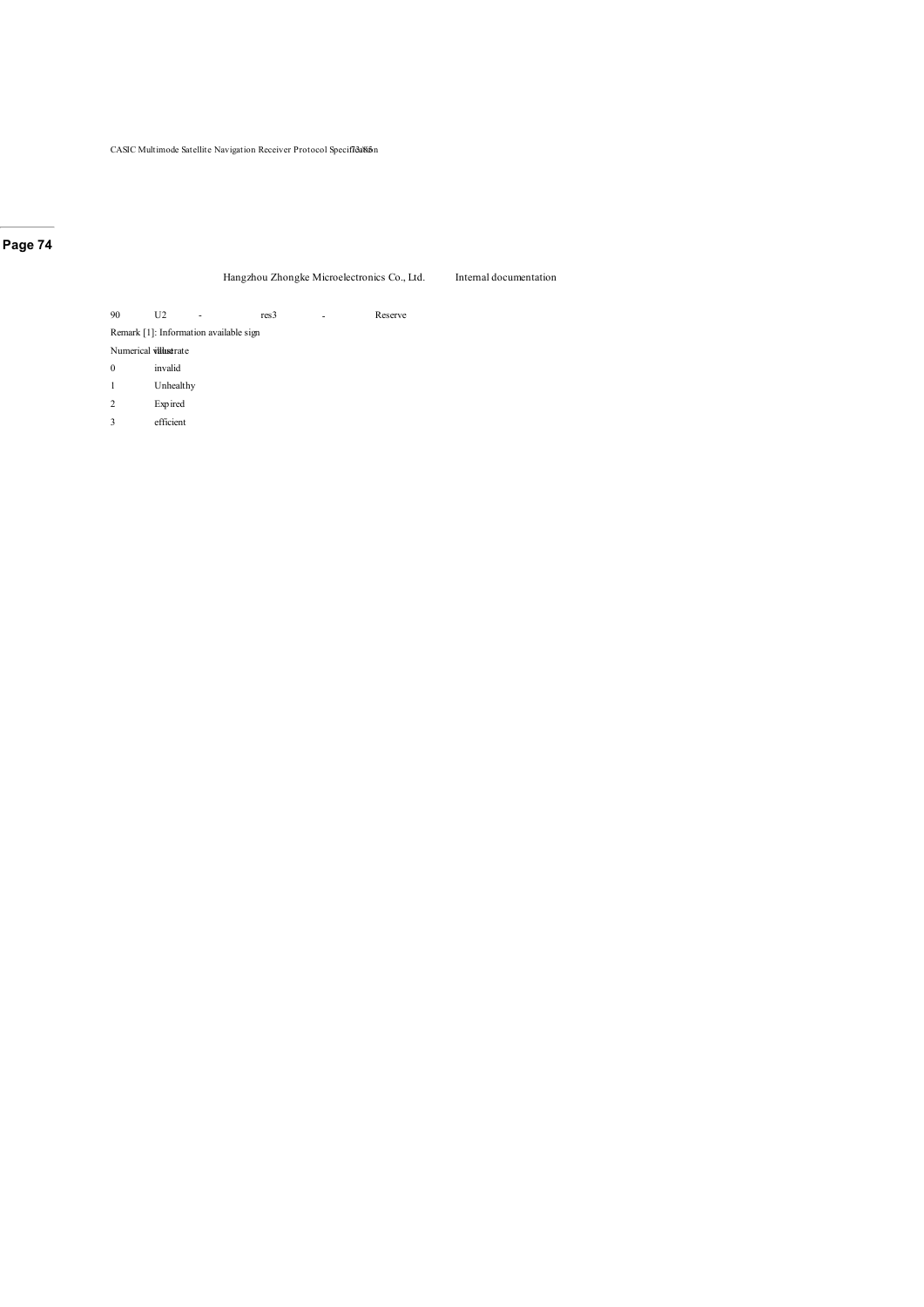Hangzhou Zhongke Microelectronics Co., Ltd. Internal documentation

### 2.12.4 MSG-GPSUTC (0x08 0x05)

informationMSG-GPSUTC

describe GPS fixed-point UTC data (synchronized parameters with UTC time)

type cycle

Annotation

| informationhead |                |                                        | Length (bytes) | Identifier               |                                                                             | Payload                                 | Checksum                                                        |  |  |  |  |
|-----------------|----------------|----------------------------------------|----------------|--------------------------|-----------------------------------------------------------------------------|-----------------------------------------|-----------------------------------------------------------------|--|--|--|--|
| structure       | 0xBA0xCE       |                                        | 20             | 0x08 0x05                |                                                                             | See the table below 4 Bytes             |                                                                 |  |  |  |  |
| Payload content |                |                                        |                |                          |                                                                             |                                         |                                                                 |  |  |  |  |
| character       | data           | Proportion                             |                | unit                     |                                                                             |                                         |                                                                 |  |  |  |  |
| Offset          | type           | Zoom                                   | name           |                          | describe                                                                    |                                         |                                                                 |  |  |  |  |
| $\mathbf{0}$    | U <sub>4</sub> | ٠                                      | res1           | $\overline{\phantom{m}}$ | Reserve                                                                     |                                         |                                                                 |  |  |  |  |
| 4               | I4             | $2 - 30$                               | a0UTC          | s                        |                                                                             | GPST clock difference relative to UTC   |                                                                 |  |  |  |  |
| 8               | I4             | 2.50                                   | alUTC          | s/s                      |                                                                             | GPST clock speed relative to UTC        |                                                                 |  |  |  |  |
|                 |                |                                        |                |                          | Before the new leap second takes effect, the cumulative BDT relative to UTC |                                         |                                                                 |  |  |  |  |
| 12              | $_{\rm II}$    | ä,                                     | dtls           | S                        | Leap second correction                                                      |                                         |                                                                 |  |  |  |  |
| 13              | $_{\rm II}$    | ٠                                      | dtlsf          |                          | After the new leap second takes effect, the cumulative BDT relative to UTC  |                                         |                                                                 |  |  |  |  |
|                 |                |                                        |                | s                        | Leap second correction                                                      |                                         |                                                                 |  |  |  |  |
| 14              | U1             | 212                                    | tot            | s                        |                                                                             | Reference time of UTC data              |                                                                 |  |  |  |  |
| 15              | U1             | ٠                                      | wnt            | week                     |                                                                             | UTC reference week number               |                                                                 |  |  |  |  |
| 16              | U1             | ٠                                      | wnlsf          | week                     |                                                                             |                                         | Week count for the new leap second to take effect               |  |  |  |  |
| 17              | U1             | ٠                                      | dn             | day                      |                                                                             |                                         | Count of days of the week when the new leap second takes effect |  |  |  |  |
| 18              | U1             | ٠                                      | valid          | ٠                        |                                                                             | Information available sign (remark [1]) |                                                                 |  |  |  |  |
| 19              | U1             | ٠                                      | res2           | ٠                        | Reserve                                                                     |                                         |                                                                 |  |  |  |  |
|                 |                | Remark [1]: Information available sign |                |                          |                                                                             |                                         |                                                                 |  |  |  |  |

Numerical value illustrate 0 invalid 1 Unhealthy 2 Expired

3 efficient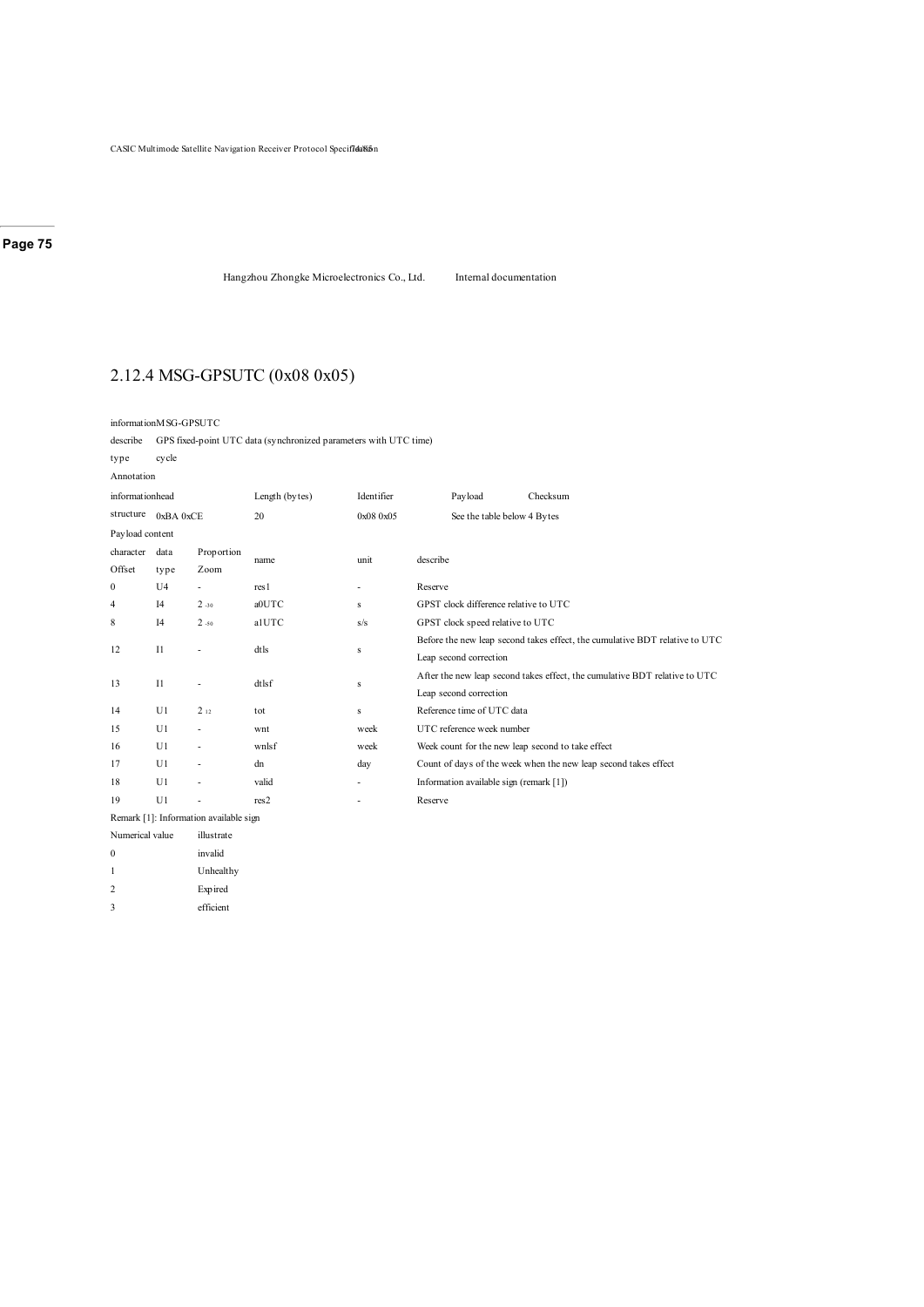Hangzhou Zhongke Microelectronics Co., Ltd. Internal documentation

# 2.12.5 MSG-GPSION (0x08 0x06)

| informationM SG-GPSION |                                        |            |                  |            |                                         |          |  |  |  |  |  |
|------------------------|----------------------------------------|------------|------------------|------------|-----------------------------------------|----------|--|--|--|--|--|
| describe               | GPS ionospheric data                   |            |                  |            |                                         |          |  |  |  |  |  |
| type                   | cycle                                  |            |                  |            |                                         |          |  |  |  |  |  |
| Annotation             |                                        |            |                  |            |                                         |          |  |  |  |  |  |
| informationhead        |                                        |            | Length (bytes)   | Identifier | Payload                                 | Checksum |  |  |  |  |  |
| structure              | 0xBA 0xCE                              |            | 16               | 0x08 0x06  | See the table below 4 Bytes             |          |  |  |  |  |  |
| Payload content        |                                        |            |                  |            |                                         |          |  |  |  |  |  |
| character              | data                                   | Proportion |                  | unit       | describe                                |          |  |  |  |  |  |
| Offset                 | type                                   | Zoom       | name             |            |                                         |          |  |  |  |  |  |
| $\boldsymbol{0}$       | U <sub>4</sub>                         |            | res1             | ٠          | Reserve                                 |          |  |  |  |  |  |
| $\overline{4}$         | $_{\rm II}$                            | $2 - 30$   | alpha0           | S          | Ionospheric parameters                  |          |  |  |  |  |  |
| 5                      | $_{11}$                                | $2 - 27$   | alphal           |            | Ionospheric parameters                  |          |  |  |  |  |  |
| 6                      | $_{11}$                                | $2 - 24$   | alpha2           |            | Ionospheric parameters                  |          |  |  |  |  |  |
| 7                      | $_{11}$                                | $2 - 24$   | alpha3           |            | Ionospheric parameters                  |          |  |  |  |  |  |
| 8                      | $_{11}$                                | 211        | beta0            | s          | Ionospheric parameters                  |          |  |  |  |  |  |
| 9                      | $_{11}$                                | 214        | betal            |            | Ionospheric parameters                  |          |  |  |  |  |  |
| 10                     | $_{11}$                                | 216        | beta2            |            | Ionospheric parameters                  |          |  |  |  |  |  |
| 11                     | $_{11}$                                | 216        | beta3            |            | Ionospheric parameters                  |          |  |  |  |  |  |
| 12                     | U1                                     | ÷,         | valid            | ٠          | Information available sign (remark [1]) |          |  |  |  |  |  |
| 13                     | U1                                     | ÷,         | res2             |            | Reserve                                 |          |  |  |  |  |  |
| 14                     | U <sub>2</sub>                         | ä,         | res <sub>3</sub> | ٠          | Reserve                                 |          |  |  |  |  |  |
|                        | Remark [1]: Information available sign |            |                  |            |                                         |          |  |  |  |  |  |

| Refilae R   F   Hilofination available S |            |  |  |  |  |  |  |  |
|------------------------------------------|------------|--|--|--|--|--|--|--|
| Numerical value                          | illustrate |  |  |  |  |  |  |  |
| 0                                        | invalid    |  |  |  |  |  |  |  |
|                                          | Unhealthy  |  |  |  |  |  |  |  |
| っ                                        | Expired    |  |  |  |  |  |  |  |

3 efficient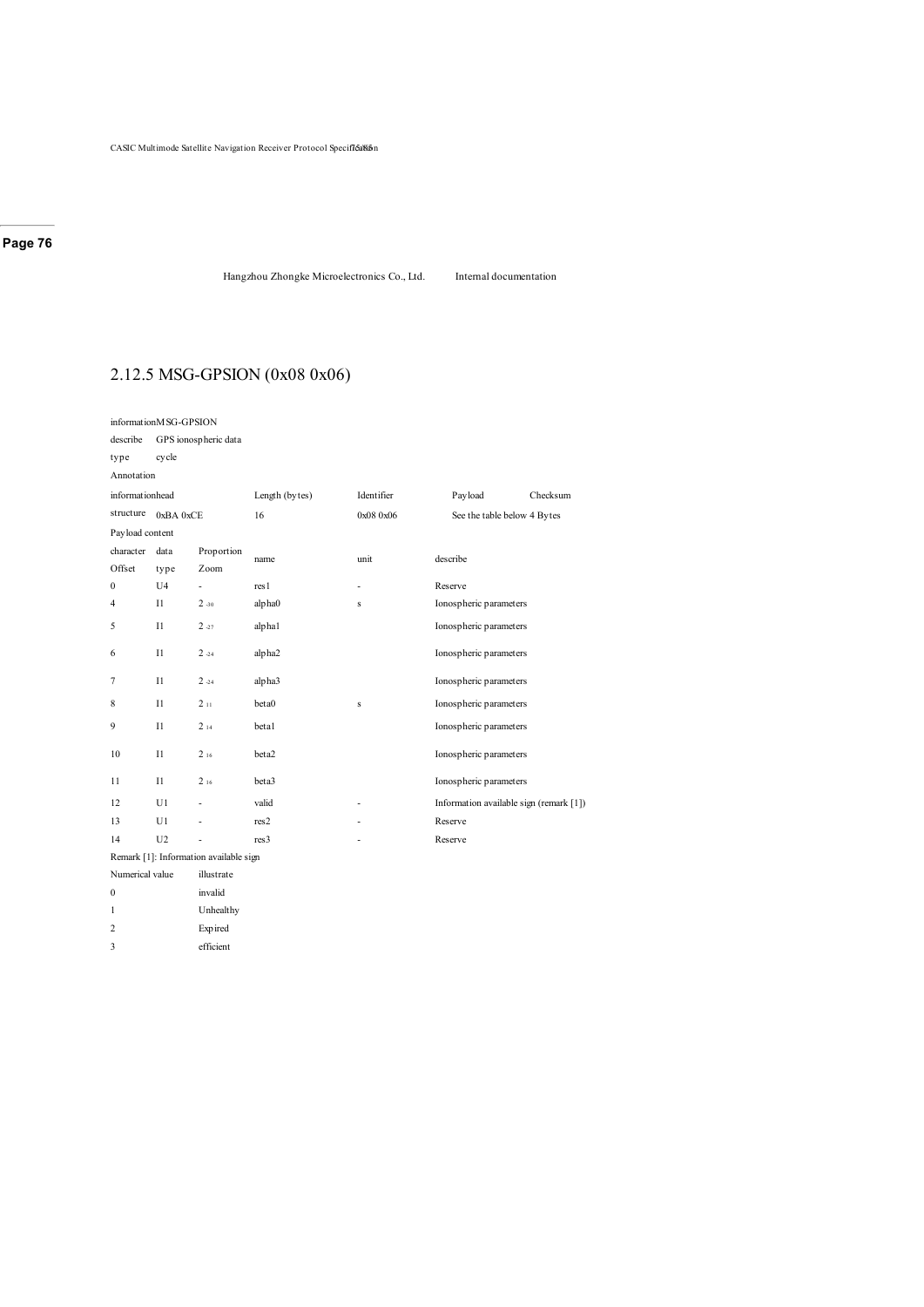Hangzhou Zhongke Microelectronics Co., Ltd. Internal documentation

# 2.12.6 MSG-GPSEPH (0x08 0x07)

|                           | informationRXM-GPSEPH |                                        |                |                  |                                                                                    |                             |                                                                                          |  |  |  |
|---------------------------|-----------------------|----------------------------------------|----------------|------------------|------------------------------------------------------------------------------------|-----------------------------|------------------------------------------------------------------------------------------|--|--|--|
| describe                  | GPS ephemeris         |                                        |                |                  |                                                                                    |                             |                                                                                          |  |  |  |
| type                      | cycle                 |                                        |                |                  |                                                                                    |                             |                                                                                          |  |  |  |
| Annotation                |                       |                                        |                |                  |                                                                                    |                             |                                                                                          |  |  |  |
| informationhead           |                       |                                        | Length (bytes) |                  | Identifier                                                                         | Payload                     | Checksum                                                                                 |  |  |  |
| structure                 | 0xBA 0xCE             |                                        | 72             |                  | 0x08 0x07                                                                          | See the table below 4 Bytes |                                                                                          |  |  |  |
| Payload content           |                       |                                        |                |                  |                                                                                    |                             |                                                                                          |  |  |  |
| character                 | data                  | Proportion                             |                |                  |                                                                                    |                             |                                                                                          |  |  |  |
| Offset                    | type                  | Zoom                                   | name           | unit             | describe                                                                           |                             |                                                                                          |  |  |  |
| $\boldsymbol{0}$          | U4                    | ä,                                     | res l          |                  | Reserve                                                                            |                             |                                                                                          |  |  |  |
| $\overline{4}$            | U <sub>4</sub>        | $2 - 19$                               | sqra           | m <sub>1/2</sub> | The square root of the semi-major axis of the satellite orbit                      |                             |                                                                                          |  |  |  |
| 8                         | U <sub>4</sub>        | $2 - 33$                               | es             |                  | Satellite orbit eccentricity                                                       |                             |                                                                                          |  |  |  |
| 12                        | I4                    | $2 - 31$                               |                |                  | Argument of Perigee                                                                |                             |                                                                                          |  |  |  |
| 16                        | I4                    | $2 - 31$                               | M 0            |                  | Mean anomaly of reference time                                                     |                             |                                                                                          |  |  |  |
| 20                        | I4                    | $2 - 31$                               | $\mathbf{i}$   |                  | Orbital inclination at reference time                                              |                             |                                                                                          |  |  |  |
| twenty four <sup>14</sup> |                       | $2 - 31$                               | $\,$ 0         |                  | Ascension of ascending node calculated by reference time                           |                             |                                                                                          |  |  |  |
| 28                        | I <sub>4</sub>        | 243                                    |                |                  | Ascension change rate of ascending node                                            |                             |                                                                                          |  |  |  |
| 32                        | I2                    | 243                                    |                |                  | The difference between the average speed of the satellite and the calculated value |                             |                                                                                          |  |  |  |
| 34                        | I2                    | $2 - 43$                               | <b>IDOT</b>    |                  | Orbital inclination change rate                                                    |                             |                                                                                          |  |  |  |
| 36                        | I2                    | $2 - 29$                               | cuc            | rad              |                                                                                    |                             | The cosine harmonic of the argument of latitude and the amplitude of the correction term |  |  |  |
| 38                        | I2                    | $2 - 29$                               | cus            | rad              |                                                                                    |                             | The sine harmonic of the argument of latitude and the amplitude of the correction term   |  |  |  |
| 40                        | I2                    | 2.5                                    | crc            | m                |                                                                                    |                             | Cosine harmonics of the orbital radius and the amplitude of the correction term          |  |  |  |
| 42                        | I2                    | 2 <sub>5</sub>                         | crs            | m                |                                                                                    |                             | The sine harmonic of the orbital radius and the amplitude of the correction term         |  |  |  |
| 44                        | I2                    | $2 - 29$                               | cic            | rad              |                                                                                    |                             | Cosine harmonic of orbital inclination and amplitude of correction term                  |  |  |  |
| 46                        | I2                    | $2 - 29$                               | cis            | rad              |                                                                                    |                             | The sine harmonic of the orbital inclination and the amplitude of the correction term    |  |  |  |
| 48                        | U <sub>2</sub>        | 24                                     | toe            | Ś                | Ephemeris reference time                                                           |                             |                                                                                          |  |  |  |
| 50                        | U <sub>2</sub>        | ÷.                                     | wne            | Ĭ.               | Full weeks of reference time                                                       |                             |                                                                                          |  |  |  |
| 52                        | U <sub>4</sub>        | 2 <sub>4</sub>                         | toc            | s                | Reference time of clock error parameter in this period                             |                             |                                                                                          |  |  |  |
| 56                        | I4                    | $2 - 31$                               | af0            | Ś                | Satellite Ranging Code Phase Time Offset Coefficient                               |                             |                                                                                          |  |  |  |
| 60                        | I2                    | 243                                    | afl            | s/s              | Satellite Ranging Code Phase Time Offset Coefficient                               |                             |                                                                                          |  |  |  |
| 62                        | 11                    | $2 - 55$                               | af2            | s/s              | Satellite Ranging Code Phase Time Offset Coefficient                               |                             |                                                                                          |  |  |  |
| 63                        | $_{11}$               | $2 - 31$                               | tgd            | S                | Delay of on-board equipment                                                        |                             |                                                                                          |  |  |  |
| 64                        | U <sub>2</sub>        | ä,                                     | iodc           | ÷                | Clock data age                                                                     |                             |                                                                                          |  |  |  |
| 66                        | U1                    | ä,                                     | ura            |                  | User distance accuracy                                                             |                             |                                                                                          |  |  |  |
| 67                        | U1                    |                                        | health-        |                  | Satellite autonomous health sign                                                   |                             |                                                                                          |  |  |  |
| 68                        | U1                    | Ĭ.                                     | svid           | ä,               | Satellite number                                                                   |                             |                                                                                          |  |  |  |
| 69                        | U1                    | ä,                                     | valid          | ÷                | Information available sign (remark [1])                                            |                             |                                                                                          |  |  |  |
| 70                        | U <sub>2</sub>        |                                        | res2           |                  | Reserve                                                                            |                             |                                                                                          |  |  |  |
|                           |                       | Remark [1]: Information available sign |                |                  |                                                                                    |                             |                                                                                          |  |  |  |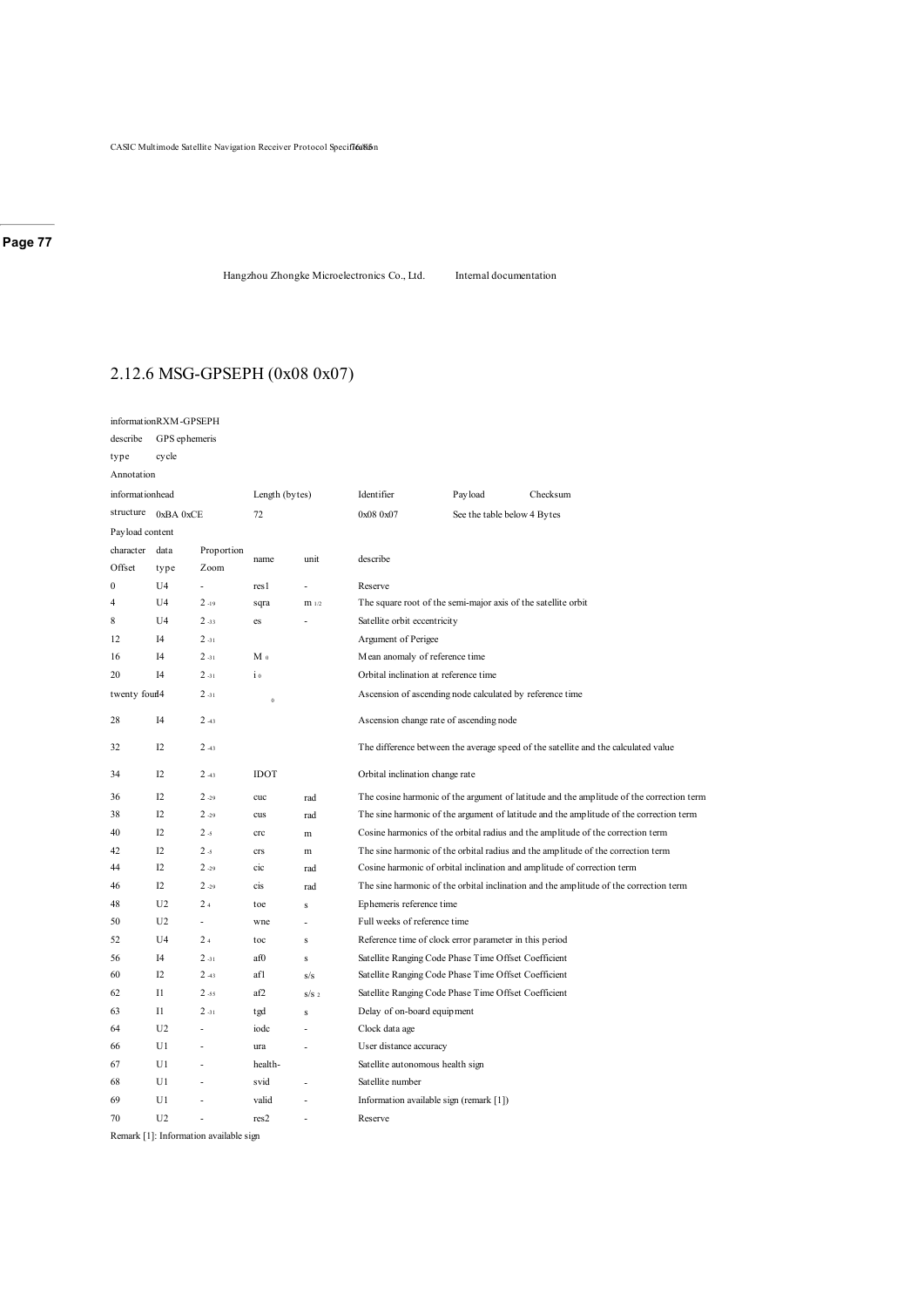Hangzhou Zhongke Microelectronics Co., Ltd. Internal documentation

| Numerical value | illustrate |
|-----------------|------------|
| 0               | invalid    |
| 1               | Unhealthy  |
| $\mathcal{D}$   | Expired    |
| 2               | efficient  |

# 2.12.7 MSG-GLNEPH (0x08 0x08)

|                     | informationRXM-GLNEPH |                    |                |                   |                                                           |                            |                                                                                                 |
|---------------------|-----------------------|--------------------|----------------|-------------------|-----------------------------------------------------------|----------------------------|-------------------------------------------------------------------------------------------------|
| describe            |                       | GLONASS Ephemeris  |                |                   |                                                           |                            |                                                                                                 |
| type                | cycle                 |                    |                |                   |                                                           |                            |                                                                                                 |
| Annotation          |                       |                    |                |                   |                                                           |                            |                                                                                                 |
| informationhead     |                       |                    | Length (bytes) |                   | Identifier                                                | Payload                    | Checksum                                                                                        |
|                     | structure 0xBA 0xCE   |                    | 68             |                   | 0x08 0x08                                                 | See the table below4 Bytes |                                                                                                 |
| Payload content     |                       |                    |                |                   |                                                           |                            |                                                                                                 |
| character<br>Offset | data<br>type          | Proportion<br>Zoom | name           | unit              | describe                                                  |                            |                                                                                                 |
| $\bf{0}$            | U <sub>4</sub>        | ÷,                 | res l          | ÷,                | Reserve                                                   |                            |                                                                                                 |
| $\overline{4}$      | I4                    | 2.30               | taon           | $\bf S$           |                                                           |                            | The correction value of the nth satellite relative to GLONASS time                              |
| 8                   | I4                    | $2_{-11}$          | $\mathbf x$    | km                | Satellite position coordinates in PZ-90 coordinate system |                            |                                                                                                 |
| 12                  | I <sub>4</sub>        | $2_{-11}$          | у              | km                | Satellite position coordinates in PZ-90 coordinate system |                            |                                                                                                 |
| 16                  | I <sub>4</sub>        | $2 - 11$           | z              | km                | Satellite position coordinates in PZ-90 coordinate system |                            |                                                                                                 |
| 20                  | I <sub>4</sub>        | 2.20               | dx             | km/s              | Satellite speed in PZ-90 coordinate system                |                            |                                                                                                 |
| twenty foul4        |                       | $2_{-20}$          | dy             | km/s              | Satellite speed in PZ-90 coordinate system                |                            |                                                                                                 |
| 28                  | I4                    | 2.20               | dz             | km/s              | Satellite speed in PZ-90 coordinate system                |                            |                                                                                                 |
| 32                  | I <sub>4</sub>        | $2 - 31$           | taoc           | $\bf S$           |                                                           |                            | GLONASS time relative to UTC time scale correction amount                                       |
| 36                  | I <sub>4</sub>        | 2.30               | taoGPS         | day               | Correction amount from GLONASS time to GPS time           |                            |                                                                                                 |
| 40                  | I2                    | 2.40               | gamman-        |                   |                                                           |                            | The relative deviation of the satellite's predicted carrier frequency                           |
| 42                  | U <sub>2</sub>        | ä,                 | tk             | L.                | Within the day of the current frame, a total of 12 bits   |                            |                                                                                                 |
| 44                  | U <sub>2</sub>        | L,                 | nt             | day               | The current date from January of the previous leap year   |                            |                                                                                                 |
| 46                  | $_{\rm II}$           | 2.30               | ddx            | km/s <sub>2</sub> | Satellite acceleration in PZ-90 coordinate system         |                            |                                                                                                 |
| 47                  | $_{\rm II}$           | 2.30               | ddy            | km/s 2            | Satellite acceleration in PZ-90 coordinate system         |                            |                                                                                                 |
| 48                  | $_{\text{II}}$        | 2.30               | ddz            | km/s <sub>2</sub> | Satellite acceleration in PZ-90 coordinate system         |                            |                                                                                                 |
| 49                  | $_{\rm II}$           | 2.30               | dtaon          | $\bf S$           |                                                           |                            | The difference in propagation time between the L2 signal and the L1 signal of the nth satellite |
| 50                  | U1                    | ÷,                 | bn             | L.                | Health sign                                               |                            |                                                                                                 |
| 51                  | U1                    | 900                | tb             | $\bf S$           |                                                           |                            | The intraday time of the current time (according to $UTC+3$ )                                   |
| 52                  | U1                    | ä,                 | M              | ä,                | GLONASS satellite category                                |                            |                                                                                                 |
| 53                  | U1                    |                    | P              | L,                | Technical parameters of the control part                  |                            |                                                                                                 |
| 54                  | U1                    | ÷,                 | ft             | ÷                 | Prediction accuracy of satellite pseudorange              |                            |                                                                                                 |
| 55                  | U1                    | ä,                 | en             | day               | Satellite ephemeris age                                   |                            |                                                                                                 |
| 56                  | U1                    |                    | p1             | ä,                | Ephemeris information update time flag                    |                            |                                                                                                 |
| 57                  | U1                    | ä,                 | p <sub>2</sub> | ä,                | tb parity flag                                            |                            |                                                                                                 |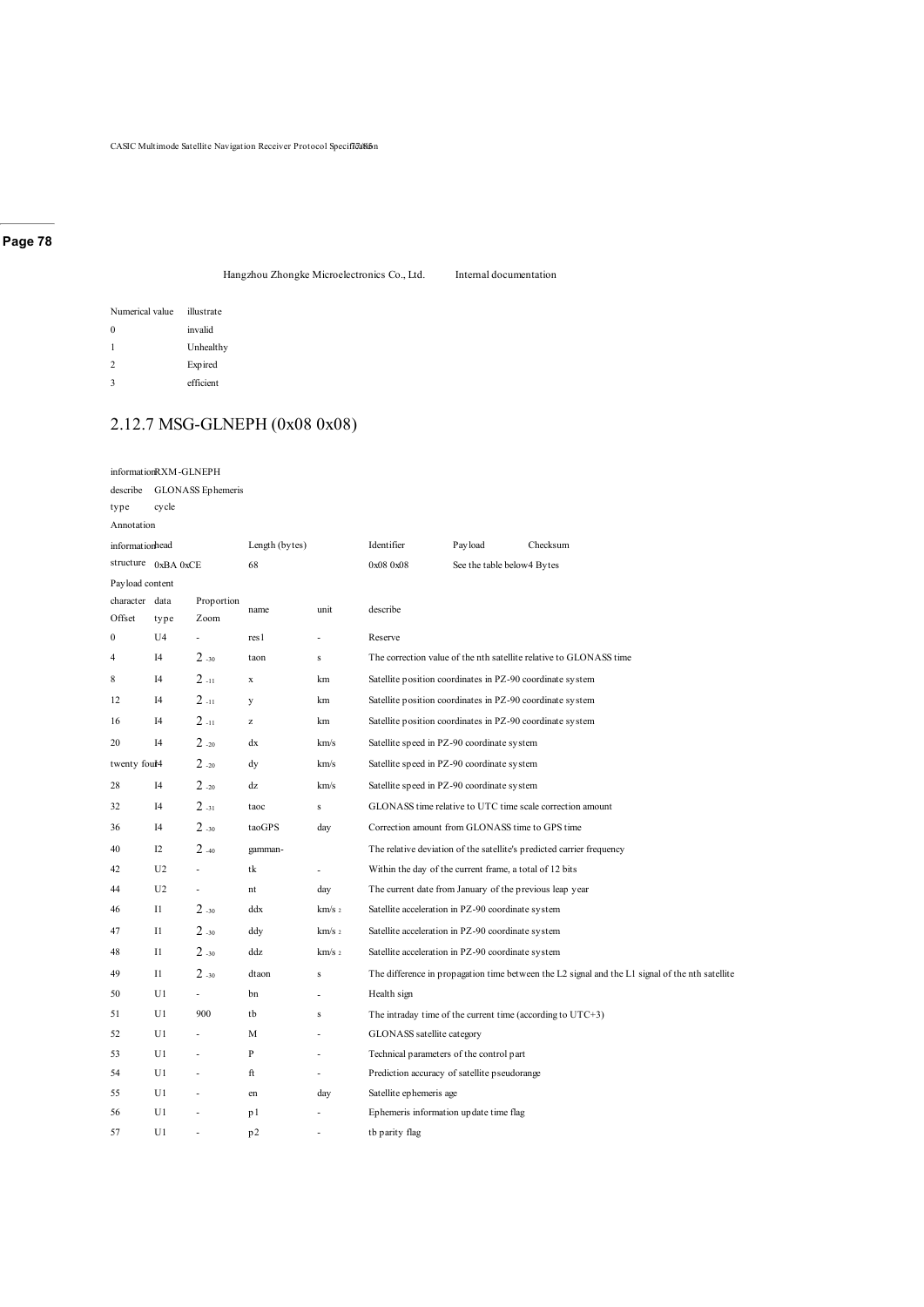#### Hangzhou Zhongke Microelectronics Co., Ltd. Internal documentation

| 58              | U1             |                                        | p3               | ٠                        | The almanac passed in the current frame contains the number of satellites |
|-----------------|----------------|----------------------------------------|------------------|--------------------------|---------------------------------------------------------------------------|
| 59              | U1             | $\overline{\phantom{m}}$               | p4               | $\overline{\phantom{a}}$ | Ephemeris data update flag: 1 means updated                               |
| 60              | U1             | ٠                                      | ln               | $\overline{\phantom{0}}$ | Satellite health sign (GLONASS-M satellite)                               |
| 61              | U1             |                                        | n4               | $\overline{\phantom{0}}$ | Time counting (starting in 1996, with a four-year cycle)                  |
| 62              | U1             | ٠                                      | svid             | ٠                        | Satellite number                                                          |
| 63              | U1             | ٠                                      | nl               | $\overline{\phantom{0}}$ | Frequency number                                                          |
| 64              | U1             | ٠                                      | valid            |                          | Information available sign (remark [1])                                   |
| 65              | U1             |                                        | res2             | $\overline{\phantom{0}}$ | Reserve                                                                   |
| 66              | U <sub>2</sub> |                                        | res <sub>3</sub> | ٠                        | Reserve                                                                   |
|                 |                | Remark [1]: Information available sign |                  |                          |                                                                           |
| Numerical value |                | illustrate                             |                  |                          |                                                                           |
| $\mathbf{0}$    |                | invalid                                |                  |                          |                                                                           |
| 1               |                | Unhealthy                              |                  |                          |                                                                           |
| $\overline{2}$  |                | Expired                                |                  |                          |                                                                           |
|                 |                |                                        |                  |                          |                                                                           |

- efficient
-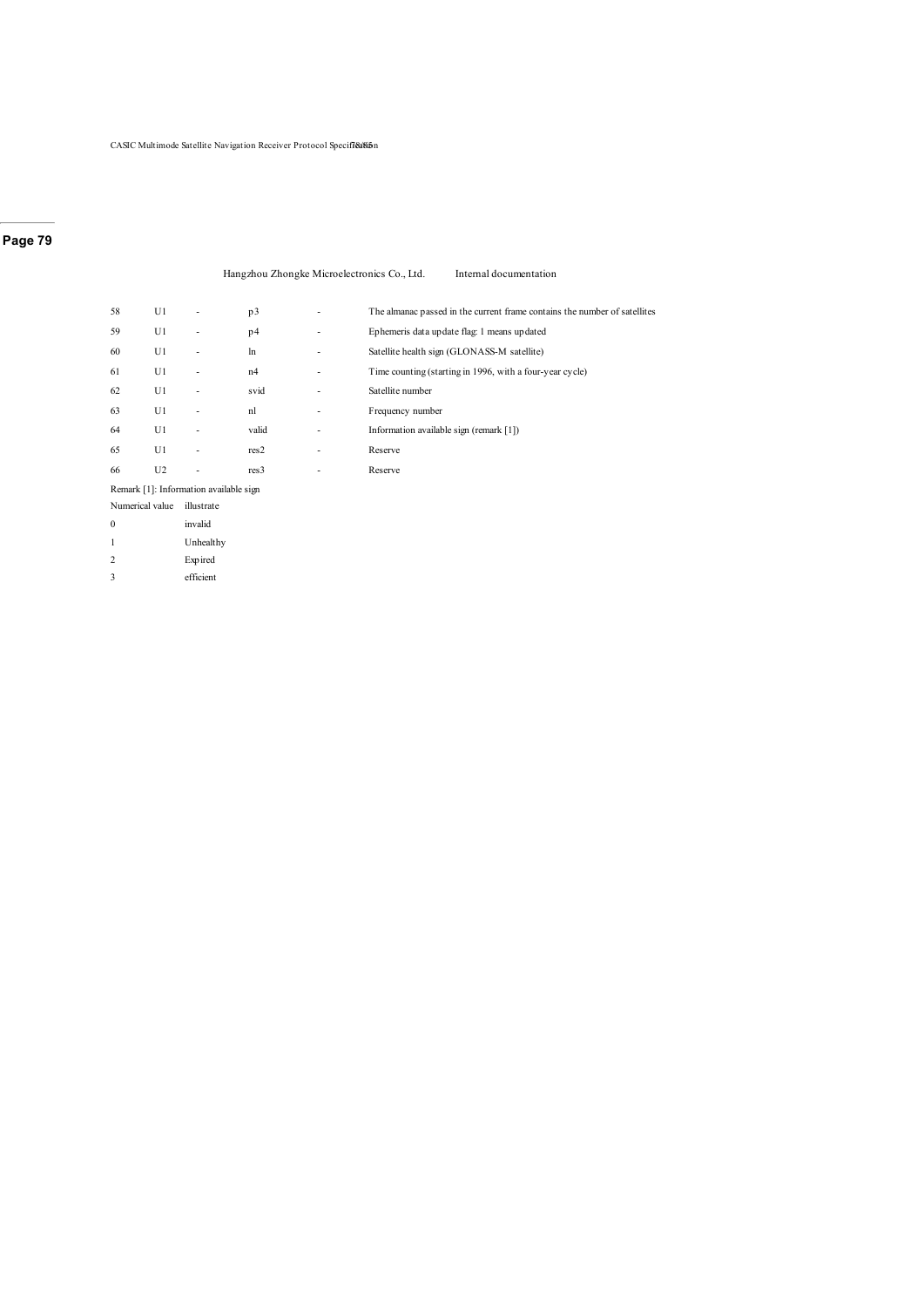Hangzhou Zhongke Microelectronics Co., Ltd. Internal documentation

# 2.13 MON (0x0A)

Monitoring information, such as configuration status, task status, etc.

# 2.13.1 MON-VER (0x0A 0x04)

|                  | information MON-VER      |                     |                |               |                         |                             |          |  |  |  |
|------------------|--------------------------|---------------------|----------------|---------------|-------------------------|-----------------------------|----------|--|--|--|
| describe         |                          | Version Information |                |               |                         |                             |          |  |  |  |
| type             |                          | Respond to queries  |                |               |                         |                             |          |  |  |  |
|                  | Annotation               |                     |                |               |                         |                             |          |  |  |  |
| informationhead  |                          |                     | Length (bytes) | Identifier    |                         | Payload                     | Checksum |  |  |  |
| structure        | $0xBA$ $0xCE$            | 64                  |                | $0x0A$ $0x04$ |                         | See the table below 4 Bytes |          |  |  |  |
| Payload content: |                          |                     |                |               |                         |                             |          |  |  |  |
| character data   |                          | Proportion          |                | unit          | describe                |                             |          |  |  |  |
| Offset           | type                     | Zoom                | name           |               |                         |                             |          |  |  |  |
| $\mathbf{0}$     | CH[32]                   | ٠                   | swVersion      | ٠             | Software version string |                             |          |  |  |  |
| 32               | CH[32]<br>hwVersion<br>٠ |                     |                | ٠             | Hardware version string |                             |          |  |  |  |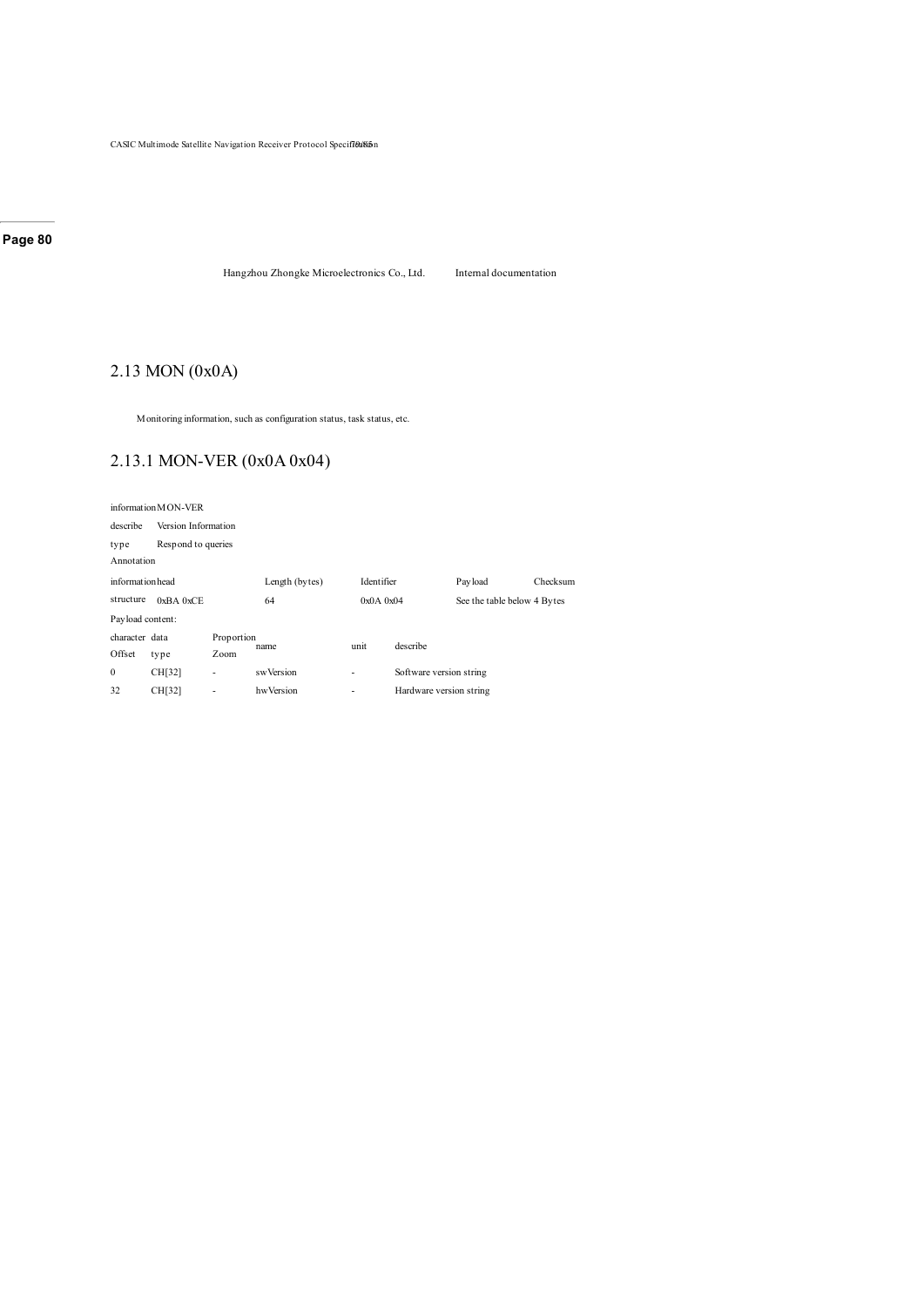Hangzhou Zhongke Microelectronics Co., Ltd. Internal documentation

# 2.13.2 MON-HW (0x0A 0x09)

describe Hardware status

2 normal 3 Short circuit 4 open circuit

#### type Cycle/query

Annotation Various configuration status of the hardware, including antenna status, IO port status, noise level, AGC information, etc.

| informationhead         |                            |                          | Length (bytes) | Identifier               |          | Pay load                    | Checksum                                                                      |
|-------------------------|----------------------------|--------------------------|----------------|--------------------------|----------|-----------------------------|-------------------------------------------------------------------------------|
| structure               | 0xBA0xCE                   |                          | 56             | $0x0A$ $0x09$            |          | See the table below 4 Bytes |                                                                               |
| Payload content:        |                            |                          |                |                          |          |                             |                                                                               |
| character data          |                            | Proportion               | name           | unit                     | describe |                             |                                                                               |
| Offset                  | type                       | Zoom                     |                |                          |          |                             |                                                                               |
| $\mathbf{0}$            | U <sub>4</sub>             |                          | noisePerMs0    | ۰                        |          | DIF0 IF data noise power    |                                                                               |
| 4                       | U <sub>4</sub>             |                          | noisePerMs1    | ۰                        |          | DIF1 IF data noise power    |                                                                               |
| 8                       | U <sub>4</sub>             |                          | noisePerMs2    | ٠                        |          | DIF2 IF data noise power    |                                                                               |
| 12                      | U <sub>2</sub>             |                          | agcData0       | ۰                        |          |                             | The number of 1s in the amplitude bit of the DIF0 intermediate frequency data |
| 14                      | U <sub>2</sub>             |                          | agcDatal       | $\overline{\phantom{a}}$ |          |                             | The number of 1s of the amplitude bit of the DIF1 intermediate frequency data |
| 16                      | U <sub>2</sub>             |                          | agcData2       | $\frac{1}{2}$            |          |                             | The number of 1s of the amplitude bit of the DIF2 intermediate frequency data |
| 18                      | U <sub>2</sub>             |                          | res            | ۰                        | Reserve  |                             |                                                                               |
| 20                      | U <sub>1</sub>             | ä,                       | antStatus      | ۰                        |          | Antenna status (remark [1]) |                                                                               |
| twenty on U1            |                            |                          | res            |                          | Reserve  |                             |                                                                               |
| twenty twb <sup>1</sup> |                            | $\overline{\phantom{0}}$ | res            | ۰                        | Reserve  |                             |                                                                               |
| twenty three            |                            | $\overline{\phantom{0}}$ | res            | $\frac{1}{2}$            | Reserve  |                             |                                                                               |
| twenty four $4[8]$      |                            | $2^{\wedge}24$           | jamming        |                          |          |                             | Center frequency of interference signal (normalized)                          |
|                         | Remark [1]: Antenna status |                          |                |                          |          |                             |                                                                               |
| Numerical value         |                            | describe                 |                |                          |          |                             |                                                                               |
| $\mathbf{0}$            |                            | Initialization process   |                |                          |          |                             |                                                                               |
| 1                       |                            | Unknown status           |                |                          |          |                             |                                                                               |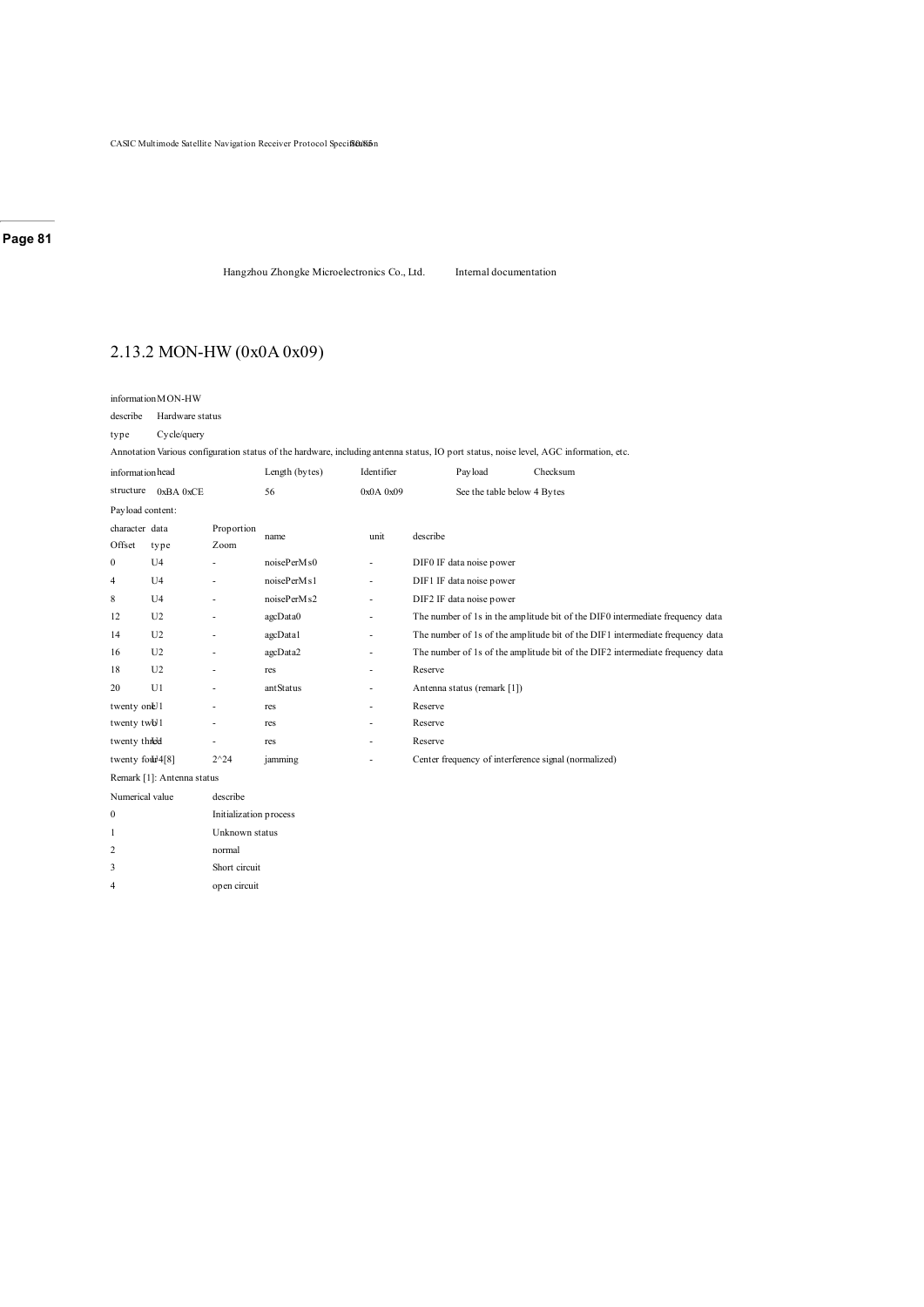Hangzhou Zhongke Microelectronics Co., Ltd. Internal documentation

# 2.14 AID (0x0B)

Auxiliary information, such as the initial position and time of the receiver.

# 2.14.1 AID-INI (0x0B 0x01)

information AID-INI

| describe        |                       |                  | Auxiliary position, time, frequency, clock frequency deviation information |                  |            |                                                        |                                                               |  |          |  |  |  |
|-----------------|-----------------------|------------------|----------------------------------------------------------------------------|------------------|------------|--------------------------------------------------------|---------------------------------------------------------------|--|----------|--|--|--|
| type            |                       | Query/enter      |                                                                            |                  |            |                                                        |                                                               |  |          |  |  |  |
|                 |                       |                  | Annotation Configure navigation related parameters                         |                  |            |                                                        |                                                               |  |          |  |  |  |
|                 | information head      |                  | Length (bytes)                                                             |                  | Identifier |                                                        | Pay load                                                      |  | Checksum |  |  |  |
| structure       |                       | 0xBA 0xCE        | 56                                                                         |                  | 0x0B0x01   |                                                        | See the table below 4 Bytes                                   |  |          |  |  |  |
| Payload content |                       |                  |                                                                            |                  |            |                                                        |                                                               |  |          |  |  |  |
| character data  |                       | Proportion       |                                                                            |                  |            |                                                        |                                                               |  |          |  |  |  |
| Offset          | Zoom<br>type          |                  | name                                                                       | unit             |            | describe                                               |                                                               |  |          |  |  |  |
|                 |                       |                  |                                                                            |                  |            |                                                        | X coordinate or latitude in ECEF coordinate system:           |  |          |  |  |  |
| $\mathbf{0}$    | R8                    |                  | ecefXOrLat                                                                 | m or $1^{\circ}$ |            |                                                        | If it is the ECEF coordinate system, the unit is m;           |  |          |  |  |  |
|                 |                       |                  |                                                                            |                  |            |                                                        | If it is latitude, the unit is degrees.                       |  |          |  |  |  |
|                 |                       |                  |                                                                            |                  |            |                                                        | Y coordinate or longitude in ECEF coordinate system:          |  |          |  |  |  |
| 8               | R8                    |                  | ecefYOrLon                                                                 | m or $1^{\circ}$ |            |                                                        | If it is the ECEF coordinate system, the unit is m;           |  |          |  |  |  |
|                 |                       |                  |                                                                            |                  |            |                                                        | If it is longitude, the unit is degrees.                      |  |          |  |  |  |
| 16              | R8                    |                  | ecefZOrAlt                                                                 | m                |            | Y coordinate or height in ECEF coordinate system       |                                                               |  |          |  |  |  |
| twenty form8    |                       |                  | tow                                                                        | Ś                |            | GPS time of the week                                   |                                                               |  |          |  |  |  |
|                 |                       |                  |                                                                            |                  |            | The clock frequency drifts. For example:               |                                                               |  |          |  |  |  |
|                 |                       |                  |                                                                            |                  |            |                                                        | FreqBias=300, which means crystal frequency deviation         |  |          |  |  |  |
| 32              | R4                    | 300              | freqBias                                                                   | ppm              |            |                                                        | lppm;                                                         |  |          |  |  |  |
|                 |                       |                  |                                                                            |                  |            | FreqBias=-150, which means crystal frequency deviation |                                                               |  |          |  |  |  |
|                 |                       |                  |                                                                            |                  |            | $-0.5$ ppm;                                            |                                                               |  |          |  |  |  |
| 36              | R4                    |                  | pAcc                                                                       | $m^2$            |            |                                                        | Variance of the estimation error of the 3D position           |  |          |  |  |  |
|                 |                       |                  |                                                                            |                  |            |                                                        | The variance of the estimated error of time. For example:     |  |          |  |  |  |
| 40              | R4                    | $C^{\wedge}2$    | tAcc                                                                       | $s^2$            |            |                                                        | tAcc=9, which means the time error is                         |  |          |  |  |  |
|                 |                       |                  |                                                                            |                  |            |                                                        | $sqrt(tAcc)/C=3/3e8=10$ ns                                    |  |          |  |  |  |
|                 |                       |                  |                                                                            |                  |            |                                                        | The variance of the clock frequency drift error. For example: |  |          |  |  |  |
| 44              | R4                    | 300^2 fAcc       |                                                                            | ppm^2            |            |                                                        | fAcc=900, which means the time error is                       |  |          |  |  |  |
|                 |                       |                  |                                                                            |                  |            |                                                        | sqrt(fAcc)/300=30/300=0.1ppm                                  |  |          |  |  |  |
| 48              | U4                    | ä,               | res                                                                        |                  |            | Reserve                                                |                                                               |  |          |  |  |  |
| 52              | U <sub>2</sub>        |                  | wn                                                                         |                  |            |                                                        | GPS weekday                                                   |  |          |  |  |  |
| 54              | U1                    |                  | timeSource                                                                 |                  |            | Time source                                            |                                                               |  |          |  |  |  |
| 55              | U1                    | ÷,               | flags                                                                      | L                |            |                                                        | Logo mask (remark [1])                                        |  |          |  |  |  |
|                 | Remark [1]: Logo mask |                  |                                                                            |                  |            |                                                        |                                                               |  |          |  |  |  |
| Bit             |                       | describe         |                                                                            |                  |            |                                                        |                                                               |  |          |  |  |  |
| B <sub>0</sub>  |                       | 1=Position valid |                                                                            |                  |            |                                                        |                                                               |  |          |  |  |  |
|                 |                       |                  |                                                                            |                  |            |                                                        |                                                               |  |          |  |  |  |

B1 1=Time is valid

B2 1=The clock frequency drift data is valid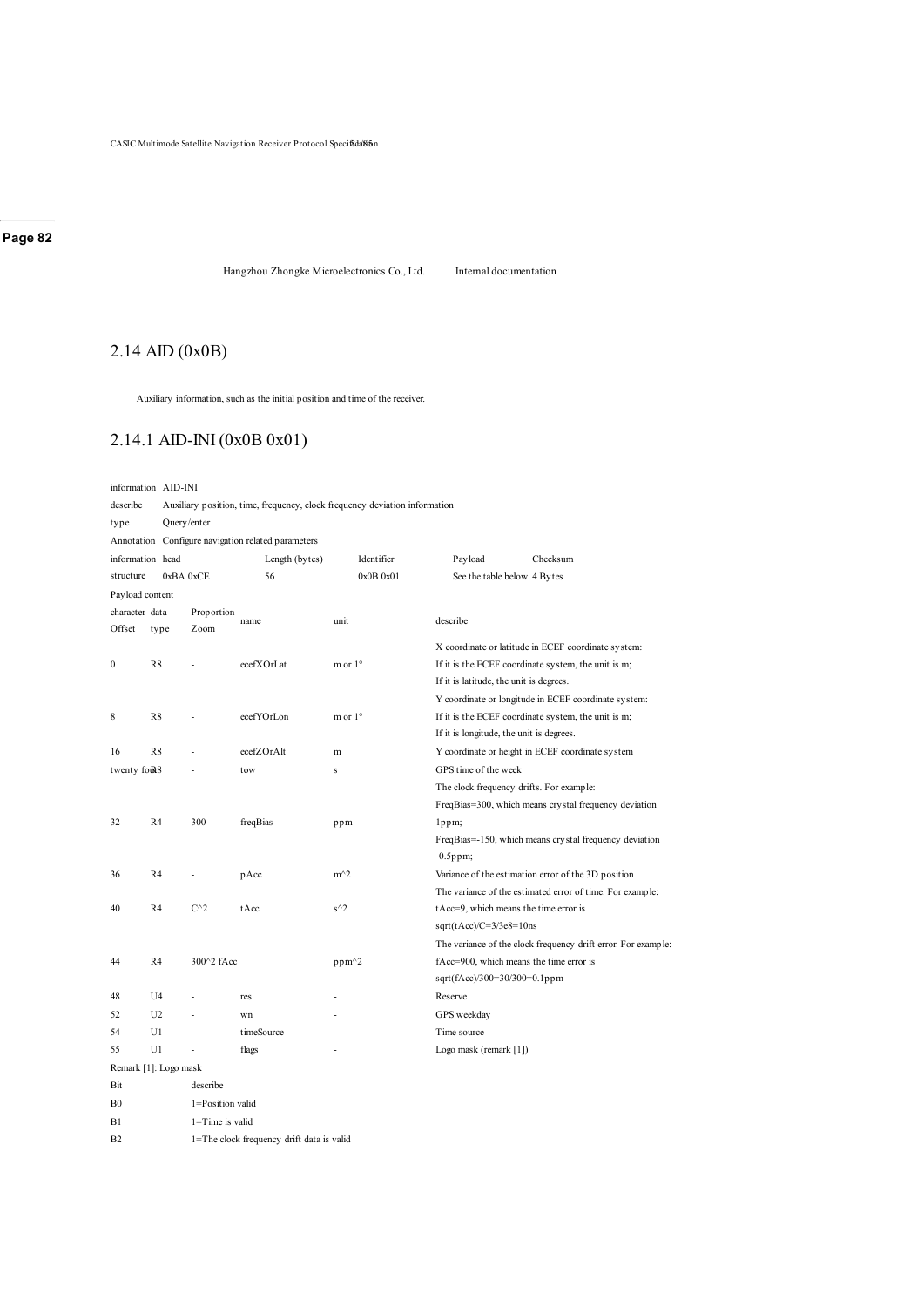#### Hangzhou Zhongke Microelectronics Co., Ltd. Internal documentation

B3 Reserve

- B4 1=The clock frequency data is valid
- B5 1=Location is in LLA format
- B6 1=Invalid height
- B7 Reserve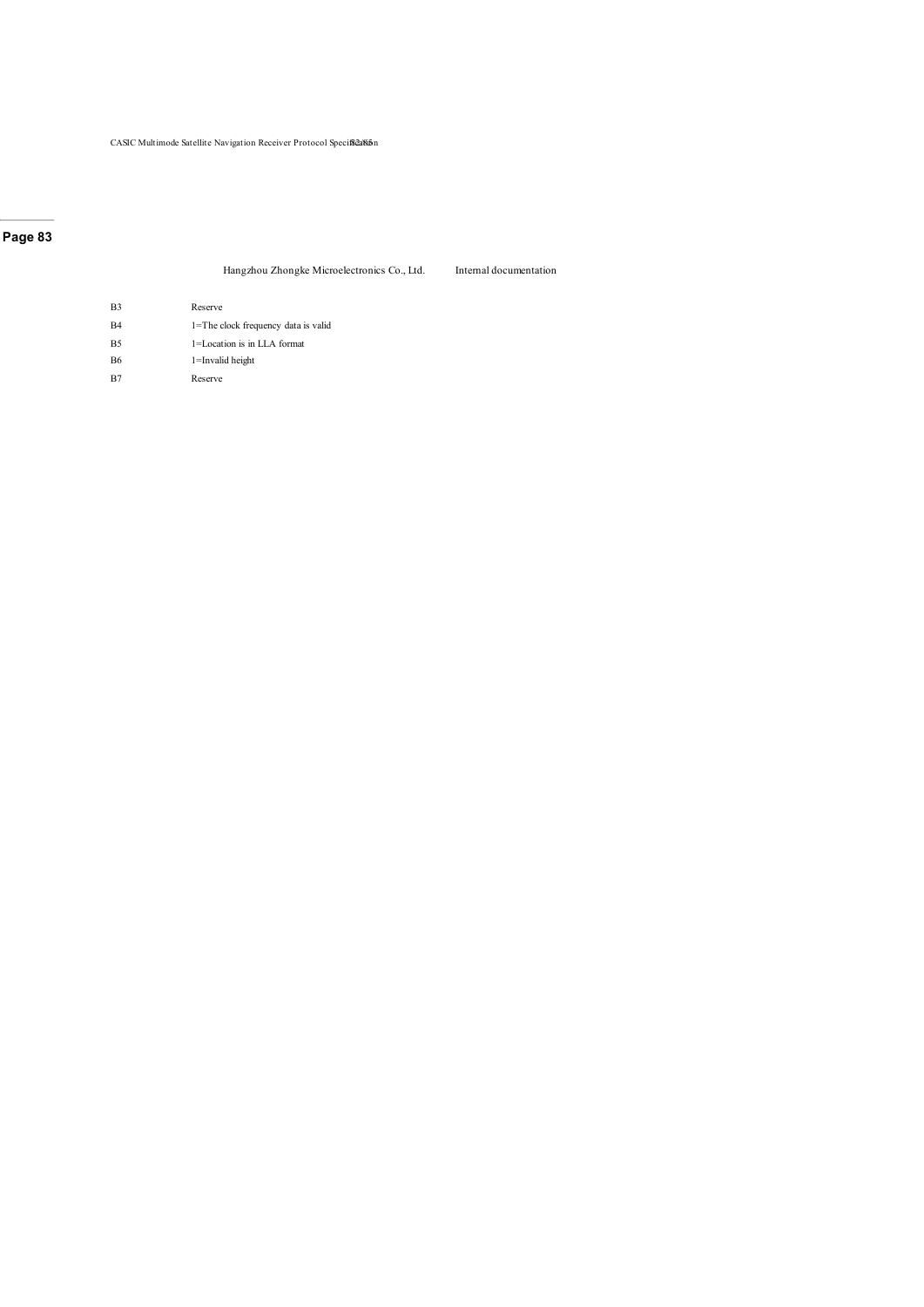Hangzhou Zhongke Microelectronics Co., Ltd. Internal documentation

# 2.14.2 AID-HUI (0x0B 0x03)

|                                                       | information AID-HUI |                                                                      |           |           |                                                     |                                                                          |          |  |
|-------------------------------------------------------|---------------------|----------------------------------------------------------------------|-----------|-----------|-----------------------------------------------------|--------------------------------------------------------------------------|----------|--|
| describe                                              |                     | Auxiliary health information, UTC parameters, ionospheric parameters |           |           |                                                     |                                                                          |          |  |
| type                                                  | enter               |                                                                      |           |           |                                                     |                                                                          |          |  |
| Annotation<br>Configure navigation related parameters |                     |                                                                      |           |           |                                                     |                                                                          |          |  |
|                                                       | information head    | Length (bytes)                                                       |           |           | Identifier                                          | Payload                                                                  | Checksum |  |
| structure                                             |                     | 0xBA 0xCE                                                            | 60        |           | 0x0B0x03                                            | See the table below 4 Bytes                                              |          |  |
| Payload content                                       |                     |                                                                      |           |           |                                                     |                                                                          |          |  |
| character data                                        |                     | Proportion                                                           |           |           |                                                     |                                                                          |          |  |
| Offset                                                | type                | Zoom                                                                 | name      | unit      | describe                                            |                                                                          |          |  |
| 4                                                     | U4                  |                                                                      | HeaGps    |           |                                                     | Health information of GPS satellites (Remarks [1])                       |          |  |
| 8                                                     | U <sub>4</sub>      |                                                                      | HeaBds    | ä,        |                                                     | Health information of BDS satellites (Remarks [1])                       |          |  |
| 12                                                    | U <sub>4</sub>      |                                                                      | HeaGln    | L,        |                                                     | Health information of the GLONASS satellite (Remarks [1])                |          |  |
| 16                                                    | I4                  | 2.30                                                                 | utcGpsA0  | $\bf S$   |                                                     | UTC parameter A0, the clock difference of GPS time relative to UTC       |          |  |
| 20                                                    | I4                  | $2 - 50$                                                             | utcGpsA1  | s/s       |                                                     | UTC parameter A1, the clock speed of GPS time relative to UTC            |          |  |
| twenty fould                                          |                     | utcGpsLS                                                             | ${\bf S}$ |           | GPS time relative to UTC before the new leap second |                                                                          |          |  |
| 25                                                    | 11                  |                                                                      | utcGpsLSF | $\bf S$   |                                                     | GPS time relative to UTC after the new leap second                       |          |  |
| 26                                                    | U1                  |                                                                      | utcGpsTow | s         |                                                     | Reference time of the week for GPS UTC parameters                        |          |  |
| 27                                                    | U1                  | ÷,                                                                   | utcGpsWNT | week      |                                                     | Reference week number of GPS UTC parameters                              |          |  |
| 28                                                    | U1                  |                                                                      | utcGpsWNF | week      |                                                     | GPS new jump second effective week day                                   |          |  |
| 29                                                    | U1                  |                                                                      | utcGpsDN  | day       |                                                     | The number of days of the week when the new GPS second jump takes effect |          |  |
| 30                                                    | 12                  |                                                                      | Res       |           | Reserve                                             |                                                                          |          |  |
| 32                                                    | I4                  | $2 - 30$                                                             | utcBdsA0  | s         |                                                     | UTC parameter A0, the clock difference of BDS relative to UTC            |          |  |
| 36                                                    | I4                  | 2.50                                                                 | utcBdsA1  | s/s       |                                                     | UTC parameter A1, the clock speed of BDS relative to UTC                 |          |  |
| 40                                                    | 11                  |                                                                      | utcBdsLS  | $\bf S$   |                                                     | The jump second of BDS relative to UTC before the new jump second        |          |  |
| 41                                                    | $_{11}$             |                                                                      | utcBdsLSF | $\bf S$   |                                                     | The jump second of BDS relative to UTC after the new jump second         |          |  |
| 42                                                    | U1                  |                                                                      | utcBdsTow | $\bf S$   |                                                     | Reference time of the week for UTC parameters of BDS                     |          |  |
| 43                                                    | U1                  |                                                                      | utcBdsWNT | week      |                                                     | Reference week number of UTC parameter of BDS                            |          |  |
| 44                                                    | U1                  |                                                                      | utcBdsWNF | week      |                                                     | BDS new jump second effective weekday                                    |          |  |
| 45                                                    | U1                  |                                                                      | utcBdsDN  | day       |                                                     | The number of days of the week when the new BDS jump second takes effect |          |  |
| 46                                                    | 12                  |                                                                      | Res       |           | Reserve                                             |                                                                          |          |  |
| 48                                                    | $_{11}$             | $2 - 30$                                                             | klobA0    | $s/\pi$   |                                                     | Klobuchar model parameter alpha0                                         |          |  |
| 49                                                    | 11                  | 2.27                                                                 | klobA1    | $s/\pi$ 1 |                                                     | Klobuchar model parameter alphal                                         |          |  |
| 50                                                    | 11                  | $2 - 24$                                                             | klobA2    | $s/\pi$ 2 |                                                     | Klobuchar model parameter alpha2                                         |          |  |
| 51                                                    | $_{11}$             | $2 - 24$                                                             | klobA3    | $s/\pi$ 3 |                                                     | Klobuchar model parameter alpha3                                         |          |  |
| 52                                                    | 11                  | 211                                                                  | klobB0    | $s/\pi$   |                                                     | Klobuchar model parameter beta0                                          |          |  |
| 53                                                    | $_{11}$             | 214                                                                  | klobB1    | $s/\pi$ 1 |                                                     | Klobuchar model parameter betal                                          |          |  |
| 54                                                    | 11                  | 216                                                                  | klobB2    | $s/\pi$ 2 |                                                     | Klobuchar model parameters beta2                                         |          |  |
| 55                                                    | $_{11}$             | 216                                                                  | klobB3    | $s/\pi$ 3 |                                                     | Klobuchar model parameters beta3                                         |          |  |
| 56                                                    | U <sub>4</sub>      |                                                                      | flags     |           |                                                     | Valid flag mask (remark [2])                                             |          |  |

Remarks [1]: B0 means satellite number 1, and so on, the corresponding bit is equal to 0, which means the satellite is healthy.

Remarks [2]: valid flag

Bit describe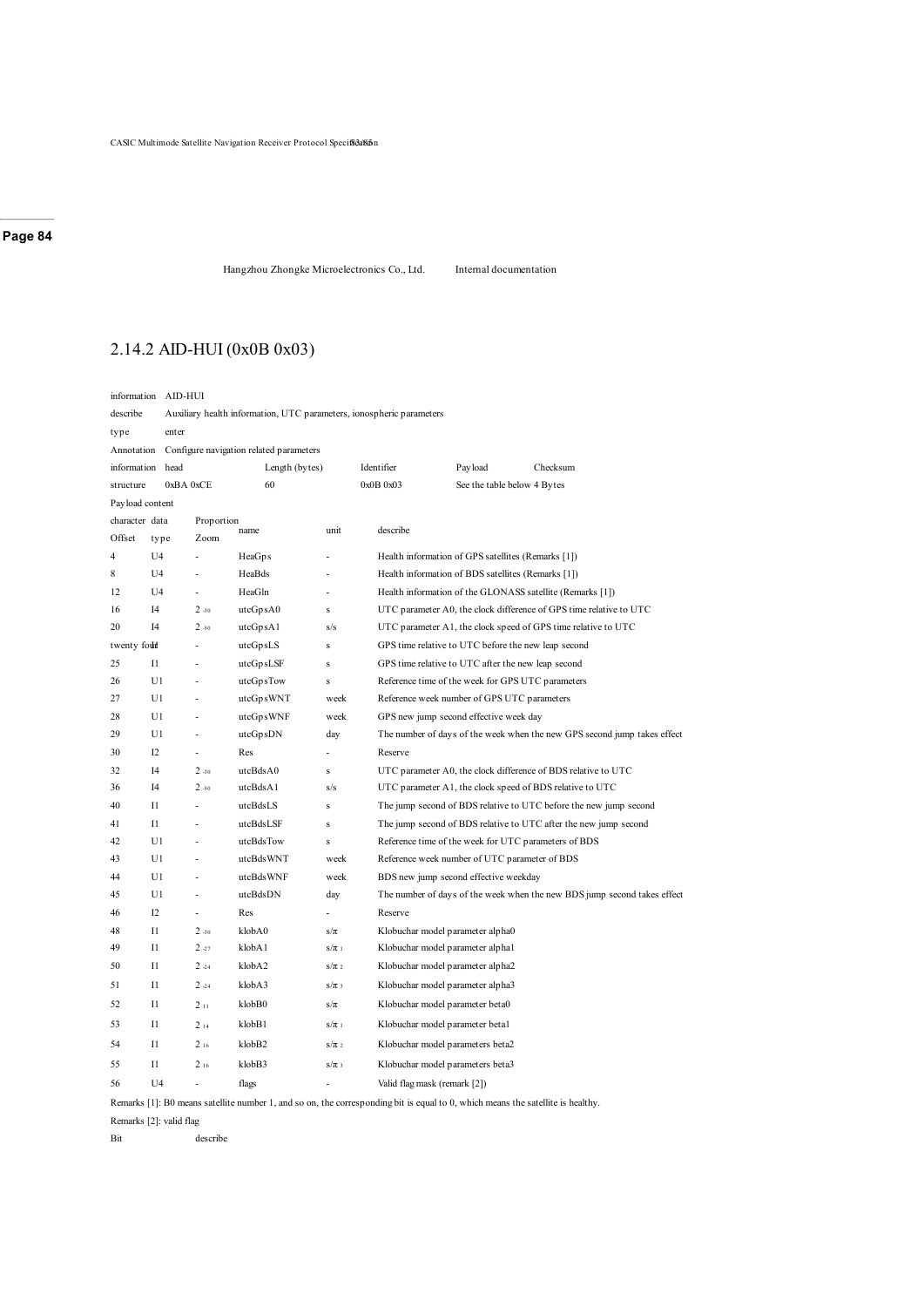#### Hangzhou Zhongke Microelectronics Co., Ltd. Internal documentation

- B0 Health information is valid B1 UTC parameters are valid
- 
- B2 Ionospheric parameters are valid